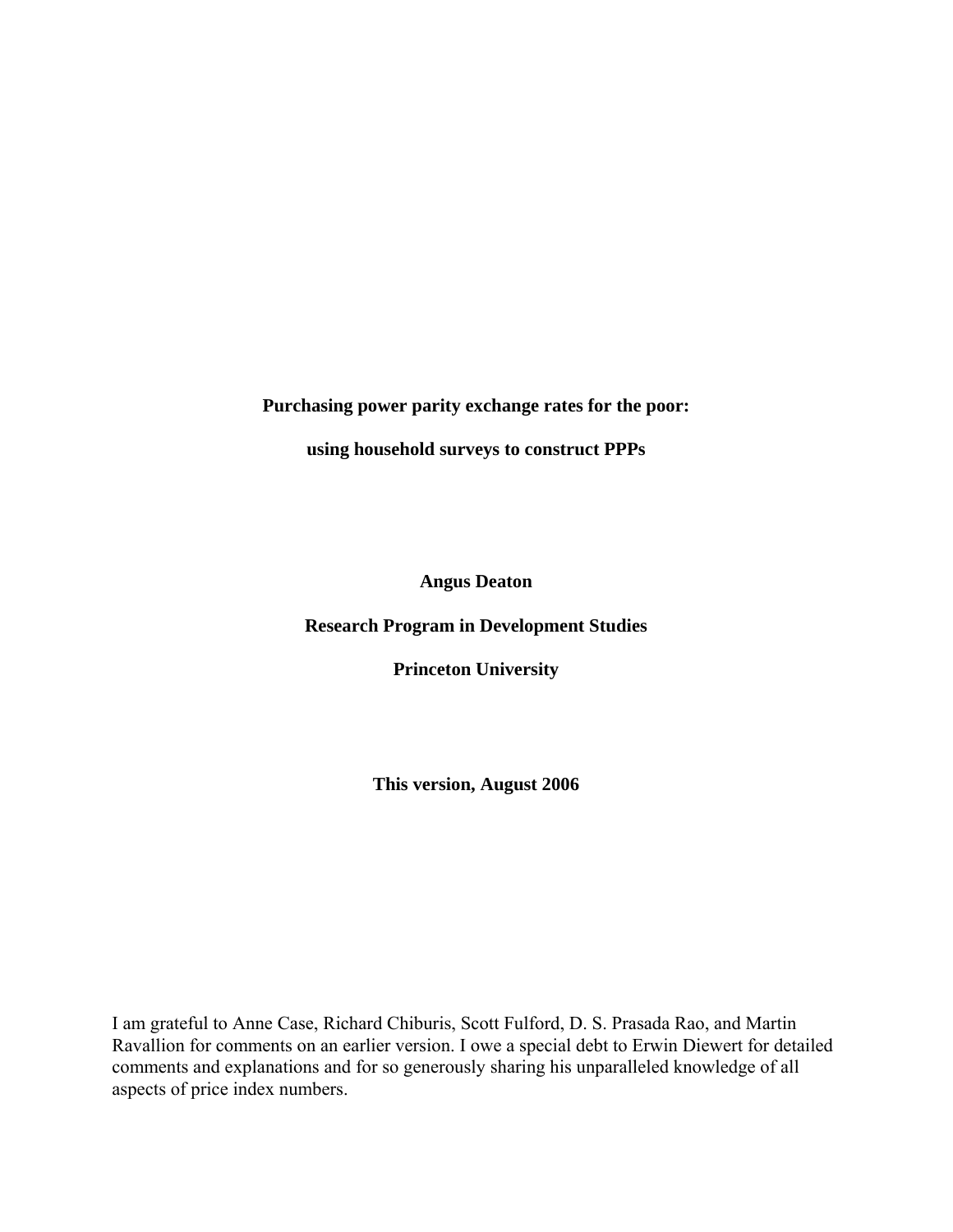# ABSTRACT

This paper builds a bridge between two literatures, that on purchasing power parity (PPP) exchange rates, which is an extension of national income accounting, and that on poverty measurement, which is based on household survey data on consumption expenditures. It also aims to serve as a manual for those who wish to calculate PPP price indexes using household surveys, particularly, although not exclusively, the PPP price indexes for the poor to be used to construct internationally comparable poverty lines. Because poverty analysts are often unfamiliar with PPP construction, PPP indexes are dealt with from something like first principles. The paper begins with the idea that PPP price indexes, like the usual domestic consumer price indexes, can be computed using weights from household surveys. Section 1 deals with the case of two countries, each with a set of consumer prices, and each with a household survey detailing expenditures on each good for a national sample of households. This first section is concerned with national aggregates, as in standard PPP comparisons, so that the household survey is used only to provide the national average consumption pattern. In this simplified two-country case, where the object of interest is a standard national PPP consumption comparison, it is possible to set up a framework that can be easily extended to deal with many countries and with povertyweighting. In particular, standard errors are defined and formulas given. Prices are treated as known, so that the source of estimation variance is the sampling variability of the expenditure weights from the household survey, a sampling variability that depends on the sample size and on the survey design. A second type of standard error is distinguished which is new to the literature. In a world of perfect arbitrage and costless trade, relative prices would be the same in all countries, and all methods of computing PPP indexes would give the same answer. Deviations of prices from this ideal give rise to uncertainty about the index. Treating these deviations as random, as in the stochastic approach to price indexes, but with expenditure weights as non-stochastic, gives a second set of standard errors that reflect the uncertainty associated with the failure of arbitrage that is the fundamental reason why we need PPP index numbers. Formulas are given for these standard errors for the usual PPP price index numbers, including the Fisher and Törnqvist versions of the EKS index, as well as weighted CPD indexes. Section 2 provides illustrative calculations for a national consumer PPP index for food, fuel, alcohol, and tobacco for Indonesia in terms of India in 1999–2000. Section 3 extends the twocountry analysis to the case of "poverty" PPPs, which are international price indexes calculated for people at or near the poverty line, under the requirement that the ratio of the two poverty lines is equal to the PPP index. It shows that, when the Engel curves take a specific but realistic functional form, there is a closed form solution for the poverty PPP index, and proposes using this case as a starting value for a non-parametric, but iterative, calculation. Section 4 applies this case to the Indonesian to Indian comparison. Section 5 extends the analysis in Sections 1 and 3 to the multiple country case, and Section 6 provides illustrative calculations of food and tobacco PPPs for India, Indonesia, Bangladesh, and Pakistan.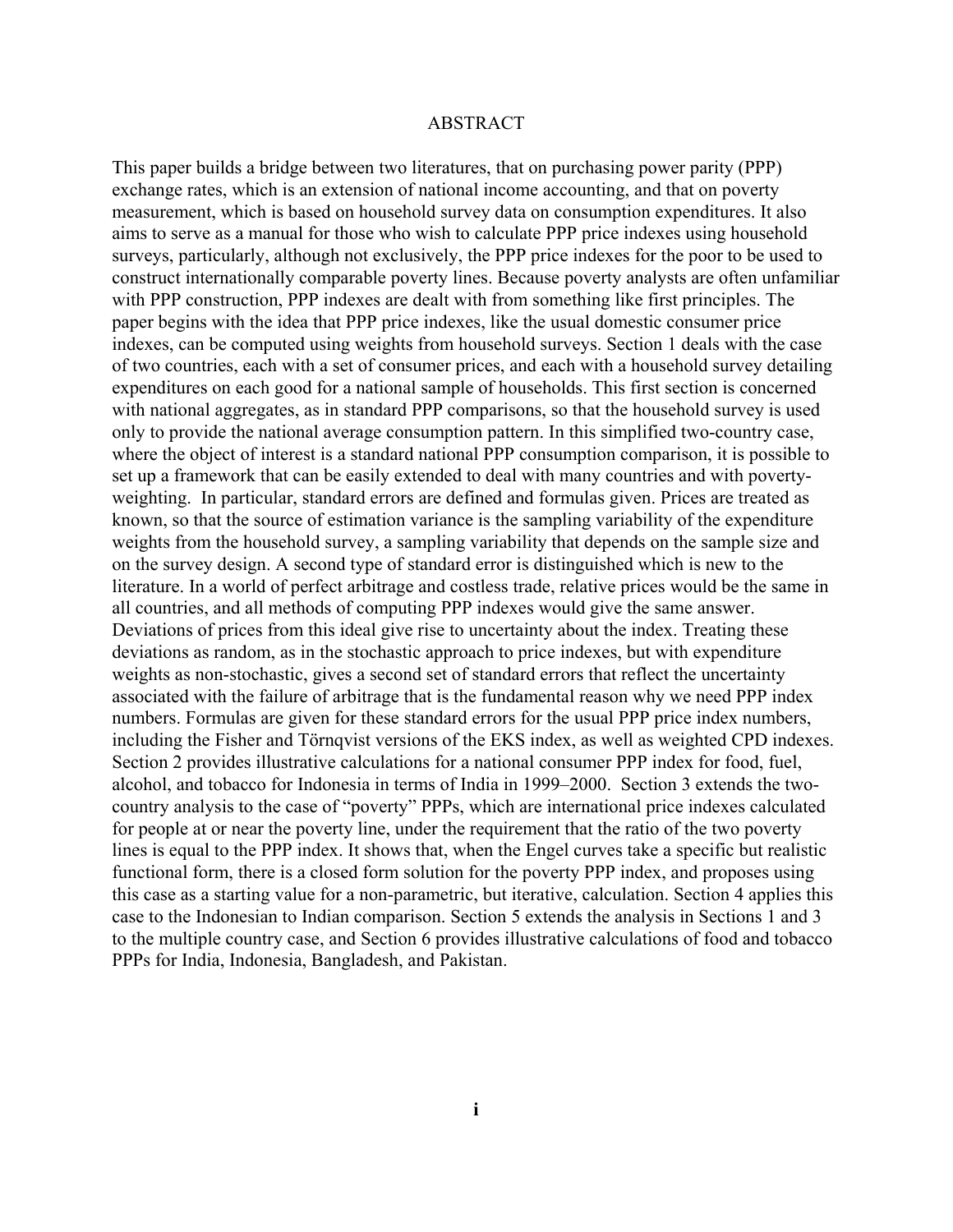# Table of Contents

- 1. Using household surveys to compute national level consumption PPPs for two countries
	- 1.1 Laspeyres, Paasche, and Fisher
	- 1.2 Standard errors
	- 1.3 Cost-of-living indexes and superlative indexes
	- 1.4 The Törnqvist index
	- 1.5 Country product dummy (CPD) indexes
	- 1.6 CPD based standard errors for Laspeyres, Paasche, Fisher, and Törnqvist
	- 1.7 Törnqvist, Fisher, and CPD indexes
	- 1.8 The Geary-Khamis index
- 2. Illustrative calculations for indexes at the national level
	- 2.1 Data description
	- 2.2 Survey formulas and standard errors
		- 2.2.1 Laspeyres and Paasche
		- 2.2.2 Fisher
		- 2.2.3 Törnqvist
		- 2.2.4 Country Product Dummy
	- 2.3 Illustrative PPPs and standard errors
- 3 Poverty-based indexes: PPPPs
	- 3.1 Framework: budget share weighted indexes
	- 3.2 Three weighting schemes
	- 3.3 Reconciling the poverty lines
	- 3.4 Estimation of standard errors
- 4. Illustrative calculations for two country poverty PPPs
- 5. PPPPs for three or more countries
	- 5.1 Poverty-weighted CPD indexes for many countries
	- 5.2 Poverty-weighted Törnqvist and Fisher type indexes for many countries
	- 5.3 The closed-form EKS-Törnqvist poverty-line PPP
	- 5.4 Standard errors for EKS-type indexes from survey data
- 6. Illustrative calculations for four country poverty PPPs
- 7. List of works cited
- 8. Appendixes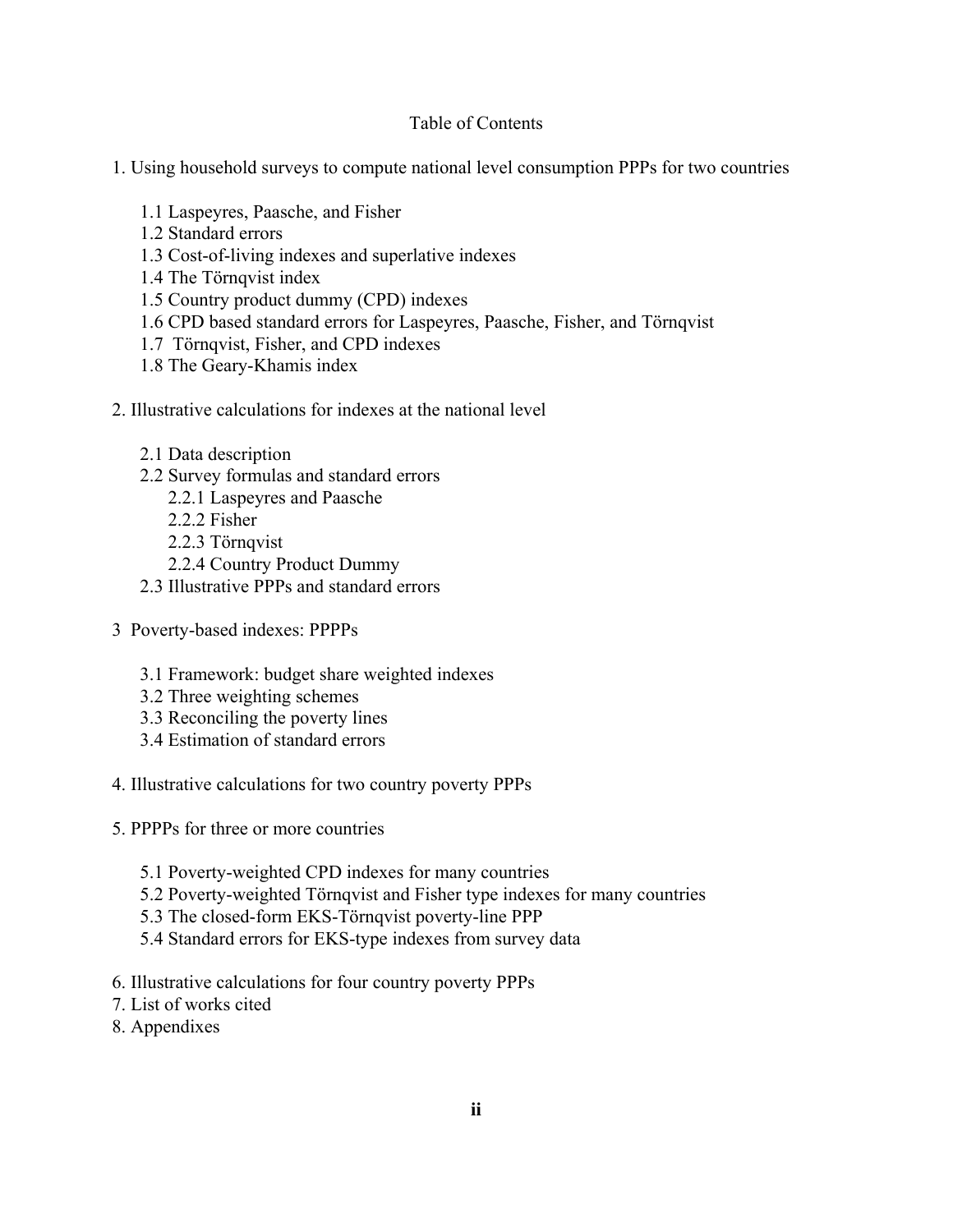# **1. Using household surveys to compute national level consumption PPPs for two countries 1.1 Laspeyres, Paasche, and Fisher**

A simple way to begin is with two countries, India and Indonesia, say, which I label 1 and 2. In each, consumers buy *N* goods, indexed by *n,* and I start with the *average* consumption bundles for each country,  $q^1$  and  $q^2$ , both *N*-vectors. In this section, I set up notation and concepts in terms of national averages, as would be done for constructing national accounts, rather than for poverty-relevant indexes, which I consider in the next section. Suppose that prices are the same for everyone in each country, and that the two price vectors, expressed in local currencies, are  $p<sup>1</sup>$  and  $p<sup>2</sup>$ . One way to measure the price level in country 2 relative to country 1 is to price out country 1's consumption bundle at country 2's prices, and then compare the relative cost. This gives the familiar *Laspeyres* index of 2 based on 1, which we write

$$
P_L^{12} = \frac{p^2 \cdot q^1}{p^1 \cdot q^1} \tag{1}
$$

where the "." indicates an inner product of the two vectors. Note also that I adopt the convention that of the two superscripts in a price index the first is the base country and the second is the country being compared. The Laspeyres index in (1) is expressed in (Indonesian) rupiah per (Indian) rupee.

 In this context, there is every reason to treat the two countries symmetrically, since neither one has any unique claim to be the base or the comparison. In particular, we could equally well have started with country 2 as base and computed the Laspeyres index for country 1 with country 2 as base. This index, of course, would be expressed in rupees per rupiah, so it should be compared, not to (1) but to its reciprocal. Put another way, the two rupiah to rupee exchange rates considered so far are given by (1), the Laspeyres for country 2 relative to country 1, and the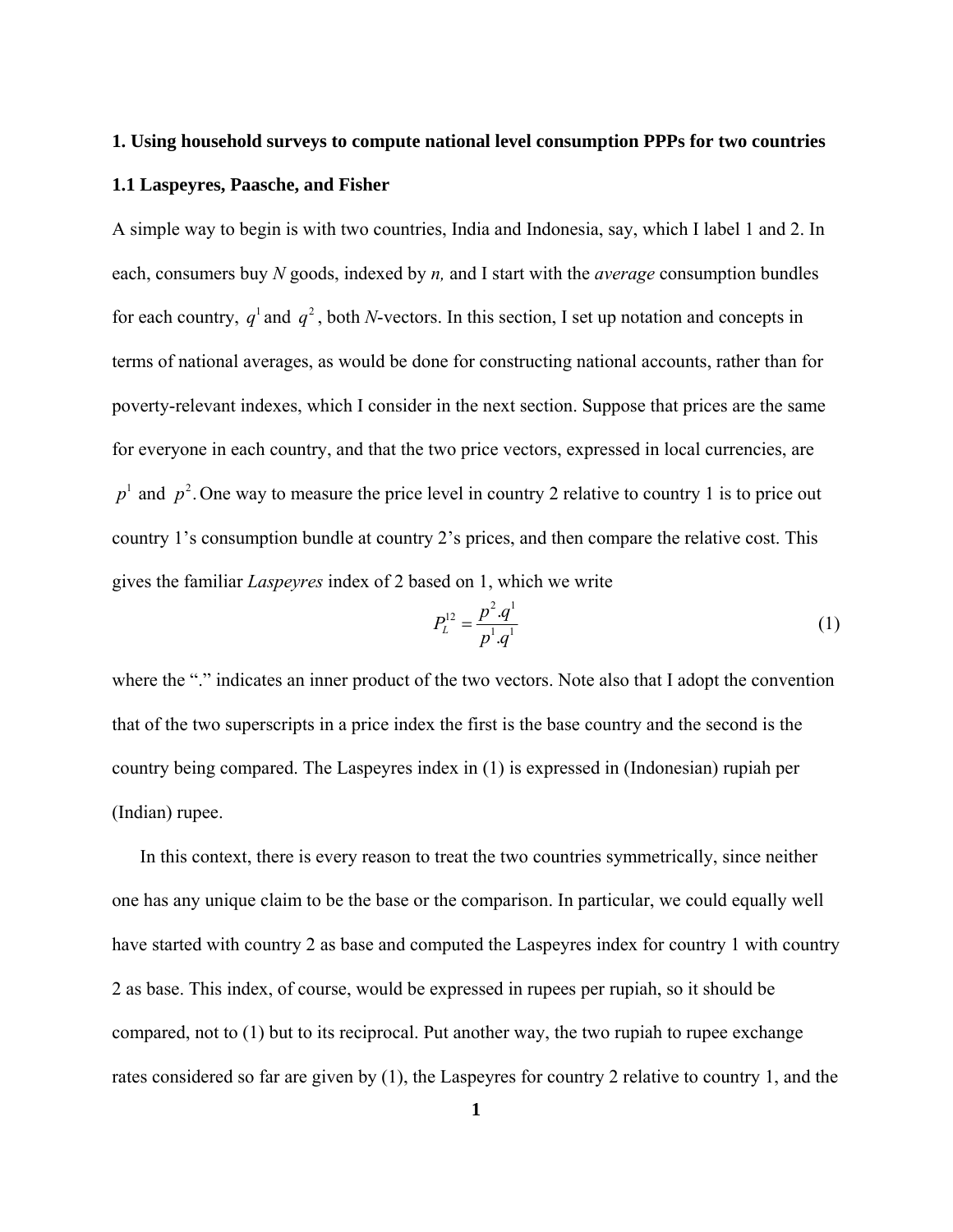reciprocal of the Laspeyres for country 1 relative to country 2, which we write

$$
\left[P_L^{21}\right]^{-1} = \frac{p^2.q^2}{p^1.q^2} \tag{2}
$$

Equations (1) and (2) could just as well be replaced by *Paasche* indexes, but we can see that this has already been done. Equation (2) is not only the reciprocal of the Laspeyres index of 1 based on 2, but it is also the Paasche price index comparing 2 with base 1. Similarly, (1) is not only the Laspeyres index for 2 with base 1, but also the reciprocal of the Paasche index for country 1 with 2 as base.

 Faced with two estimates of the same thing, (1) and (2), and, by symmetry, no reason to favor one over the other, an obviously sensible procedure is to take an average while keeping track of some measure of their difference; this argument is extensively developed by Erwin Diewert (1997, 2001). It turns out to be convenient to do this in logarithms or, equivalently, by computing a geometric rather than an arithmetic mean, since the geometric mean of the Paasche and the Laspeyres is the Fisher ideal index, which has several convenient properties of its own. The Fisher index for 2 based on 1 is written

$$
\ln P_F^{12} = \frac{1}{2} \left( \ln P_L^{12} + \ln P_P^{12} \right) = \frac{1}{2} \left( \ln P_L^{12} - \ln P_L^{21} \right)
$$
 (3)

where  $P_p$  is the Paasche index. Note that, by averaging in this way, we have solved the symmetry problem; as is easily checked from (3), the Fisher index for 2 based on 1 is the reciprocal of the Fisher index for 1 based on 2. Transposing 1 and 2 in (3) gives

$$
\ln P_F^{12} = -\ln P_F^{21} \tag{4}
$$

This property, that we get the same answer whether we compare India with Indonesia, or Indonesia with India, is referred to as the "country reversal" property, and is, in general, satisfied by neither the Paasche nor the Laspeyres separately.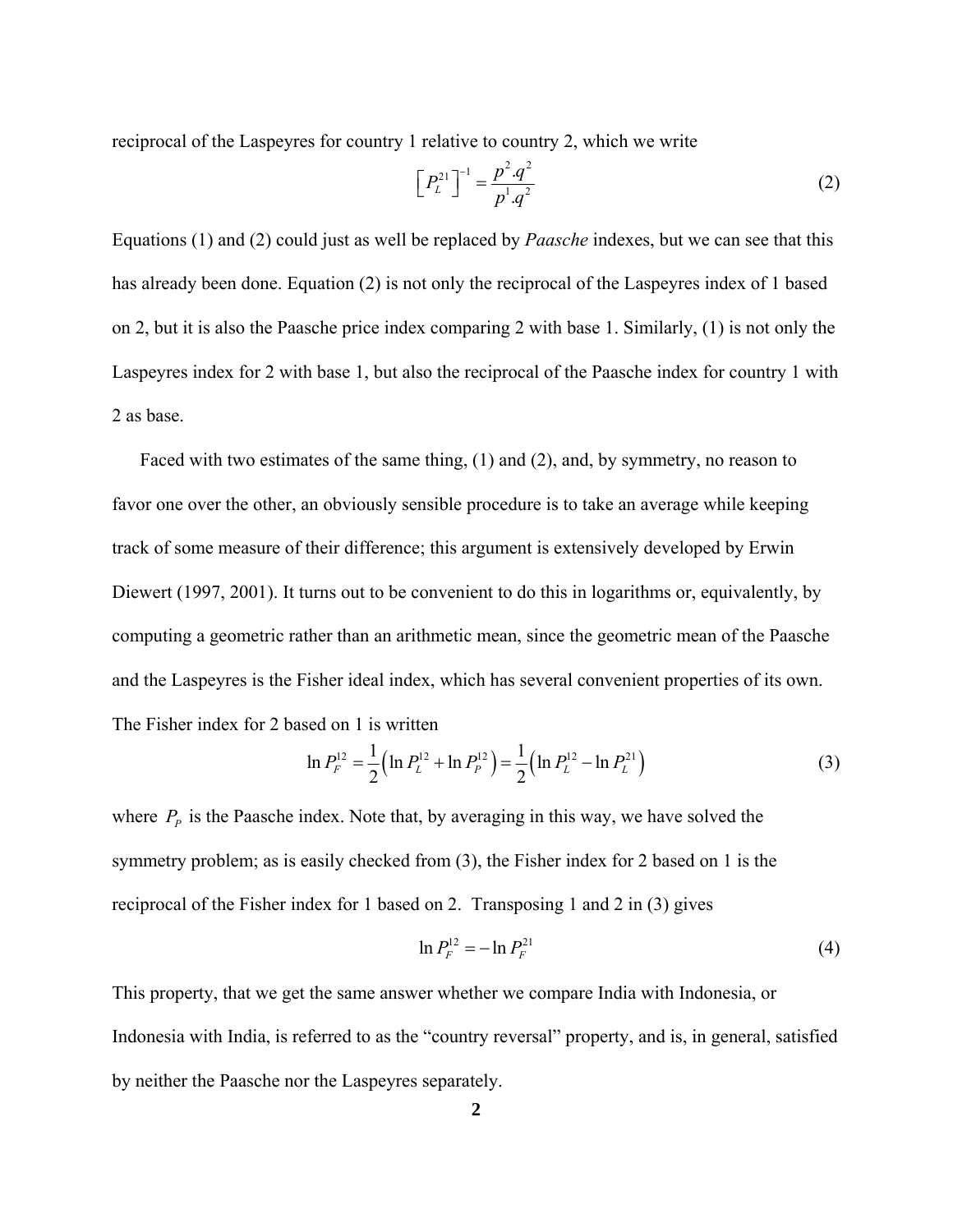# **1.2 Standard errors**

If we maintain the idea that we are computing an average of multiple (here two) estimates of the same thing, we might also compute standard error for our estimate. But with only two estimates, it is unlikely to be useful to calculate a standard error. A better approach is to follow the "stochastic approach" to price index numbers, and to derive standard errors associated with appropriately specified stochastic variation in prices. In this approach, it is explicitly recognized that, in a world in which the law of one price does not hold so that relative prices differ in the two (or many) countries, any index number is an average over many possibilities and that there is a margin of uncertainty reflecting the need to make a single choice. In Section 1.5 below, I will discuss the "country-product dummy" (CPD) model, which can be used as the stochastic basis for calculating standard errors for the Laspeyres, Paasche, and Fisher indexes.

## **1.3 Cost-of-living indexes and superlative indexes**

As shown by Diewert (1976), the Fisher index (3), is a *superlative* index, meaning that it is capable of providing a local second-order approximation to any cost-of-living index, where a cost-of-living index is the price index defined by the ratio of the minimum costs of obtaining the same level of utility at the two sets of prices. Cost-of-living indexes work on the assumption that preferences are identical in the two places being compared. If preferences are homothetic, so that the pattern of demand is the same at all levels of living, the cost-of-living index depends only on the two price vectors, and a superlative index approximates it. If preferences are not homothetic, which is the relevant case, the cost-of-living index depends on the reference level of utility, which in this case, would be either the utility in country 1 or the utility in country 2, and the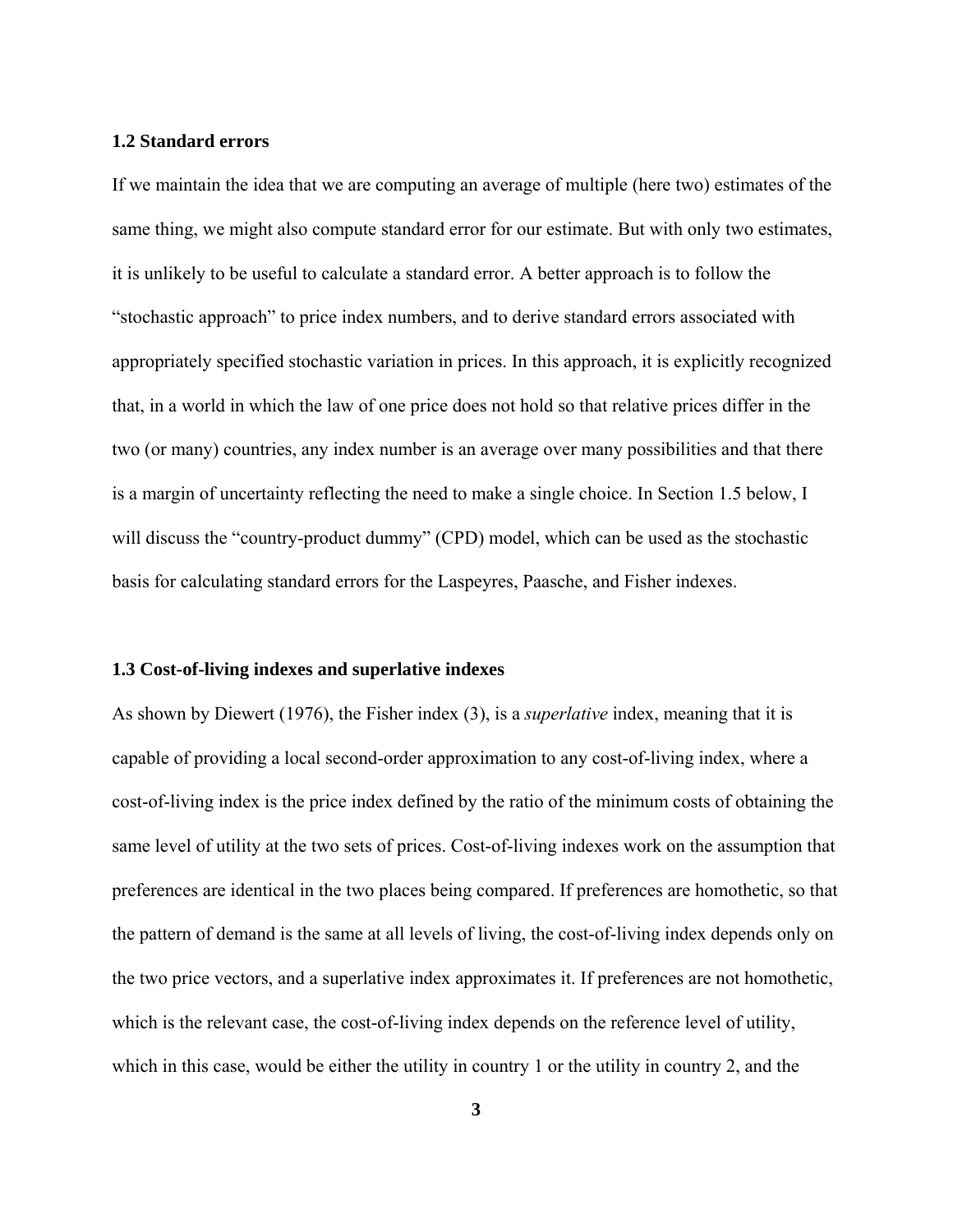superlative index provides a second-order approximation to the cost-of-living index at some intermediate level of utility. Cost-of-living indexes, unlike Paasche or Laspeyres indexes, incorporate the substitution effects that a utility-maximizing consumer would display in response to the differences in relative prices between the two countries. Superlative indexes capture this substitution, at least approximately, by incorporating quantities from both countries, as opposed to Paasche and Laspeyres indexes, which use a commodity bundle from one or the other. The averaging over multiple indexes not only solves the symmetry or country-reversal problem, it also incorporates an allowance for substitution.

 Cost-of-living index numbers apply to individual agents, not to the averages with which we have been dealing so far. The aggregation required can be dealt with by appropriate redefinition of the index numbers, and indeed will be less of a problem when we come to think about index numbers for a specific group, such as the poor, or those living close to the poverty line.

 More generally, opinions differ on the usefulness of cost-of-living indexes for making price index comparisons between countries, or further still, whether cost-of-living index numbers ought to be the gold standard that PPP exchange rates should approximate. One immediate difficulty is the assumption that consumers in the two countries (or in the general case, in *all* countries) have the same tastes irrespective, not only of local customs and traditions, but of climate and temperature. It is far from clear that it makes sense to assume that China and Brazil have the same tastes, or even that northern and southern India do so. This case can be contrasted with the use of cost-of-living indexes to measure price changes over time within a single country where, at least to an approximation, the people being compared are the same in the two situations. Cost-of-living theory requires some set of reference preferences to evaluate the

**4**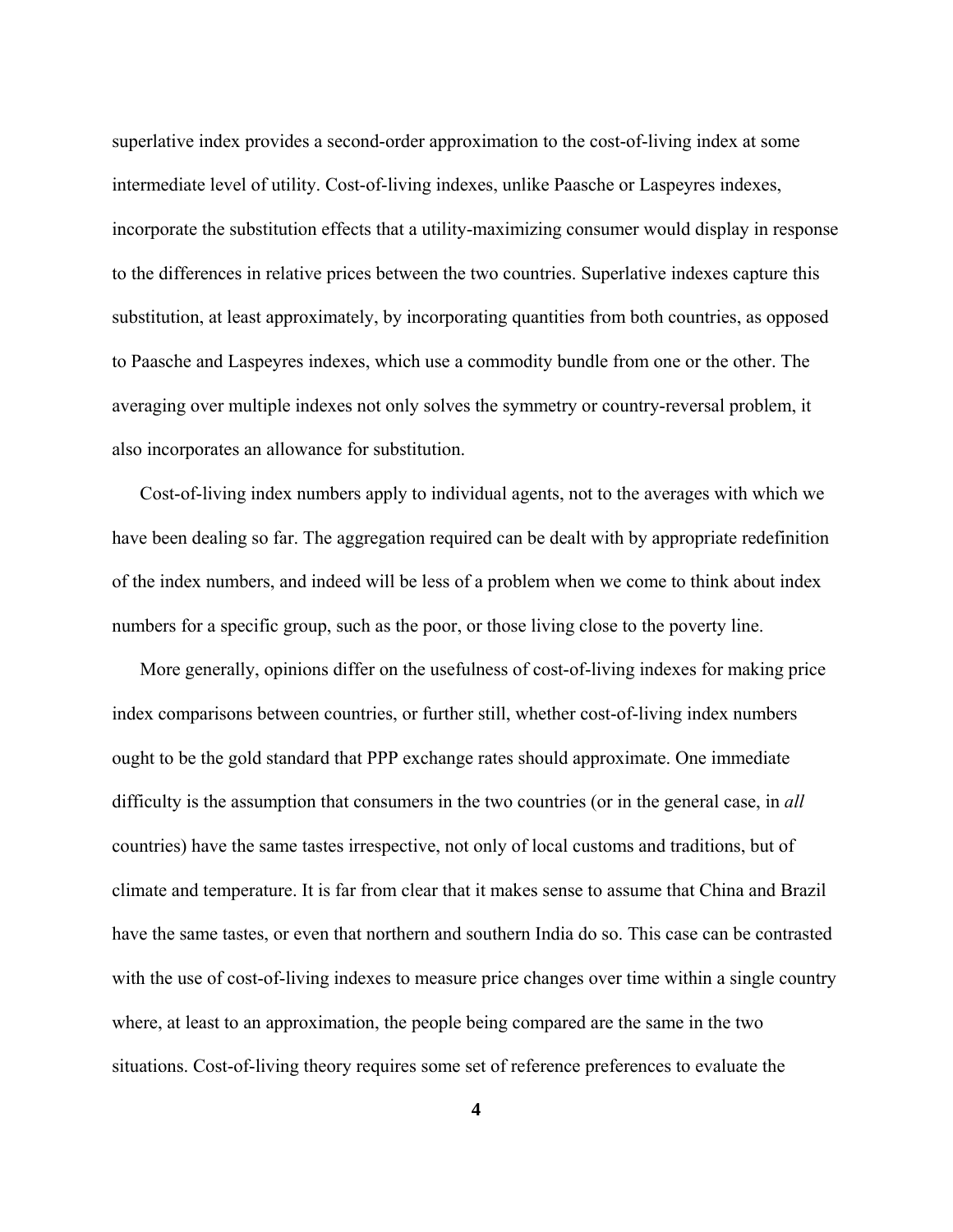different price vectors, yet selecting one country violates the symmetry that is an important part of cross-country indexes. With different tastes, a superlative index delivers an approximation to a cost-of-living index evaluated at some intermediate or average tastes, and while this solves the symmetry problem, it is not clear that the cost-of-living index that is being approximated has a great deal of claim on our attention as a cost-of-living index.

 Even if we are not concerned with the ability of superlative indexes to approximate cost-of living index numbers, they have other advantages that are extremely useful when constructing international price indexes. In particular, Diewert (1976) has shown that *all* superlative indexes are symmetric in the sense that they satisfy the country reversal property (4); this is a property shared by all price indexes that correspond to cost-of-living index numbers for homothetic preferences. In consequence of the symmetry property, one way of generating useful PPP index numbers is to start from the class of superlative indexes.

# **1.4 The Törnqvist index**

The Törnqvist index is another superlative index. It works by defining the *budget shares* which are the fractions of total expenditure in each country that is accounted for by good *n*,

$$
s_n^c = \frac{p_n^c q_n^c}{\sum_k p_k^c q_k^c} \tag{5}
$$

for countries  $c = 1, 2$ . The logarithm of the Törnqvist index is then the weighted average of the logarithmic price ratios between the two countries, with weights defined as the averages of (5) for the two countries. Hence, we have

$$
\ln P_T^{12} = \frac{1}{2} \sum_{n=1}^N (s_n^1 + s_n^2) \ln \frac{p_n^2}{p_n^1}
$$
 (6)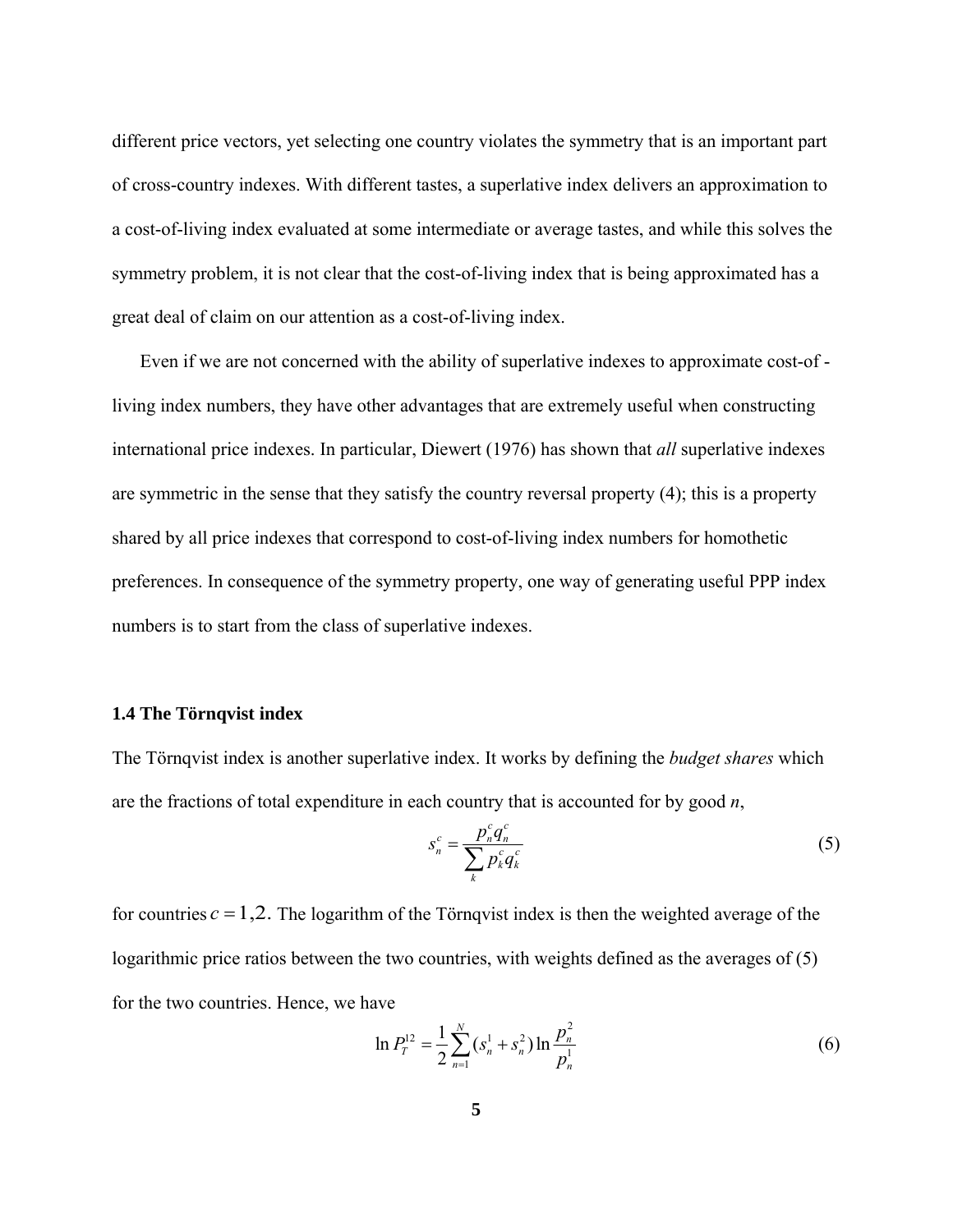This index is a competitor for the Fisher index for calculating the PPP exchange rate between the two countries. Because both are superlative indexes, they will provide close approximations to one another around any specific set of prices and quantities, so that we might hope that they would not be far apart in practice. Note also that, like the logarithm of the Fisher index, the logarithm of the Törnqvist index is the average of two indexes in which the log price relatives are weighted by the shares of each country in turn. These two indexes will be identical for all price relatives if and only if the budget shares are the same in both countries, and at any set of budget shares, they will be identical if the price vector of one country is proportional to the price vector in the other, so that relative prices are the same in the two countries.

# **1.5 Country product dummy (CPD) indexes**

The approach so far has been to start with familiar indexes, such as the Paasche and Laspeyres, and ask how they need to be modified in order to satisfy the requirements of a PPP index, particularly the country reversal test. Or alternatively, to start from a superlative index, which automatically satisfies the test by virtue of being superlative. A different approach is to start from the prices in each country, and to ask what properties they would have to satisfy so that PPP indexes would exist. One case is where the relative prices are the same in both countries and absolute prices differ only by a uniform scale factor that defines the units in which prices are measured in each country, and which defines the exchange rate between them. If this were the case, we could write

$$
p_n^c = \theta^c \tilde{p}_n \tag{7}
$$

for *n* from 1 to *N* and for  $c = 1, 2$ . The PPP exchange rate for 2 based on 1 is then  $\theta^2/\theta^1$  and that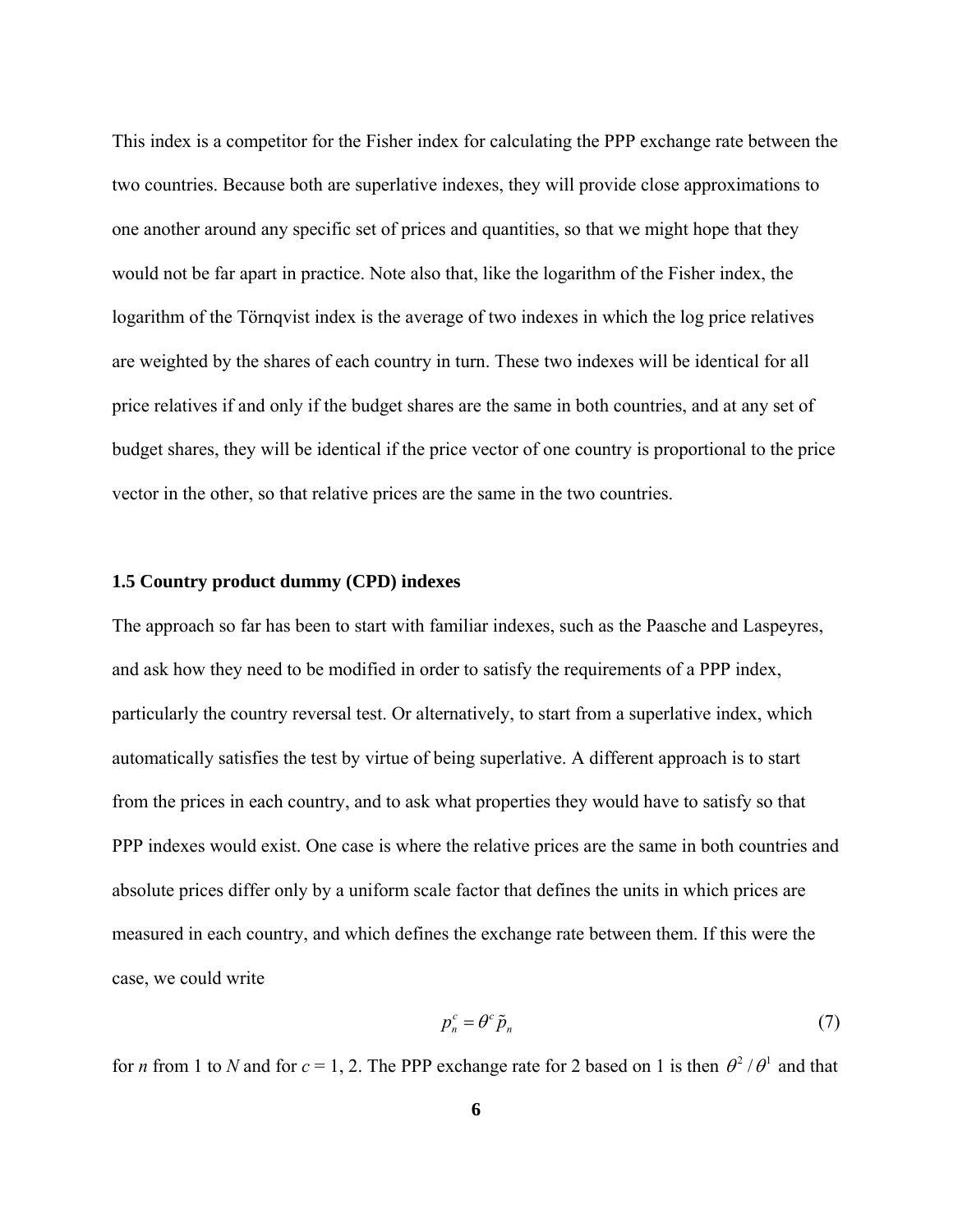for 1 based on 2 is  $\theta^1/\theta^2$ . Note that, in this case, the Paasche, Laspeyres, Fisher, and Törnqvist indexes are identical, as are all indexes that are linearly homogeneous in the prices and that satisfy the "identity test," which requires that the index takes the value unity when a price is compared with itself; all lead to the same PPP exchange rate. Equation (7) also corresponds to the law of one price, which would be guaranteed by arbitrage if all goods were tradable, there were no tariffs or taxes, and transport costs were zero. Such arbitrage would also guarantee the country reversal test (otherwise money could be made by trading one currency for the other and back again) so that the Paasche and Laspeyres indexes would be the same.

 Just as we can justify the Fisher index as an average of the Paasche and Laspeyres that deals with their divergence because of lack of arbitrage, we can calculate new prices that approximate the actual prices but satisfy (7). This can be done by running a regression of the logarithms of prices on a set of country and commodity (product) dummies or better, *projecting* the logarithms of prices on a set of country and commodity dummies, so that the predicted values are the projection of the log prices on the best fitting price structure that satisfies the law of one price; this procedure was first suggested by Robert Summers in 1973. We write this regression

$$
\ln p_n^c = \alpha^c + \beta_n + u_n^c \tag{8}
$$

where *n* runs from 1 to *N*, and *c* from 1 to 2, although in this case the generalization to many countries is immediate. With two countries and *N* commodities, there will be one country dummy and *N −*1 commodity dummies on the right hand side of (8) so that, if we drop the dummy for country 1 in favor of a constant term, and compare with (7), we see that the estimate of  $\alpha^2$  is the logarithm of the PPP exchange rate of country 2 relative to country 1.

One further modification is required. As written, the regression (8) minimizes the residual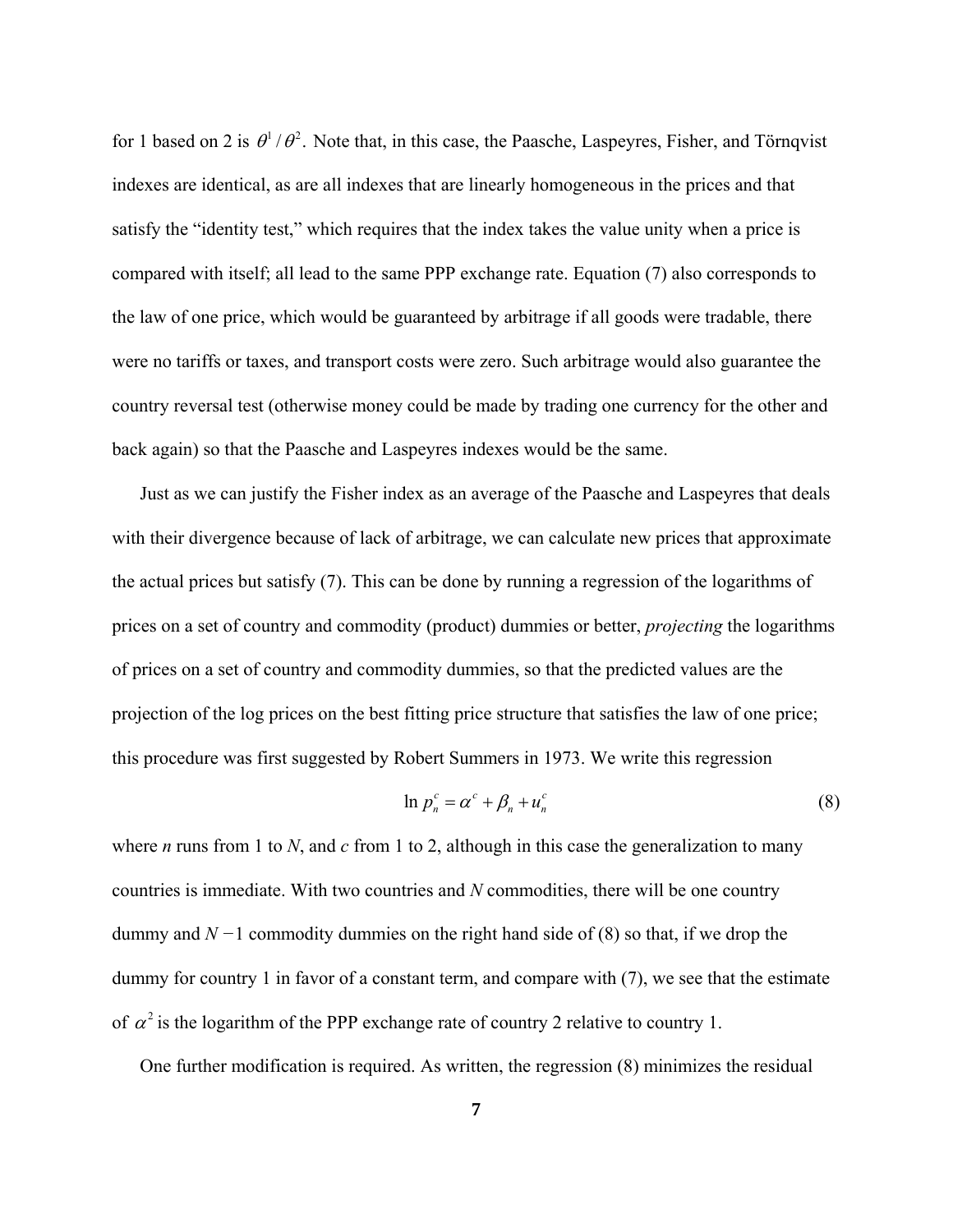sum of squares, and so gives equal weight to deviations from the law of one price for all goods, irrespective of their importance. Rice and wheat get the same weight as salsify, barbuti beans, or airplane tickets. To deal with this, (8) is run as a weighted (or generalized least squares regression) in which the weights are the budget shares of each good in each country (5); this defines the weighted CPD procedure, developed by Prasada Rao, Selvanathan and Rao (1994), and Rao (1990, 1995, 2001, 2002, 2004), and further investigated by Diewert (2004, 2005).

The weighted regression can be written in standard form

$$
\hat{b} = (X'SX)^{-1}X'Sy
$$
\n(9)

where *X* is a (2*N* x *N* +1) matrix of ones and zeroes, with *N* −1 columns for the commodities (*N* commodities less one) plus a column for country 2, plus a constant, and rows corresponding to the vector *y*, which is the "stacked" vector of log prices, *N* for each country. (With *C* countries, *X* will have *C*+*N* –1 columns and *CN* rows.) The *S* matrix is a diagonal matrix with the budget shares on the diagonal, *N* for country 1 followed by *N* for country 2. The element of the estimated parameter *b* corresponding to the dummy on country 2 is the estimate of the log of the PPP exchange rate for country 2 in terms of country 1. Note that, although (9) can be thought of as a generalized least-squares estimator, the weighting matrix *S* is included for substantive reasons to do with the importance of each good in spending patterns, and not because of any supposed relationship between the budget shares and the variances of the error terms in (8). Indeed, (8) should not be thought of as a "true" model of the data generating process; rather (8) and (9) should simply be regarded as a convenient device for projecting the log prices on country and commodity effects in a metric that recognizes the different importance of each commodity in the budget.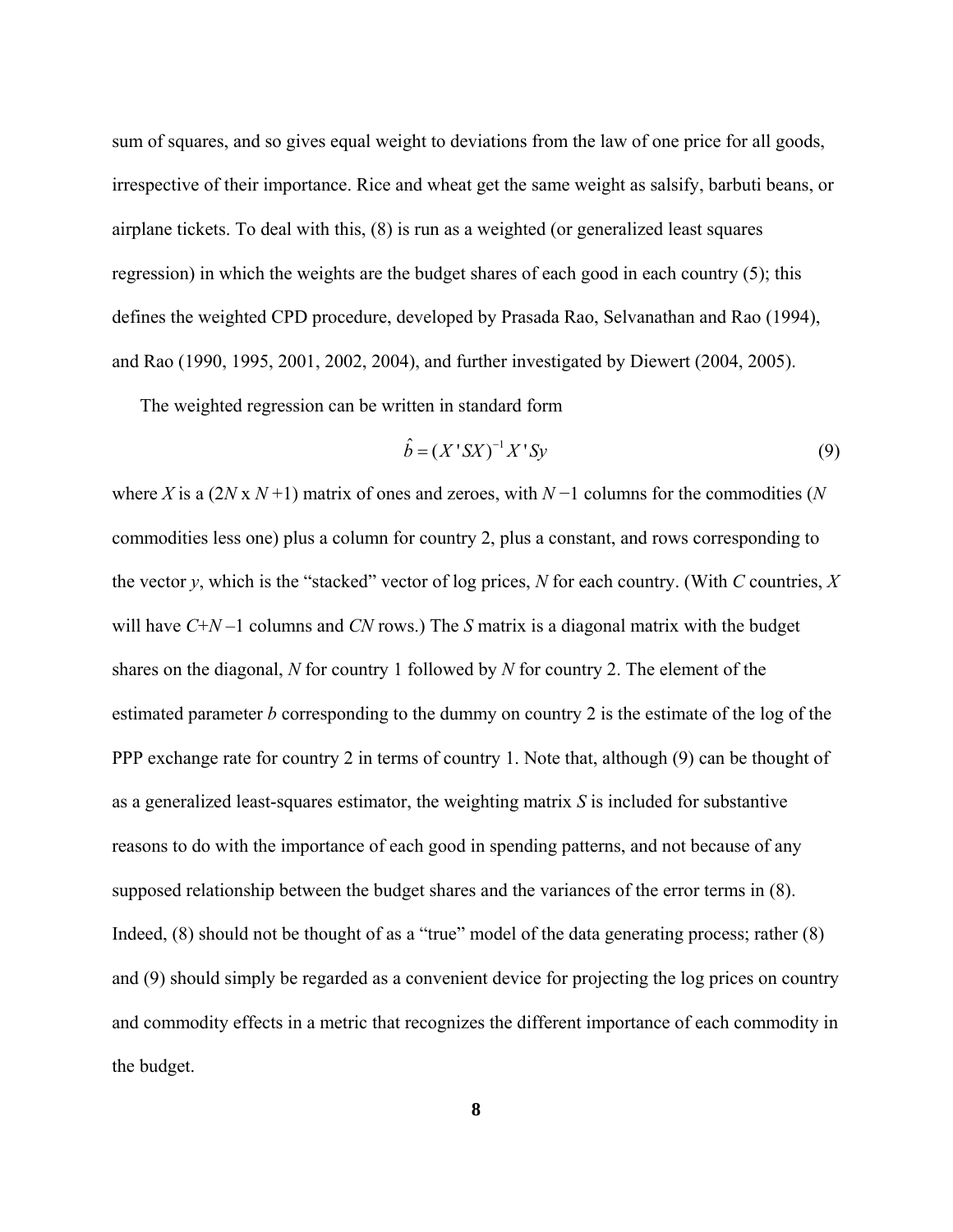A standard error for the weighted CPD exchange rate can be calculated from the variancecovariance matrix of (9). A heteroskedasticity-robust estimator of this variance covariance matrix can be written

$$
\widehat{V}(\widehat{b}) = (X'SX)^{-1}(X'S\Sigma SX)(X'SX)^{-1}
$$
\n(10)

where Σ is a diagonal matrix whose elements are the squared residuals from the *unweighted* OLS regression corresponding to  $(8)$ . The square root of the appropriate element of  $(10)$  is an estimate of the standard error of the logarithm of the estimated PPP. If there is evidence that there are correlations between the residuals for groups of commodities (e.g. traded goods, or a group of fuels whose prices tend to all be high or all low in any country), or across groups of countries in the many country case, the matrix  $\Sigma$  could be modified appropriately.

 Note finally that the standard errors calculated by these procedures are associated with the uncertainty that comes from there being many different ways of calculating a PPP, among which we have to choose. It does not capture any of the uncertainty associated with sampling of the prices or the budget shares. Sampling variances will be dealt with below. Even apart from sampling variances, it treats the logarithms of the prices as stochastic, distributed around a set of common relative prices, while treating the budget shares, the weights, as fixed. Other schemes are clearly possible; for example, it would be possible to consider the case where the weights are also stochastic, responding to the international stochastic variation in prices. By contrast, the standard errors developed here are conditional on the weights, which are treated as fixed (except for sampling variability), and this statistical—not behavioral—approach treats the problem of computing PPP indexes as one in which weights are given, but there is uncertainty about indexes that comes from the fact that prices in different countries are not fully arbitraged so that there is a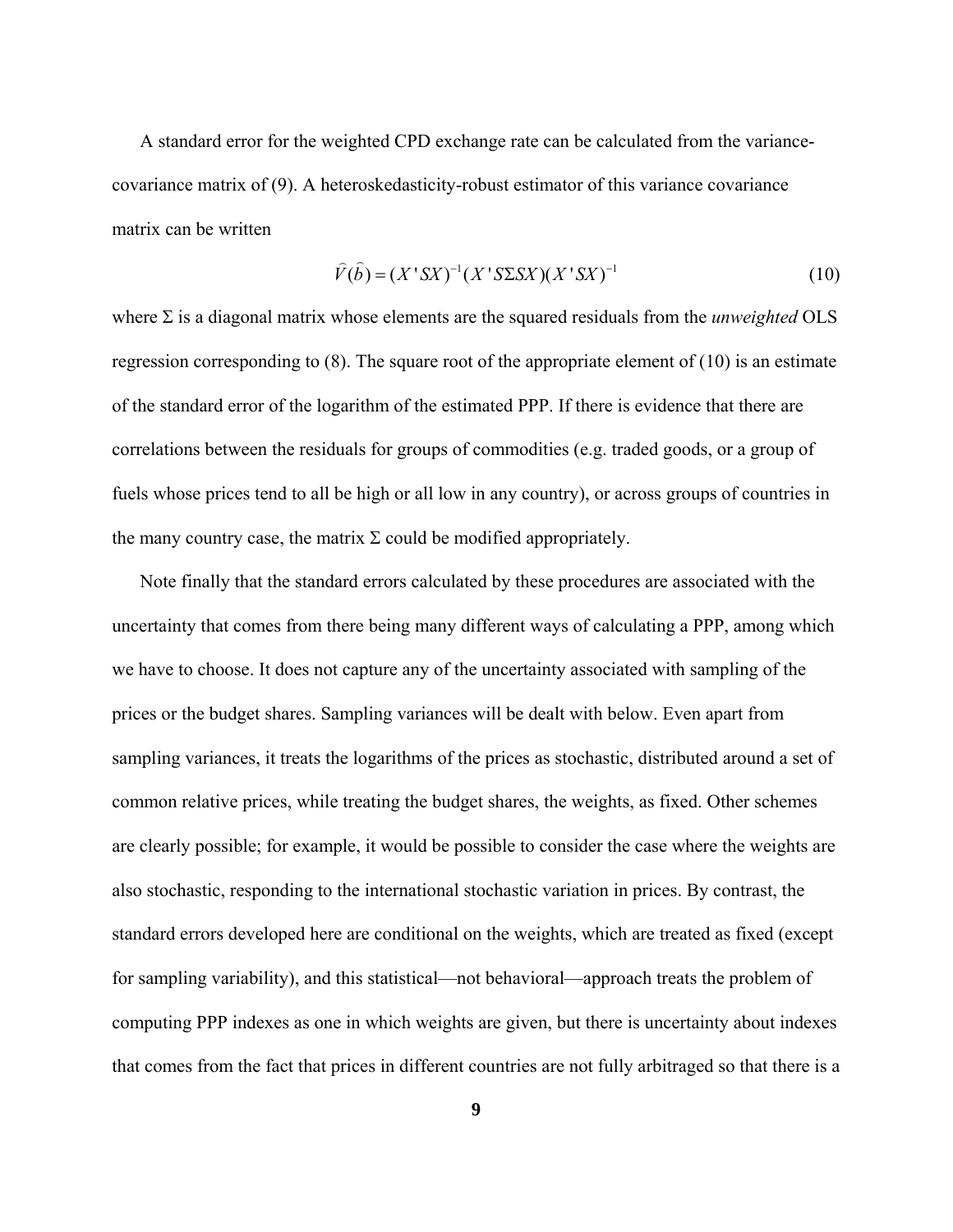range of possible PPP indexes. It is this range that the variances are designed to capture.

# **1.6 CPD based standard errors for Laspeyres, Paasche, Fisher, and Törnqvist**

We can use equation (8) to derive "failure of arbitrage" standard errors for the other indexes. Note that (8) implies that we can write logarithms of the relative prices of country 2 relative to country 1 as

$$
\ln(p_n^2 / p_n^1) = \theta + \eta_n = (\alpha^2 - \alpha^1) + (u_n^2 - u_n^1) \tag{11}
$$

where  $\theta$  is the logarithm of the PPP exchange rate of country 2 in terms of country 1. From (11), we have immediately that the log of the Törnqvist index satisfies

$$
\ln P_T^{12} = \theta + \frac{1}{2} \sum_{n=1}^N (s_n^1 + s_n^2) \eta_n = \theta + \overline{s}^{\,1} \eta \tag{12}
$$

in an obvious notation for the mean of the budget shares over the two countries. The variance of this expression can be written

$$
V(\ln P_T^{12}) = \overline{s}^{\prime} V_{\eta\eta} \overline{s}
$$
 (13)

where  $V_{\eta\eta'}$  is the variance-covariance matrix of  $\eta$ . We can estimate this using the information from the unweighted CPD regression, in parallel to the estimation of  $\Sigma$  for (10). In particular, from the definition of  $\eta$  in (11), we can rewrite (13) as

$$
V(\ln P_T^{12}) = \overline{z}^{\,\prime} V_u \overline{z} \tag{14}
$$

where  $\overline{z}$  ' =  $[-\overline{s}$ ',  $\overline{s}$ '] is a (1 x 2*N)* matrix formed from the (*N* x 1) matrix of averaged budget shares  $\bar{s}$ . This can be estimated using the  $\Sigma$ , the diagonal matrix of squared residuals from the CPD regression by

$$
\widehat{V}(\ln P_T^{12}) = \overline{z}^{\,\prime}\Sigma\overline{z}.\tag{15}
$$

Given (11), the log Laspeyres index takes the form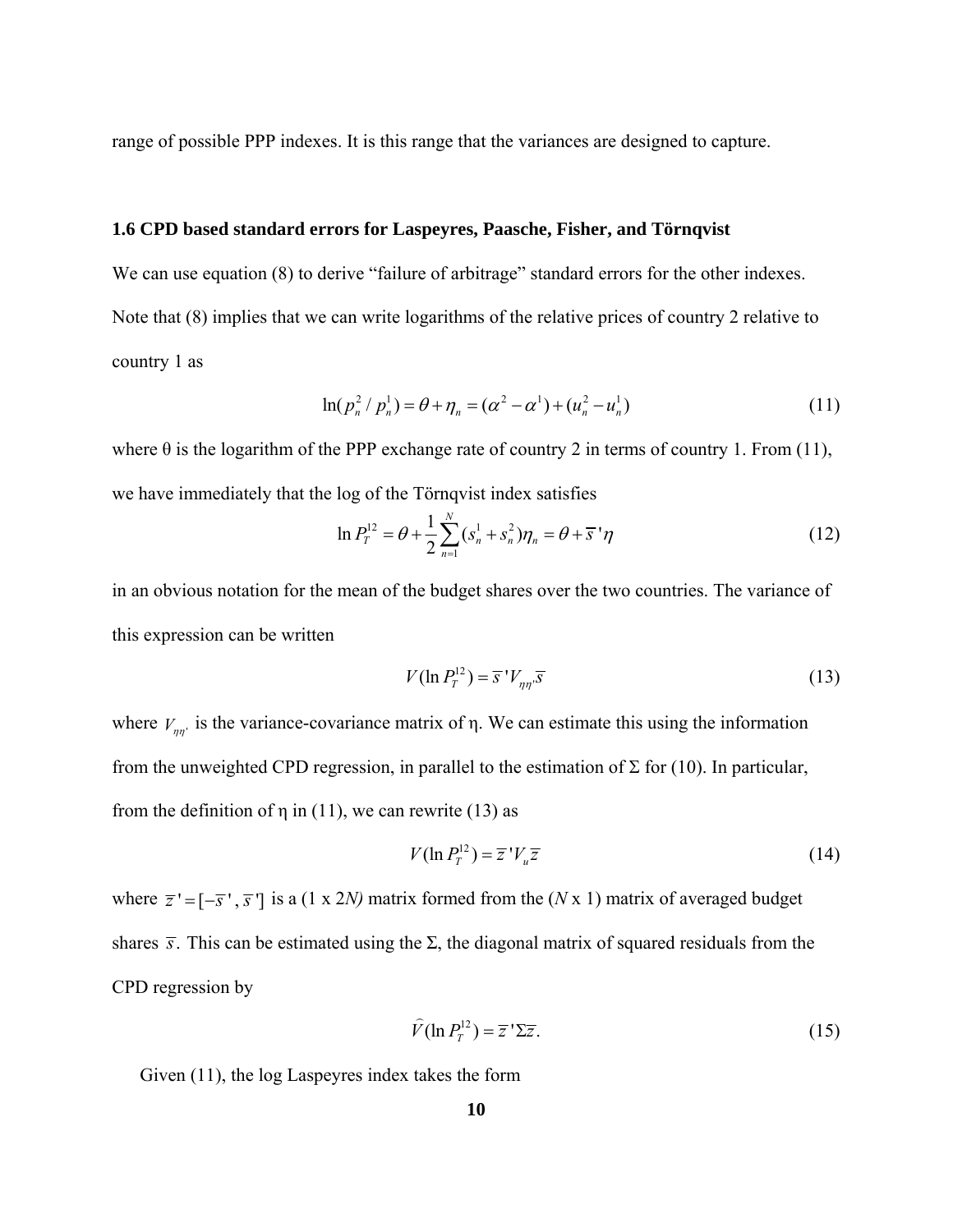$$
\ln P_L^{12} = \theta + \log \left( \sum_{n=1}^N s_n^1 \exp \eta_n \right) \tag{16}
$$

Ignore squared and higher terms in  $\eta_s$ , (16) can be approximated by

$$
\ln P_L^{12} \simeq \theta + \sum_{n=1}^N s_n^1 \eta_n \tag{17}
$$

So that, parallel to (15), we can approximate the variance of the log Laspeyres by

$$
\widehat{V}(\ln P_L^{12}) = z^1 \Sigma z^1 \tag{18}
$$

where  $z^1 = [-s^1, s^1]$ . Following through the same logic for the log Paasche, and remembering that  $\ln P_P^{12} = -\ln P_L^{21}$  we have the parallel estimate of the variance

$$
\widehat{V}(\ln P_P^{12}) = z^2 \, ^1\Sigma z^2 \tag{19}
$$

where  $z^2 = [s^2, -s^2]$ . By averaging the log approximations for the Laspeyres and Paasche, it turns out that the corresponding approximation for the log Fisher is identical to the approximation for the log Törnqvist, (12), so that (15) can serve double duty, as an estimator of the variance of both the log Fisher and the log Törnqvist. This also implies that if (8), the CPD approximation to the log prices, is close, the Törnqvist and Fisher indexes will often be closer together than either is to the CPD index.

## **1.7 Törnqvist, Fisher, and CPD indexes**

Both the Fisher and Törnqvist indexes are superlative, and so can be expected to approximate one another. Diewert (2005) has also shown that the weighted CPD index described above is closely related to the Törnqvist index. While the Törnqvist index (6) is a weighted average of the logarithms of the price relatives with weights that are the arithmetic mean of the budget shares in the two countries, Selvanathan and Prasado-Rao (1994, page 25) and Diewert (2005) show that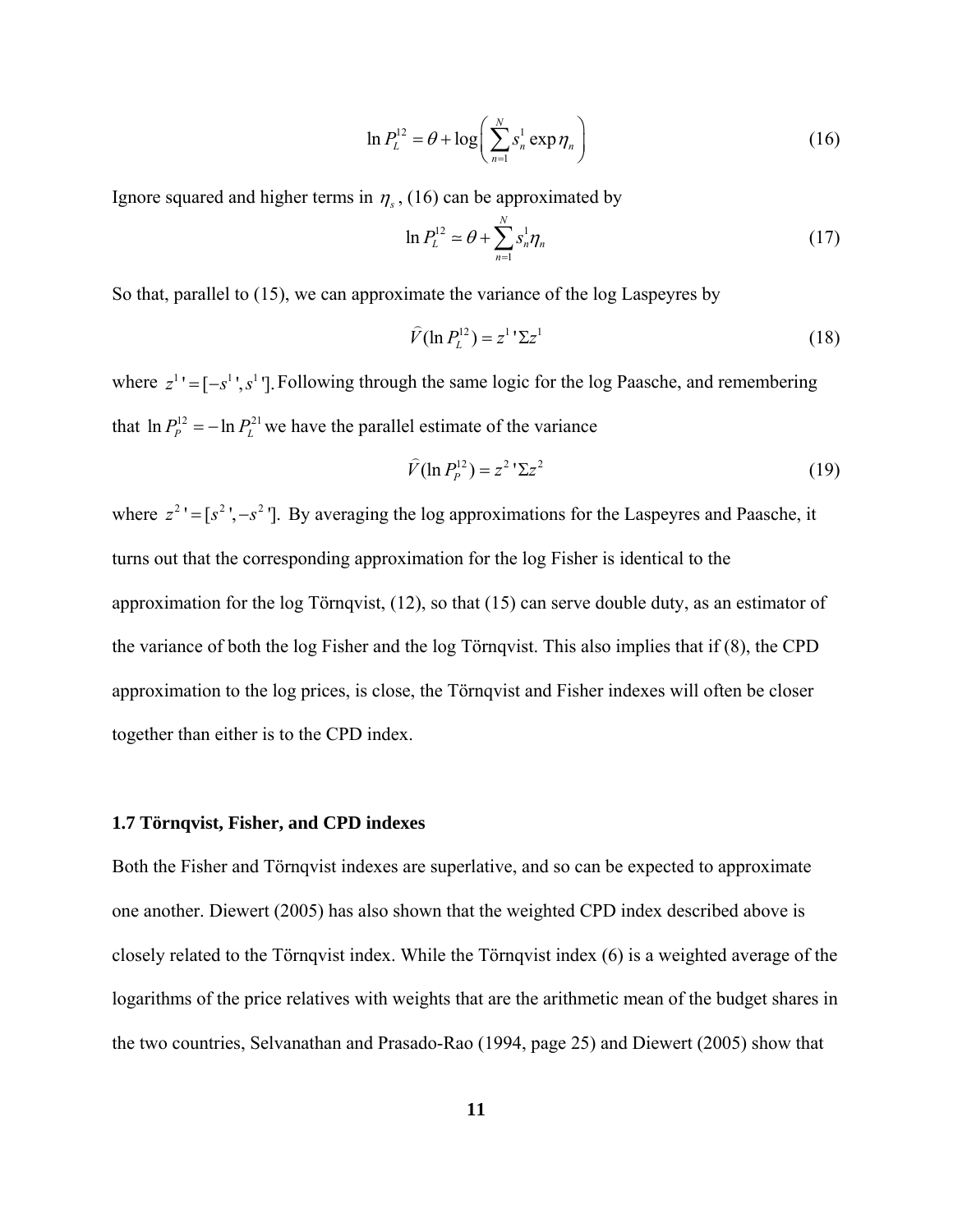(in the two country case), the weighted CPD index is a weighted average of the logarithms of the price relatives with weights that are (normalized) *harmonic* mean of the budget shares in the two countries. Instead of the arithmetic mean, define

$$
\tilde{s}_n = \frac{h(s_n^1, s_n^2)}{\sum_n h(s_n^1, s_n^2)}
$$
\n(20)

Where  $h(a, b)$  is the harmonic mean defined by

$$
h(a,b) = \left(\frac{1}{2}a^{-1} + \frac{1}{2}b^{-1}\right)^{-1}
$$
 (21)

The weighted-CPD is then a second-order approximation to the Törnqvist around any specific price and quantity combination. The two indexes are likely to be close in practice, at least in this two good case. Note that these results mean that we can also estimate the variance of the twocountry CPD index from (15) with  $\tilde{s}$  and the corresponding  $\tilde{z}$ , replacing  $\overline{s}$  and  $\overline{z}$ .

## **1.8 The Geary-Khamis index**

Although we shall not use it in the rest of this paper, we briefly discuss another PPP formula, due to Geary (1958) and Khamis (1970), and which forms the basis of the calculations for the Penn World Table. In the Geary-Khamis system, the prices in each country are compared with those of an imaginary composite country, itself constructed from averaging the countries in the system. In the case of two countries, the Geary-Khamis PPP index is computed as a Paasche index that compares domestic prices with "world" prices, which are the prices of the composite so that, for  $c = 1, 2,$ 

$$
P_{GK}^{c} = \frac{\sum_{n=1}^{N} p_n^c q_n^c}{\sum_{n=1}^{N} \pi_n q_n^c}
$$
 (22)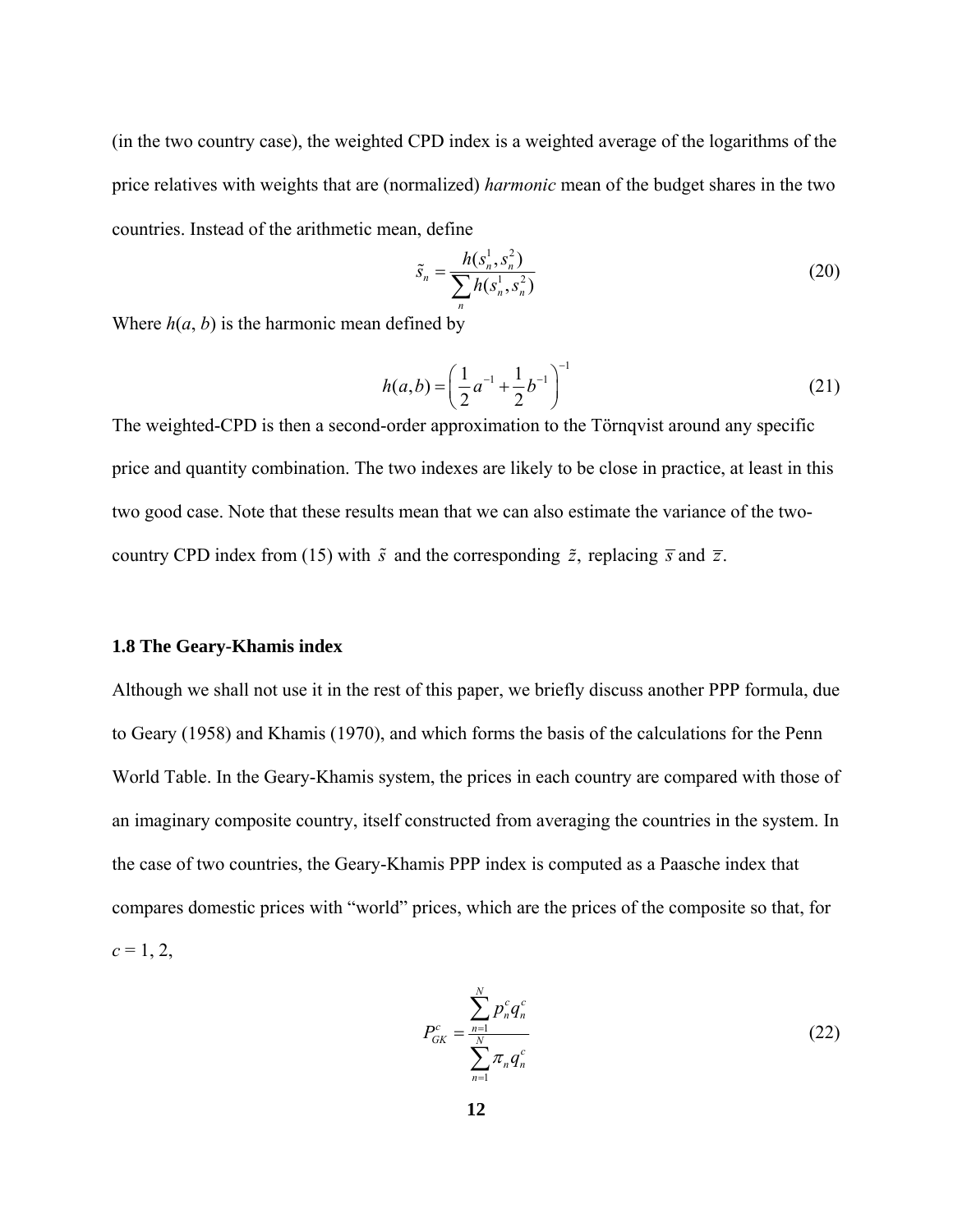where  $\pi_n$  is the world price of good *n*, which is itself defined as the quantity weighted average of the prices of good *n* in each country, expressed in the global currency. Hence

$$
\pi_n = \frac{p_n^1}{P_{GK}^1} \frac{Q_n^1}{Q_n^1 + Q_n^2} + \frac{p_n^2}{P_{GK}^2} \frac{Q_n^2}{Q_n^1 + Q_n^2}
$$
(23)

where the uppercase *Q*'s denote *aggregate* quantities, as opposed to averages. Note that (22) and (23) need to be solved simultaneously, which can be done iteratively, or as shown by Diewert (1999) as the solution to an eigenvalue problem. When there are many countries, (23) is extended in the obvious way, by summing over all the countries, with weights equal to that country's share of total consumption.

 The Geary-Khamis system of PPPs has one great advantage, which is that it preserves aggregation over subgroups of consumption. Because there exists a world price for each good, each item of consumption can be repriced at the world price, and added up to give repriced subgroups or totals. This aggregation property is not shared by the other indexes discussed so far which would give, for example, PPPs for food, non-food, and total consumption that would not be mutually consistent in the sense that the sum of food and non-food in the international currency would not generally add up to total consumption in the international currency. For a system of national accounts, such as the Penn World Table, the absence of aggregation would be inconvenient, although not insuperable; indeed EUROSTAT uses EKS indexes, a multicountry generalization of Fisher indexes, for its PPP national accounts for Euroland. For the poverty work that is our main concern here, where we need only an exchange rate for total consumption, failure of aggregation is not a serious issue.

 But the Geary-Khamis system has disadvantages that make it unattractive for our purposes. Unlike the Fisher and Törnqvist indexes, it is not superlative. In consequence, if the two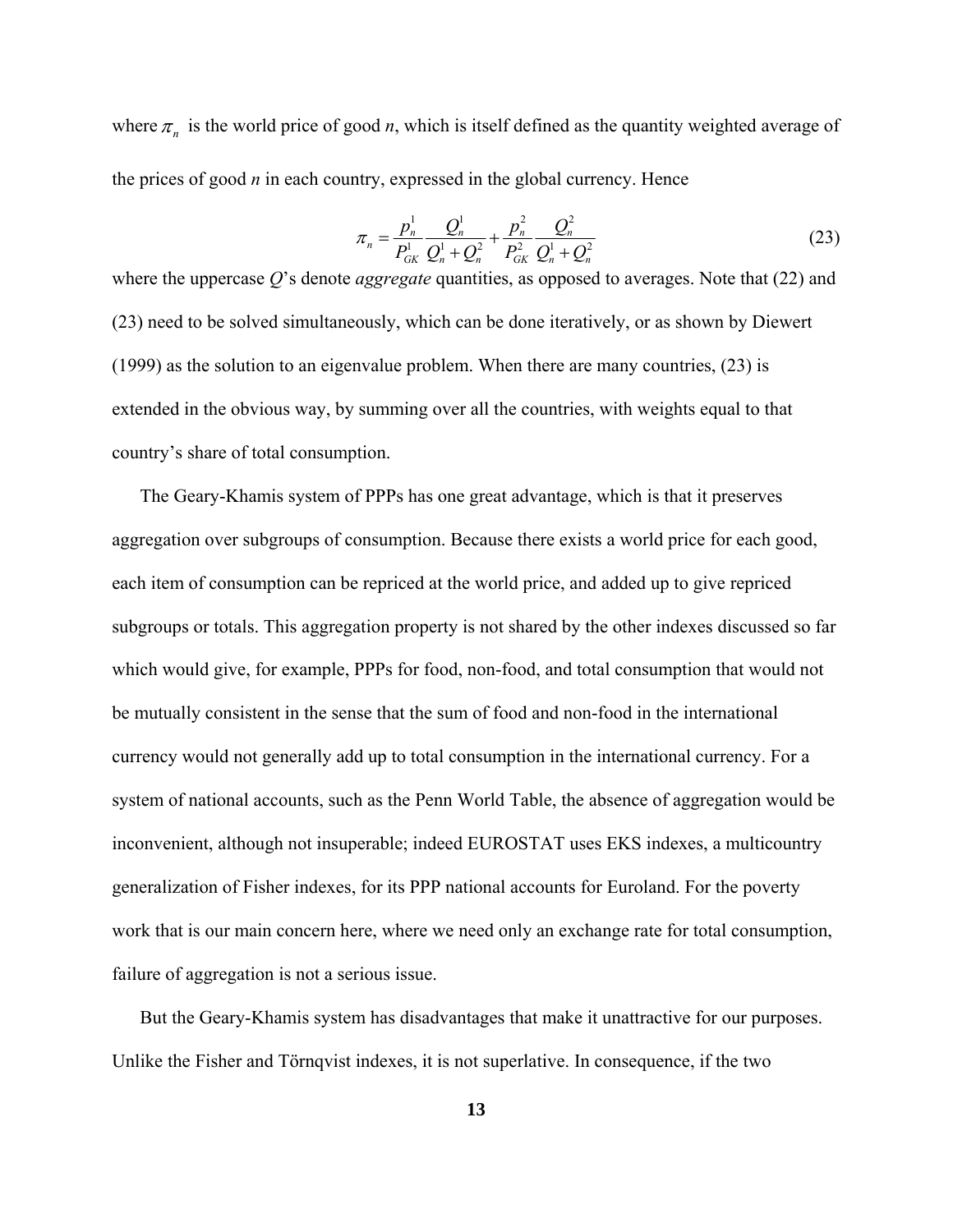countries had the same homothetic tastes, the Geary-Khamis index would not be a second-order approximation to the "true" cost-of-living index. If this were the main concern, Geary-Khamis could be replaced by Peter Neary's (2005) GAIA system, based on Geary-Khamis, but which is fully utility consistent, though its evaluation requires the estimation of a full international system of demand equations. However, given that we do not want to assume identical tastes, nor use the cost-of-living framework that would be arguably appropriate if tastes were identical, these objections to Geary-Khamis are not decisive.

 To see the central problem, note that the quantity weighting of prices in (12) means that the country with the larger physical volume of consumption of a good gets greater weight in the construction of the composite world prices. If, for example, we used Geary-Khamis to compute a PPP for Bangladesh relative to the US, the world prices would be close to those of the US. In the Penn World Table as a whole, it has been argued by Daniel Nuxoll (1994) that the composite world prices are those that would characterize a middle-income country such as Italy or Hungary. The use of such prices has the effect of overstating the level of consumption in poor countries. For example, many services—haircuts, domestic service, restaurant meals—are cheap in poor countries because people are poor, because such services cannot be traded, and because labor is not free to move around the world. If we use (say) Italian prices to value (for example) Indian consumption, these components of consumption will be valued very highly, and will inflate the value of Indian consumption at international prices. This is called the Gershenkron effect, the overvaluation of one country's consumption when evaluated at another country's prices. Put another way, it is the understatement of the price level in a one country relative to another that comes from using a Paasche index; in (22) the domestic value of consumption in the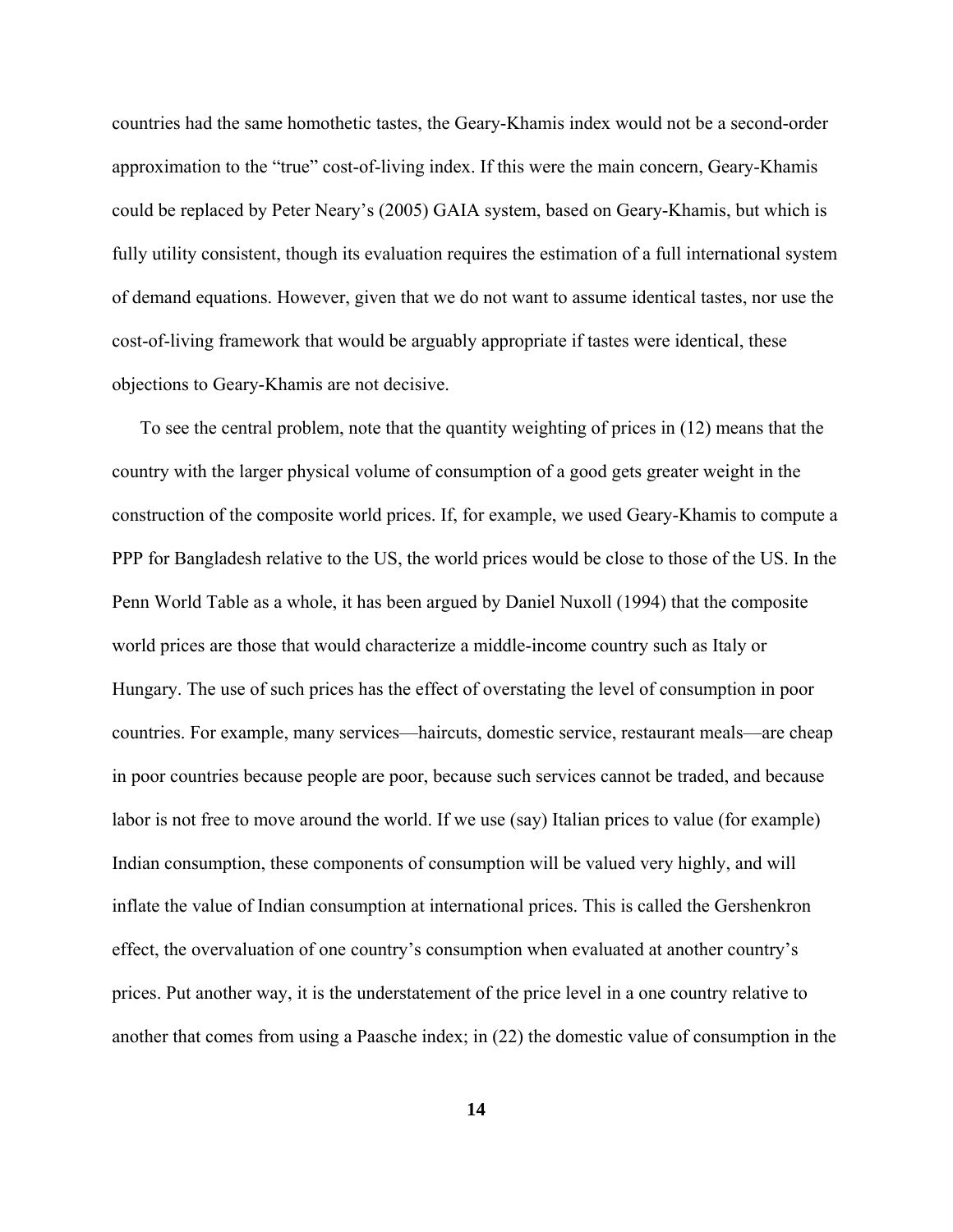numerator is divided by the inflated value of consumption at world prices in the denominator. Of course, the understatement of the Paasche index is an understatement relative to a true cost-ofliving index, which is itself not well-defined in the current context. But if we compare the Paasche in (22) with the superlative indexes presented above, the latter always averages weights from *both* countries, whereas the Geary-Khamis index uses only *domestic* weights. Compared with the superlative indexes, Geary-Khamis indexes will understate PPPs in poor countries relative to rich ones, and overstate their living standards. They make the world look too equal, and understate poverty in the poorest countries. Of course, these effects are likely to be much smaller than the effects in the opposite direction that we would get by using market foreign exchange rates. Even so, we do not want to minimize poverty in India by valuing Indian services at anything like first-world prices.

## **2. Illustrative calculations for indexes at the national level**

#### **2.1 Data description**

We start with one of the running illustrative examples in this manual, the computation of food, fuel, and tobacco PPP price indexes for India and Indonesia. For India, the household survey data come from the 55<sup>th</sup> Round of the National Sample Survey, a national household expenditure survey that was in the field between July  $1<sup>st</sup>$  1999 and June 30<sup>th</sup> 2000. For Indonesia, we use the SUSENAS household survey that was fielded in January and February 1999. Both surveys are nationally representative multistage random surveys. In India, there are 48,919 urban and 71,382 rural households in the sample; in Indonesia there are 25,313 urban and 35,970 rural households. Both surveys collect household expenditure data on several hundred items, and this information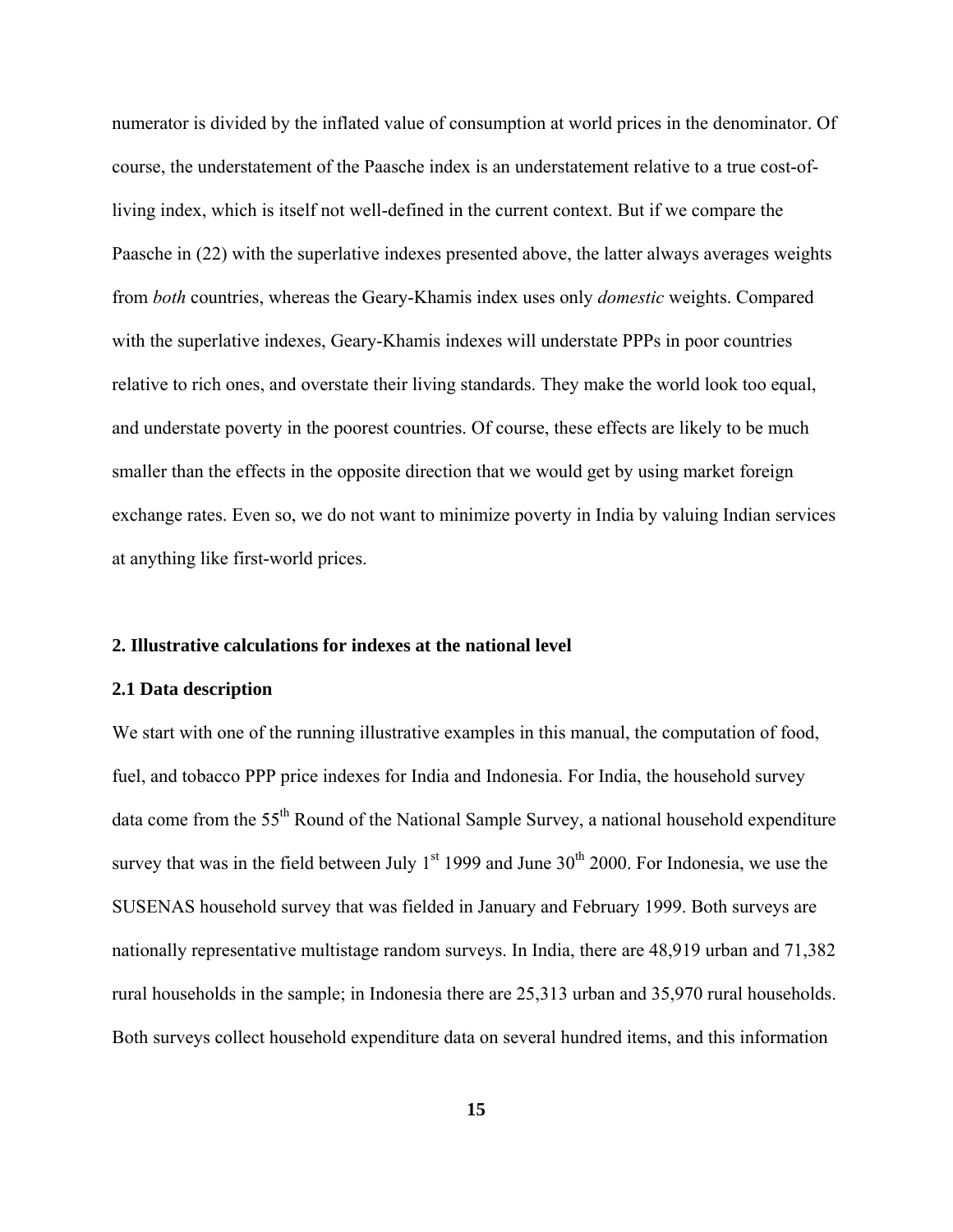is used to calculate the budget share weights for the various indexes.

 In standard International Comparison Project (ICP) calculations, the expenditure weights come, not from household surveys, but from the consumption sector of the national accounts. The weights are then combined with prices that are collected, either as part of each country's regular price collection activities, or are specially gathered for the ICP. For the calculation of poverty PPPs, the prices could be the same prices as for the regular calculation, but the expenditure weights would come from household surveys. Prices would be matched to expenditures at the basic heading level, or at some higher level of aggregation, by matching commodities in the surveys to the ICP prices. Because the basic heading categories of the ICP are not likely to be the same as the commodities in the survey (there is rarely a very good match even between survey and NIPA consumption classifications), there is likely to be a good deal of approximation and aggregation, both of the expenditures and of the ICP prices. This process, although of the first importance in practice, is not described in this manual, whose main concern is with the use of the expenditure data.

 In the calculations reported here, we use, not the ICP prices, but the prices, or rather unit values that are collected within the household surveys themselves. Households are asked to report both expenditures and physical quantities of goods, so that the ratio of the two yields a unit value for each household recording a purchase. The unit values are contaminated by quality effects, and they show small systematic differences across households so that, for example, better-off households tend to pay slightly more per unit, but they are typically close to prices that are collected directly in market surveys. Unfortunately, they are only available for goods where quantities are sufficiently well-defined to be asked in a survey so that, at best, the expenditure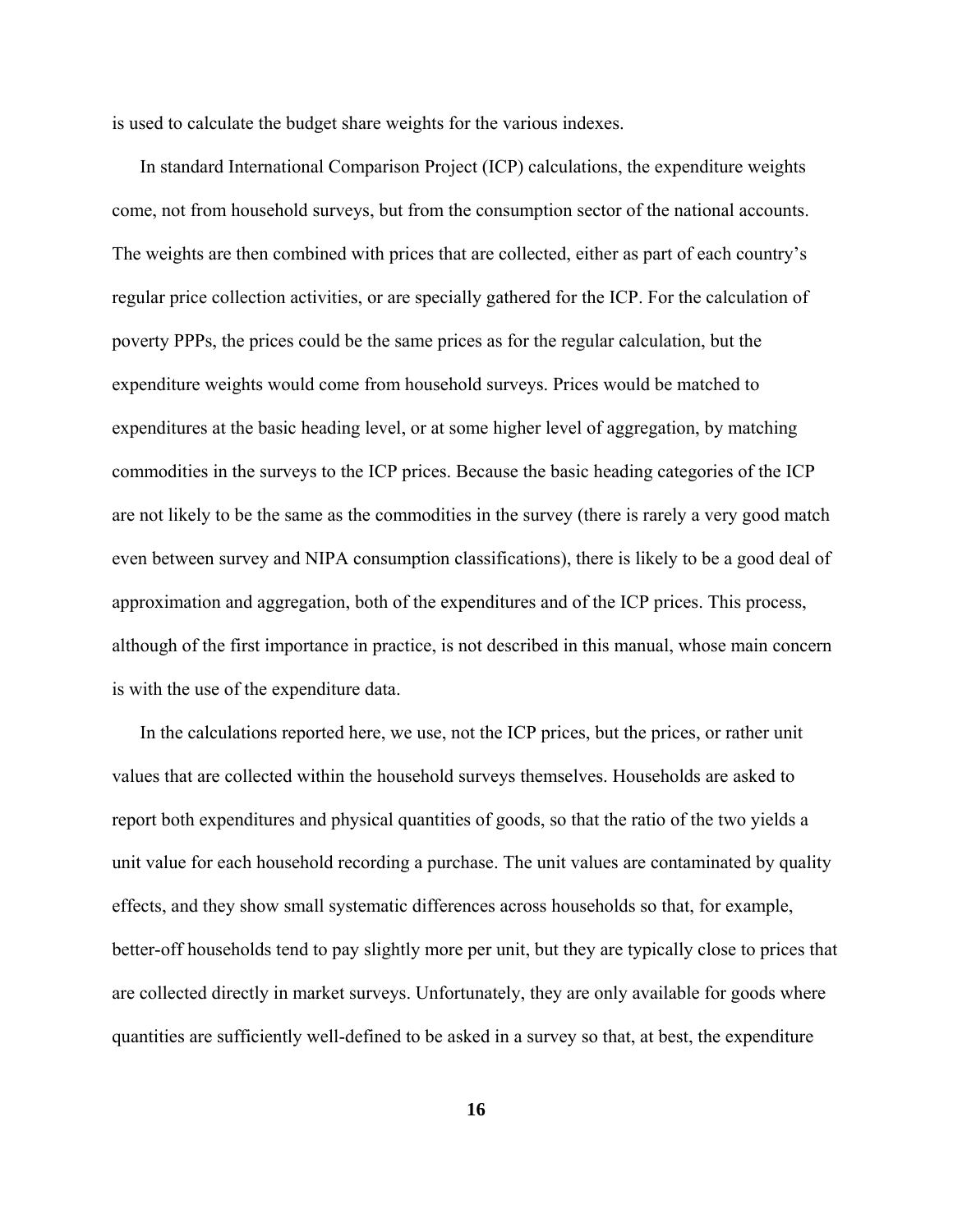surveys yield unit values for food, tobacco, alcohol, and fuels. Among the poorest households in the world, these goods often account for two-thirds or more of the budget, but still exclude important items, such as housing, clothing, and transportation.

 In the calculations here, there are 63 commodities that can be directly matched between the two countries and for which both surveys have prices. Together, these commodities account for 44 percent of the total budget in India and 39 percent in Indonesia. (Note that these coverage proportions will be much larger when we come to focus on the poor, rather than on national aggregates.) Table 1 lists the aggregate budget shares for a selection of these goods, including the most important, with India in the left-hand panel, and Indonesia in the right-hand panel. The budget shares in the table are calculated from the survey data by estimating the total national expenditure on each good and then dividing by the total national expenditure on *all* goods and services, not just the 63 that we are going to use subsequently. Hence, if *h* denotes a sample household, and  $x_{nh} = p_{nh} q_{nh}$  the expenditure by that household on good *n*, the budget shares in the table take the form

$$
S_n^c = \frac{\sum_{n=1}^N w_n x_h}{\sum_{n=1}^N \sum_{h=1}^H w_h x_{nh}} / \sum_{n=1}^N w_h
$$
\n(24)

where, as before, *c* denotes a country, and *n* a good, here running to *N\**, the total number of goods in the budget, not just the 63 goods in the match. For clarity, we have dropped all of the *c*  suffices on the right-hand side of (24). The household inflation factors  $w_h$  come from the survey design, and can be thought of as the number of population households represented by sample household *h*. Their sum is the total number of households in the population of country *c*, so that both numerator and denominator of (24) are weighted sample means, and the budget share  $S_n^c$  is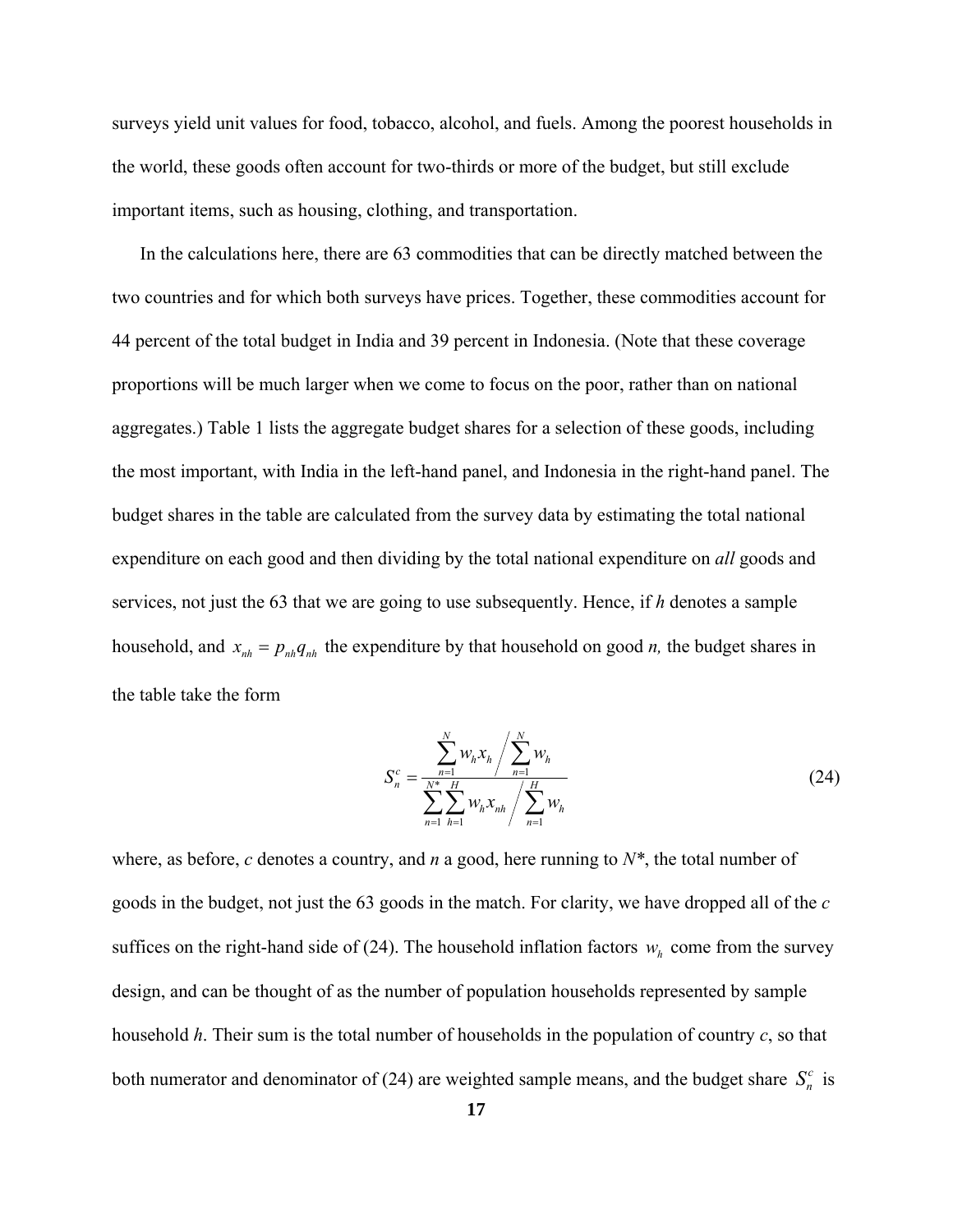a ratio estimator of the share of good *n* in the aggregate (or average) expenditure pattern of country *c*; under ideal (but rarely realized conditions), it would coincide with the national accounts' estimate of the share of good *n* in total consumers' expenditure. The inflation factors, together with the strata and primary sampling units of the sample design, can be used to provide (asymptotic) sampling standard errors of the ratio estimate, for example using the **svyratio** command in STATA. These are the standard errors reported in Table 1.

 Table 1 shows that rice is the single most important commodity in both countries, accounting for 11 percent of the total budget in India and 16 percent in Indonesia. Other goods with substantial shares of the budget in both countries include fish, sugar, chicken, moong beans, coconut oil, eggs, potatoes, cabbage, leafy greens, bananas, and beyond the food groups, cigarettes, electricity, and kerosene. There are also some sharp differences between the two countries; wheat and milk are important in India but negligible in Indonesia; soy products, particularly *tempe*, are important in Indonesia but do not exist in India, and therefore cannot be matched. A method for incorporating such goods is developed in Deaton, Friedman, and Alatas (2004) but, given the illustrative nature of the calculations here, we do not pursue these refinements here. Table 1 shows the expenditure patterns for urban and rural areas separately. Although we shall not follow the distinction further in this manual, there are in some cases substantial differences in expenditure patterns between urban and rural consumers. In particular, the share of rice in the budget is almost twice as large in the countryside as in the towns and cities. In the World Bank's poverty calculations, the rural and urban sectors of India (and China), but not Indonesia, are treated separately, and such would also be good practice also for the calculation of PPP's. However, there is nothing in principle wrong with working with national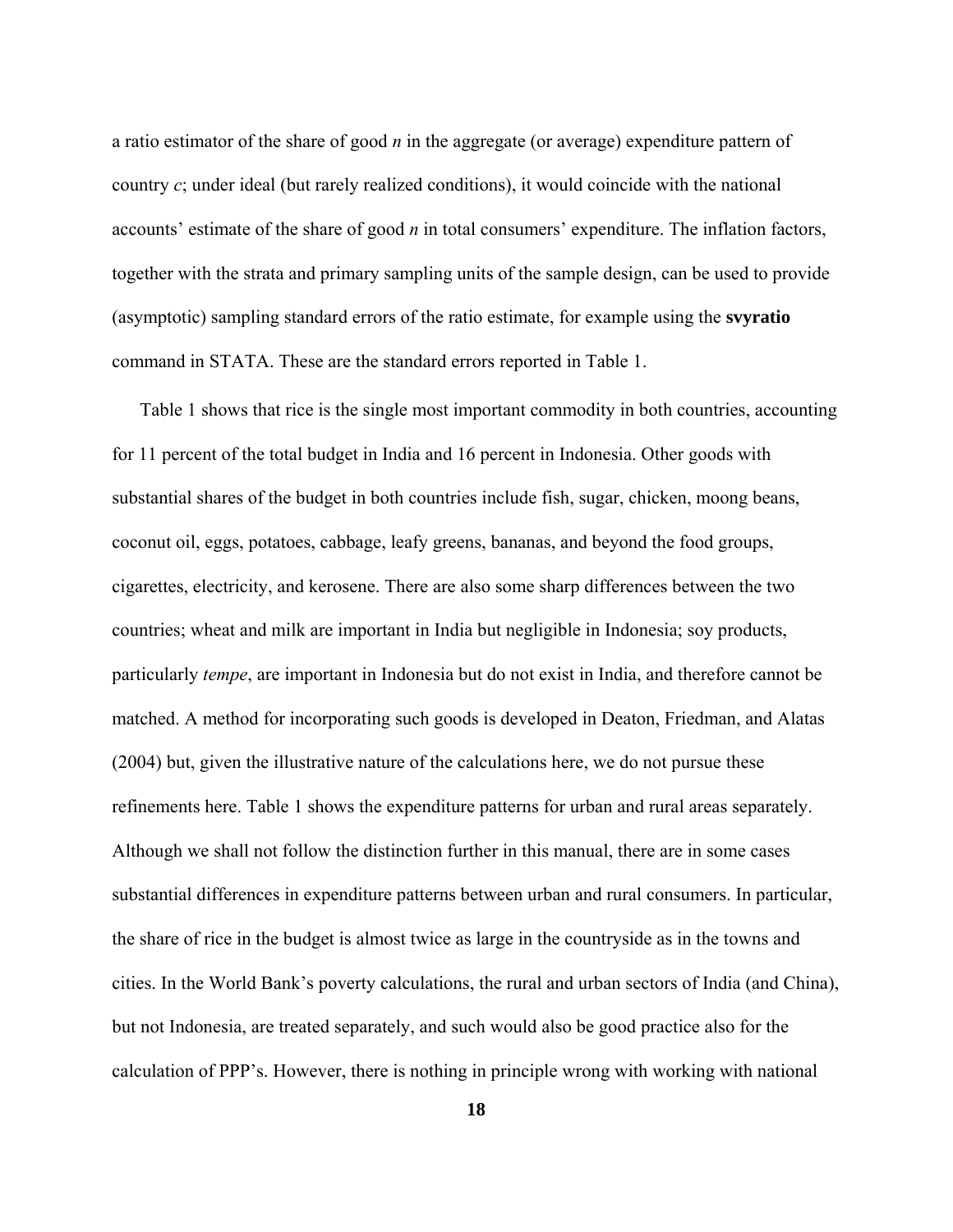average weights, provided it is clear that we are doing so, and in the poverty-weighted indexes discussed below, poor households will be given greater weight, so that if most of the poor live in the countryside, the rural sector will automatically be weighted in the appropriate way. What needs to be carefully avoided for poverty work, however, is the combination of *urban* prices (which are the only prices collected in some countries) with *national* or *urban* weights because, as Table 1 makes clear, such indexes may be quite misleading for the poor, particularly when cereal and food prices move differently from other prices, as happened in Indonesia during the Asian financial crisis.

 The standard errors associated with the sampling are quite small in Table 1, typically a little less than one percent of the estimated budget shares. These standard errors will become smaller still when we compute price indexes, which are functions of linear combinations of many budget shares, and they will become larger when we focus only on poor households, which reduces the effective sample size.

 Table 2 shows the median unit values for the most important 40 goods in the 63-good match. For each of these goods, the table lists its share of total expenditure in the total of matched goods, so that if all 63 goods were shown, the shares would add to unity. These are obtained by computing (24) for each country, but with  $N^*$  replaced by  $N = 63$ , and then averaging over the two countries; they are the weights that appear in the Törnqvist index (6). The second and third columns show the median unit values in each country, in rupiah and rupees respectively, while the last column shows the ratio of the two, which is the commodity-specific PPP exchange rate. Among the goods shown, these vary a good deal, from 761 rupiah per rupee for potatoes and 600 for green chillies, to 70 for coconut oil, and 88 for tea. Given the share of rice in the budget of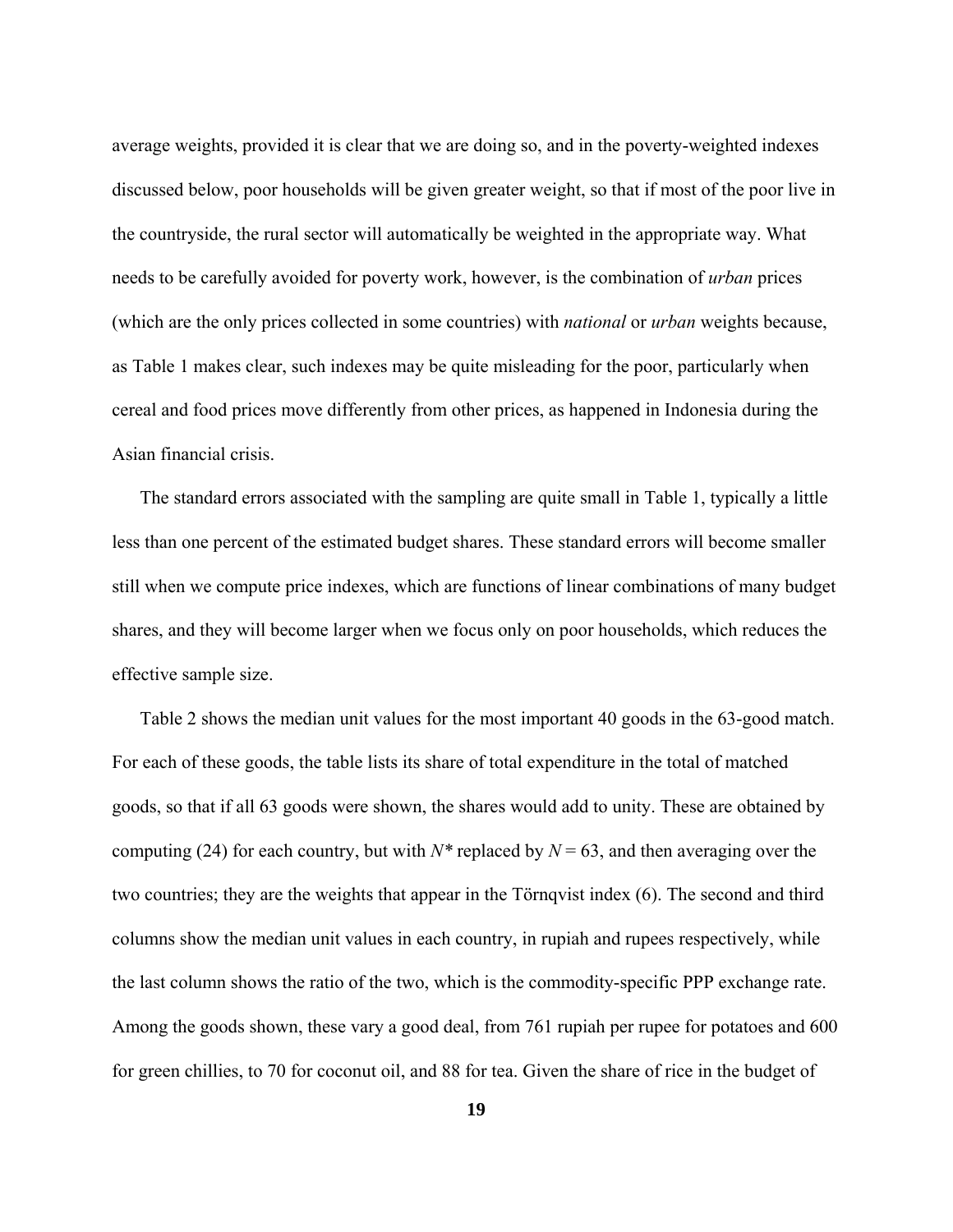both countries, the rice PPP-exchange rate of 260 rupiah per rupee is a useful reference point, and will become even more important when we focus on the budgets of the poor. Note also that fuels, liquid petroleum gas (LPG), kerosene, and electricity, are all relatively cheap in Indonesia, an energy producing country whose domestic prices are held below world market prices. Rice, and to a lesser extent, wheat, sugar, and kerosene, are subsidized in India through "fair-price" shops, which make limited amounts of these goods available to households in some parts of India. The unit values in Table 2 incorporate these subsidies, by calculating the weighted average of the median unit values from the shops and the free-market.

 In the calculations that follow, we treat the prices in Table 2 as if they were measured without error, so that when we calculate the standard errors of the price indexes, the variance comes in part from the sampling errors of the expenditures that serve as weights, and in part from the reconciliation of competing estimates of the PPP exchange rate, see equations (10), (15), (18) and (19) above. There is no contribution from sampling errors on the median unit values. While the unit values here are indeed sampled from the surveys, and have their own sampling errors, we do not incorporate them so as to replicate as closely as possible what would happen if we were combining prices collected by the ICP with the expenditures from the survey. There does not appear to be any useful framework for thinking about sampling error associated with the ICP prices, and so we here treat the unit values as if they were ICP prices, and measured without error. An important concern with the use of surveys in PPP work is whether the samples are large enough to support the accurate computation of index numbers, particularly when we focus on the poor. Sampling errors from prices, although likely real enough in the ICP, are no part of this concern, so that it makes sense to treat the prices as if they were known.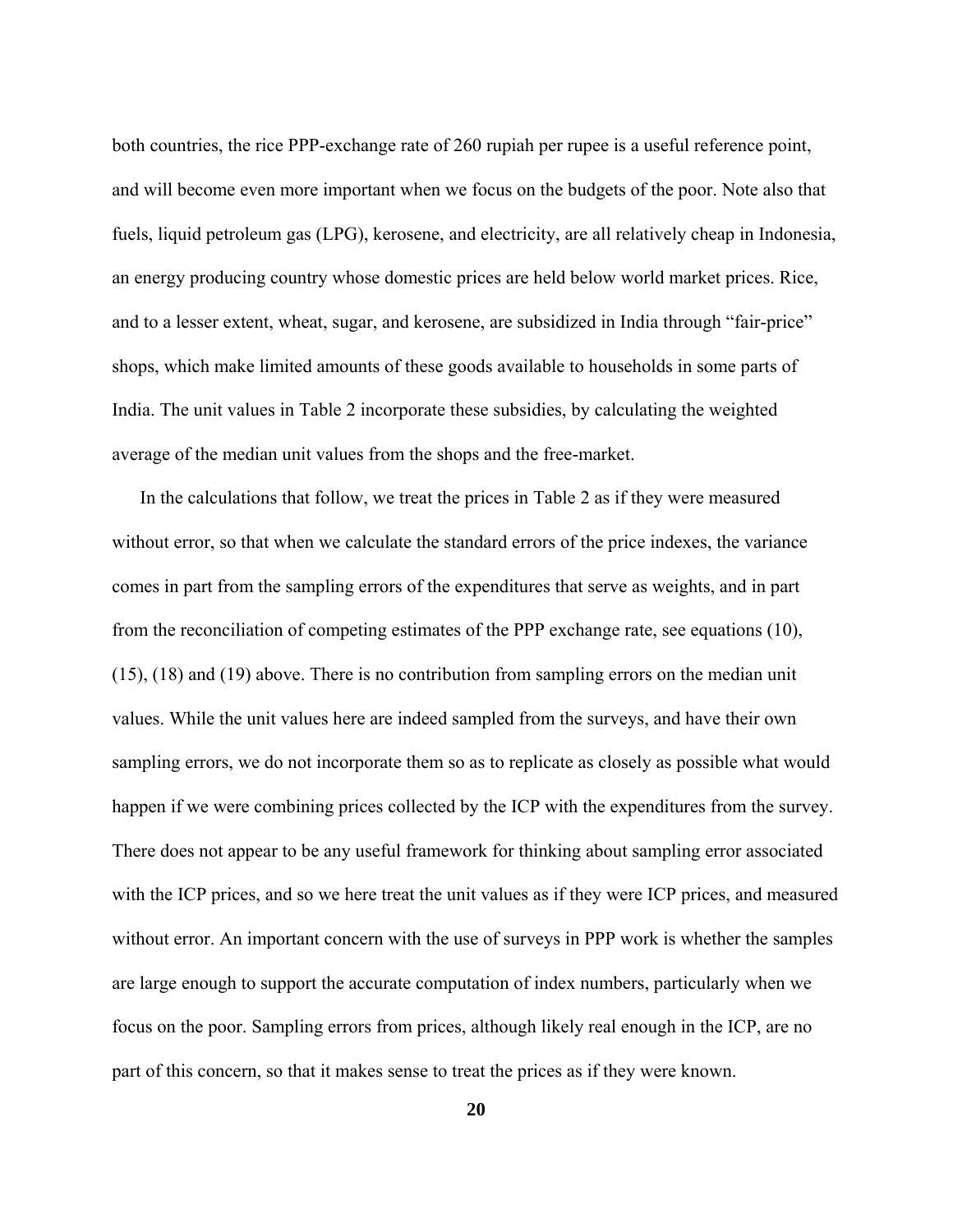#### **2.2 Survey formulas and standard errors**

#### **2.2.1 Laspeyres and Paasche**

We start from the Laspeyres index (1), and rewrite it in a form that makes the calculations transparent, as well as how the standard errors are evaluated. We rewrite (1) in the form

$$
P_{L}^{12} = \frac{\sum_{n=1}^{N} \overline{x}_{n}^{1} (p_{n}^{2} / p_{n}^{1})}{\sum_{n=1}^{N} \overline{x}_{n}^{1}} = \frac{\sum_{h=1}^{H} w_{h}^{1} \left(\sum_{n=1}^{N} x_{nh}^{1} (p_{n}^{2} / p_{n}^{1})\right) / \sum_{h=1}^{H} w_{h}^{1}}{\sum_{h=1}^{H} \left(\sum_{n=1}^{N} x_{nh}^{1}\right) / \sum_{h=1}^{H} w_{h}^{1}}
$$
(25)

where an overbar denotes a sample average, and *x* denotes expenditure, so that  $x_{nh}^1$  is the expenditure on good *n* by household *h* in country 1. Note that (25) can be interpreted as the ratio of the (weighted) average over Indian households of expenditure revalued at Indonesian prices to the weighted average of expenditures at Indian prices. Since the relative prices are taken to be measured without error, this is simply a ratio estimate, and given the Indian survey design, its (asymptotic) sampling standard error can be calculated in the usual way.

 We can also calculate the variance from the stochastic approach using (17). Since the variance from the stochastic approach is conditional on the true budget shares, while the sampling variance comes from the sampling of the budget shares, we can also compute a total variance by adding the two variances. Which of the three estimates of variance is of interest depends on the interpretation of the indexes. If the Laspeyres is the object of interest, its sampling variance is all that is required. If the Laspeyres is regarded as an average designed to estimate the underling PPP, then the total variance is the relevant one. In both cases, the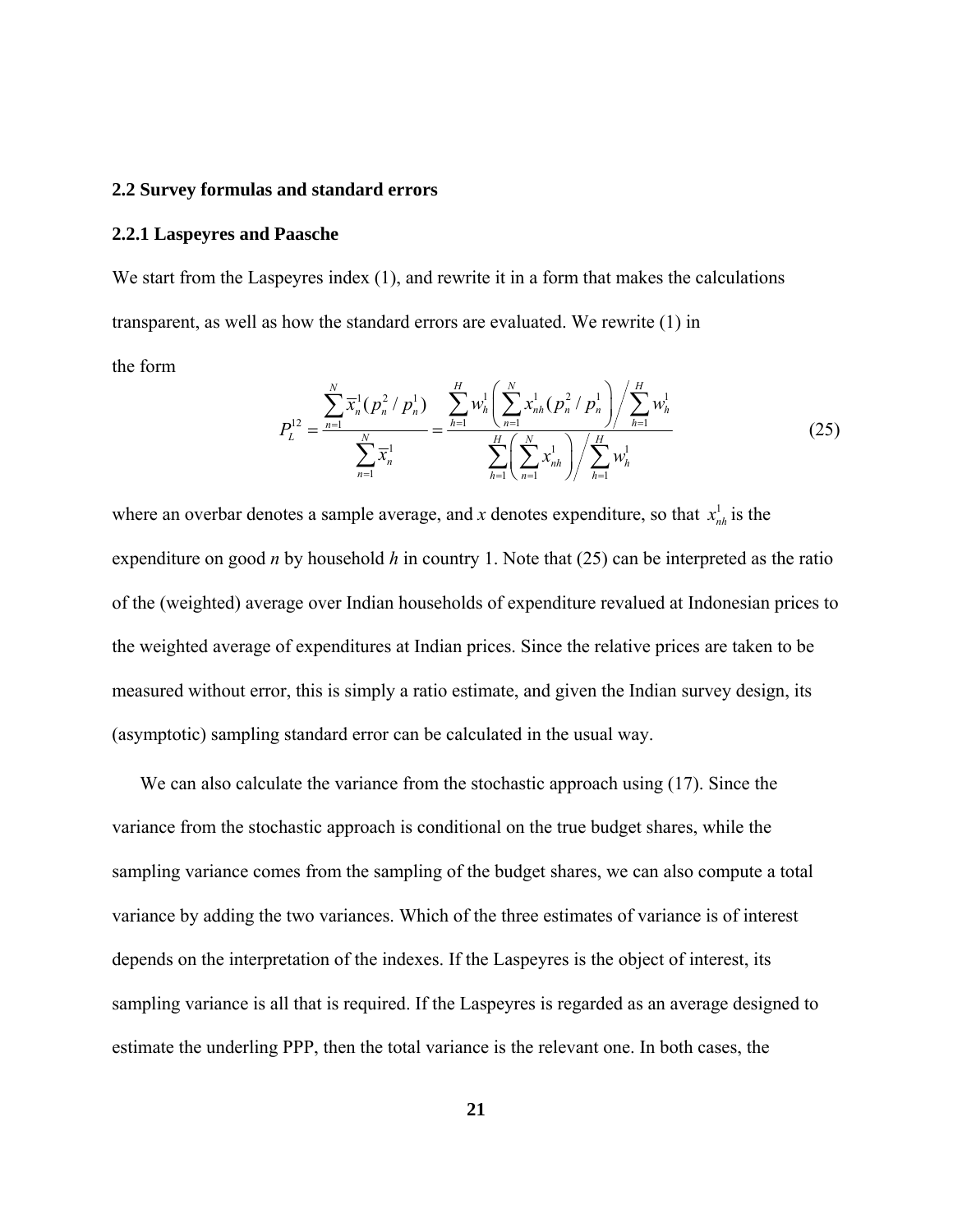sampling variance should be taken into account.

# **2.2.2 Fisher**

For further calculations it is convenient to work in logarithms, noting that, asymptotically,

$$
s.e. [\log P_L^{12}] = \frac{1}{P_L^{12}} s.e. [P_L^{12}]
$$
\n(26)

Given that the logarithm of the Paasche index for Indonesia based on India is minus the logarithm of the Laspeyres index for India based on India, we can calculate the Paasche index, its logarithm, and standard error by applying (25) and then (26) to the Indonesian data. And because the Indonesian and Indian surveys are independent of one another, we immediately have the sampling variance of the log Fisher index as a quarter of the sum of the variances of the log Laspeyres and the log Paasche, or indeed of the two log Laspeyres indexes, so that

$$
V(\log P_F^{12}) = [V(\log P_L^{12}) + V(\log P_L^{21})]/4 \tag{27}
$$

As before, the variance in (27) can be extended by incorporating the variance from the stochastic approach, equation (14).

# **2.2.3 Törnqvist**

The Törnqvist index (6) can be rewritten in terms of the survey data as

$$
\ln P_T^{12} = \frac{1}{2} \frac{\sum_{h=1}^{H_1} w_h^1 \sum_{n=1}^N x_{nh}^1 \ln (p_n^2 / p_n^1) / \sum_{h=1}^{H_1} w_h^1}{\sum_{h=1}^{H_1} \sum_{n=1}^N w_h^1 x_{hh}^1 / \sum_{h=1}^{H_1} w_h^1} + \frac{1}{2} \frac{\sum_{h=1}^{H_2} w_h^2 \sum_{n=1}^N x_{nh}^2 \ln (p_n^2 / p_n^1) / \sum_{h=1}^{H_2} w_h^2}{\sum_{h=1}^{H_2} \sum_{n=1}^N w_h^2 x_{hh}^2 / \sum_{h=1}^{H_2} w_h^2}
$$
(28)

where  $H_1$  and  $H_2$  are the numbers of sample households in each of the two surveys (which it has not been necessary to distinguish until now.) Because the prices are being treated as known, the first term depends only on the first survey, and the second only on the second survey, so the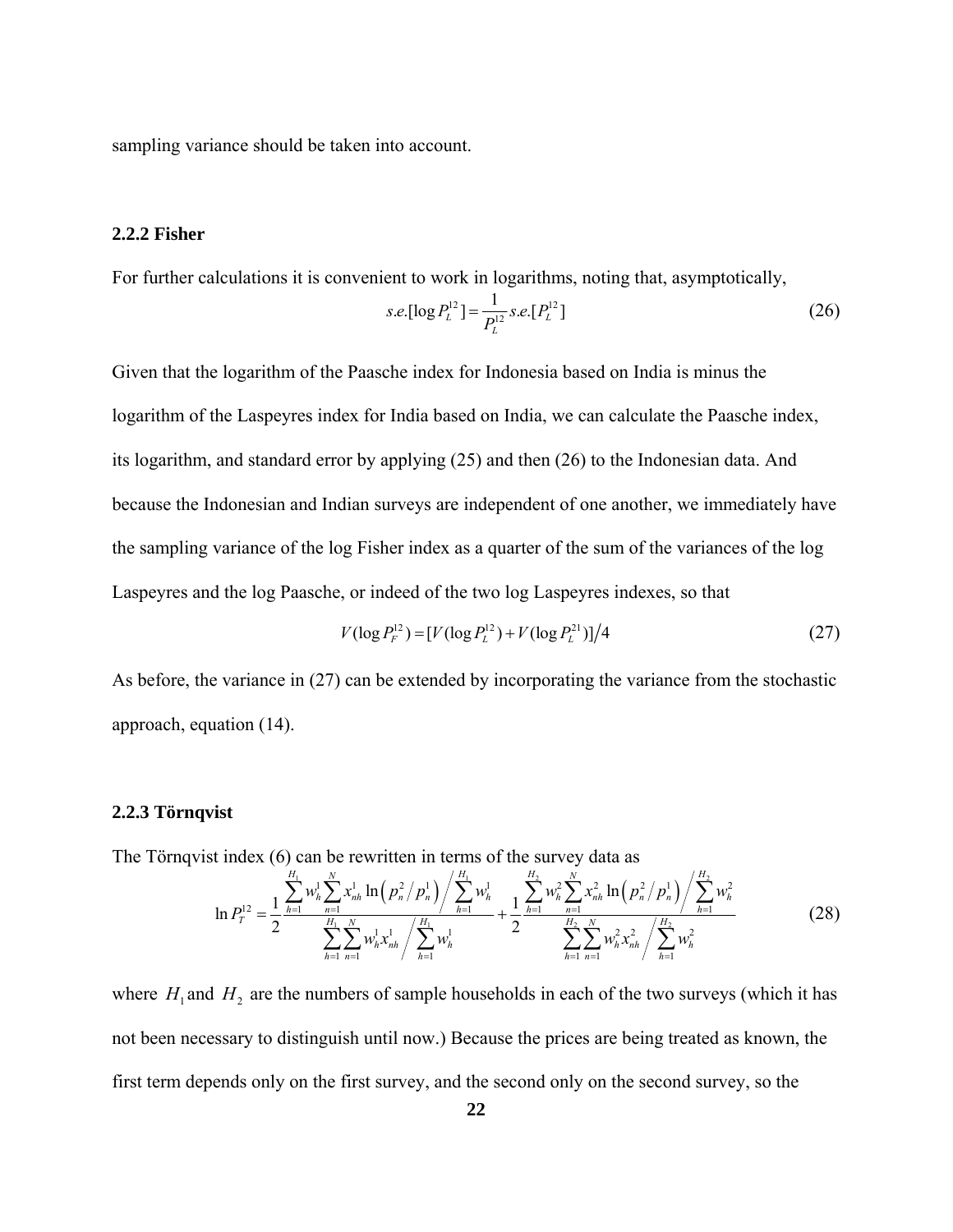sampling variance of (28) is the sum of the two variances. Each term is a ratio of means so that, once again, standard software will give the asymptotic variances given the design of each survey. Note that, as for the other indexes, we can also incorporate the additional term (14), the variance from the stochastic approach.

# **2.2.4 Country Product Dummy**

The Country Product Dummy (CPD) index comes from running a weighted regression of the log prices on country and commodity dummies using the budget shares as weights, see (8) and (9). In (9), which is a GLS estimator, the sampling variability comes through the budget shares, so that, given the variance-covariance matrix of the budget shares from the surveys, we can calculate the sampling variance covariance matrix from (9) using the delta method, as described, for example, in Hayashi (2000, pp 93-94). The estimated budget shares for each country are calculated as

$$
\hat{s}_n^c = \sum_{h=1}^H w_h^c x_{nh}^c / \sum_{n=1}^N \sum_{h=1}^H w_h^c x_{nh}^c
$$
\n(29)

where  $c = 1$ , 2 indicates the country. In equation (9), these budget shares are arranged into a diagonal matrix with *N* shares for country 1 followed by *N* shares for country 2. As usual, (29) is a ratio estimate, and its variance and covariances with the other commodity shares for the country can be calculated in the usual way. (Note that the **svyratio** command in STATA will return the variance covariance matrix of a list of survey ratios.)

 Suppose that we denote *s* the 2*N* by 1 vector of stacked shares whose elements are estimated from (29). We then write

$$
\Omega = E(\hat{s} - s)(\hat{s} - s)'
$$
\n(30)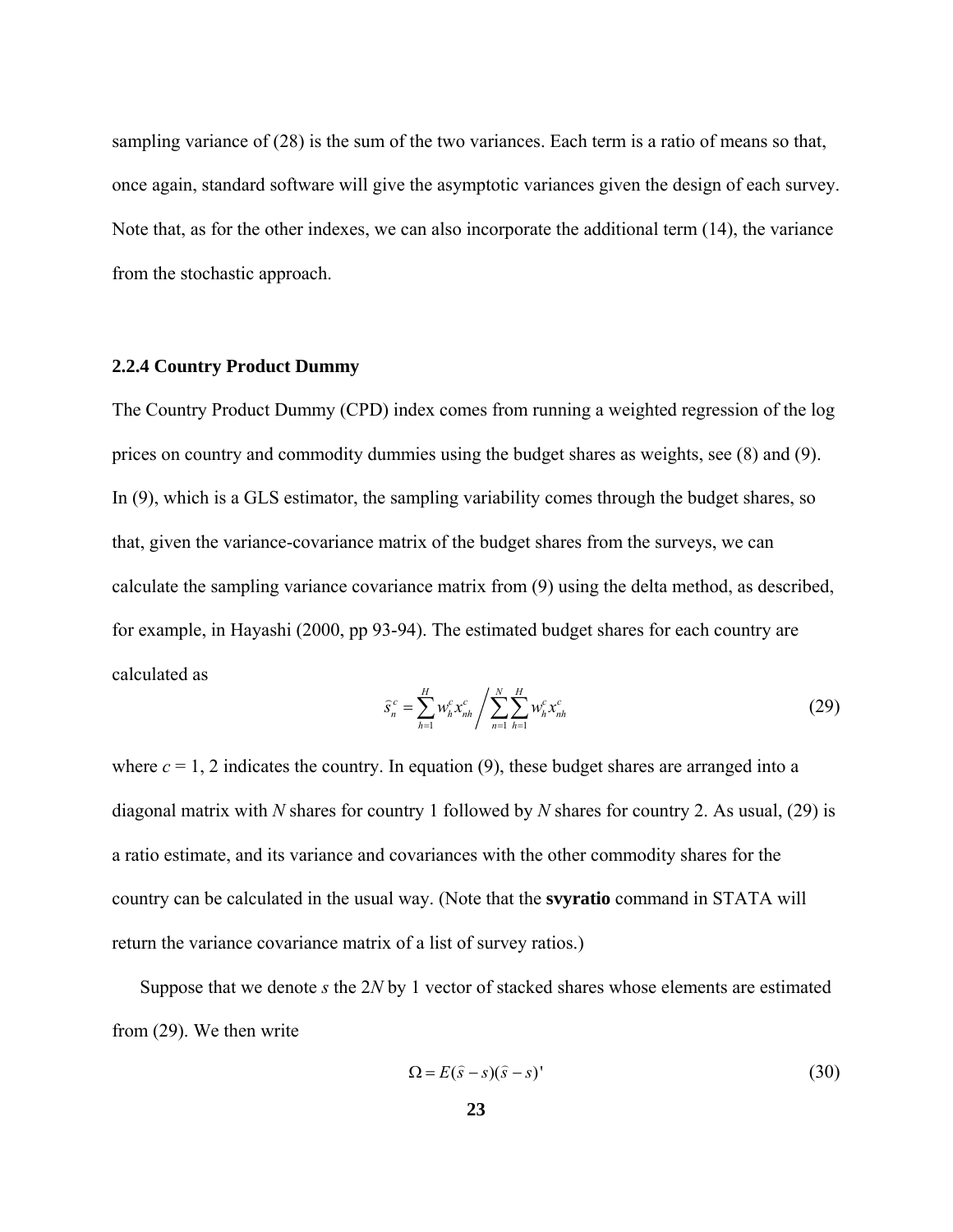for the variance-covariance matrix. Note that, because the surveys are independent of one another, this is a block diagonal matrix. (In the case where there are *M* countries,  $\Omega$  will be an *NM* by *NM* block diagonal matrix.) In the Appendix, I show that application of the delta-method to (9) gives a variance covariance matrix of the estimates

$$
\widehat{V}_{\beta} = (X^{\dagger}SX)^{-1}X^{\dagger}E\Omega EX(X^{\dagger}SX)^{-1}
$$
\n(31)

where *E* is a diagonal matrix whose diagonal elements are the 2*N* residuals *e* defined by

$$
e = y - X\beta \tag{32}
$$

Paralleling the discussions of the Fisher and Törnqvist above, (31) captures the sampling variance. If we add the variance from the stochastic approach, (10), we get the total variancecovariance matrix for the CPD index

$$
\tilde{V}_{\beta} = (X' S X)^{-1} X' [E\Omega E + S\Sigma S] X (X' S X)^{-1}
$$
\n(33)

where, once again,  $\Sigma = E^2$  is a diagonal matrix with the squared residuals on the diagonal.

 Referring back to equation (8), in which the country dummies appear ahead of the commodity dummies in the CPD regression, and assuming that a constant term comes first, the variance of the logarithm of the PPP index for country two in terms of country one will be element (2,2) of (31) or (33).

# **2.3 Illustrative PPPs and standard errors**

Table 3 lists the five index numbers, together with estimates of their sampling errors, their stochastic-approach standard errors, and the total standard errors. The Paasche and Laspeyres, at 187 and 255 rupiah per rupee, are far apart, while the two superlative indexes, as well as the approximately superlative CPD, are quite close, 218 (Fisher), 216 (Törnqvist), and 219 (CPD).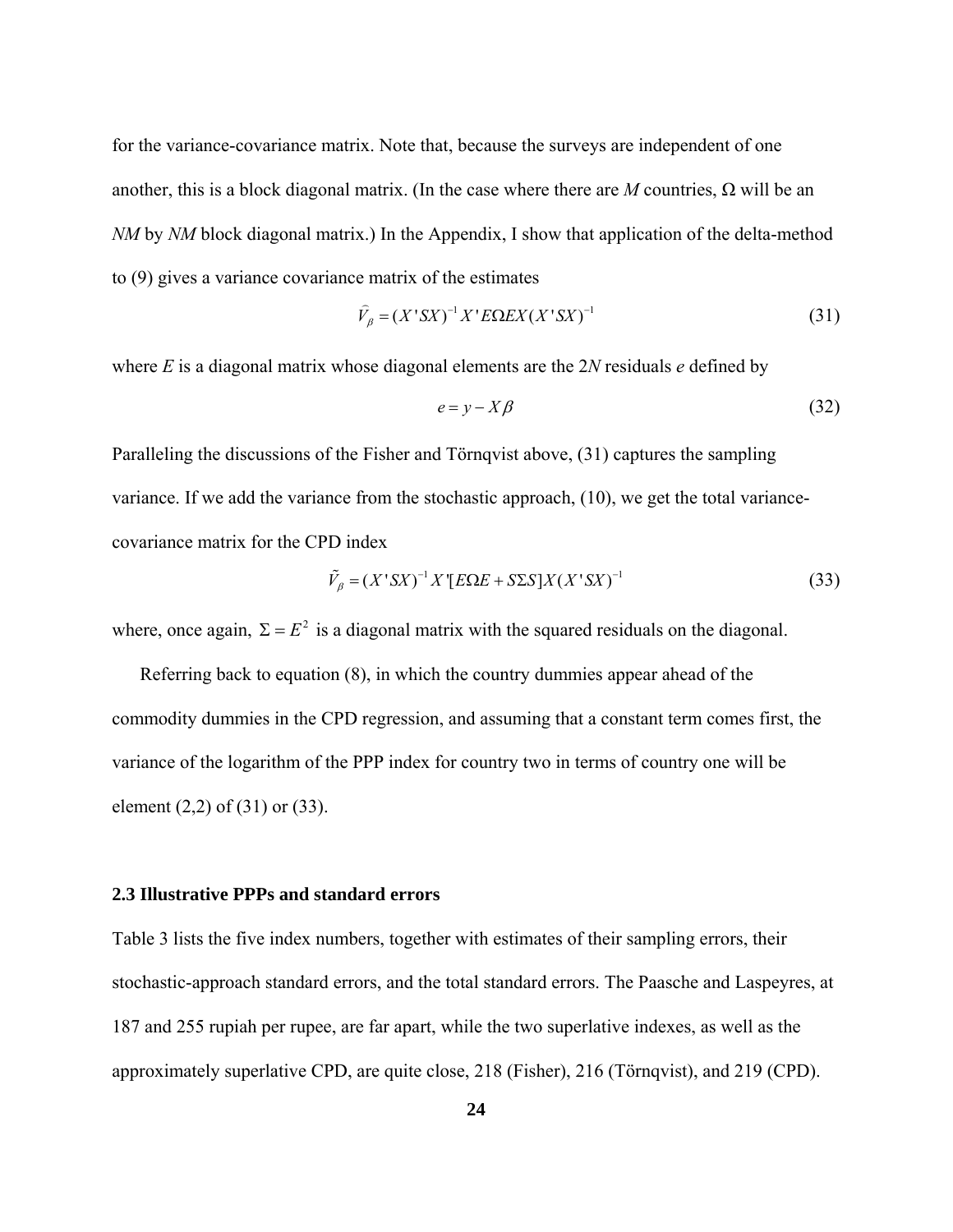The fact the price indexes are averages reduces the relative sampling errors below what they were for the average (aggregate) budget shares. While in Table 1 the sampling standard errors were around one percent of the estimates, for the PPPs themselves in Table 3, the standard errors are between 0.15 and 0.30 percent of the estimates. At least for these aggregate national indexes, these sampling errors are effectively negligible.

 The same is not true for the standard errors that come from the stochastic approach, and which reflect the deviation of the individual prices from the law of one price. These standard errors are around ten percent of the PPPs for the three relevant indexes. Again, we emphasize that these standard errors do not reflect estimation uncertainty, or sampling, but rather the fact that, as we see in Table 2, the relative prices of the 63 goods are different in the two countries, so that there are many different commodity-specific PPPs over which we are averaging. Note that the "stochastic approach" standard errors for the Törnqvist and Fisher indexes are different because the indexes themselves are different; the estimated stochastic standard errors for their logarithms are identical, see equations (14) and (26) above. The stochastic standard errors dominate the sampling standard errors, so that the totals are essentially identical to the former.

#### **3. Poverty-based indexes: PPPPs**

# **3.1 Framework: budget share weighted indexes**

In the theory and calculations so far, we have used national aggregate (or average) quantities to weight the prices to derive the various indexes. The national consumption patterns will often be different from the consumption patterns of the poor. In particular, aggregate consumption is affected more by those who consume more, who are the rich, not the poor, and goods that are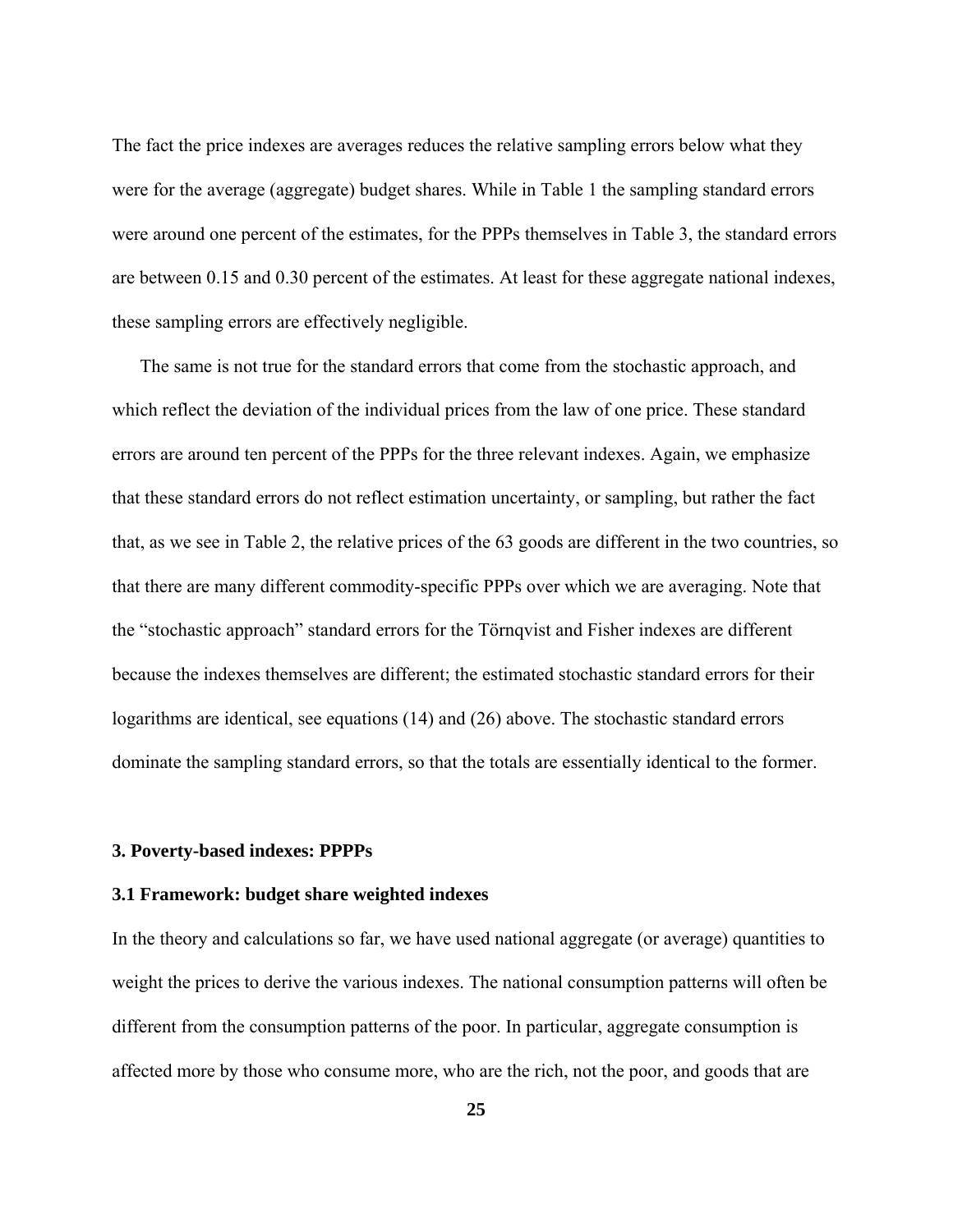important to the poor, and comprise large shares of their budgets, will be down-weighted in the national averages if they are not similarly important to those who spend more. In this section, we show how to tailor the PPP indexes to the spending patterns of the poor, and carry forward the two country illustrative calculations to that case in Section 4. We shall maintain the assumption that everyone in the country faces the same prices, so that the poverty PPPs will differ from the national PPPs only in the weights that are used to aggregate the prices, not in the prices being aggregated.

start by restating the various index numbers in terms of budget shares  $s_n^c$  defined as the fraction When thinking about price indexes for different income groups, it is useful to work with budget shares and prices, rather than quantities and prices. All of the price indexes that we have considered can be thought of as functions of budget shares on the one hand, and relative prices, on the other. Given that we are assuming that the relative prices are the same for everyone, the effects of income on the price indexes work entirely through the budget shares. We therefore of expenditure in country *c* spent on good *n*. For the moment, we leave undefined whose budget, whether an individual, or an average of a group. The price indexes then take the forms

$$
P_L^{12} = \sum_{n=1}^N s_n^1 \left( \frac{p_n^2}{p_n^1} \right) \tag{34}
$$

for the Laspeyres.

$$
P_P^{12} = \left[ \sum_{n=1}^N s_n^2 \left( \frac{p_n^1}{p_n^2} \right) \right]^{-1} \tag{35}
$$

is the Paasche, and the Fisher is their geometric mean. The Törnqvist, (6), is already in the budget share form

$$
\ln P_r^{12} = \frac{1}{2} \sum_{n=1}^N (s_n^1 + s_n^2) \ln \frac{p_n^2}{p_n^1}
$$
 (36)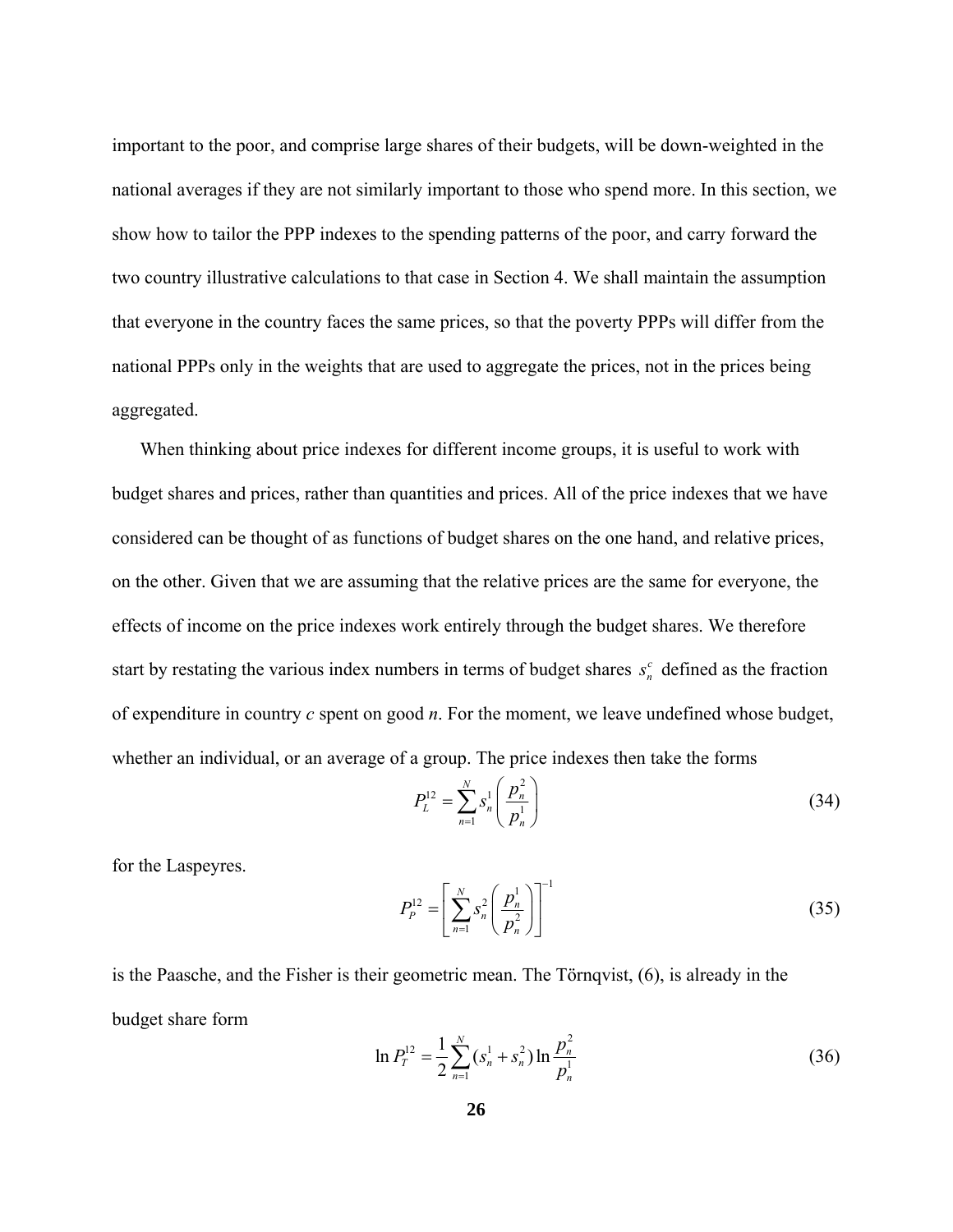while the weighted CPD index, as we have seen, can be written as

$$
\ln P_{CPD}^{12} = \sum_{n=1}^{N} \tilde{s}_n \ln \left( \frac{p_n^2}{p_n^1} \right) \tag{37}
$$

where  $\tilde{s}_n$  is the normalized harmonic mean budget share defined in (20) and (21) above.

 In the indexes of sections 1 and 2, the budget share of good *n* was taken to be the share in national aggregate expenditure

$$
s_n^c = \frac{\sum_{h=1}^H p_n^c q_{nh}^c}{\sum_{k=1}^N \sum_{h=1}^H p_k^c q_{kh}^c}
$$
 (38)

where  $q_{nh}^c$  is the quantity of good *n* purchased by household *h* in country *c*. In the subsections below, we explore alternative definitions of the budget shares that will allow us to construct price indexes that are more relevant for the poor.

# **3.2 Three weighting schemes**

We shall modify the budget shares (38) in three different ways. First, it is useful to think about budget shares for each household individually, and then to compute a simple average in which each household is given equal weight. We write the budget share for household *h* as

$$
s_{nh}^c = \frac{p_n^c q_{hh}^c}{\sum_{k=1}^N p_k^c q_{kh}^c}
$$
 (39)

then the "democratic" budget share is simply

$$
s_n^{Dc} = \frac{1}{H} \sum_{h}^{H} s_{nh}^c
$$
 (40)

Note that we can write the national budget shares (38) in terms of the individual household budget shares (40) in the form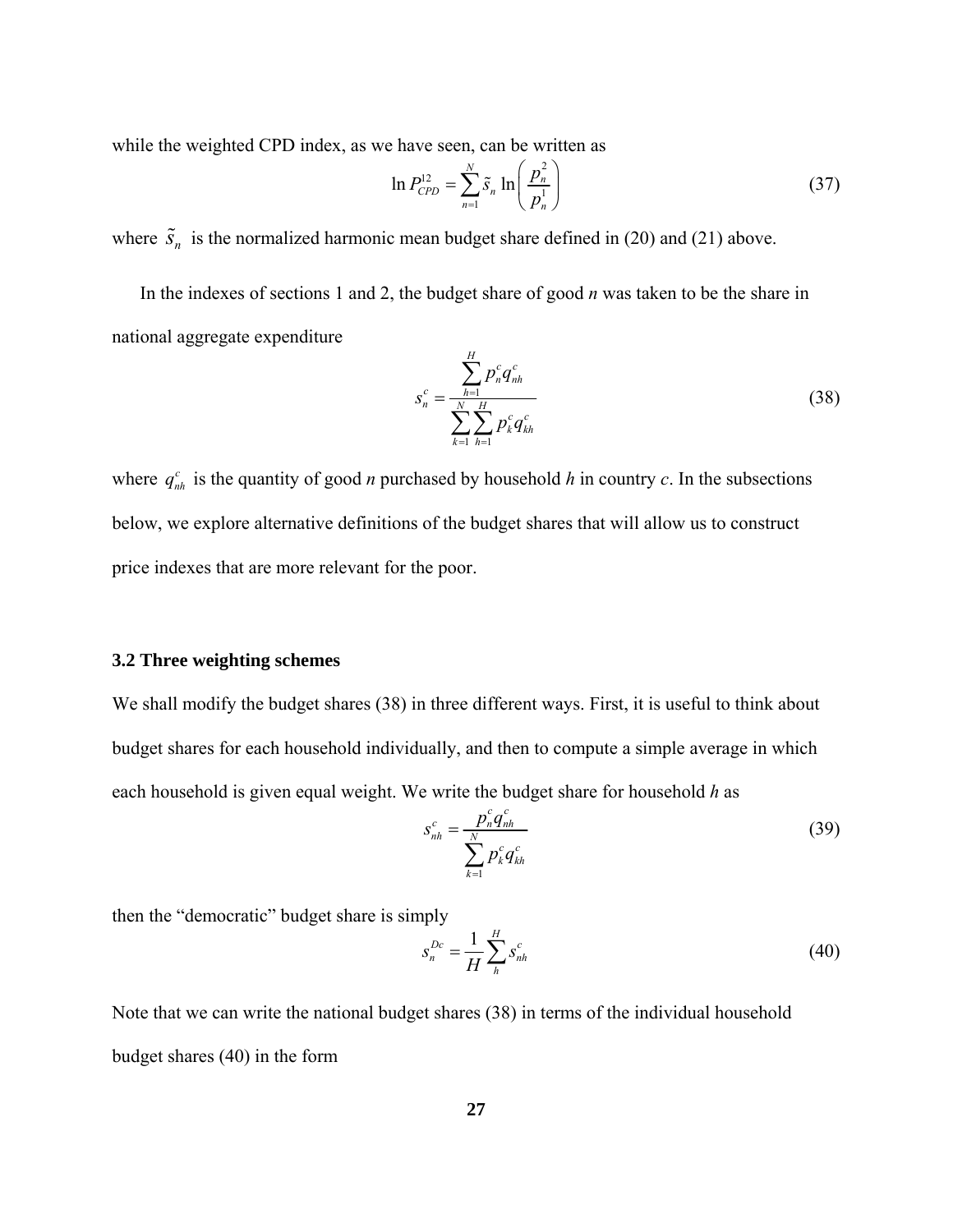$$
s_n^c = \sum_{h=1}^H x_h s_{nh}^c / \sum_{h=1}^H x_h
$$
 (41)

where  $x<sub>h</sub>$  is total expenditure on all *N* goods by household *h*. Whereas the democratic budget shares (40) are simple averages over all households, the "plutocratic" budget shares (38) and (41) are weighted by the total expenditure of each household, thus biasing them towards the expenditure patterns of better off households, Sigbert Prais (1959). Note also that the sum in (40) is taken over *all* households, whether or not they purchase the good. A household that does not purchase good *n* has a budget share of zero, and this zero must be included in the average. Democratic price indexes are averages of price indexes over all or groups of households; a household that does not consume a good is unaffected by a change in its price, and that zero effect should be included along with the effects for households that do consume.

 The insertion of these democratic weights into (34) through (37) yields a system of democratic PPP indexes for country 2 relative to country 1.

 While democratic PPPs are not biased towards the rich, they include *all* households, poor and non poor alike. We can adapt (40) to cover *only* the poor by averaging over only the poor. If we denote the set of poor households by  $\varphi$ , so that we can write  $h \in \varphi$  to mean that members of household *h* are in poverty. If  $H_p$  is the number of households in poverty, the "poverty" budget shares are defined by

$$
s_n^{Pc} = \frac{1}{H_p} \sum_{h \in \mathcal{P}}^{H_p} s_{nh}^c
$$
 (42)

Note that the poverty budget shares in (42) count each poor *household* equally, and it might be argued that this is inappropriate, and that each poor *person* should be counted equally. If so, the simple average in (42) should be replaced by a weighted average, in which the weights are the numbers of persons in each household.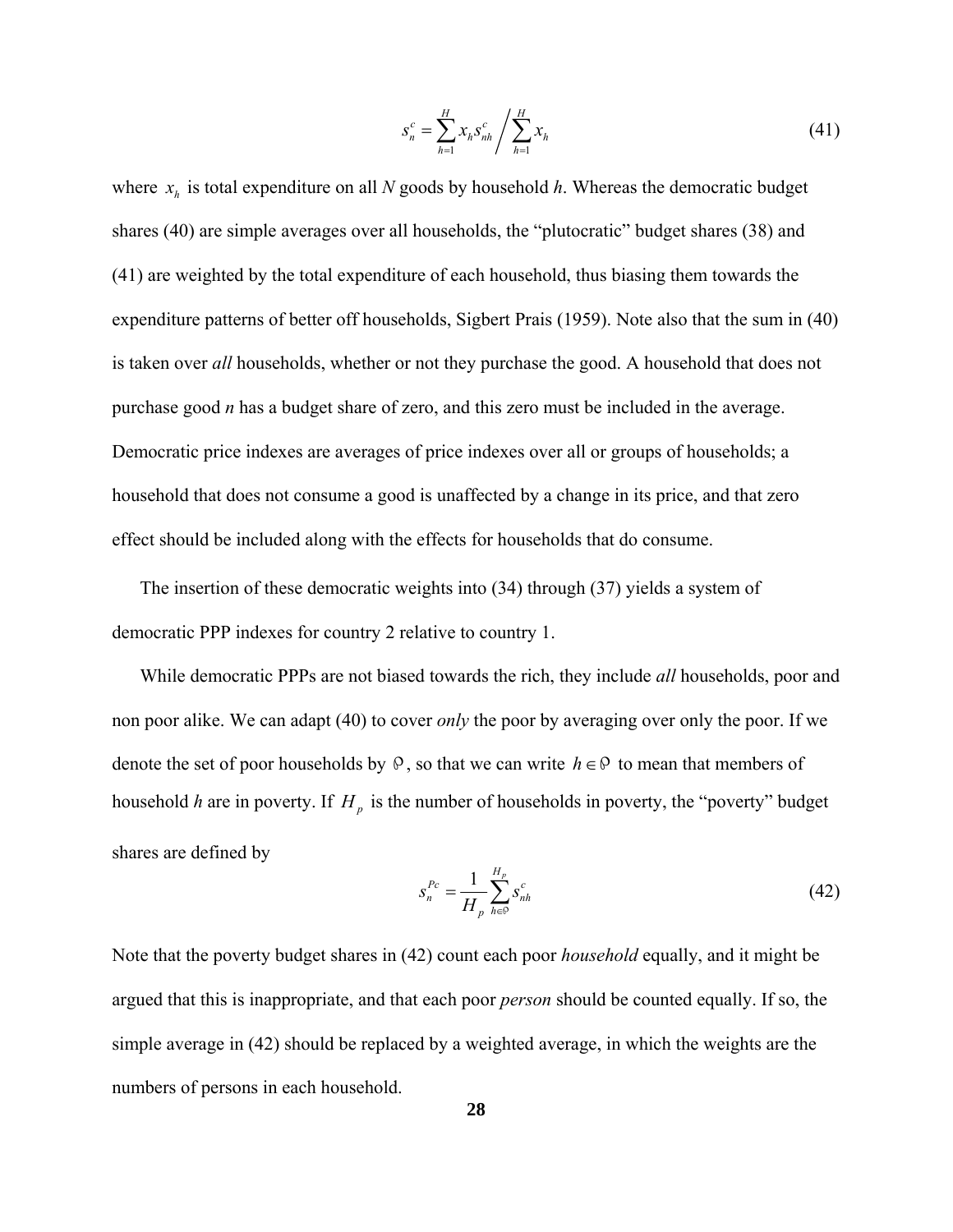Using the poverty budget shares to calculate PPPs will give indexes that are appropriate for comparing the living standards of the poor in different countries. However, one of the main uses of the PPPs, and perhaps the most important use within the World Bank, is to convert the international poverty line into its local currency equivalent. For this purpose, we need, not the budget shares of all of those *below the poverty line*, but the budget share of those *at the poverty line*. Of course, in practice, any given survey will have few or no households *exactly* at the line, so we follow a standard procedure for this sort of case, which is to calculate a weighted average of the budget share of households *near* the poverty line, in which the weights are larger the closer is the household to the poverty line. Such "kernel"-weighted averages are familiar from nonparametric regression and density estimation in statistics and are constructed as follows.

Define the kernel weight  $\omega_{h\tau}(z)$  for household *h* by

$$
\omega_{hr}(z) = \frac{1}{\tau} K \left( \frac{\ln(x_h/n_h) - \ln z}{\tau} \right) \tag{43}
$$

where *z* is the poverty line, defined as the level of per capita total expenditure  $x_h/n_h$ , for household size  $n_h$ , that is the cutoff for poverty. The function  $K(.)$  is a "kernel" function; it integrates to unity, is non-negative, symmetric around zero, and decreasing in the absolute value of its argument. (It can be thought of as a density function, and indeed the standard normal density is often used as a kernel weighting function.) The parameter  $\tau$  is a "bandwidth," that is ideally set to optimize the trade-off between bias (too large a bandwidth) and variance (too small a bandwidth). If  $\tau$  is small, only households near to the poverty line will receive much weight while, if it is large, more households will be included. Ideally, we would like  $\tau$  to be zero, using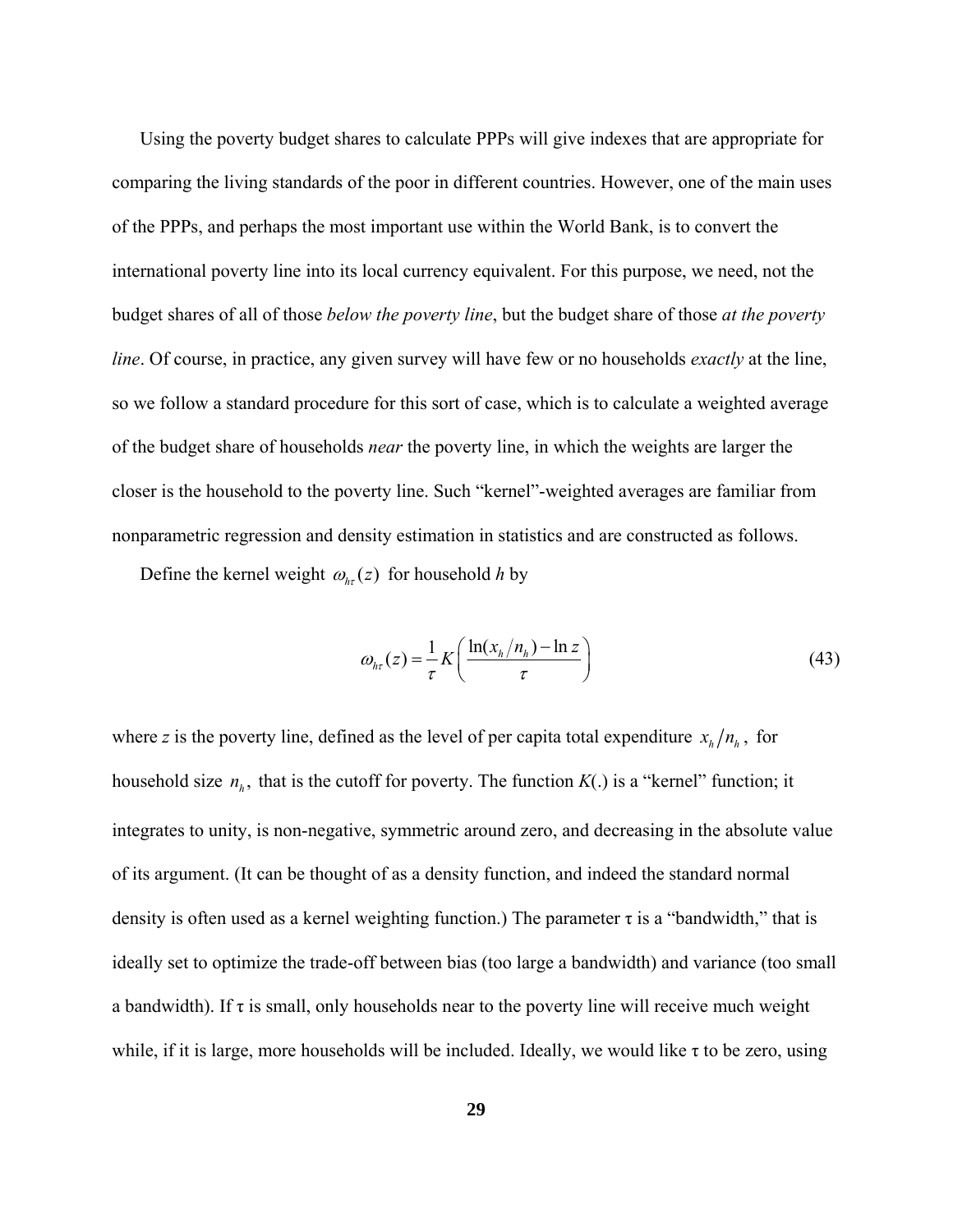only households  $at$  the line, but this will only work with infinite samples. In general,  $\tau$  will be smaller the larger is the sample and, in practice, allows us to trade-off precision (by including more households) and closeness to the poverty line (for relevance, and lack of bias.) In general,  $\tau$ is set to be inversely proportional to the negative fifth power of the data, and will vary directly with its standard deviation.

 Note also that we work with the logarithms of total per capita expenditure, which is typically distributed more like a symmetric normal distribution than is per capita expenditure itself. Given that the kernel is symmetric about the bandwidth, the transformation will reduce possible problems of having very different numbers of households on either side of the poverty line. Note that, as the bandwidth goes to zero, the transformation will have no effect.

 One convenient kernel function that we shall use in the calculations below is the "biweight" function

$$
K(t) = \frac{15}{8} (1 - t^2)^2 \quad \text{for} \quad -1 \le t \le 1
$$
  
= 0 otherwise (44)

The poverty-line budget shares are then defined by the kernel-weighted local average

$$
s_n^c(z^c) = \frac{\sum_{h=1}^H \omega_{hr}^c(z^c) s_{nh}^c}{\sum_{h=1}^H \omega_{hr}^c}
$$
 (45)

## **3.3 Reconciling the poverty lines**

Calculation of a democratic PPP index proceeds in exactly the same way as the calculation of the plutocratic indexes in Sections 1 and 2, with the democratic budget shares substituted for the plutocratic shares. The same is true for the two poverty PPPs provided that the poverty lines for both countries are known. Such calculations will be appropriate if we have well-established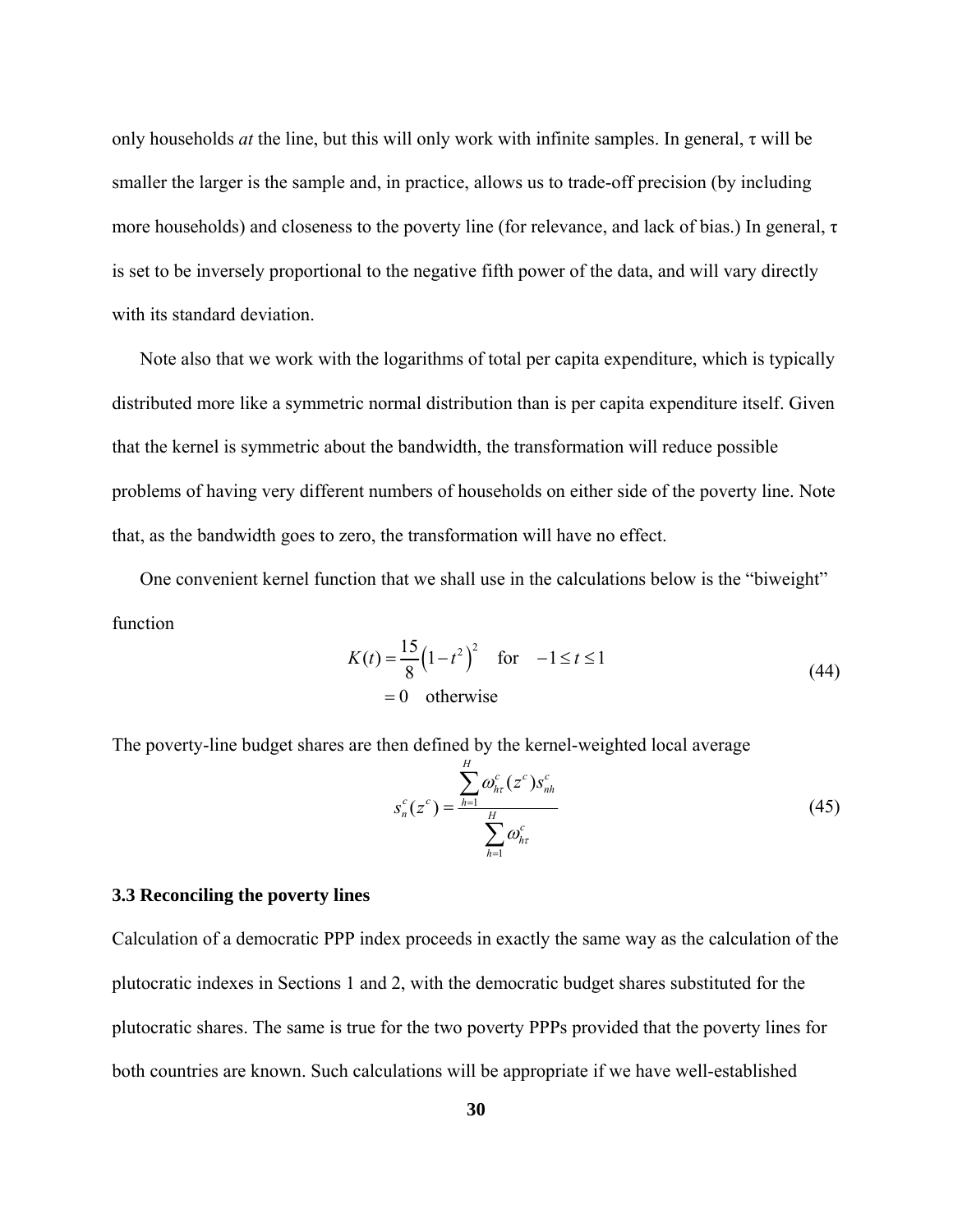poverty lines in each country, and we want to calculate a PPP exchange rate that compares prices for the poor in both countries. However, if the PPP rate is to be used to convert the international line into local currencies, the two poverty lines should be the same when converted into a common currency using the poverty-line PPP exchange rate. This requires that

$$
PPP^{12} = \frac{z^2}{z^1} \tag{46}
$$

where *PPP* stands for whichever of the indexes we choose. For example, when (46) holds, and if  $z^1$  is the Indian poverty line in rupees, then  $z^1 P P P^{12}$  is the Indian poverty line converted into rupiah using the PPP exchange rate in rupiah per rupee, and this will be equal to the Indonesian poverty line  $z^2$ . If we are assuming that tastes are the same in the two countries, and that one of the (superlative) PPP indexes as an approximation to the cost-of-living index, the poverty lines in country *c* would satisfy

$$
c(u_z, p^c) = z^c \tag{47}
$$

for tastes represented by the cost function  $c(u, p)$ , and with poverty line utility level  $u_z$ , so that the poverty-line cost-of-living PPP index number would be

$$
PPP^{12} = \frac{c(u_z, p^2)}{c(u_z, p^1)}
$$
\n(48)

 In the two country case, we start with two poverty lines, which we use to calculate the two sets of poverty-line budget shares, (45), which are then used in the usual way to compute a trial PPP. This PPP is then used to adjust the poverty line  $z^2$  using (46), and to calculate a new set of poverty-line budget shares for country 2, and so on until convergence. Alternatively, we could take the poverty line of country 2,  $z^2$  as fixed and adjust the poverty line and budget shares for country 1. (In the *M* country case, a poverty line in one country is taken as base—\$1 a day, for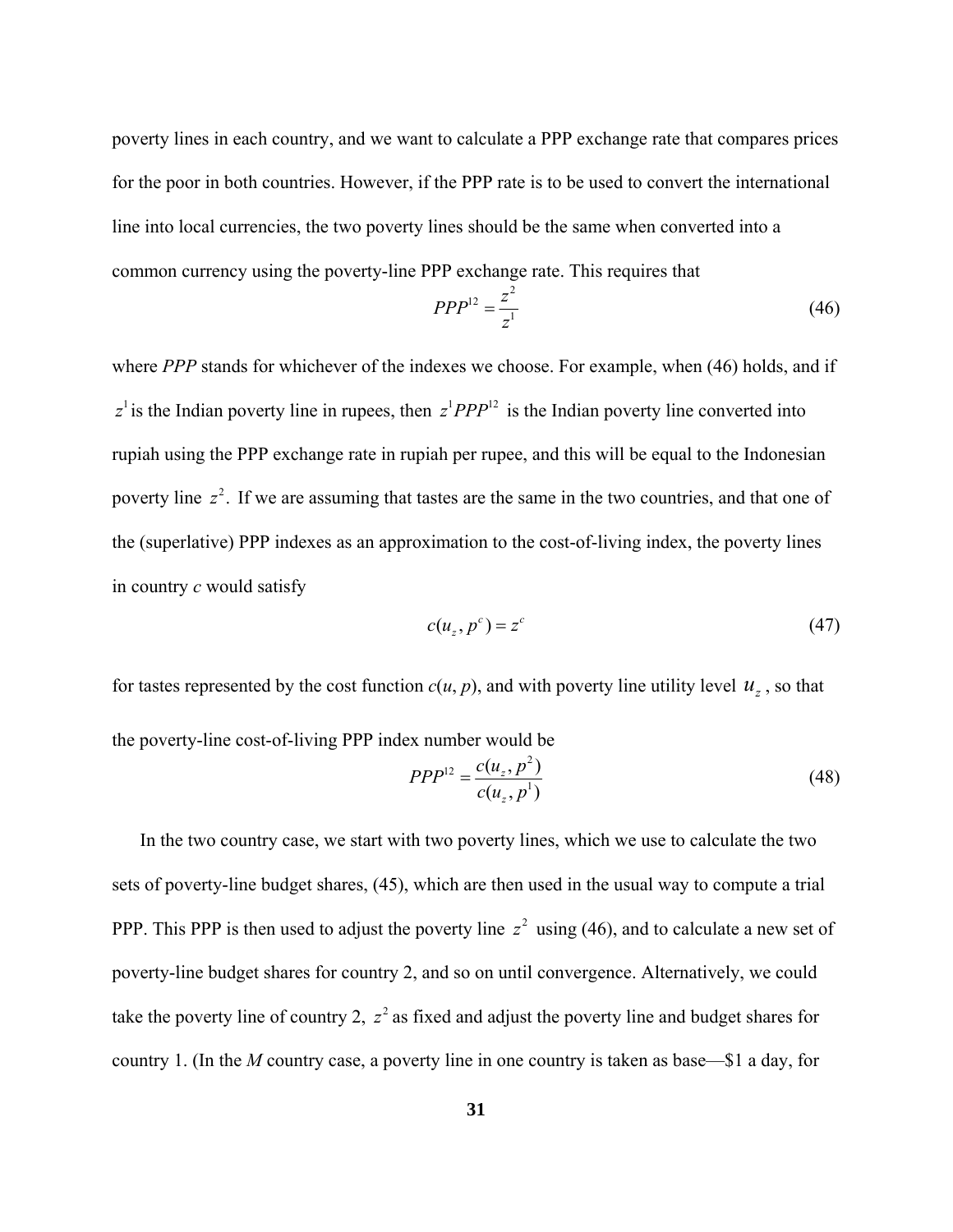example—and the others adjusted around it.) If we take country 1's poverty line as base, and we are working with the Törnqvist index to illustrate, the iteration is described by

$$
\ln P_{Tr}^{12} = \frac{1}{2} \sum_{n=1}^{N} \left[ s_n^1(z^1) + s_n^2(P_{Tr-1}^{12} z^1) \right] \ln \frac{p_n^2}{p_n^1}
$$
 (49)

where *r* is the iteration number.

 For at least one specific Engel curve, it is possible to solve explicitly for the PPP price index. Consider, for example, the case where the budget shares in each country are linear functions of the logarithm of total expenditures, a functional form that often fits the data well, and that is consistent with choice theory, see for example, Deaton and Muellbauer (1980, Chapter 3.)

$$
s_{nh}^c = \xi_{0n}^c + \xi_{1n}^c \ln x_h + \varepsilon_{nh}^c
$$
 (50)

where *c* is the country, here 1 or 2,  $\varepsilon_{nh}$  is a disturbance term, and  $\xi_{0n}^c$  and  $\xi_{1n}^c$  are commodityand country-specific parameters. Over all of the goods in the budget, and for each country, the  $\xi_{1n}^c$  parameters add to zero, and the  $\xi_{0n}^c$  parameters to one. If we evaluate (50) at the poverty line for each country, and then average over all households at the poverty line, the poverty-line Törnqvist index can be written

$$
\ln P_T^{12} = \frac{\sum_{n=1}^N \left(\xi_{0n}^1 + \xi_{0n}^2 + (\xi_{1n}^1 + \xi_{1n}^2) \ln z^1\right) \ln \frac{p_n^2}{p_n^1}}{2 - \sum_{n=1}^N \xi_{1n}^2 \ln \frac{p_n^2}{p_n^1}}
$$
(51)

provided that the disturbance terms in (50) have expectation zero over households at the poverty line.

 At the very least, (52) provides a convenient starting point for the iterative calculation of the Törnqvist using (49), and indeed for the other poverty-weighted PPP indexes. In general, the iterative procedure is likely to be preferred, because it does not make any assumptions about the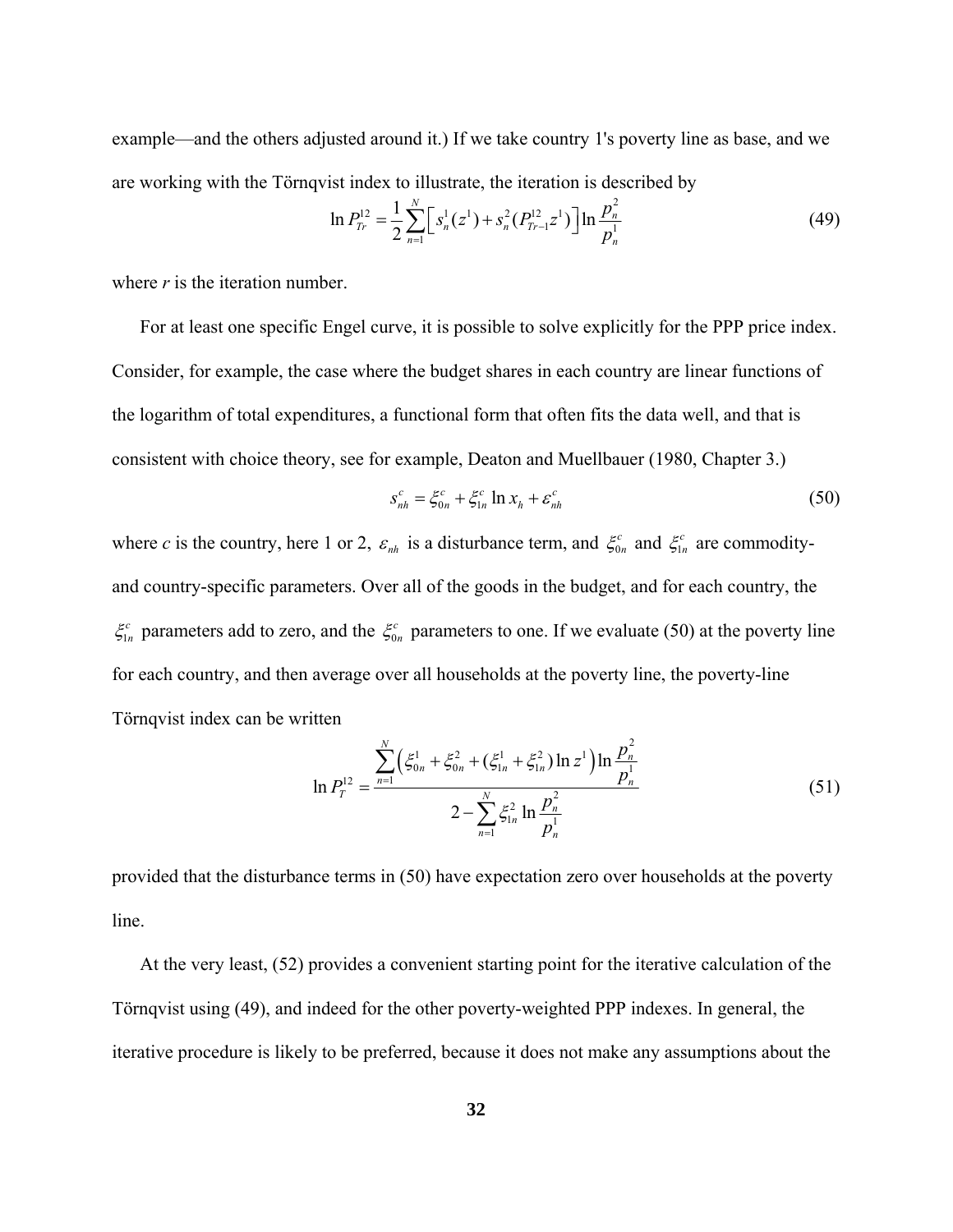functional form of the Engel curves, and because, as the sample sizes go to infinity, the kernel smoothing near the poverty line will converge to the actual average at the poverty line. Of course, in finite samples, the kernel smoothing requires its own assumptions, so that there is no guarantee that it will be superior to (51) in practice.

# **3.4 Estimation of standard errors**

Estimation variances for the PPPs described in this section can be calculated in the same way as for the PPP indexes in Sections 1 and 2. This is true both for the sampling variances and for the variances associated with the stochastic approach. Note that when calculating variances and covariances for the kernel-weighted budget shares (45), we have once again a ratio estimator, in this case the average of the budget shares multiplied by the kernel weight, divided by the average of the kernel weights themselves.

# **4. Illustrative calculations for two country poverty PPPs**

We take India as the base country whose poverty line will be taken as fixed, so that our aim is to calculate poverty-weighted purchasing power parity index numbers for people in India who are close to this poverty line, compared with people in Indonesia who are close to an Indonesian poverty line that is the Indian poverty line multiplied by the purchasing power parity exchange rate for the poor. The government of India publishes two poverty lines for 1999–2000, 327.56 rupees per person per month for rural areas, and 454.11 rupees per person per month for urban areas. At these poverty lines, 26.1 percent of the All Indian population is poor. We set our base Indian poverty line at 345.08 rupees per person per month which is selected so that, if the line is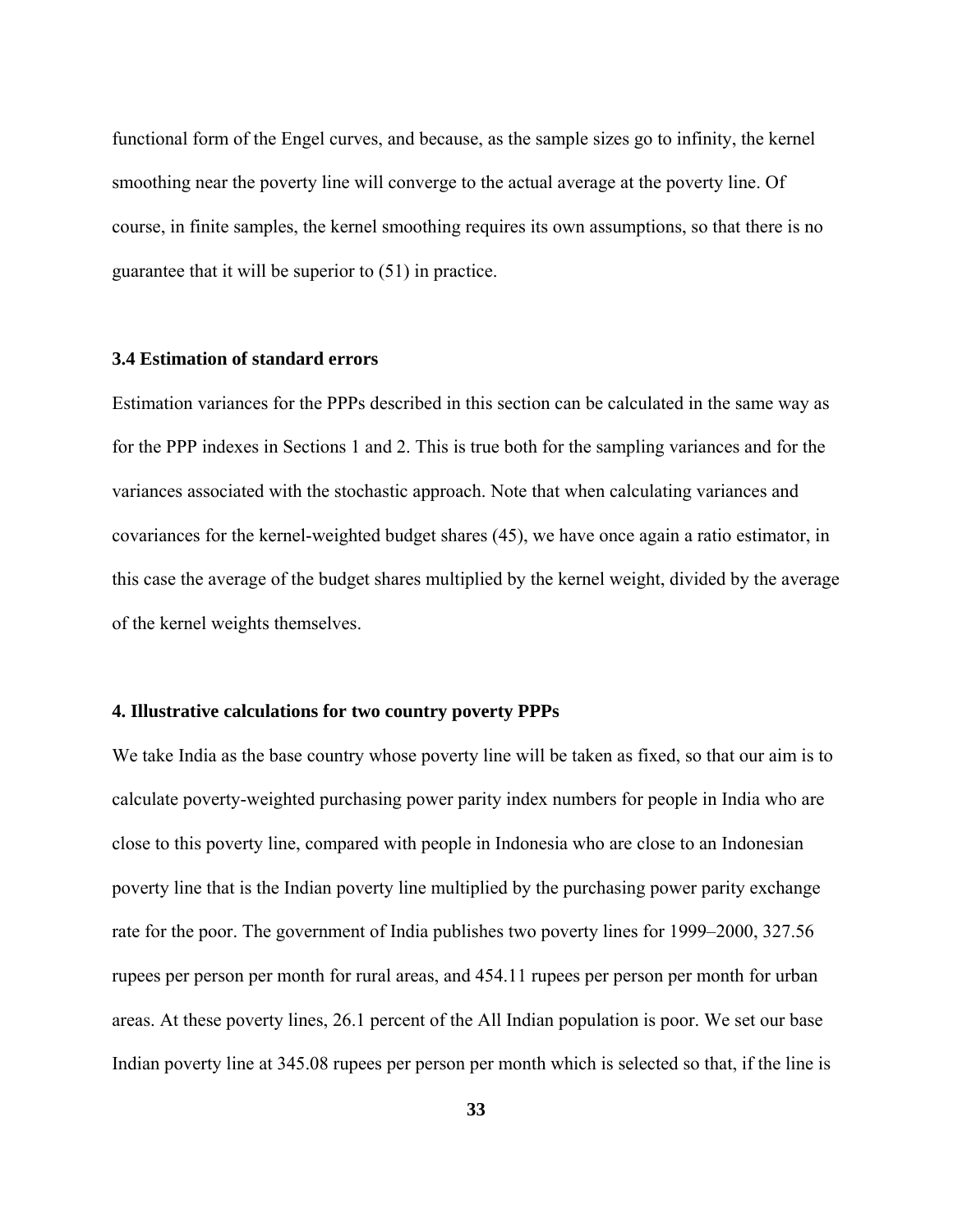applied to the whole Indian population regardless of sector, we replicate the official 26.1 percent poverty rate.

 The calculations start by using the individual budget share data to estimate regressions on the logarithm of household total expenditure per capita, i.e. (50), for each of the 63 goods in each country, The estimated parameters are then used to calculate (53), which is an approximation to the poverty-weighted Törnqvist index, and will serve as a starting value for the iterative calculations. This yields a rupiah to rupee exchange rate of 229.52, which is 6.4 percent higher than the corresponding plutocratic Törnqvist index, which is itself close to the Fisher and CPD indexes. As we shall see below, the non-parametric iterative calculation changes this number hardly at all.

 I next calculate the fully consistent poverty-line PPPs. The Indian poverty line is held fixed. At the first iteration, for all three indexes, Fisher, Törnqvist, and CPD, I calculate a trial Indonesian poverty line as the Indian line (345.08) multiplied by the Törnqvist approximation (229.52), and then calculate kernel weighted budget shares around both poverty lines. These budget shares are then used to calculate new estimates of the three indexes, which are then applied to the Indian line to get a second estimate of the Indonesian poverty line. And so on. In all cases, there was no further change in the first eight digits of the index within five iterations.

 Table 4a shows the three indexes for five different values of the bandwidth, together with their standard errors associated with the sampling. The standard errors associated with arbitrage failure are similar to those shown earlier for the plutocratic case, and so are not shown here. As in the earlier case, they are much larger than the sampling standard errors. Nevertheless, we focus on the latter to investigate concerns that, by focusing on households near the poverty line,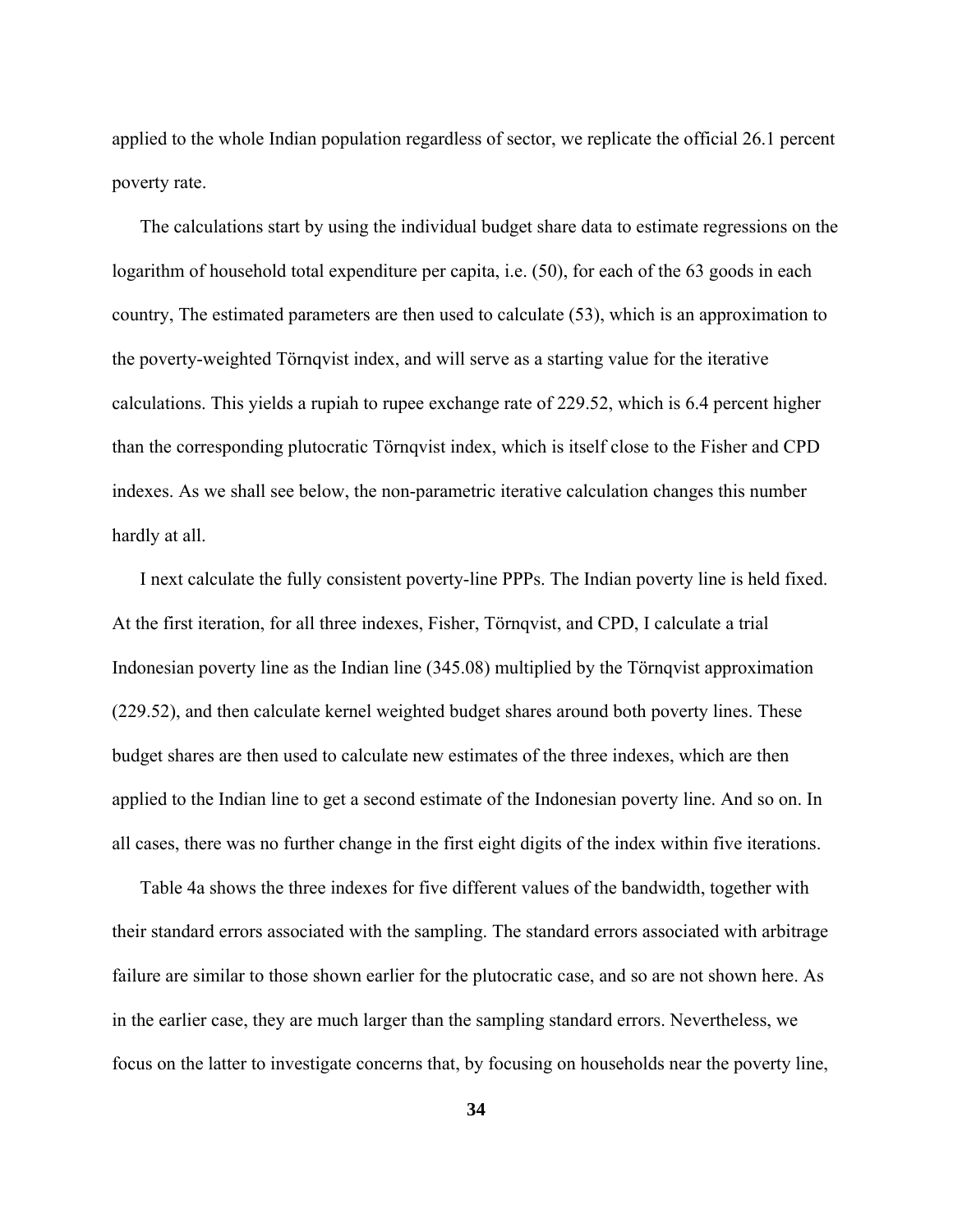we reduce the effective sample sizes so much that the indexes cannot be reliably estimated.

 The widest bandwidth is one standard deviation of the logarithm of per capita expenditure, and I also calculated indexes with the bandwidth set at 0.5, 0.1, 0.05, and 0.01 standard deviations. In any given index calculation, the bandwidth is the same multiple of the standard deviation for both countries although, of course, the two standard deviations are different. Table 4b shows the number of observations from each survey that fall within the band around the poverty line; this shows how many sample households are actually used in calculating the indexes. As is to be expected, the sampling standard errors in Table 4a are larger the smaller is the bandwidth, and are (up to their own sampling errors) inversely proportional to the square root of the sample sizes in the second panel.

 Compared with Table 3, the poverty-weighted indexes in Table 4a are about 5 percent larger than the plutocratic indexes, presumably because of the greater weight of rice in the budgets of the poor, and given that the commodity-specific exchange rate for rice is 260, which is substantially higher than any of the overall indexes. With the widest bandwidth, the sampling standard errors are smaller than those of the plutocratic indexes, even though the latter uses a larger sample of households. This reflects the larger sampling standard errors of the plutocratic compared with democratic or poverty-weighted budget shares.

 Perhaps the most encouraging finding in Table 4a is that the sampling standard errors are so small. Even when we use a bandwidth around the poverty line of one percent of a standard deviation of log per capita household expenditure, within which there are only 700 and 400 observations in the Indian and Indonesian samples, respectively, the sampling standard error is less than one percent of the estimated price index. This finding holds out good hope of being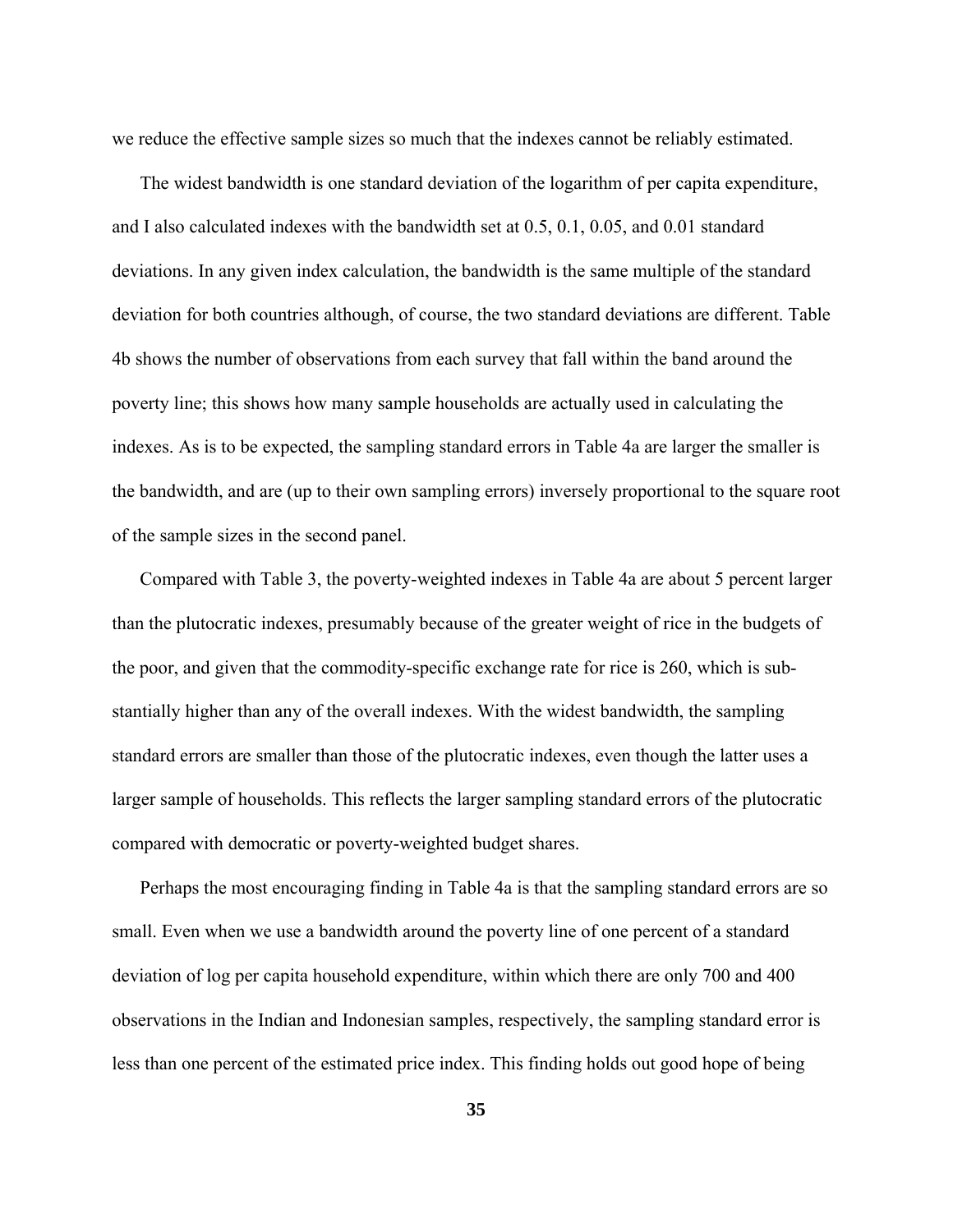able to calculate similar PPPs from much smaller household surveys than those available for India and Indonesia. In large samples, such as the present, the PPPs can be very sharply focused around the poverty line. In India, one percent of a standard deviation of log per capita expenditure is 0.0058, so that the index is computed using only those households whose per capita expenditure is within 0.58 percent of the poverty line. In Indonesia, one percent of the standard deviation is 0.0054.

 Table 5 shows budget shares and standard errors for the two countries for 20 of the most important goods. The table shows, first, the plutocratic or aggregate budget shares as in Table 2, followed by the poverty-line budget shares, calculated for the smallest bandwidth considered in Table 4a. As anticipated, the major difference between the plutocratic and poverty-line budget shares is in the share of rice, which is 50 percent (India) and 30 percent (Indonesia) higher among the poor than its share in aggregate expenditure would indicate. There are corresponding reductions in shares devoted to a number of other foods, as well as to electricity, and to cigarettes, for example. (Note that we are here working only with 63 covered goods, most of which are food, so that the greater food share among the poor has relatively little effect here compared with what would be the case when we have a full set of prices for all goods, as will be the case when the ICP prices are merged with household survey budget shares.) Given the very small bandwidth, the sampling standard errors are quite large for some of the commodities. For example, the standard error for rice in India is about four percent of the estimated value, and in Indonesia , about 2 percent. However, once the budget shares and relative prices are averaged into index numbers, we get down to the one percent standard errors in Table 4a.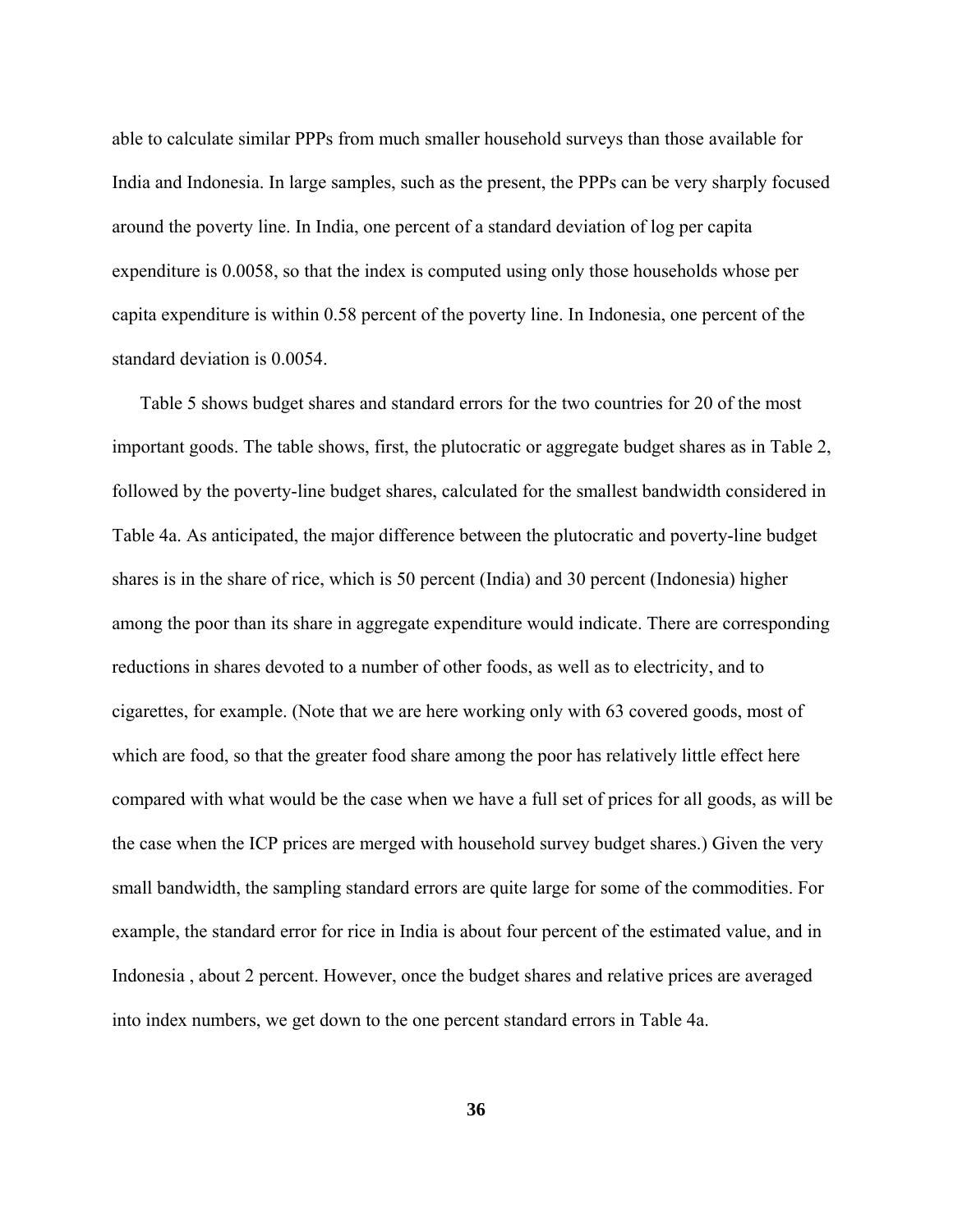#### **5. Poverty PPPs (PPPPs) for three or more countries**

I have left the multicountry case until last, because it enabled me to discuss other issues first, such as the basic ideas of PPP exchange rates, and how to extend them to poverty-weighted indexes. These ideas go through to the many country case, but there are additional issues that need to be dealt with. In this section, I start with the easiest case, that of the CPD index, where the previous analysis requires minimal extension. In Section 5.2, I then turn to the Törnqvist and Fisher indexes, which have to be modified for use in the many country case. Section 6 provides illustrative calculations for a set of poverty-weighted PPP indexes for India, Indonesia, Bangladesh, and Pakistan.

### **5.1 Poverty-weighted CPD indexes for many countries**

In the two country case, the CPD index was obtained by running a weighted regression (8) of the logarithms of prices in the two countries on country dummy and a set of product dummies. This regression extends immediately to the case of *M* countries. Instead of (8), the regression is

$$
\ln p_n^c = \alpha + \sum_{c=2}^M \theta^c + \sum_{n=1}^N \beta_n \tag{52}
$$

 so that, with *M* countries, there are *M* −1country dummies, together with the *N* commodity dummies, which also appeared in the two country case. The omitted country, labeled 1, is the base country whose currency is used as the denominator for the exchange rates; the particular choice makes no difference, except to scale all of the estimated exchange rates by the same amount. As before, the regression is estimated with the budget shares of good *n* in country *c* as weights, so that (52) is a regression of *MN* observations on  $M + N - 1$  zero/one dummy variables plus a constant term. The estimated θ coefficients provide the logarithms of the PPP exchange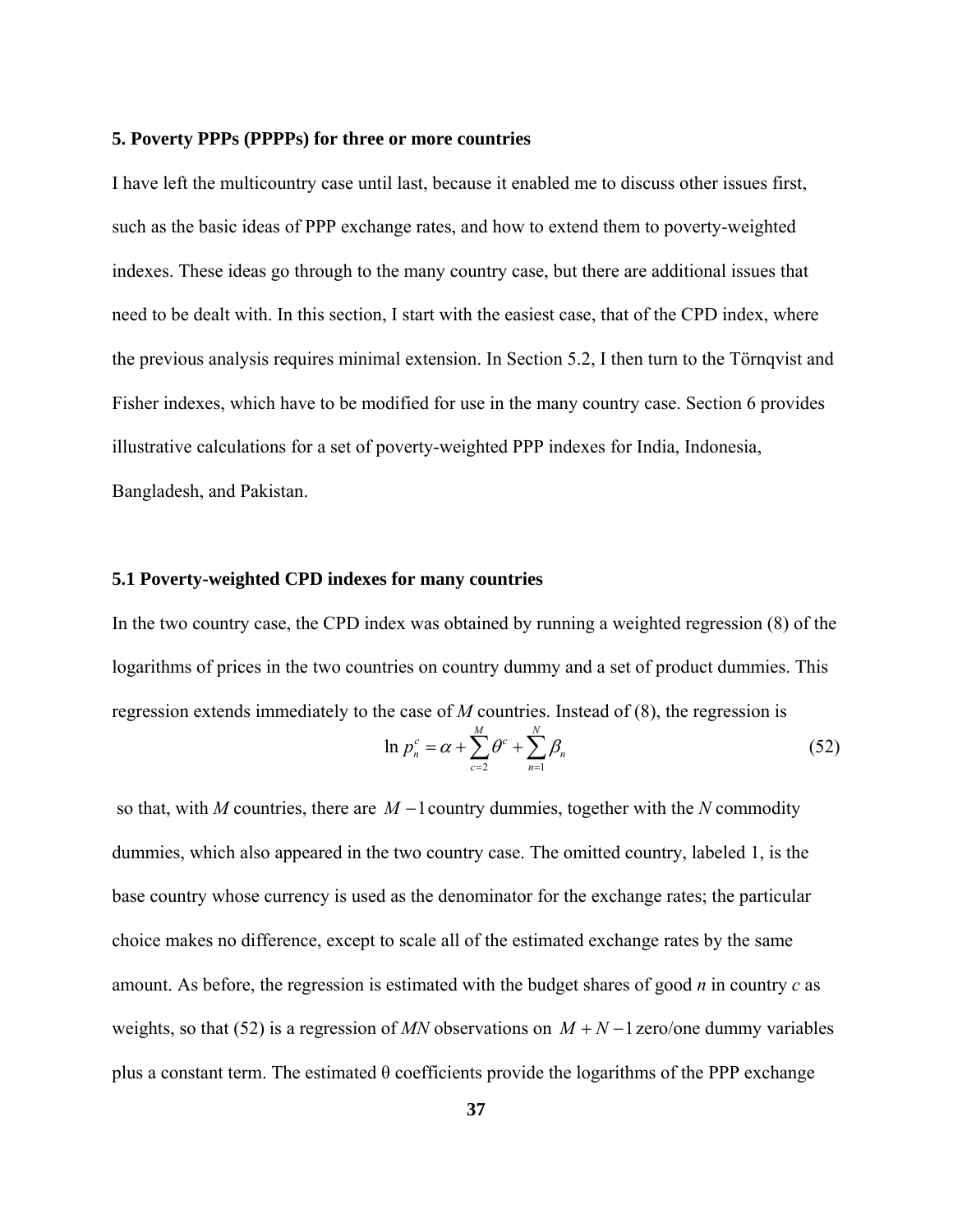rates for each country in terms of the currency of the base country.

 An important and recurrent issue when dealing with many countries is what happens if not all of the prices are available for all of the countries, something that is nearly always the case, whether dealing with prices collected by the ICP itself, or prices from household surveys. Regional commodities like tofu, or fermented fish paste, are common and important in the budgets of people in several countries in South East Asia, but do not appear at all in the budgets of people in India or Pakistan. In two country comparisons, these commodities must simply be dropped from the comparison. But with many countries, prices can be included when they are available, and dropped when they are not, while still affecting the estimated PPPs. So that instead of running (52) with *MN* observations, the regression may have substantially fewer observations, though there will always be a commodity dummy on the right hand side for any commodity that appears in at least two countries. (When it only appears in one country, the inclusion of the commodity dummy has the same effect as dropping it from the regression.)

 Poverty-weighting works in exactly the same way as before. Given a poverty line for the base country, and a starting set of poverty-weighted PPPs—I shall develop the analog of the twocountry starting value procedure below—we calculate a corresponding poverty line for each of the other countries. These poverty lines are then used to calculate budget share weights for people near the poverty line in each country, and those budget shares, together with the povertyweighted budget shares for the base country, are then used as the weights for running (52). This gives a new set of poverty-weighted PPPs, a new set of poverty lines, and so on until convergence. There is no new principle beyond what was done in the previous section.

Standard errors in the many country case are calculated exactly as in Section 2.2.4 above.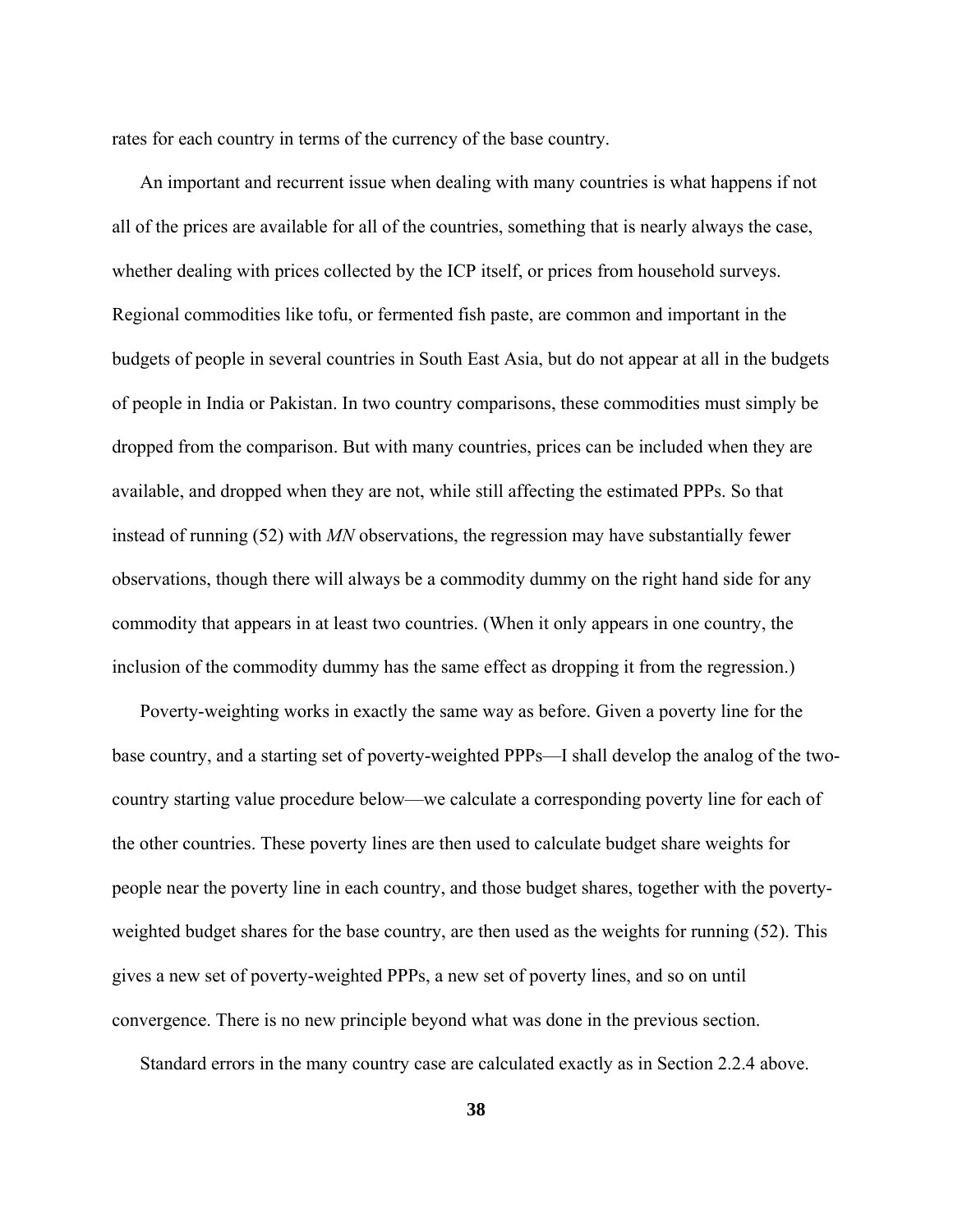Each country's poverty-weighted budget shares have sampling standard errors that are calculated as in Section 4, and then these are plugged into the equations in 2.2.4 to give the sampling variances (and failure of arbitrage variances) of the PPPP indexes. Once again, no new issues arise.

### **5.2 Poverty-weighted Törnqvist and Fisher-type indexes for many countries**

With *M* countries, we can calculate a Fisher (or some other superlative) index between each pair, *i* and *j* say. For the moment, denote these indexes as  $\pi^{ij}$  forming an *M* by *M* matrix. Not all of the elements of this matrix are independent of one another. In particular, the diagonal elements are all unity and, because the indexes are superlative, they satisfy the country reversal property that  $\pi^{ij} = 1/\pi^{ji}$ . Nevertheless, there are still *M*(*M* - 1)/2 distinct indexes in the matrix. When *M* is bigger than 2, this is many more index numbers than is needed for a system of exchange rates.

 In a system of exchange rates for *M* countries, we need only *M* −1 exchange rates or indexes. For any two countries, the exchange rate between them needs to be the such that we get the same amount of *j*'s currency for a unit of *i*'s currency whether we make the transaction directly, or whether we first buy the currency of any third country, and then convert that. (These are imaginary conversions and so carry no transactions costs!) Put another way, if the price level in country 2 is twice what it is in country 1, and the price level in country 3 is twice that in country 2, then the price level in country 3 must be 4 times the price level in country 1. For this to happen, we need to have that, for all *i, j*, and *k*,

$$
\pi_{ij} = \pi_{ik}\pi_{kj} \tag{53}
$$

a condition that is not automatically satisfied by either the Törnqvist or Fisher indexes.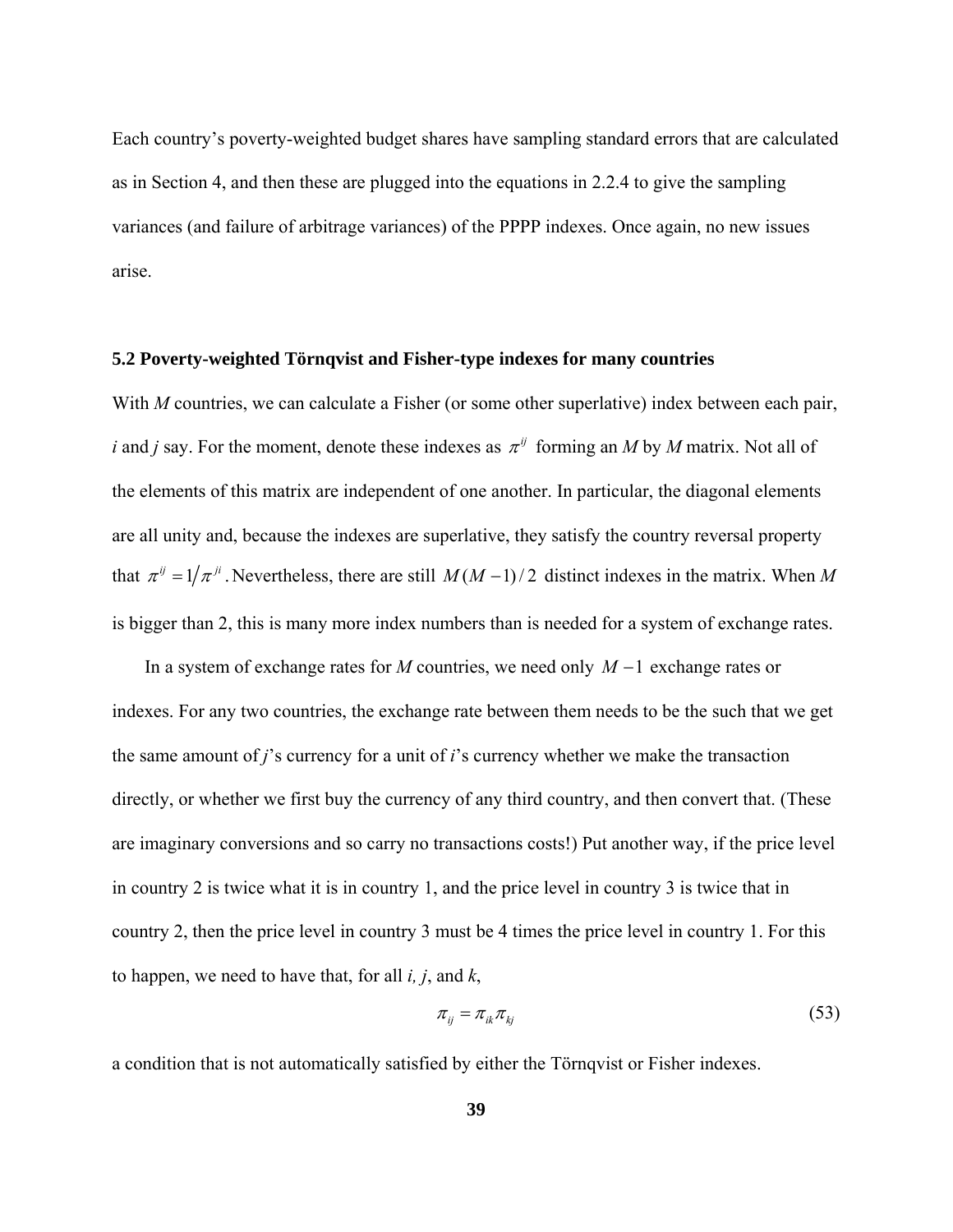To see how we can modify the indexes to satisfy (53), it is convenient to work with the logarithms of the price indexes. We write

$$
b^{ij} = \ln \pi^{ij} \tag{54}
$$

so that (53) becomes

$$
b^{ij} = b^{ik} + b^{kj} \tag{55}
$$

for all *i*, *j*, and *k*. Suppose that country 1 is the base country, whose currency we are using as a denominator for all of the PPPs. Then because (56) holds for all *k*, it holds for country 1, so that (56) implies that

$$
b^{ij} = b^{i1} + b^{1j} = -b^{1i} + b^{1j} \equiv -a^i + a^j \tag{56}
$$

where I have used the country reversal property that  $b^{ij} = -b^{ji}$  and have defined the  $a^i$  to be equal to  $b^{\text{li}}$ . Because the *a*'s are the logarithms of the price level in each country relative to the base country 1, they are the (logarithms) of the PPPs that we are looking for. Once (56) is satisfied, with  $b^{ij} = a^j - a^i$  for some set of *a*'s, (55) will be satisfied, and we will have what we want, a system of exchange rates with only *M* −1 distinct numbers.

 The simplest way to adjust the *b*'s to satisfy (56) is to choose *a*'s to make (56) as good an approximation as possible in a least squares sense, and idea that was first propose in this context by Corrado Gini (1924). If we choose  $a^i$  to minimize

$$
\phi = \sum_{k=1}^{M} \sum_{j=1}^{M} (b^{kj} - a^k - a^j)^2
$$
\n(57)

we get first-order conditions

$$
a^{i} = -\frac{1}{M} \sum_{j=1}^{M} b^{ij} + \frac{1}{M} \sum_{j=1}^{M} a^{j}
$$
 (58)

Inspection of (58) shows that, given the *b*'s, there is no unique solution for the *a*'s: adding a constant to each of *a*'s does not change (58). The obvious normalization is to set  $a^1 = 0$ , which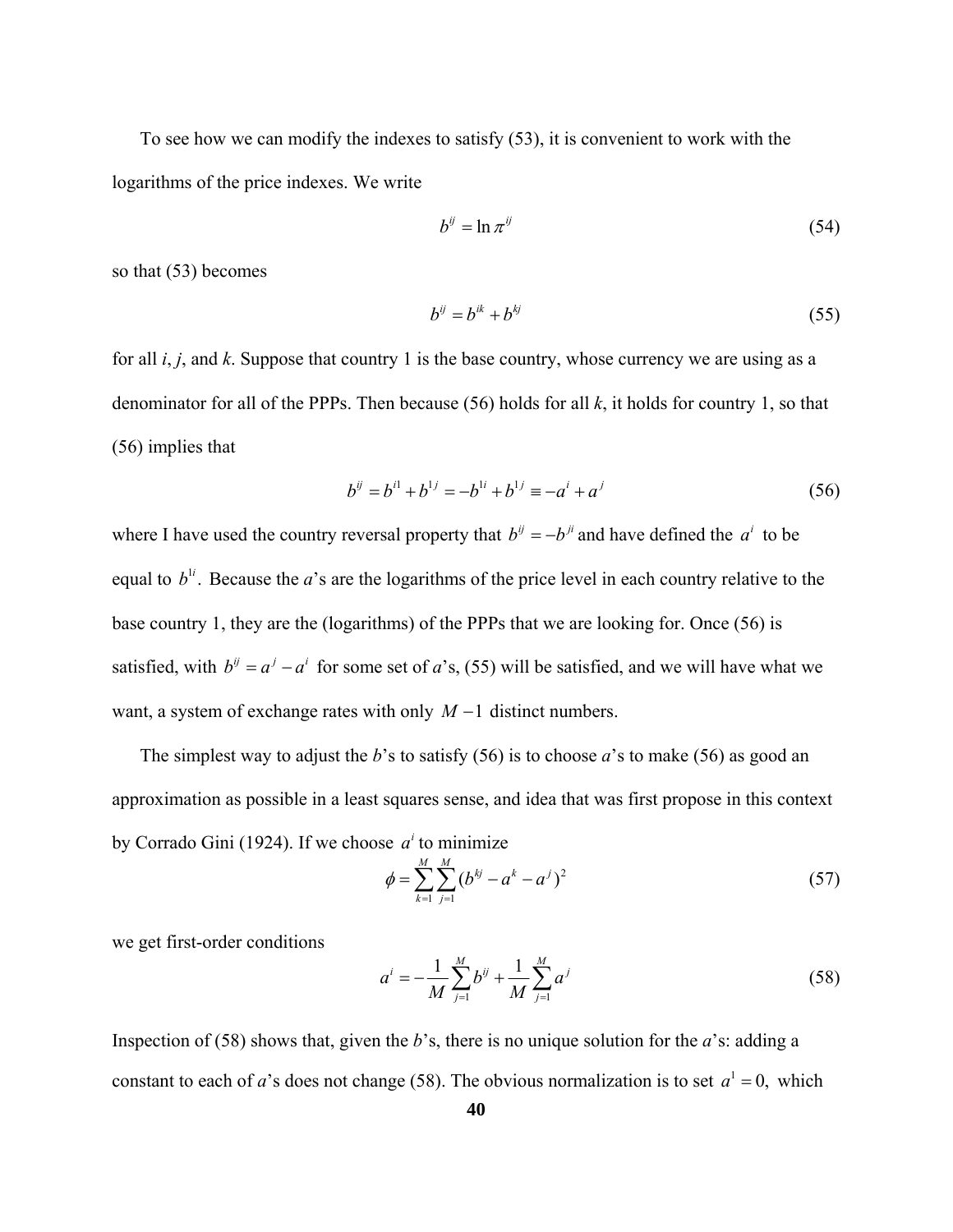makes the PPP exchange rate is 1 for the numeraire country, so that, by (58), we have

$$
\frac{1}{M} \sum_{j=1}^{M} a^j = \frac{1}{M} \sum_{j=1}^{M} b^{1j}
$$
 (59)

Substituting (60) into (59) gives us, finally,

$$
a^{i} = \frac{1}{M} \sum_{j=1}^{M} (b^{1j} + b^{ji})
$$
 (60)

we can interpret (60) as an average of the *M* two-step price indexes that we get by going from the base country to country *i* through each of the other countries in turn. Alternatively, we can exponentiate (60) and write

$$
P_i = \left(\prod_{j=1}^{M} \frac{\pi^{ji}}{\pi^{j1}}\right)^{\frac{1}{M}}
$$
\n(61)

We can interpret (61) in terms of our Indian and Indonesian example. The base country is India, and we want to compute an index for Indonesian prices relative to Indian prices, in rupiah per rupee. We can do this directly, as we have done in the previous section. We can also do it indirectly, for example using Bangladesh taka, so that we compute a price index for Indonesia base Bangladesh in terms of rupiah per taka, and a price index for Bangladesh base India in terms of taka per rupee. The ratio of these two, which has units of rupiah per rupee, is another measure of the Indonesian price level base India. We get as many such rupiah to rupee indexes as there are countries (note that the own rate is automatically unity), and then take the geometric mean of all of them to give us a PPP index that behaves in the way that we need.

 If we first compute the Fisher indexes and use them in (62), the resulting index is known as the EKS index, after Eltetö and Köves (1964) and Szulc (1964), but the credit really belongs to Gini. But as we have seen, the calculation will work for any superlative price index, such as the Törnqvist, not just the Fisher. Indeed, I will refer to any PPP calculated using (60) or (61) and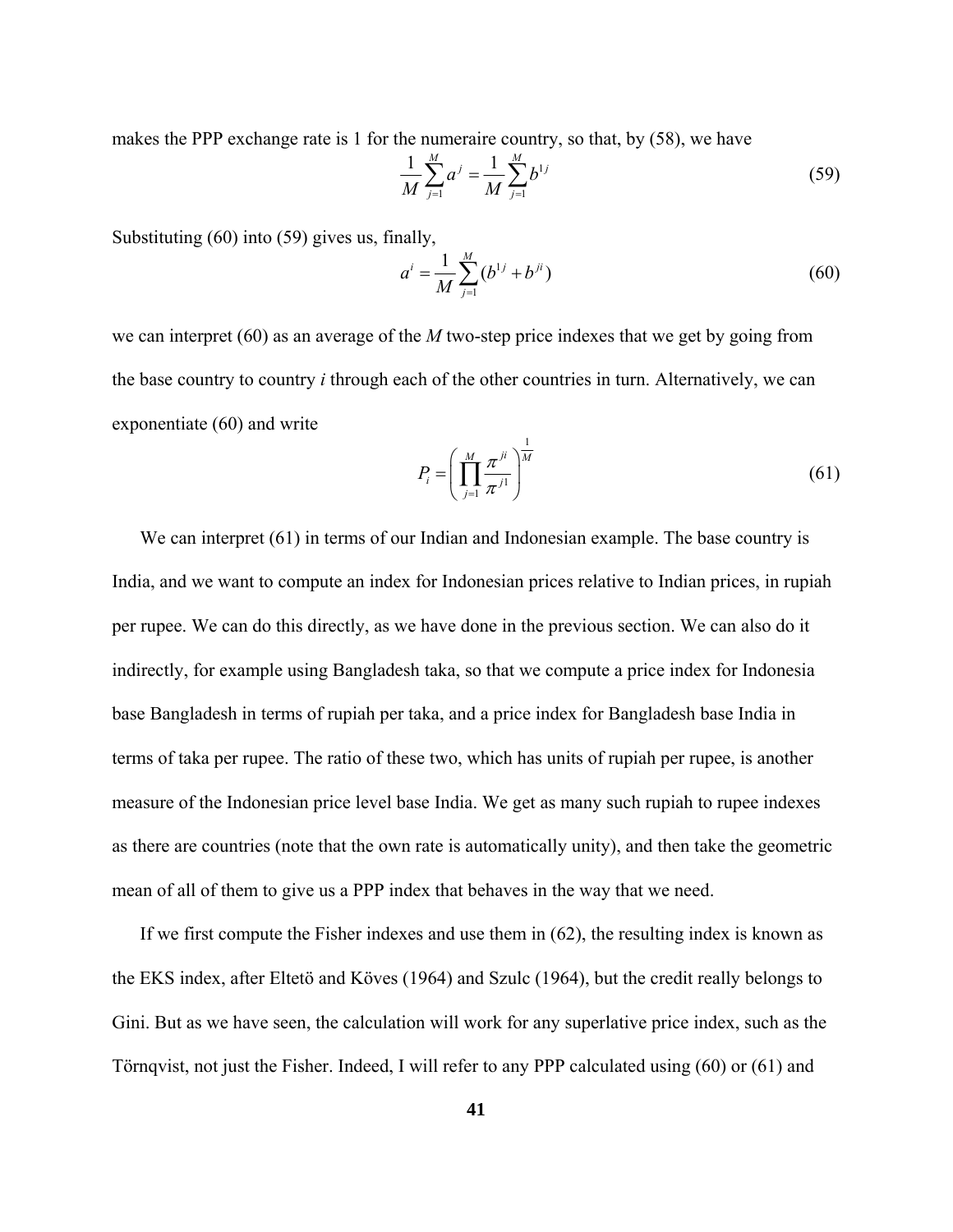based on a superlative index as an EKS index, and I will compute EKS indexes from both the Fisher and the Törnqvist indexes.

 To compute the index, we need a complete set of superlative indexes linking each country to every other. However, as was the case for the CPD index, we do *not* necessarily require that all commodities be consumed in all the countries because the Fisher (for example) indexes for any pair of countries can be computed from a different set of overlapping goods than would be the case for the Fisher for another pair of countries.

 Poverty-weighting is straightforward, but we must begin with a set of Fisher or Törnqvist indexes that are themselves poverty-weighted. Given a trial set of PPPs, and a base country poverty line, we have a trial set of poverty lines that can be used to calculate the povertyweighted Fisher or Törnqvist indexes which are then plugged into (62) in order to give new PPPs, and so on.

### **5.3 The closed-form EKS-Törnqvist poverty-line PPP**

If we assume that the Engel curves in each country have the functional form (50), with different parameters for each country, then it is possible, one again, to derive an explicit solution for the poverty-line PPP, at least for the EKS-Törnqvist. From (50), and using the fact that the logarithms of the PPP exchange rate for country  $c$  relative to country one is  $a^c$ , the average budget shares at the poverty line take the form

$$
s_n^c = \xi_{on}^c + \xi_{1n}^c \ln z + \xi_{1n}^c a^c \tag{62}
$$

where, as before, *z* is the international poverty line, or poverty line in the base country 1. The log Törnqvist index for *j* relative to *i*,  $b^{ij}$ , is then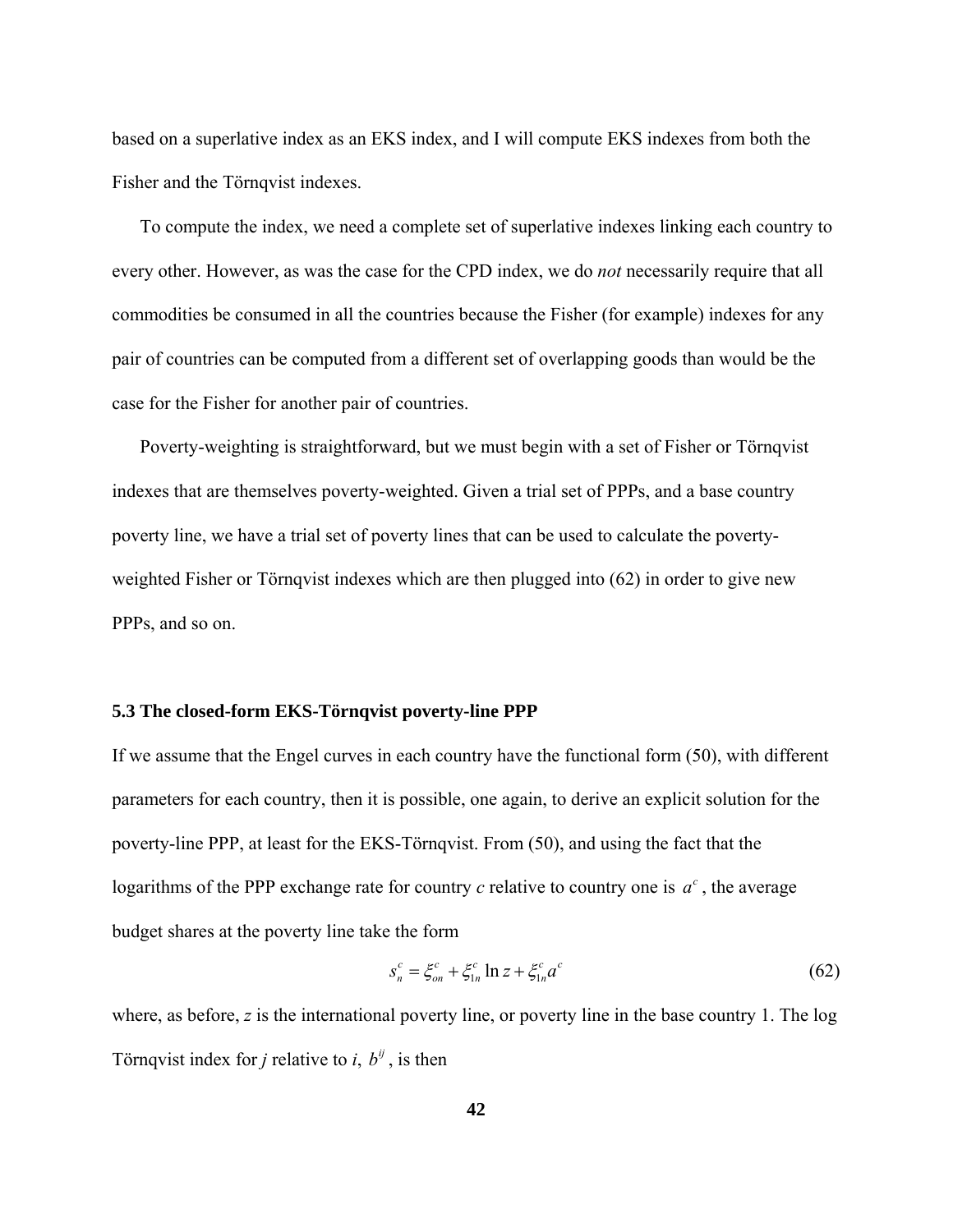$$
b^{ij} = \frac{1}{2} \sum_{n=1}^{N} \Big( (\xi_{on}^{i} + \xi_{on}^{j}) + (\xi_{1n}^{i} + \xi_{1n}^{j}) \ln z + \xi_{1n}^{i} a^{i} + \xi_{1n}^{j} a^{j} \Big) \ln \frac{p_{n}^{j}}{p_{n}^{i}}
$$
(63)

Or, with appropriate definition of terms

$$
b^{ij} = \psi^{ij} + \phi^{ij} a^i + \theta^{ji} a^j \tag{64}
$$

Finally, the system is closed by (60), the formula that links the EKS PPP indexes  $a^i$  to the matrix of original indexes  $b^{ij}$ , which gives

$$
a^{i}\left(1-\frac{1}{M}\sum_{j=1}^{M}\theta^{ji}\right)-\frac{1}{M}\sum_{j=2}^{M}(\theta^{1j}+\phi^{ji})a^{j}=\frac{1}{M}\sum_{j=1}^{M}(\psi^{1j}+\psi^{ji})
$$
(65)

where I have used the fact that  $a^1 = 0$ . Equation (65) is a system of  $M - 1$  linear equations in the *M* −1 unknown poverty-line PPPs.

## **5.4 Standard errors for EKS-Fisher and EKS-Törnqvist indexes from survey data**

Equation (60) gives the log EKS PPP rates as a function of the underlying log Fisher or Törnqvist indexes, whose standard errors we have already discussed. So the only new issue is to deal with the covariances between the various fundamental indexes in (60). The Törnqvist is the most straightforward case, so I deal with it first.

We write the Törnqvist index for country *j* with country *i* as base in the form

$$
b^{ij} = \frac{1}{2} \sum_{n=1}^{N} (s_n^i + s_n^j) t_n^{ij} = \frac{1}{2} (s^i + s^j) t^{ij}
$$
 (66)

where

$$
t_n^{ij} = \log(p_n^j/p_n^i) \tag{67}
$$

is the vector of the logarithms of the price ratios, and the second term in (66) is a dot product. If we substitute (63) into (60), we get the logarithm of the Törnqvist indexes

$$
a^{i} = \frac{1}{2M} \sum_{j=1}^{M} \left[ s^{1} t^{1j} + s^{j} (t^{1j} + t^{ji}) + s^{i} t^{ji} \right]
$$
(68)

The variance of these log PPPs is driven by the sampling variances of the vectors of budget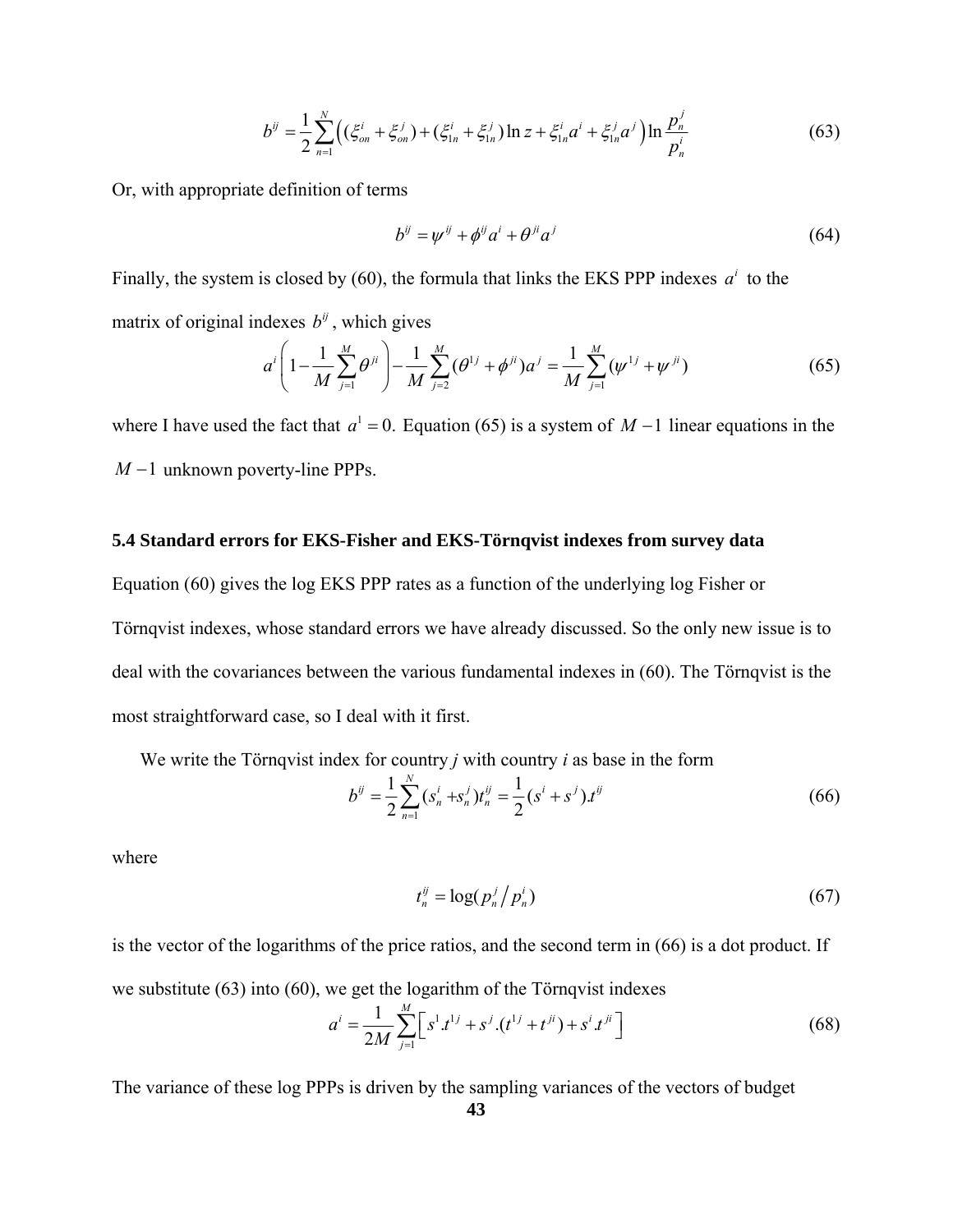shares. Because the survey in each country is drawn independently of one another, there are no cross-country covariances. If we denote the sampling variance-covariance matrix of the budget shares for each country by the *N* x *N* matrix  $V^i$ , (68) gives an exact sampling variance for the log PPPs as, for *i* running from 2 to *M* 

$$
4M^{2}V(a^{i}) = (1 - 2\delta_{i1})\sum_{j=1}^{M} \sum_{k=1}^{M} t^{1j} N^{1}t^{1k} + 2\sum_{j=1}^{M} t^{1j} N^{1}t^{1i} + 2\sum_{j=1}^{M} t^{ji} N^{i}t^{1i} + \sum_{j=1}^{M} \sum_{k=1}^{M} t^{ji} N^{i}t^{ki} + \sum_{j=1}^{M} t^{1i} N^{j}t^{1i}
$$
\n
$$
(69)
$$

The expressions in (69) of the form  $x$ *.Vx* demote quadratic forms in the various country variance covariance matrices. The quantity  $\delta_{i1}$  is the Kronecker delta and is unity when  $i = 1$  and zero otherwise. As is easily checked, the variance of the baseline PPP, for which  $a^1 = 0$ , is zero.

 The pairwise Fisher indexes are not linear functions of the budget shares, so that we need to take an approximate, linearized, approach. The pairwise log Fisher indexes can be written

$$
b^{ij} = \frac{1}{2} \left( \ln s^i \, r^{ij} - \ln s^j r^{ji} \right) \tag{70}
$$

where

$$
r_n^{ij} = p_n^j \Big/ p_n^i \tag{71}
$$

is the vector of price ratios. Equation (67) gives the log Fisher as the average of the log

Laspeyres and the log Paasche. The log EKS index (61) is then given by

$$
a^{i} = \frac{1}{2M} \sum_{j=1}^{M} \Big[ \ln s^{1} r^{1j} - \ln s^{j} r^{j1} - \ln s^{i} r^{ij} + \ln s^{j} r^{ji} \Big] \tag{72}
$$

We then apply the delta-method to derive the approximate variances. Define the vectors whose *n*th element,  $n = 1, \ldots, N$ , is given by

$$
\beta_n^{ij} = \frac{r_n^{ij}}{w^i \cdot r^{ij}} \tag{73}
$$

If we follow through the algebra in a way that closely mirrors the calculations for the variance of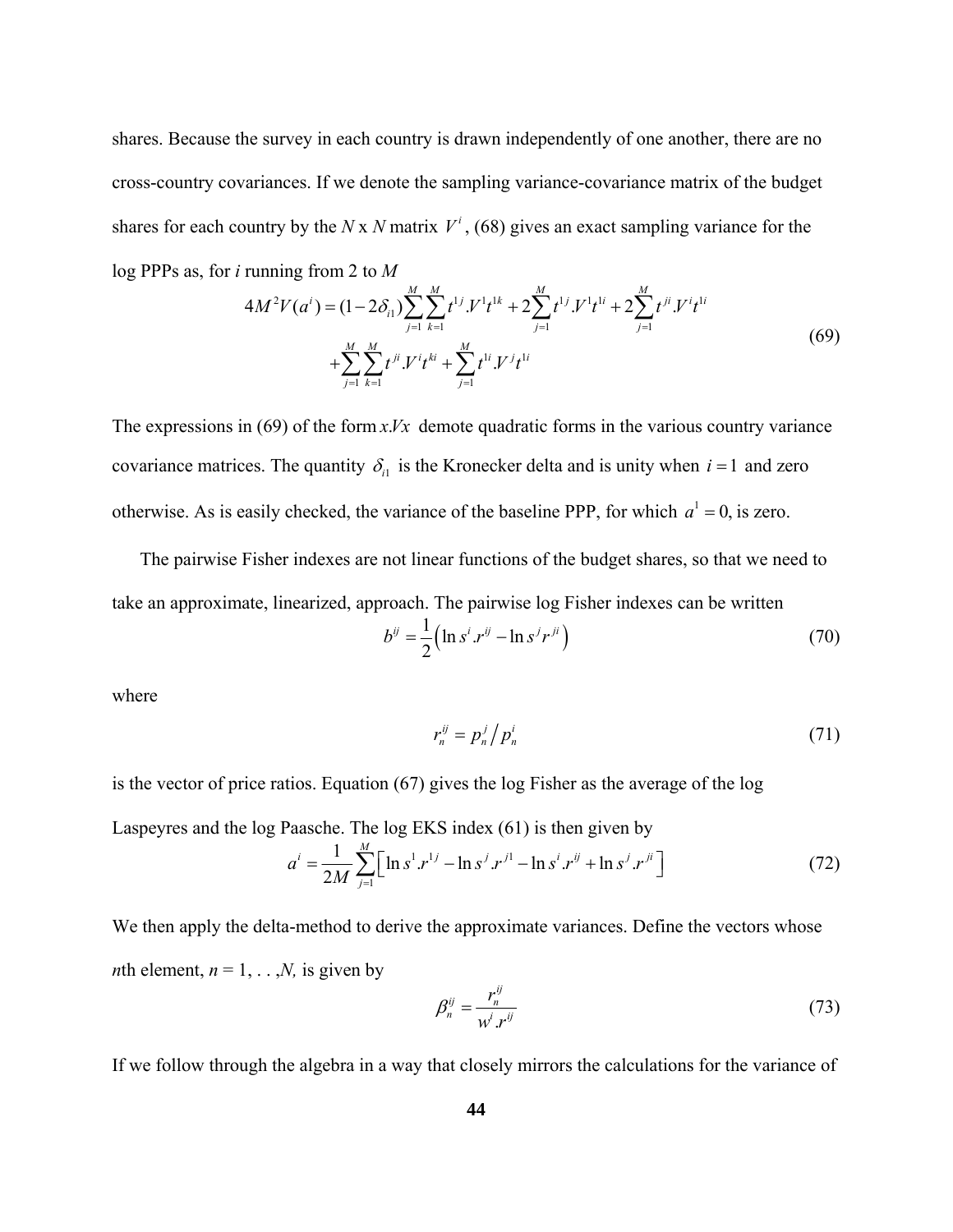the Törnqvist index in (70), we eventually reach

$$
4M^{2}V(a^{i}) = (1 - 2\delta_{1i})\sum_{j=1}^{M}\sum_{k=1}^{M}\beta^{1j}V^{1}\beta^{1k} + \sum_{j=1}^{M}\sum_{k=1}^{M}\beta^{ij}V^{i}\beta^{ik} + \sum_{j=1}^{M}(\beta^{ji} - \beta^{j1})V^{j}(\beta^{ji} - \beta^{j1})
$$
  
+2 $\sum_{j=1}^{M}\beta^{1j}V^{1}(\beta^{1i} - \beta^{11}) - 2\sum_{j=1}^{M}(\beta^{ii} - \beta^{i1})V^{i}\beta^{ij}$  (74)

 As before, we can compute variances that reflect the failure of arbitrage, or that the PPPs are compromise indexes that "average" over many possible candidate indexes. We follow Section 1.6 in deriving CPD-based variances for the modified Törnvist and Fisher (EKS) indexes. Again, the Törnqvist is the more straightforward. From the CPD formulation, equation (8), the pairwise log Törnqvist indexes are

$$
b^{ij} = \alpha^j - \alpha^i + \frac{1}{2} \sum_{n=1}^{N} (s_n^i + s_n^j)(u_n^j - u_n^i)
$$
 (75)

The log Törnqvist PPPs are, from (60),

$$
a^{i} = \alpha^{i} + \frac{1}{2} \sum_{j=1}^{M} (s^{i} + s^{j}).(u^{i} - u^{j}) + \frac{1}{2} \sum_{j=1}^{M} (s^{i} + s^{1}).(u^{j} - u^{1})
$$
(76)

I assume that the variances of the  $u^i$  satisfy

$$
E(u^i u^j) = \delta_{ij} \Omega^i \tag{77}
$$

where  $\delta_{ij}$  is the Kronecker delta and, if we follow our previous practice,  $\Omega^i$  is a diagonal matrix whose elements are replaced in the calculations by the squares of the residuals for that country from the CPD regression. The variance of (77) is then obtained by squaring the expression for  $a^{i} - \alpha^{i}$  in (76), and taking expectations using (77) and treating the vectors of budget shares as fixed. This "failure-of-arbitrage" variance of the EKS-Törnqvist index takes the form

$$
4M^{2}V(a^{i}) = (1 - 2\delta_{1i})\sum_{j=1}^{M} \sum_{k=1}^{M} (s^{i} + s^{j})\Omega^{i}(s^{i} + s^{k}) + \sum_{j=1}^{M} \sum_{k=1}^{M} (s^{1} + s^{j})\Omega^{1}(s^{1} + s^{k}) + \sum_{j=1}^{M} (s^{1} - s^{j})\Omega^{j}(s^{1} - s^{j}) + 2\sum_{j=1}^{M} (s^{i} + s^{j})\Omega^{i}(s^{1} - s^{i}) - 2\sum_{j=1}^{M} (s^{1} - s^{i})\Omega^{1}(s^{1} + s^{j}).
$$
\n(78)

In Section 1.6, we showed that, given the CPD model, the Fisher and Törnqvist indexes were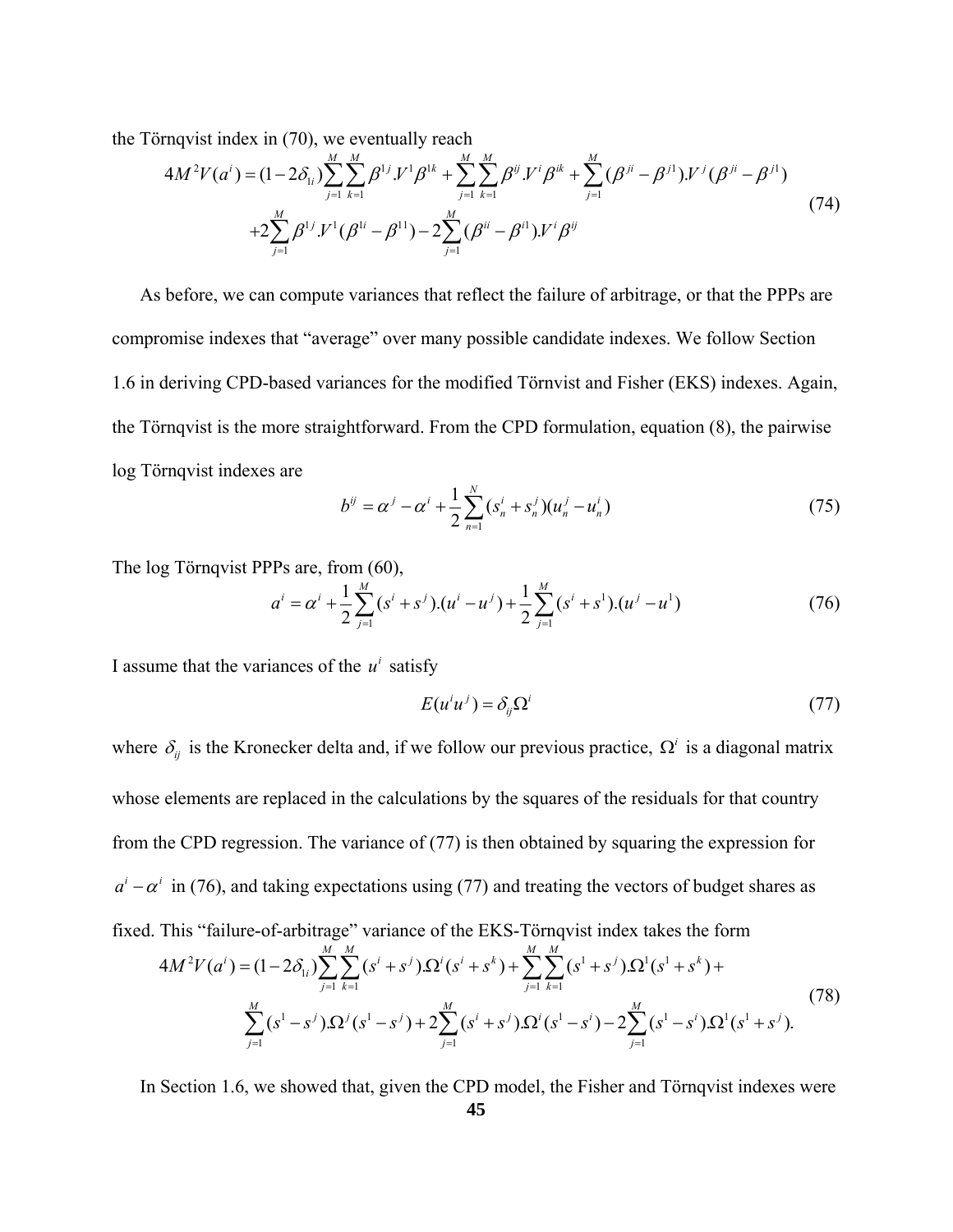identical to the first-order of approximation so that, to this order, the "failure of arbitrage" variance of the log PPP from the modified Fisher, the EKS-Fisher index, is the same as that of the modified Törnqvist. This result holds here too, so that (78) serves as the "failure of arbitrage" variance for both the EKS-Fisher and the EKS-Törnqvist. And as was the case with two countries, the sampling variances and the "failure of arbitrage" variances are independent, so that the "total" variance of the EKS-Törnqvist is given by the sum of (69) and (78), and that for the EKS-Fisher is given by the sum of (74) and (78).

### **6. Illustrative calculations for India, Indonesia, Bangladesh, and Pakistan**

To illustrate the multiple country calculations, I now add data from Pakistan and Bangladesh to those from India and Indonesia. The Pakistan data come from the Pakistan Integrated Household Survey of 1998-99, while those for Bangladesh come from the Household Income and Expenditure Survey of 2000. Both of these are substantially smaller samples than either the Indian or Indonesian surveys; Pakistan has just over 16,000 households, Bangladesh 7,440 households. Moving from two countries to four makes it more difficult to find commodities that are represented in all of the surveys, and for which there exists both price and expenditure information. For example, the Bangladeshi survey, although it contains expenditure data on fuels, does not contain information on quantities, so that it is not possible to use the survey to calculate unit values for use as prices. For the more substantive ICP analysis, for which this is a template, this will not be a problem, because the prices are collected separately, and the expenditure information, which comes from the survey, covers the complete budget. Outside of the ICP, where prices must be taken from the surveys, it would be better to use the methods of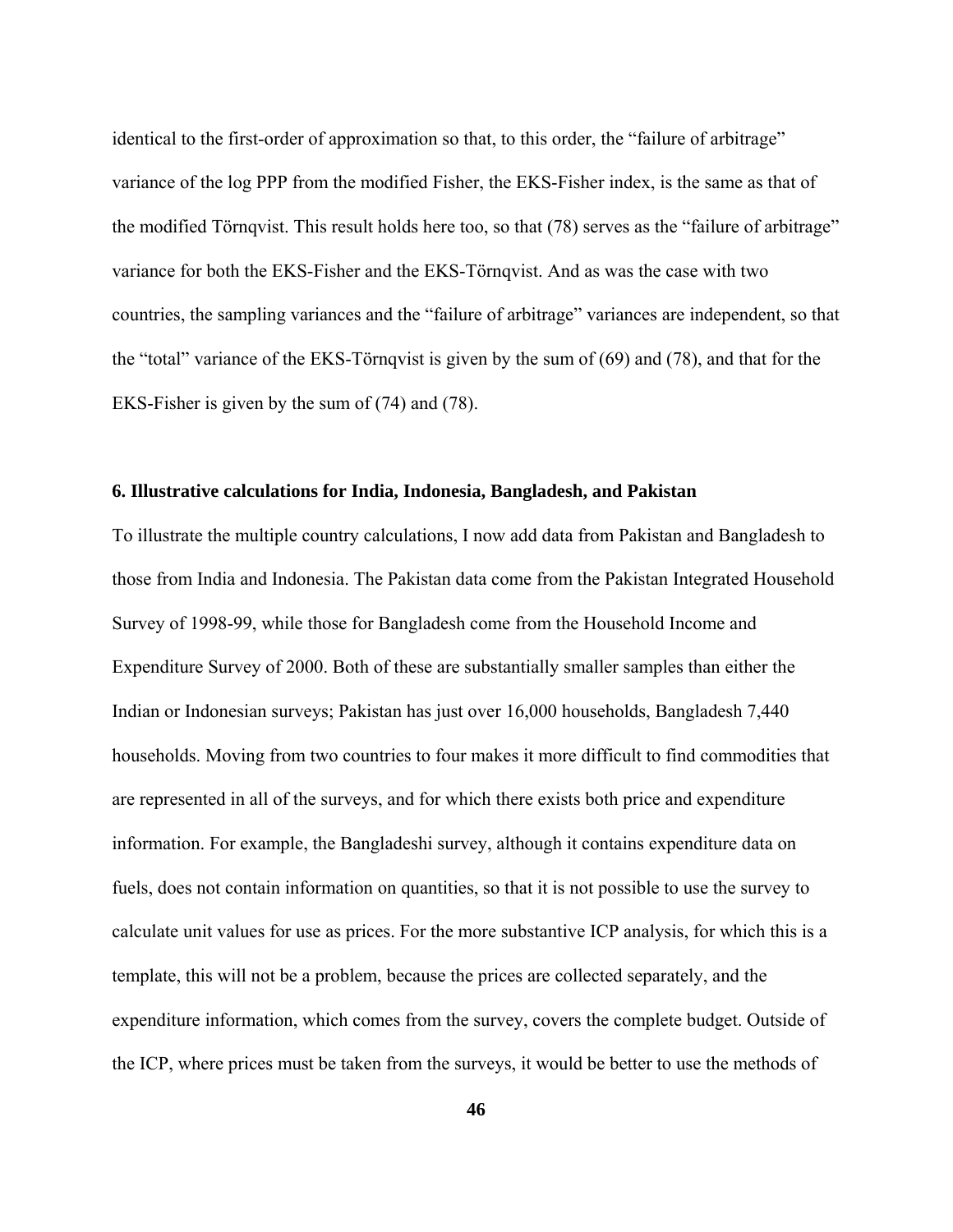Deaton, Friedman and Alatas (2004), and to construct groups by functional status, such as cereals, tubers, dairy products, and so on.

calculated according to (60) would then be an average over *j* of terms of the form  $b^{1j} + b^{ji}$ . The In principle, both the EKS and weighted CPD methods can deal with the case where not all goods appear in every survey. At the first stage, the construction of the pairwise  $b^{ij}$  indices, the calculations can use the largest number of matched commodities for countries *i* and *j*, with a different match for each pair of countries. I have not followed that procedure here for a number of reasons. One purely practical reason is that the formulas for variances developed in the previous section assume that the same goods are covered in all countries. While the formulas could be reworked in principle, there are also theoretical reasons for being cautious. In particular, there does not appear to be a good theoretical understanding of the properties of indexes constructed with missing goods. Consider, for example, the fact that the Bangladeshi survey has no (price or quantity) information on fuels. Suppose that the prices of fuels differed markedly from world prices in the missing country; indeed we have already seen this in the India and Indonesia comparison. The PPP for the country with the missing data, country *i*, say, first term would contain the fuels in the comparison, while the second would not, so that it is unclear that this hybrid is of interest. Presumably something similar happens in the case of the weighted CPD index.

 For the illustrative calculations in this manual, I have identified 34 commodities or commodity groupings for which there is information in all four surveys. These exclude fuels and alcohol (on which there is no information from the Muslim countries), but include food and tobacco. In consequence, they are not directly comparable to the earlier pairwise comparison of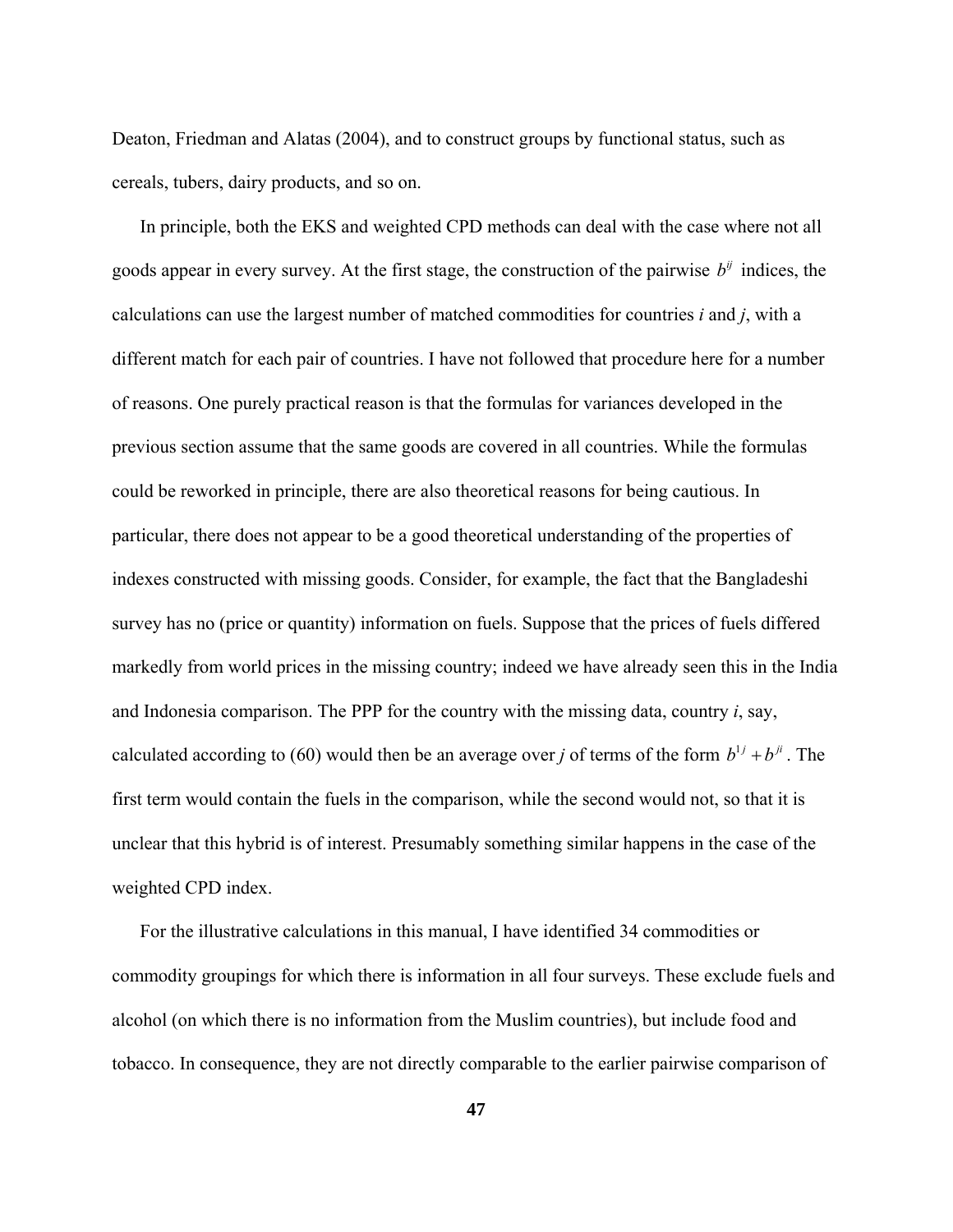India and Indonesia, where the PPPs were for food, tobacco, alcohol, and fuels. Averaging the budget shares over households, the 34 commodities comprise 50.4 percent of all expenditures in India, 46.5 percent in Indonesia, 51.2 percent in Bangladesh, and 31.4 percent in Pakistan.

followed by the EKS-version of corresponding PPPs, derived from the  $b^{ij}$  from (60). For the Table 6 shows the results of the calculations for the plutocratic PPP indexes for the four countries. The top panel shows the Törnqvist indexes, the second panel the Fisher indexes, and the third panel the weighted CPD indexes. For the Törnqvist and Fisher indexes, I start with the matrix of pairwise indexes, the  $b^{ij}$ , followed by the corresponding matrix of levels,  $exp(b^{ij})$ , weighted CPD, I start with the PPPs. In all cases, I present the standard errors for the logarithms of the indexes, both from the sampling and from the variation in prices induced by the failue of arbitrage.

 Starting from the first panel of the table, it is possible to check that the matrix of indexes does not quite satisfy the "circularity" condition (53), that the conversion from one currency to another does not depend on whether it is done directly or indirectly. For example, according to the Törnqvist index, an Indian rupee is worth 252 Indonesian rupiah. However, if the rupee is converted into Bangladeshi taka first, it is worth 1.39 taka, which will yield 260 rupiah when converted at the Bangladeshi to Indonesian PPP. If the transaction goes from Indian rupees to Indonesian rupiah through Pakistan rupees, the Indian rupee is worth only 235 rupiah, but is worth 243 rupiah if the transaction goes through both Bangladesh and Pakistan. It is this sort of ambiguity that is eliminated by applying (60) to the pairwise PPPs, which yields the next row of the panel, in which an Indian rupee is worth 249 rupiah, 1.37 taka, or 1.23 Pakistani rupees. These EKS-Törnqvist PPPs are very close to the EKS-Fisher PPPs in the next panel, which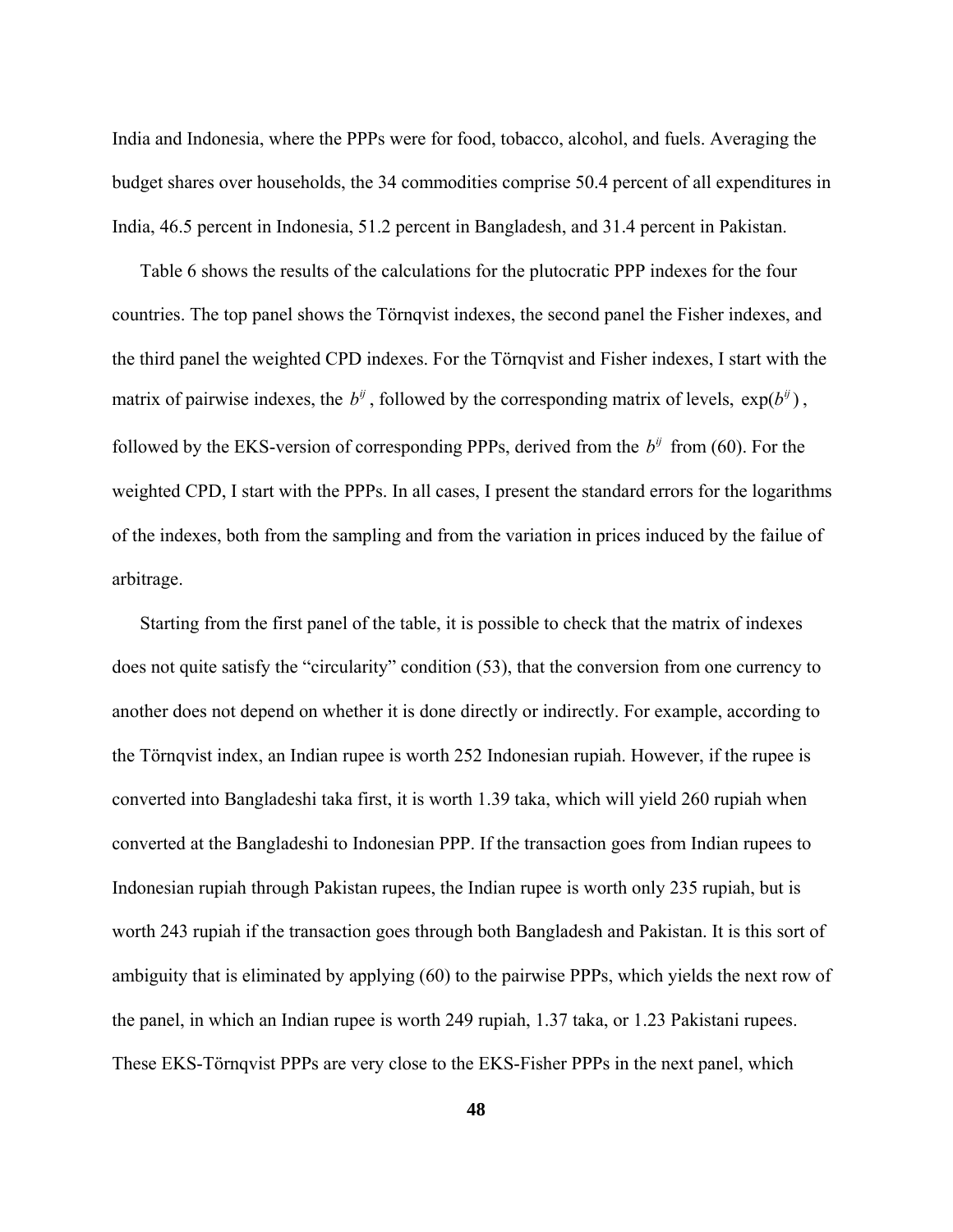estimate that an Indian rupee is worth 253 rupiah, 1.40 taka, or 1.19 Pakistani rupees. For both EKS indexes, the sampling of the budget shares from the household surveys generates very small sampling standard errors for the indexes. These are always substantially less than a tenth of one per cent for the Indonesian to Indian PPP, and less than 0.15 percent for the Indian to Bangladesh and Pakistan surveys, where the sample sizes are substantially smaller. These sampling standard errors are about half the size of those in the pairwise comparison in the earlier sections, presumably because, with four countries, the effective sample size is larger.

 The CPD estimates are given in the last panel of the table. Although these are similar to the EKS-Törnqvist and EKS-Fisher estimates, and have very similar standard errors, they are further from the two other sets of indexes than the latter are from one another. According to the weighted CPD PPPs, the Indian rupee is worth about 12 percent less against the rupiah than is estimated by the EKS indexes. In addition, according to the CPD, the Pakistan to Bangladesh PPP is essentially unity, while both EKS indexes estimate that the taka is worth about ten percent more than a Pakistani rupee. It is not clear which of the two sets of indexes to prefer. As we have seen, the fact that the Fisher and Törnqvist indexes share the same approximation around the arbitraged vector of prices provides a theoretical rationale for them to be close to one another. One argument in favor of either the Fisher or the Törnqvist index is that both are superlative in pairwise comparisons, and while this result has no counterpart for the EKS-versions that are needed for multilateral comparisons, the EKS adjustment has very little effect in this particular example because the untreated indexes are close to satisfying the circularity condition.

 For the poverty-line PPPs, I once again use an Indian poverty line of 345.08 rupees per person per month as the international poverty line to be converted into the other three currencies.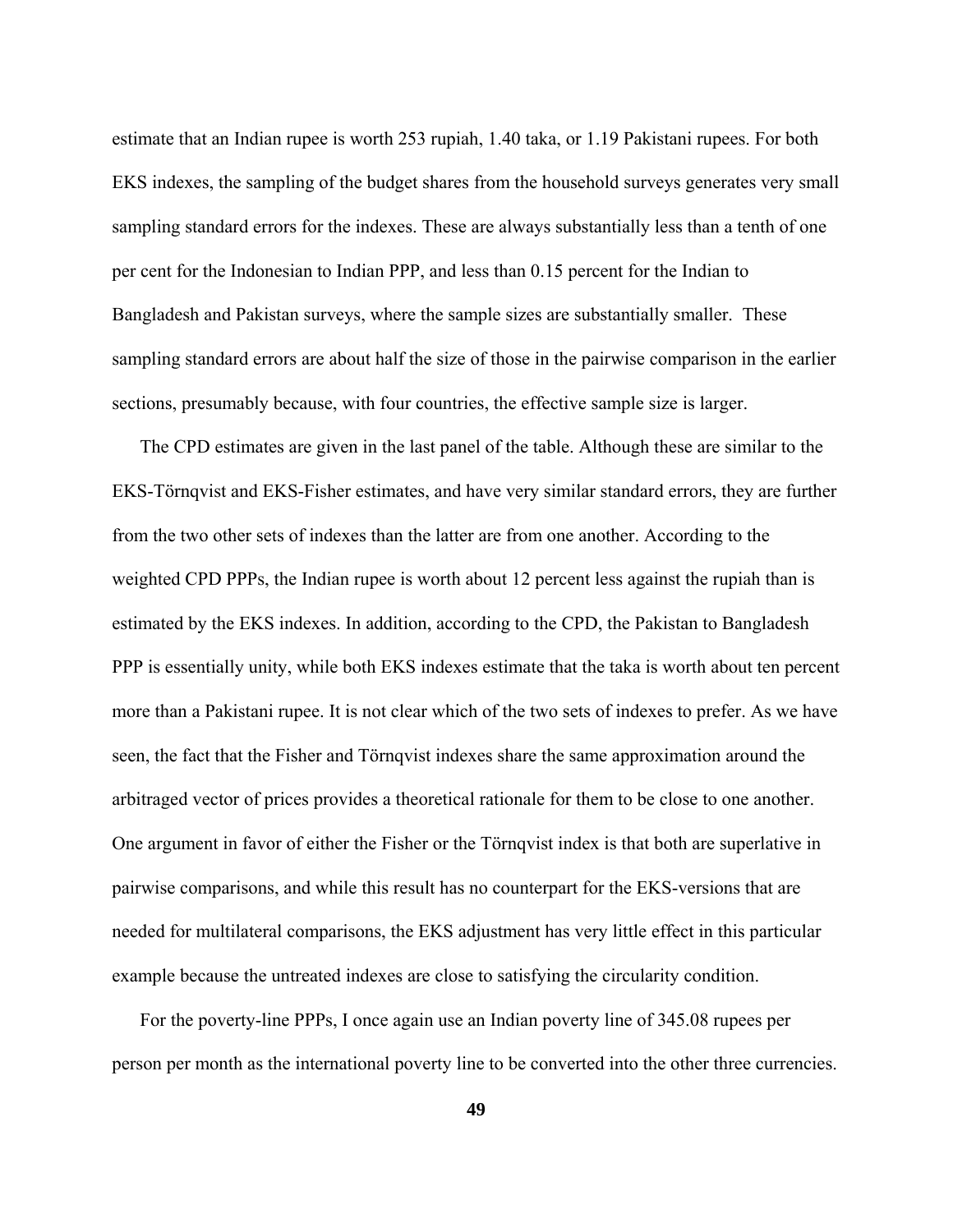The results for this poverty line, and for a bandwidth of one standard deviation of the logarithm of per capita expenditure, are presented in Table 7. Somewhat disappointingly, these estimates are very close to the plutocratic estimates in Table 6. This is perhaps not too surprising given that the PPPs are calculated only for food and tobacco, so that the effect of Engel's Law on the weights is lost or much attenuated. Perhaps there will be a larger difference between plutocratic and poverty-line estimates in the full ICP calculation, when it will be possible to use the complete budget. The only substantive difference between Tables 6 and 7 is that the sampling standard errors are somewhat larger, as is to be expected given the restriction to households around the poverty line. When the bandwidth is made smaller, these standard errors become larger, as was the case in the two country comparison in Table 4, but even with a bandwidth of 0.05 of a standard deviation of log pce, the effect is modest; for example, the sampling standard error of 0.0025 for the weighted-CPD index for Pakistan (see bottom right of Table 7) increases to 0.0076.

### **List of works cited:**

- Deaton, Angus, Jed Friedman, and Vivi Alatas (2004), "Purchasing power parity exchange rates from household survey data: India and Indonesia," Princeton University, Research Program in Development Studies, processed.
- Deaton, Angus, and John Muellbauer (1980), *Economics and Consumer Behavior*, New York. Cambridge University Press.
- Diewert, W. Erwin (2001), "The Consumer Price Index and Index Number Purpose", *Journal of Economic and Social Measurement* 27, 167-248
- Diewert, W. Erwin (1997), "Commentary on Mathew D. Shapiro and David W. Wilcox, Alternative Strategies for Aggregating Price in the CPI", *The Federal Reserve Bank of St. Louis Review* 79:3 (May/June1997), 127-137.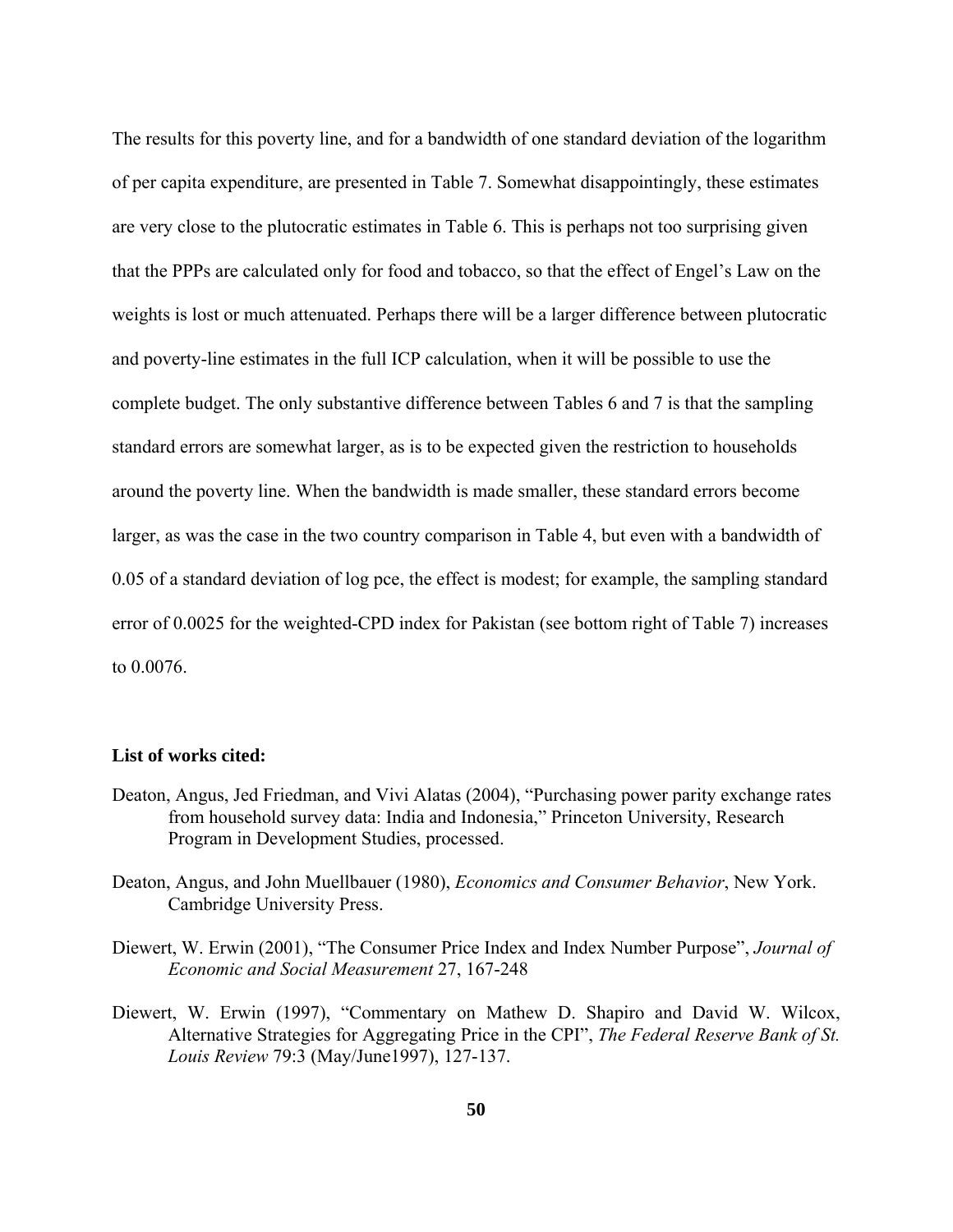- Diewert, W. Erwin (1976), "Exact and Superlative Index Numbers," *Journal of Econometrics* 4:2 (June 1976), 115-145.
- Diewert, W. Erwin (1999), "Axiomatic and Economic Approaches to International Comparisons", pp. 13-87 in *International and Interarea Comparisons of Income, Output and Prices*, A. Heston and R.E. Lipsey (eds.), Studies in Income and Wealth, Volume 61, Chicago: The University of Chicago Press
- Diewert, W. Erwin (2004), "On the Stochastic Approach to Linking the Regions in the ICP", Department of Economics, Discussion Paper 04-16, University of British Columbia, Vancouver, B.C., Canada, V6T 1Z1.
- Diewert, W. Erwin (2005), "Weighted Country Product Dummy Variable Regressions and Index Number Formulae", *Review of Income and Wealth*, Series 51:4, 561-569.
- Eltetö, O., and P. Köves (1964), "On a problem of index number computation relating to international comparison," *Statisztikai Szemle*, 42, 507-18.
- Geary, Roy G. (1958), "A Note on Comparison of Exchange Rates and Purchasing Power between Countries", *Journal of the Royal Statistical Society*, Series A, 121, 97-99.
- Gini, Corrado (1924), "Quelques considérations au sujet de la construction des nombres indices des prices et des questions analogues," *Metron*, 3-162.
- Hayashi, Fumio (2000), *Econometrics*, Princeton and Oxford. Princeton University Press.
- Khamis, S. H., (1972), "A new system of index numbers for national and international purposes," *Journal of the Royal Statistical Society,* Series A, 135, 96-121.
- Neary, J. Peter, (2005), "Rationalizing the Penn World Table: true multilateral indexes for international comparisons of real income," *American Economic Review*, 94, 1411-28.
- Nuxoll, Daniel A., (1994), "Differences in relative prices and international differences in growth rates,' *American Economic Review*, 84, 1423-36.
- Prais, Sigbert J. (1959), "Whose cost of living?"*Review of Economic Studies*, 26, 126-34.
- Rao, D.S. Prasada (1990), "A System of Log-Change Index Numbers for Multilateral Comparisons", pp. 127-139 in *Comparisons of Prices and Real Products in Latin America*, J. Salazar-Carillo and D.S. Prasada Rao (eds.), New York: Elsevier Science Publishers.
- Rao, D.S. Prasada (1995), "On the Equivalence of the Generalized Country-Product-Dummy (CPD) Method and the Rao System for Multilateral Comparisons", Working Paper No. 5, Centre for International Comparisons, University of Pennsylvania, Philadelphia.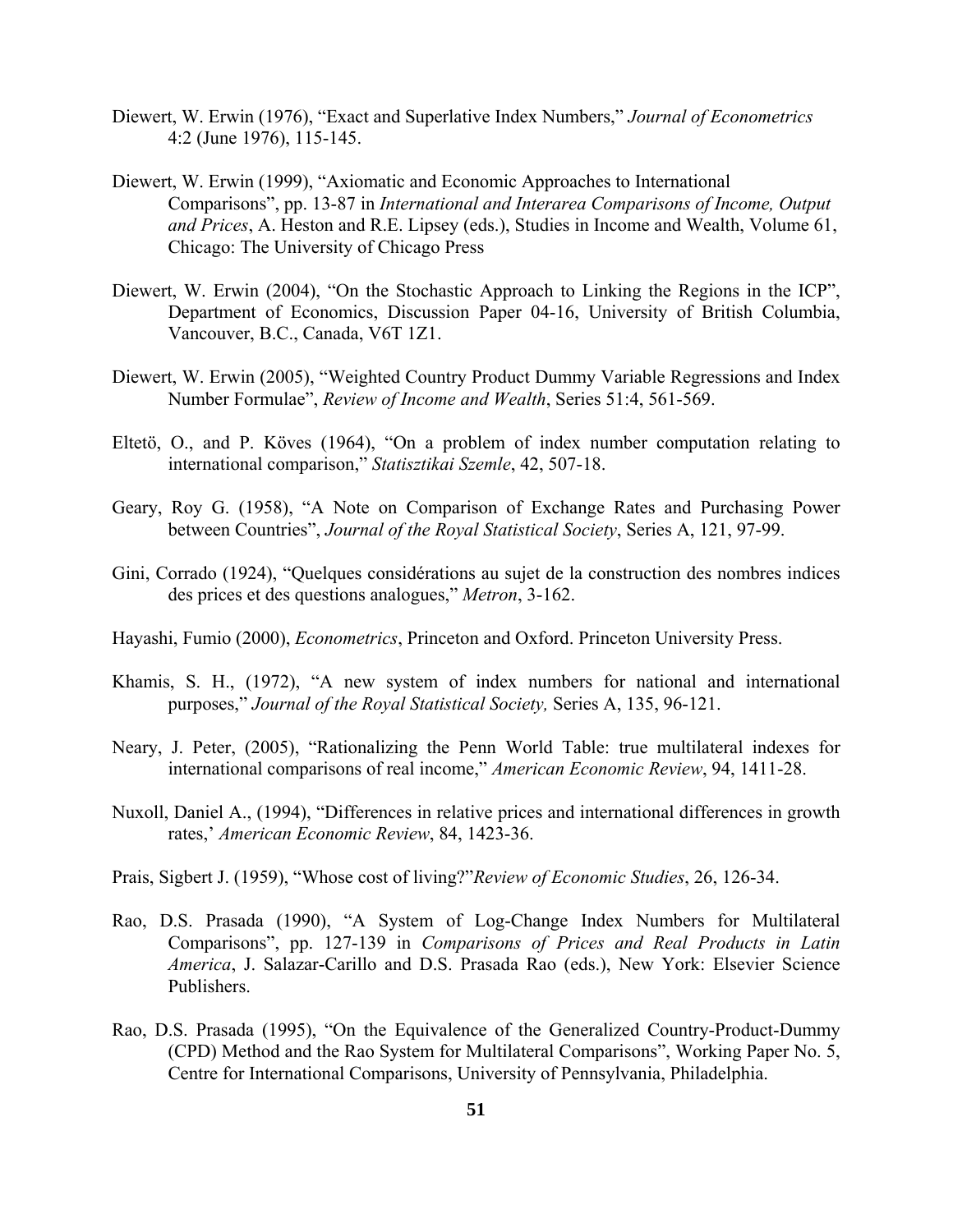- Rao, D.S. Prasada (2001), "Weighted EKS and Generalized CPD Methods for Aggregation at the Basic Heading Level and Above Basic Heading Level", Paper presented at the Joint World Bank and OECD Seminar on Purchasing Power Parities, January 30-February 2, Washington D.C.
- Rao, D.S. Prasada (2002), "On the Equivalence of Weighted Country Product Dummy (CPD) Method and the Rao System for Multilateral Price Comparisons", School of Economics, University of New England, Armidale, Australia, March.
- Rao, D.S. Prasada (2004), "The Country-Product-Dummy Method: A Stochastic Approach to the Computation of Purchasing Power parities in the ICP", paper presented at the SSHRC Conference on Index Numbers and Productivity Measurement, June 30-July 3, 2004, Vancouver, Canada.
- Selvanathan, E. A. and D. S. Prasada Rao (1994), *Index Numbers: A Stochastic Approach*, Ann Arbor: The University of Michigan Press.
- Szulcz, B. (1964), "Indices for multiregional comparisons," *Przeglad Statystyczny*, 3, 239-54.

### **Appendix: Derivation of Equation (31)**

The weighted CPD estimator is defined by equation (9) which can be rewritten

$$
(X'SX)\hat{b} = X'Sy \tag{A.1}
$$

The matrix *S* is a diagonal matrix containing the budget shares for the *N* goods in the *M*

countries. It is the effect of the sampling variability of *S* on *b*  $\overline{a}$ that is of interest. Applying the

delta-method, we can write

$$
(X' dSX)b + (X'SX)db = X'dSy
$$
\n
$$
(A.2)
$$

where *b* is the value of *b*  $\overline{a}$ at the true value of *S*. From (A.2), we have

$$
(X'SX)db = X'dS(y - Xb) = X'dSe
$$
 (A.3)

so that, transposing, post-multiplying, and taking expectations, we have

$$
(X'SX)Vb(X'SX) = X'E[dSee'dS]X
$$
 (A.4)

for expectation operator *E*[.]. Because *dS* is a diagonal matrix,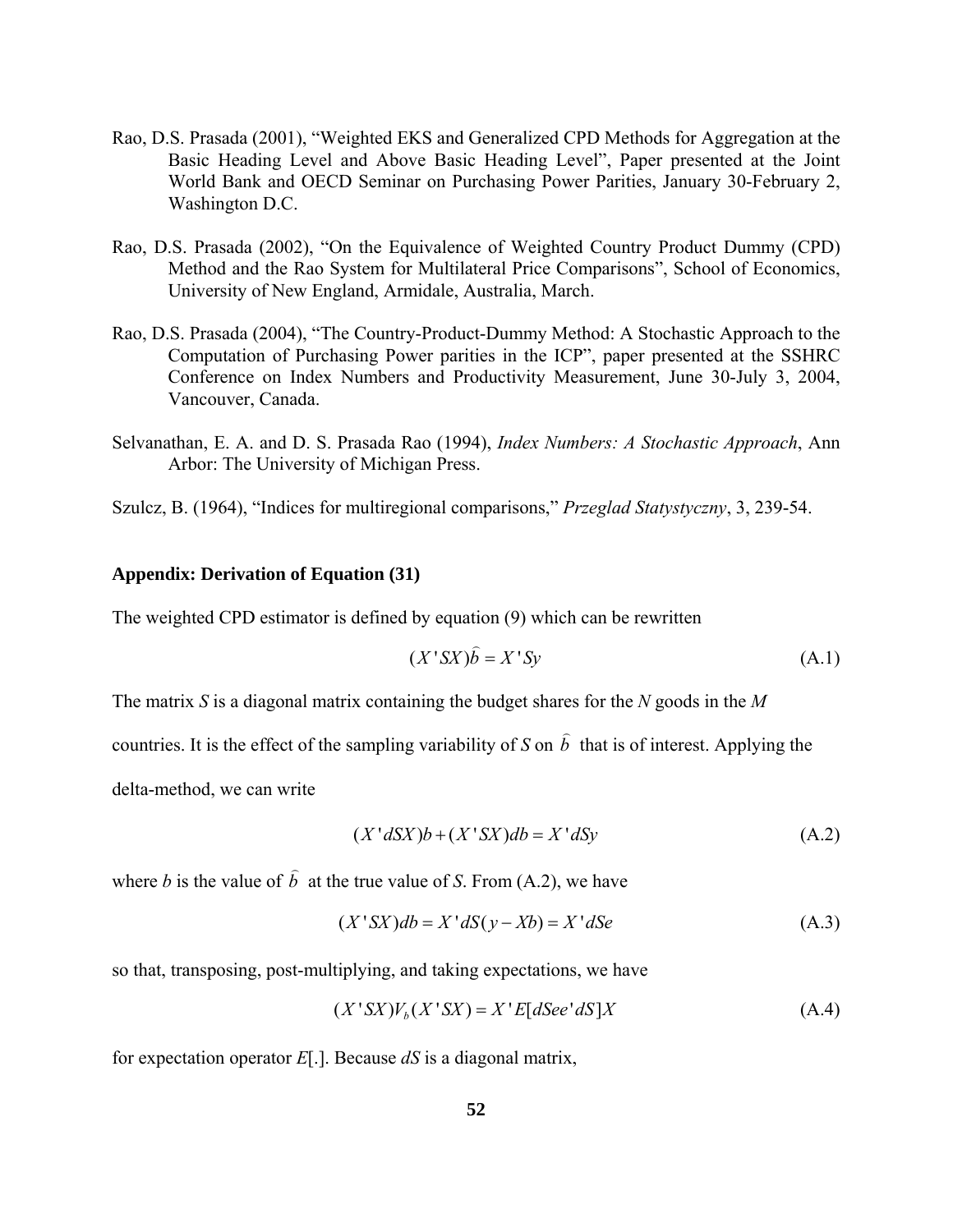$$
dSee' dS = EdS dS' E \tag{A.5}
$$

where *E* is a diagonal matrix with the elements of *e* on the diagonal. Combining (A.4) and (A.5), and using (30) gives equation (31) in the text.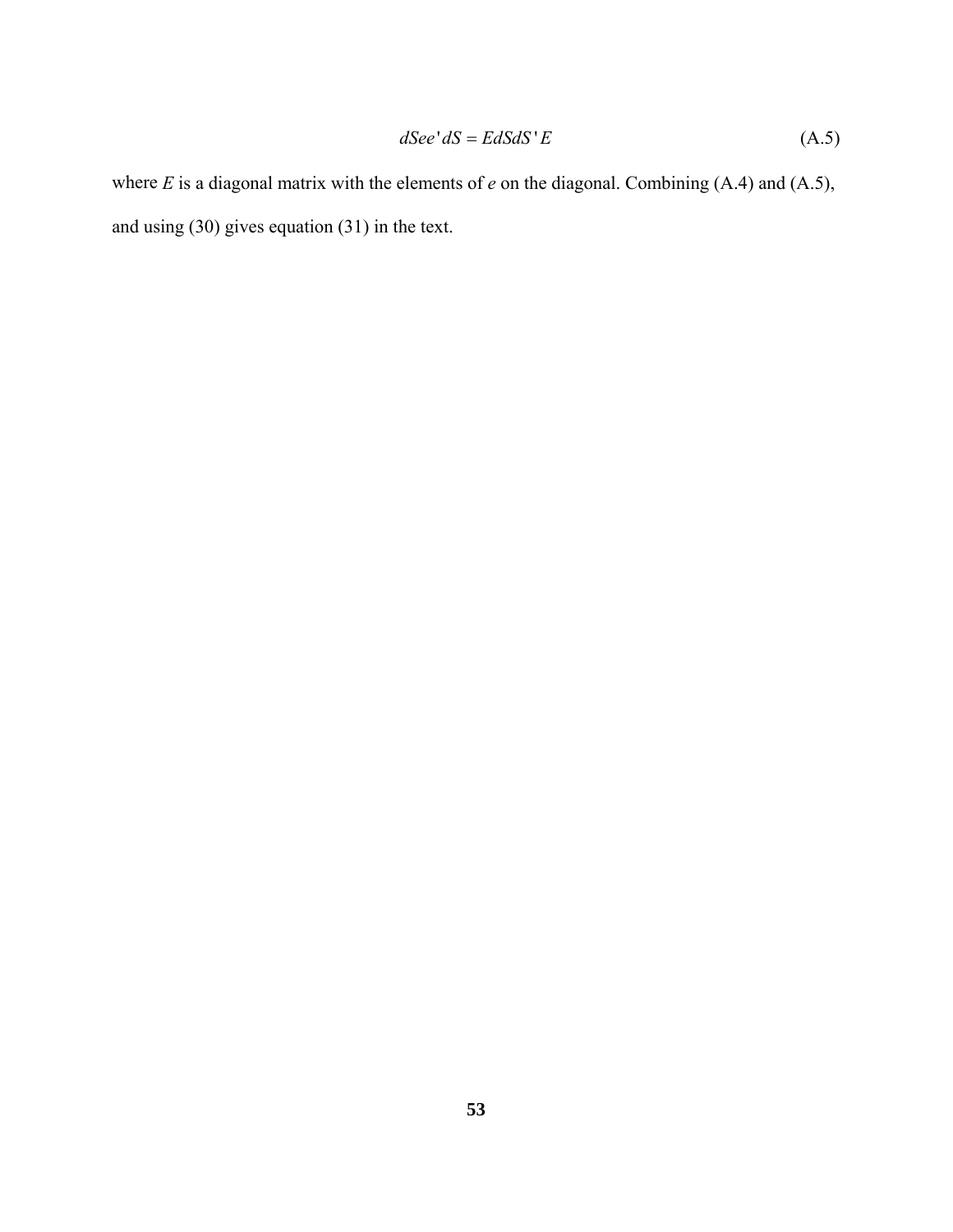| India                  |             |            |             | Indonesia                      |           |             |                     |
|------------------------|-------------|------------|-------------|--------------------------------|-----------|-------------|---------------------|
| Indian NSS description | Rural       | Urban      | All India   | Indonesian Susenas description | Rural     |             | Urban All Indonesia |
| Rice                   | 13.09(0.12) | 6.92(0.11) | 10.80(0.09) | Rice                           | 21.260.15 | 11.63(0.16) | 16.25(0.13)         |
| Wheat/atta             | 5.75(0.05)  | 3.93(0.06) | 5.08(0.04)  | Wheat flour                    | 0.160.01  | 0.15(0.01)  | 0.15(0.00)          |
| Moong beans            | 0.53(0.01)  | 0.43(0.01) | 0.49(0.01)  | Mungbean                       | 0.100.01  | 0.10(0.00)  | 0.10(0.00)          |
| Liquid milk            | 7.90(0.08)  | 7.33(0.08) | 7.69(0.06)  | Pure milk, packaged milk       | 0.000.00  | 0.00(0.00)  | 0.00(0.00)          |
| Coconut oil            | 0.13(0.00)  | 0.10(0.00) | 0.12(0.00)  | Coconut oil                    | 1.260.03  | 0.71(0.02)  | 0.98(0.02)          |
| Other edible oils      | 0.60(0.01)  | 0.77(0.02) | 0.67(0.01)  | Other cooking oils             | 1.310.02  | 1.09(0.02)  | 1.20(0.02)          |
| Eggs                   | 0.37(0.01)  | 0.39(0.01) | 0.38(0.02)  | Chicken eggs                   | 1.590.02  | 1.67(0.02)  | 1.63(0.02)          |
| Fish & prawns          | 1.28(0.02)  | 0.94(0.03) | 1.16(0.00)  | Fresh fish & shrimp            | 4.500.06  | 3.74(0.05)  | 4.10(0.04)          |
| Chicken                | 0.42(0.01)  | 0.47(0.01) | 0.43(0.01)  | Chicken                        | 1.030.03  | 1.45(0.03)  | 1.25(0.02)          |
| Potatoes               | 1.38(0.02)  | 0.74(0.01) | 1.14(0.01)  | Potatoes                       | 0.150.01  | 0.24(0.01)  | 0.20(0.00)          |
| Cabbage                | 0.21(0.00)  | 0.23(0.00) | 0.22(0.00)  | Cabbage                        | 0.200.01  | 0.11(0.00)  | 0.15(0.00)          |
| Palak & other greens   | 0.40(0.01)  | 0.31(0.01) | 0.37(0.00)  | Spinach, water spinach         | 0.720.01  | 0.54(0.01)  | 0.63(0.01)          |
| Green chilies          | 0.35(0.04)  | 0.23(0.00) | 0.31(0.00)  | Green chilies                  | 0.130.01  | 0.08(0.01)  | 0.10(0.00)          |
| <b>Bananas</b>         | 0.39(0.01)  | 0.51(0.01) | 0.44(0.00)  | <b>Bananas</b>                 | 0.900.01  | 0.54(0.02)  | 0.71(0.00)          |
| Coconuts               | 0.39(0.01)  | 0.35(0.01) | 0.38(0.01)  | Coconuts                       | 1.150.02  | 0.53(0.00)  | 0.83(0.01)          |
| Sugar                  | 2.06(0.01)  | 1.55(0.02) | 1.87(0.01)  | Granulated sugar               | 2.200.02  | 1.40(0.02)  | 1.78(0.02)          |
| Salt                   | 0.22(0.00)  | 0.16(0.00) | 0.20(0.00)  | Salt                           | 0.290.00  | 0.15(0.00)  | 0.21(0.00)          |
| Tea (leaf)             | 1.25(0.01)  | 1.14(0.01) | 1.21(0.01)  | Tea (leaf)                     | 0.410.01  | 0.29(0.00)  | 0.35(0.00)          |
| Coffee (powder)        | 0.07(0.00)  | 0.15(0.01) | 0.10(0.00)  | Coffee                         | 0.910.01  | 0.53(0.01)  | 0.71(0.01)          |
| Cigarettes             | 0.18(0.01)  | 0.43(0.02) | 0.27(0.01)  | Cigarettes (clove $&$ tobacco) | 5.750.06  | 4.40(0.08)  | 5.05(0.05)          |
| Electricity            | 1.15(0.02)  | 3.46(0.53) | 2.01(0.20)  | Electricity                    | 1.240.01  | 2.12(0.06)  | 1.70(0.03)          |
| Kerosene               | 0.91(0.01)  | 0.94(0.02) | 0.92(0.01)  | Kerosene                       | 1.150.02  | 1.19(0.02)  | 1.17(0.01)          |

**Table 1: Selected aggregate budget shares, India 1999** B**2000 and Indonesia 1999**

Notes: Budget shares are computed as aggregate total expenditure on the good divided by the aggregate total expenditure on all goods and services, both computed from the household surveys. Shown as percentages. The asymptotic standard errors of the ratios are calculated taking into account the survey designs. The Indian sample has 71,382 rural and 48,919 urban households. The Indonesian sample has 35,970 rural and 25,513 urban households.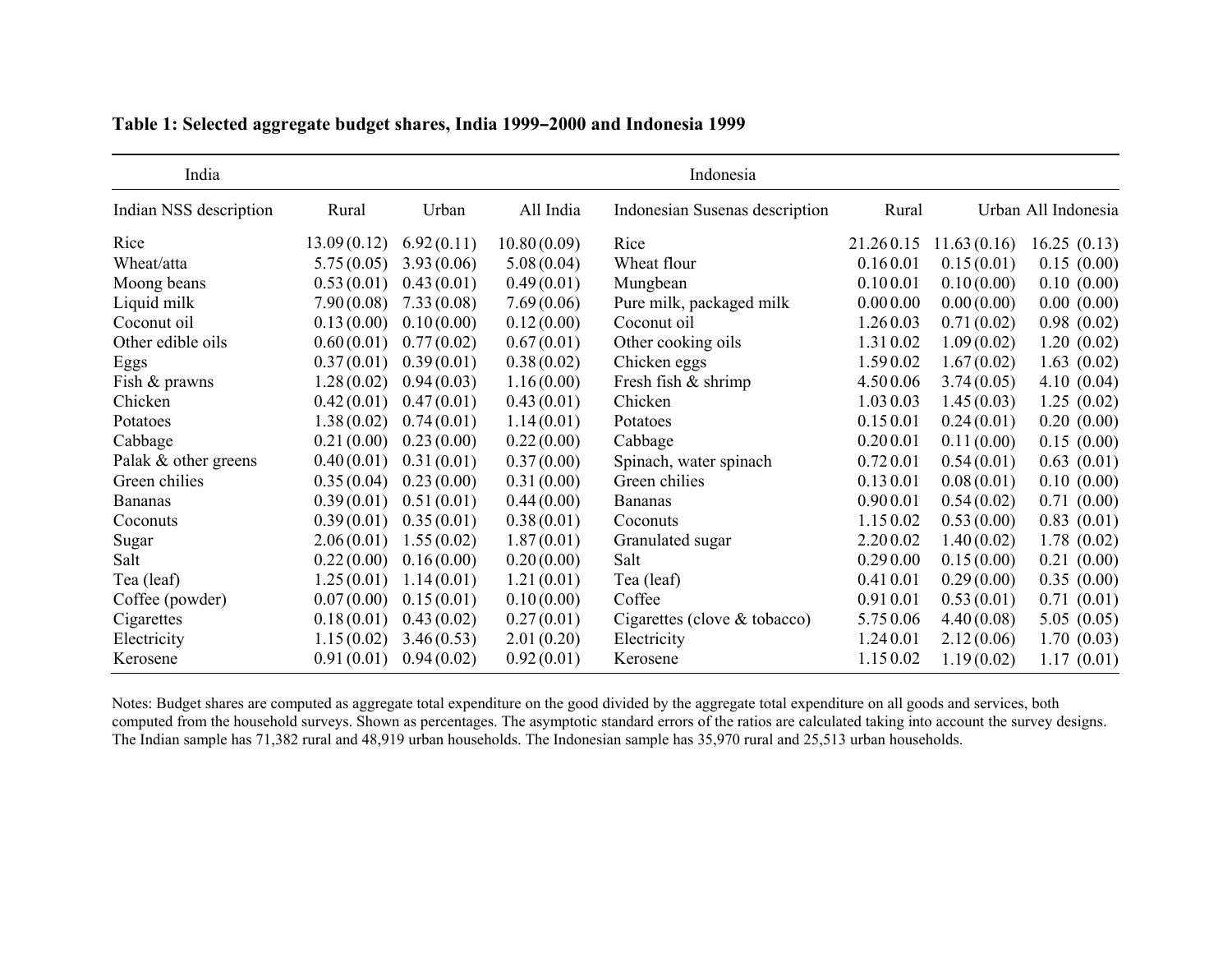| Commodity (unit)       | Share | P(1)  | P(2)  | <b>PPP</b> | Commodity          | Share | P(1)  | P(2)           | PPP |
|------------------------|-------|-------|-------|------------|--------------------|-------|-------|----------------|-----|
| Rice                   | 30.32 | 2600  | 10    | 260        | Beef               | 1.00  | 22000 | 35             | 629 |
| Milk $(lt)$            | 8.76  | 2000  | 12    | 167        | Powdered milk      | 0.91  | 10579 | 114            | 93  |
| Wheat                  | 6.60  | 3400  | 8     | 425        | Coffee powder (gm) | 0.91  | 15    | 0.14           | 107 |
| Cigarettes (no)        | 5.92  | 156   |       | 156        | Tomatoes           | 0.89  | 3000  | 8              | 375 |
| Fish                   | 5.87  | 7000  | 40    | 175        | Garlic (gm)        | 0.72  | 8     | 0.04           | 200 |
| Electricity (kwh)      | 4.17  | 156   | 1.43  | 109        | <b>Biscuits</b>    | 0.71  | 10000 | 40             | 250 |
| Sugar                  | 4.10  | 3600  | 14.7  | 245        | Eggplant           | 0.68  | 1400  | 7              | 200 |
| Kerosene (lt)          | 2.34  | 450   | 4.53  | 99         | Moong bean         | 0.67  | 5000  | 28             | 179 |
| Eggs $(no)$            | 2.24  | 480   | 1.5   | 320        | French beans       | 0.59  | 2000  | 10             | 200 |
| Other edible oils (lt) | 2.09  | 4000  | 35    | 114        | Salt               | 0.46  | 1667  | 4              | 417 |
| Chicken                | 1.88  | 12000 | 60    | 200        | Green chillies     | 0.46  | 10000 | 16.7           | 600 |
| Tea $(gm)$             | 1.76  | 12    | 0.14  | 88         | Oranges (no)       | 0.44  | 500   | $\overline{2}$ | 250 |
| Tea & coffee (cups)    | 1.64  | 500   | 1.5   | 333        | Cabbage            | 0.42  | 2000  | 8              | 250 |
| Potatoes               | 1.51  | 3804  | 5     | 761        | Pumpkin/gourd      | 0.37  | 1200  | 5.43           | 221 |
| Coconut $(no)$         | 1.35  | 2000  | 6     | 333        | Tobacco (leaf)     | 0.35  | 20000 | 60             | 333 |
| <b>LPG</b>             | 1.29  | 1467  | 11.97 | 123        | Ground nuts        | 0.32  | 8000  | 28             | 286 |
| Bananas (no)           | 1.29  | 231   | 0.84  | 277        | Mangoes            | 0.32  | 3000  | 15             | 200 |
| Coconut oil (lt)       | 1.22  | 4188  | 60    | 70         | Black pepper (gm)  | 0.31  | 35    | 0.24           | 147 |
| Goat meat              | 1.14  | 16000 | 100   | 160        | Tamarind (gm)      | 0.29  | 5     | 0.03           | 156 |
| Palak & greens         | 1.11  | 1300  | 6     | 217        | Apples             | 0.28  | 8000  | 30             | 267 |

| Table 2: Average shares, prices, and commodity-specific PPPs |  |  |  |
|--------------------------------------------------------------|--|--|--|
|                                                              |  |  |  |

Notes: Units are kilograms, unless otherwise noted. Kwh are kilowatt hours, lt liters, and gm grams. The shares in the first column are percentages and are obtained by first normalizing within each country to add to 100 over the 63 commodities in the comparison, and then averaged over the two countries. Goods appear in order of decreasing importance by this share; only the first 40 of the 63 goods are shown. P(1) is the price (median unit value) in Indonesia in rupiah and  $p(2)$  is the price in rupees in India. The ratio of the rupiah to the rupee price appears in the column headed PPP, and is the commodity specific exchange rate.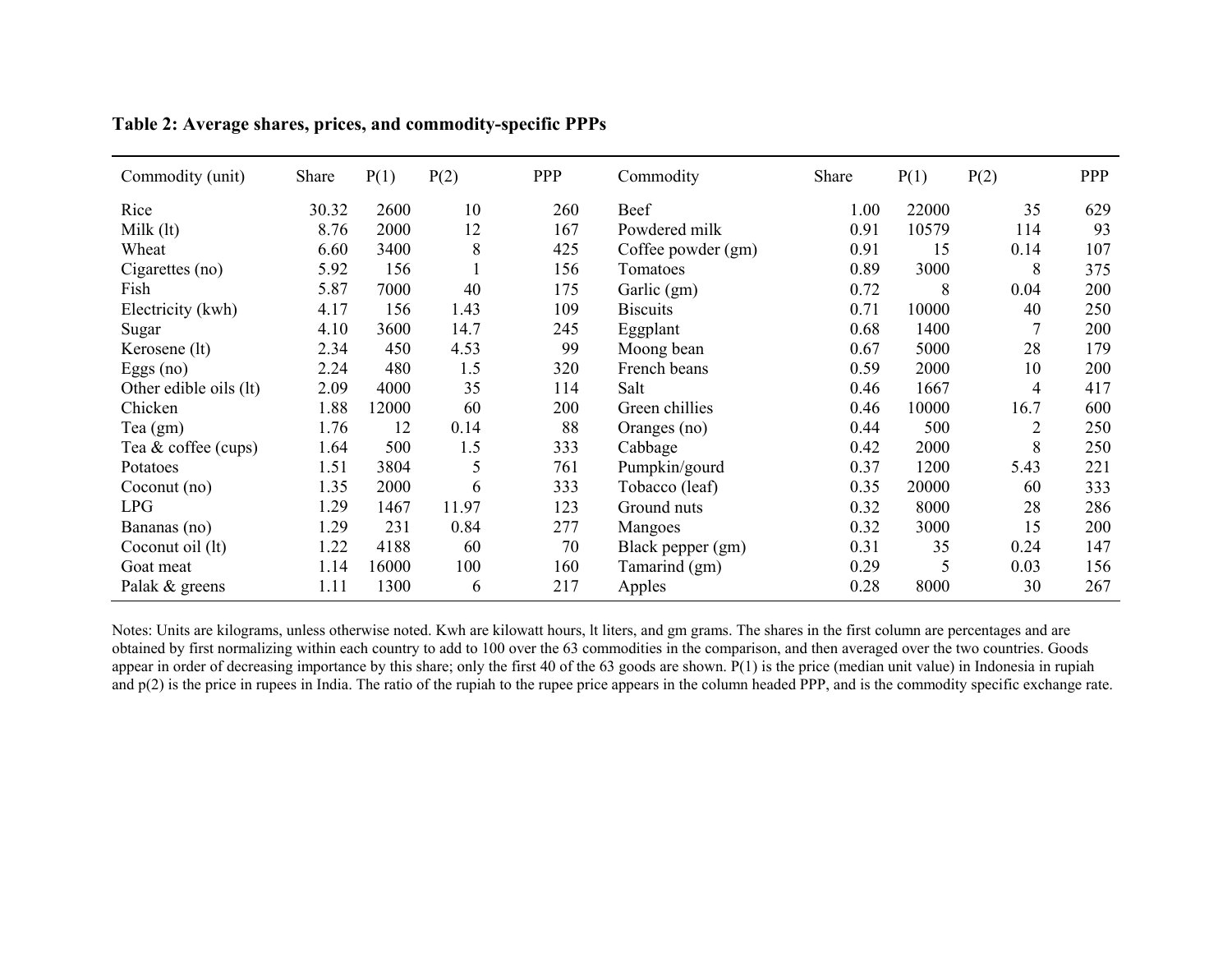|                      | Estimate         | <b>Standard Error</b><br>Sampling | <b>Standard Error</b><br>Stochastic | <b>Standard Error</b><br>Total |
|----------------------|------------------|-----------------------------------|-------------------------------------|--------------------------------|
| Laspeyres<br>Paasche | 255.26<br>186.72 | 0.76<br>0.21                      | 31.1<br>17.4                        | 31.1<br>17.4                   |
| Fisher               | 218.32           | 0.35                              | 20.1                                | 20.1                           |
| Törnqvist            | 215.67           | 0.41                              | 19.8                                | 19.8                           |
| <b>CPD</b>           | 219.35           | 0.48                              | 22.2                                | 22.2                           |

**Table 3: Alternative price indexes and standard errors from sampling and stochastics**

Notes: Units are rupiah per rupee. The sampling standard errors arise from sampling errors in estimating the budget shares that are used as weights. The "stochastic" standard errors come from assuming that log prices satisfy the CPD formulation (8), and then calculating the approximate variance in the index associated with variation in the stochastic component of (8). These standard errors are associated with the uncertainty that comes from having to choose a single index in a world in which the law of one price does not hold across countries.

| Bandwidth | Fisher | Standard<br>error | Törnqvist | Standard<br>error. | <b>CPD</b> | Standard<br>error |
|-----------|--------|-------------------|-----------|--------------------|------------|-------------------|
| 1.0       | 232.20 | 0.232             | 229.65    | 0.219              | 227.60     | 0.233             |
| 0.5       | 233.44 | 0.266             | 231.00    | 0.248              | 228.46     | 0.265             |
| 0.1       | 233.43 | 0.432             | 231.10    | 0.410              | 228.65     | 0.446             |
| 0.05      | 233.09 | 0.597             | 230.91    | 0.576              | 228.71     | 0.595             |
| 0.01      | 231.43 | 1.364             | 229.06    | 1.388              | 228.48     | 1.381             |

## **Table 4a Poverty weighted price indexes and sampling errors for alternative bandwidths**

Notes: Bandwidths for each country are the number shown multiplied by the standard deviation of the logarithm of per capita household expenditure in that country. Standard errors are for sampling only.

**Table 4b: Number of sample households included at each bandwidth**

| Bandwidth | India  | Indonesia<br>Fisher | Indonesia<br>Törnqvist | Indonesia<br><b>CPD</b> |
|-----------|--------|---------------------|------------------------|-------------------------|
| 1.0       | 63,206 | 35,977              | 35,597                 | 35,229                  |
| 0.5       | 34,691 | 20,430              | 20,148                 | 19,827                  |
| 0.1       | 7,156  | 4,228               | 4,143                  | 4,110                   |
| 0.05      | 3,669  | 2,093               | 2,110                  | 2,088                   |
| 0.01      | 739    | 401                 | 460                    | 442                     |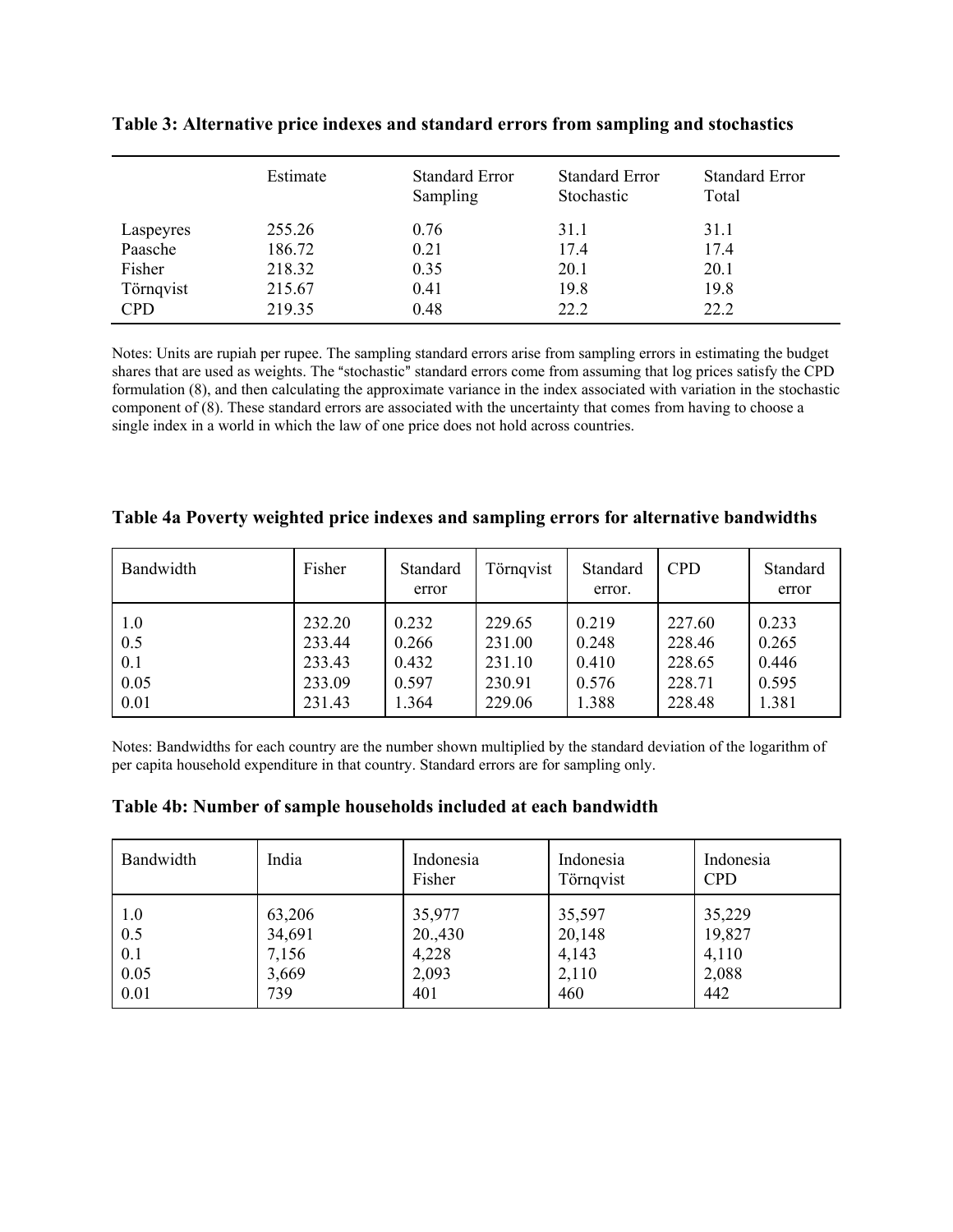| $(\mathsf{P}}^{\mathsf{S}}$           | <b>INDIA</b>         |                      |                      |                      | <b>INDONESIA</b>     |                      |                      |                      |  |
|---------------------------------------|----------------------|----------------------|----------------------|----------------------|----------------------|----------------------|----------------------|----------------------|--|
|                                       | Plutocratic          |                      | Poverty Line         |                      |                      | Plutocratic          |                      | Poverty line         |  |
|                                       | share                | s.e.                 | share                | s.e.                 | share                | s.e.                 | share                | s.e.                 |  |
| Rice                                  | 24.5                 | 0.20                 | 35.6                 | 1.30                 | 36.1                 | 0.17                 | 48.3                 | 0.90                 |  |
| Milk                                  | 17.5                 | 0.01                 | 10.8                 | 0.86                 | 0.06                 | 0.00                 | 0.19                 | 0.05                 |  |
| Wheat                                 | 12.9                 | 0.11                 | 14.1                 | 0.06                 | 0.33                 | 0.01                 | 0.03                 | 0.09                 |  |
| Cigarettes                            | 0.62                 | 0.01                 | 0.05                 | 0.12                 | 11.2                 | 0.01                 | 8.79                 | 0.06                 |  |
| Fish                                  | 2.62                 | 0.01                 | 2.19                 | 0.01                 | 9.12                 | 0.01                 | 5.42                 | 0.01                 |  |
| Electricity                           | 4.56                 | 0.00                 | 1.76                 | 0.55                 | 3.78                 | 0.00                 | 2.63                 | 0.04                 |  |
| Sugar                                 | 4.24                 | 0.14                 | 4.32                 | 0.05                 | 3.97                 | 0.00                 | 4.63                 | 0.00                 |  |
| Kerosene                              | 2.09                 | 0.01                 | 2.66                 | 0.86                 | 2.59                 | 0.00                 | 3.15                 | 0.03                 |  |
| Eggs                                  | 0.86                 | 0.01                 | 0.67                 | 0.25                 | 3.62                 | 0.04                 | 2.39                 | 0.22                 |  |
| Edible oils<br>Chicken                | 1.51<br>0.99<br>2.75 | 0.01<br>0.01<br>0.03 | 1.72<br>0.84<br>2.41 | 0.08<br>0.06<br>0.03 | 2.66<br>2.78<br>0.77 | 0.01<br>0.04<br>0.04 | 3.07<br>0.37         | 0.00<br>0.07<br>0.24 |  |
| Loose tea<br>Tea & coffee<br>Potatoes | 2.34<br>2.59         | 0.01<br>0.04         | 1.79<br>3.80         | 0.10<br>0.00         | 0.95<br>0.44         | 0.03<br>0.08         | 0.76<br>0.64<br>0.14 | 0.25<br>0.00         |  |
| Coconut                               | 0.85                 | 0.03                 | 0.50                 | 0.21                 | 1.84                 | 0.01                 | 2.10                 | 0.47                 |  |
| <b>LPG</b>                            | 1.99                 | 0.02                 | 0.23                 | 0.21                 | 0.60                 | 0.04                 | 0.00                 | 0.23                 |  |
| <b>Bananas</b>                        | 0.99                 | 0.01                 | 0.58                 | 0.01                 | 1.59                 | 0.02                 | 1.39                 | 0.05                 |  |
| Coconut oil                           | 0.26                 | 0.02                 | 0.07                 | 0.27                 | 2.17                 | 0.05                 | 2.39                 | 0.02                 |  |
| Goat meat                             | 2.19                 | 0.03                 | 1.72                 | 0.01                 | 0.09                 | 0.01                 | 0.02                 | 0.07                 |  |
| Palak greens                          | 0.83                 | 0.01                 | 1.12                 | 0.08                 | 1.39                 | 0.00                 | 1.66                 | 0.20                 |  |

**Table 5: Aggregate (plutocratic) and poverty-line budget shares, with standard errors** (percentages)

Notes: These are the 20 leading commodities by order of average plutocratic budget share, as in Table 2. The average of column1 and column 5 is the same as the first column of Table 2. The shares are shares of total expenditure on the 63 covered goods. The poverty-line budget shares are calculated using the biweight kernel and a bandwidth of one percent of the s.d. of log total household expenditure per capita in both countries. The Indonesian and Indian poverty lines are matched using the Fisher index corresponding to the one percent bandwidth.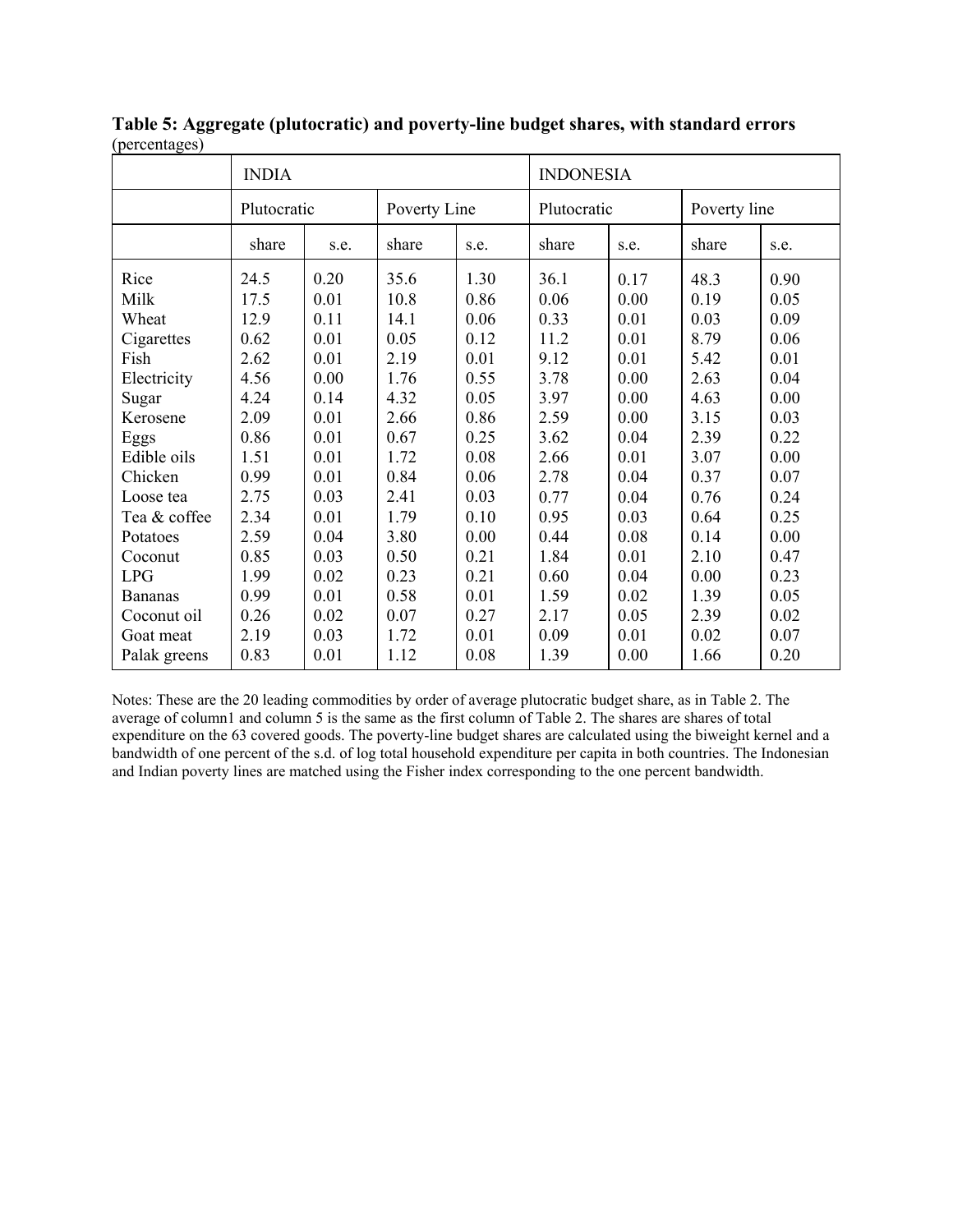|                                 | India                                                            | Indonesia        | <b>Bangladesh</b> | Pakistan         |
|---------------------------------|------------------------------------------------------------------|------------------|-------------------|------------------|
| Törnqvist                       |                                                                  |                  |                   |                  |
| Logarithms of Törnqvist indexes |                                                                  |                  |                   |                  |
| India                           | $^{(1)}$                                                         | 5.530            | 0.330             | 0.178            |
| Indonesia                       |                                                                  | $\boldsymbol{0}$ | $-5.233$          | $-5.277$         |
| Bangladesh                      |                                                                  |                  | $\boldsymbol{0}$  | $-0.114$         |
| Pakistan                        |                                                                  |                  |                   | $\boldsymbol{0}$ |
| Törnqvist indexes               |                                                                  |                  |                   |                  |
| India                           | 1                                                                | 252              | 1.39              | 1.20             |
| Indonesia                       |                                                                  | $\mathbf{1}$     | 0.00534           | 0.00571          |
| Bangladesh                      |                                                                  |                  | 1                 | 0.892            |
| Pakistan                        |                                                                  |                  |                   | 1                |
|                                 | Logarithms, standard errors, and levels of EKS-Törnqvist indexes |                  |                   |                  |
| Log PPPs                        | 0                                                                | 5.519            | 0.312             | 0.206            |
| Sampling s.e.                   | $\boldsymbol{0}$                                                 | (0.00066)        | (0.00086)         | (0.00106)        |
| No arbitrage s.e.               | $\boldsymbol{0}$                                                 | (.0766)          | (0.1078)          | (0.1230)         |
| Level PPPs                      | 1                                                                | 249              | 1.37              | 1.23             |
| <b>Fisher</b>                   |                                                                  |                  |                   |                  |
| Logarithms of Fisher indexes    |                                                                  |                  |                   |                  |
| India                           | $\boldsymbol{0}$                                                 | 5.519            | 0.357             | 0.143            |
| Indonesia                       |                                                                  | $\boldsymbol{0}$ | $-5.236$          | $-5.306$         |
| Bangladesh                      |                                                                  |                  | $\boldsymbol{0}$  | $-0.177$         |
| Pakistan                        |                                                                  |                  |                   | $\theta$         |
| Fisher indexes                  |                                                                  |                  |                   |                  |
| India                           | 1                                                                | 256              | 1.43              | 1.15             |
| Indonesia                       |                                                                  | 1                | 0.00532           | 0.00496          |
| Bangladesh                      |                                                                  |                  | 1                 | 0.8379           |
| Pakistan                        |                                                                  |                  |                   | 1                |
|                                 | Logarithms, standard errors, and levels of EKS-Fisher indexes    |                  |                   |                  |
| Log PPPs                        | 0                                                                | 5.533            | 0.336             | 0.177            |
| Sampling s.e.                   | $\boldsymbol{0}$                                                 | (0.00066)        | (0.00078)         | (0.00096)        |
| No arbitrage s.e.               | $\boldsymbol{0}$                                                 | (0.0766)         | (0.1078)          | (0.1230)         |
| Level PPPs                      | 1                                                                | 253              | 1.40              | 1.19             |
| <b>Weighted CPD</b>             |                                                                  |                  |                   |                  |
|                                 | Logarithms, standard error, and levels of weighted CPD index     |                  |                   |                  |
| Log PPPs                        | $\boldsymbol{0}$                                                 | 5.406            | 0.194             | 0.191            |
| Sampling s.e.                   | $\boldsymbol{0}$                                                 | 0.00078          | 0.00123           | 0.00137          |
| No arbitrage s.e.               | $\boldsymbol{0}$                                                 | 0.0802           | 0.1208            | 0.1340           |
| Level PPPs                      | $\mathbf{1}$                                                     | 223              | 1.21              | 1.21             |

# **Table 6: Plutocratic PPPs for India, Indonesia, Bangladesh, and Pakistan**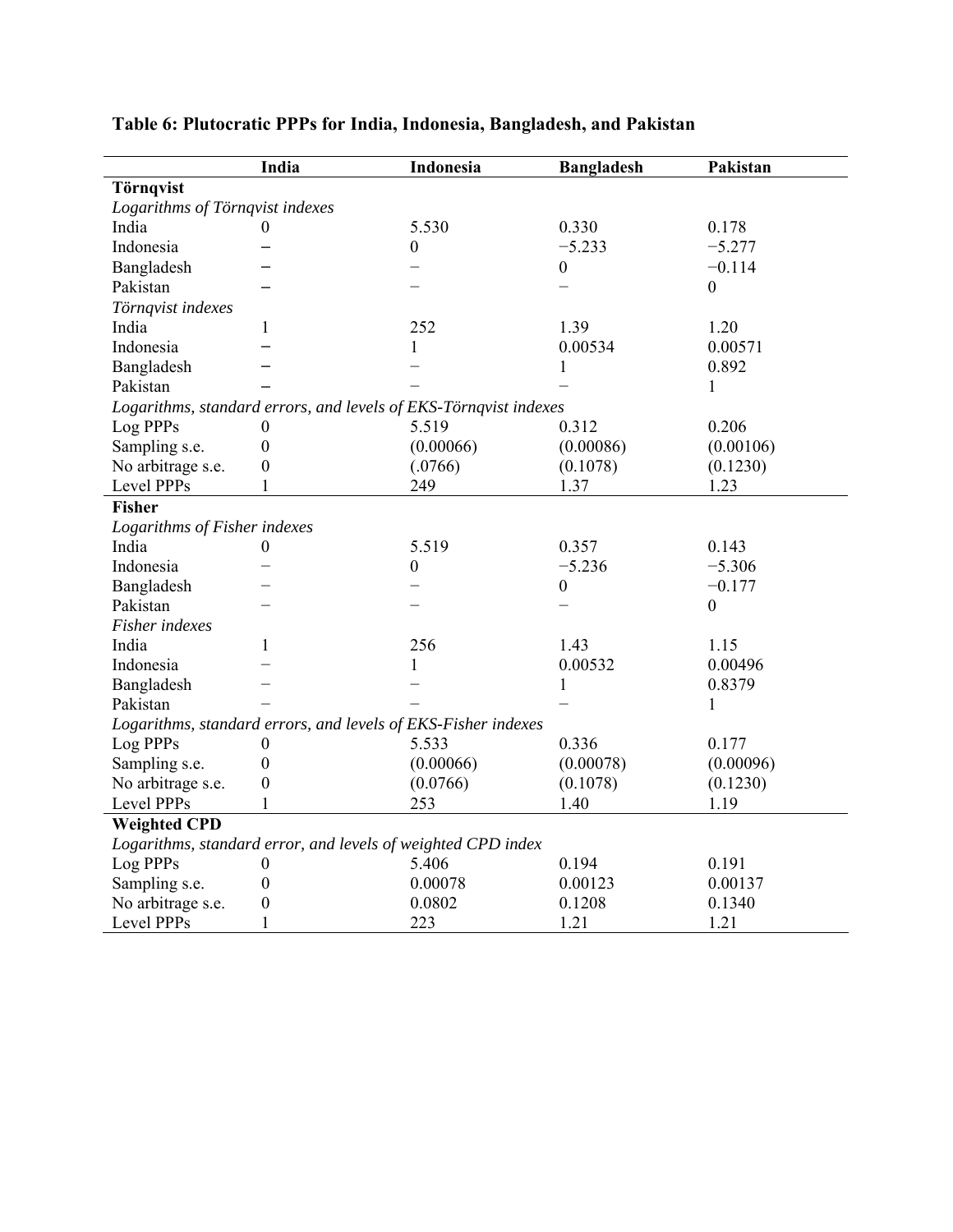|                                 | India            | Indonesia                                                        | <b>Bangladesh</b> | Pakistan         |
|---------------------------------|------------------|------------------------------------------------------------------|-------------------|------------------|
| Törnqvist                       |                  |                                                                  |                   |                  |
| Logarithms of Törnqvist indexes |                  |                                                                  |                   |                  |
| India                           | $\overline{0}$   | 5.524                                                            | 0.320             | 0.187            |
| Indonesia                       |                  | $\boldsymbol{0}$                                                 | $-5.250$          | $-5.292$         |
| Bangladesh                      |                  |                                                                  | $\boldsymbol{0}$  | $-0.136$         |
| Pakistan                        |                  |                                                                  |                   | $\boldsymbol{0}$ |
| Törnqvist indexes               |                  |                                                                  |                   |                  |
| India                           | 1                | 250                                                              | 1.38              | 1.21             |
| Indonesia                       |                  | $\mathbf{1}$                                                     | 0.00525           | 0.00503          |
| Bangladesh                      |                  |                                                                  | $\mathbf{1}$      | 0.873            |
| Pakistan                        |                  |                                                                  |                   | 1                |
|                                 |                  | Logarithms, standard errors, and levels of EKS-Törnqvist indexes |                   |                  |
| Starting values                 | $\boldsymbol{0}$ | 5.537                                                            | 0.270             | 0.285            |
| Log PPPs                        | $\boldsymbol{0}$ | 5.526                                                            | 0.311             | 0.193            |
| Sampling s.e.                   | $\boldsymbol{0}$ | (0.00147)                                                        | (0.00161)         | (0.00252)        |
| No arbitrage s.e.               | $\boldsymbol{0}$ | (.0721)                                                          | (0.1304)          | (0.1456)         |
| Level PPPs                      | 1                | 254                                                              | 1.310             | 1.330            |
| <b>Fisher</b>                   |                  |                                                                  |                   |                  |
| Logarithms of Fisher indexes    |                  |                                                                  |                   |                  |
| India                           | $\boldsymbol{0}$ | 5.537                                                            | 0.351             | 0.153            |
| Indonesia                       |                  | $\boldsymbol{0}$                                                 | $-5.248$          | $-5.316$         |
| Bangladesh                      |                  |                                                                  | $\boldsymbol{0}$  | $-0.203$         |
| Pakistan                        |                  |                                                                  |                   | $\mathbf{0}$     |
| Fisher indexes                  |                  |                                                                  |                   |                  |
| India                           | 1                | 254                                                              | 1.42              | 1.17             |
| Indonesia                       |                  | 1                                                                | 0.00526           | 0.00491          |
| Bangladesh                      |                  |                                                                  | $\mathbf{1}$      | 0.816            |
| Pakistan                        |                  |                                                                  |                   | 1                |
|                                 |                  | Logarithms, standard errors, and levels of EKS-Fisher indexes    |                   |                  |
| Log PPPs                        | $\boldsymbol{0}$ | 5.536                                                            | 0.337             | 0.169            |
| Sampling s.e.                   | $\boldsymbol{0}$ | (0.00081)                                                        | (0.00083)         | (0.00100)        |
| No arbitrage s.e.               | $\boldsymbol{0}$ | (0.0725)                                                         | (0.1275)          | (0.1415)         |
| Level PPPs                      | 1                | 254                                                              | 1.40              | 1.18             |
| <b>Weighted CPD</b>             |                  |                                                                  |                   |                  |
|                                 |                  | Logarithms, standard error, and levels of weighted CPD index     |                   |                  |
| Log PPPs                        | $\theta$         | 5.422                                                            | 0.175             | 0.218            |
| Sampling s.e.                   | $\boldsymbol{0}$ | 0.00095                                                          | 0.00107           | 0.00250          |
| No arbitrage s.e.               | $\boldsymbol{0}$ | 0.0817                                                           | 0.1516            | 0.1560           |
| Level PPPs                      | 1                | 226                                                              | 1.19              | 1.24             |

# **Table 7: Poverty line PPPs for India, Indonesia, Bangladesh, and Pakistan**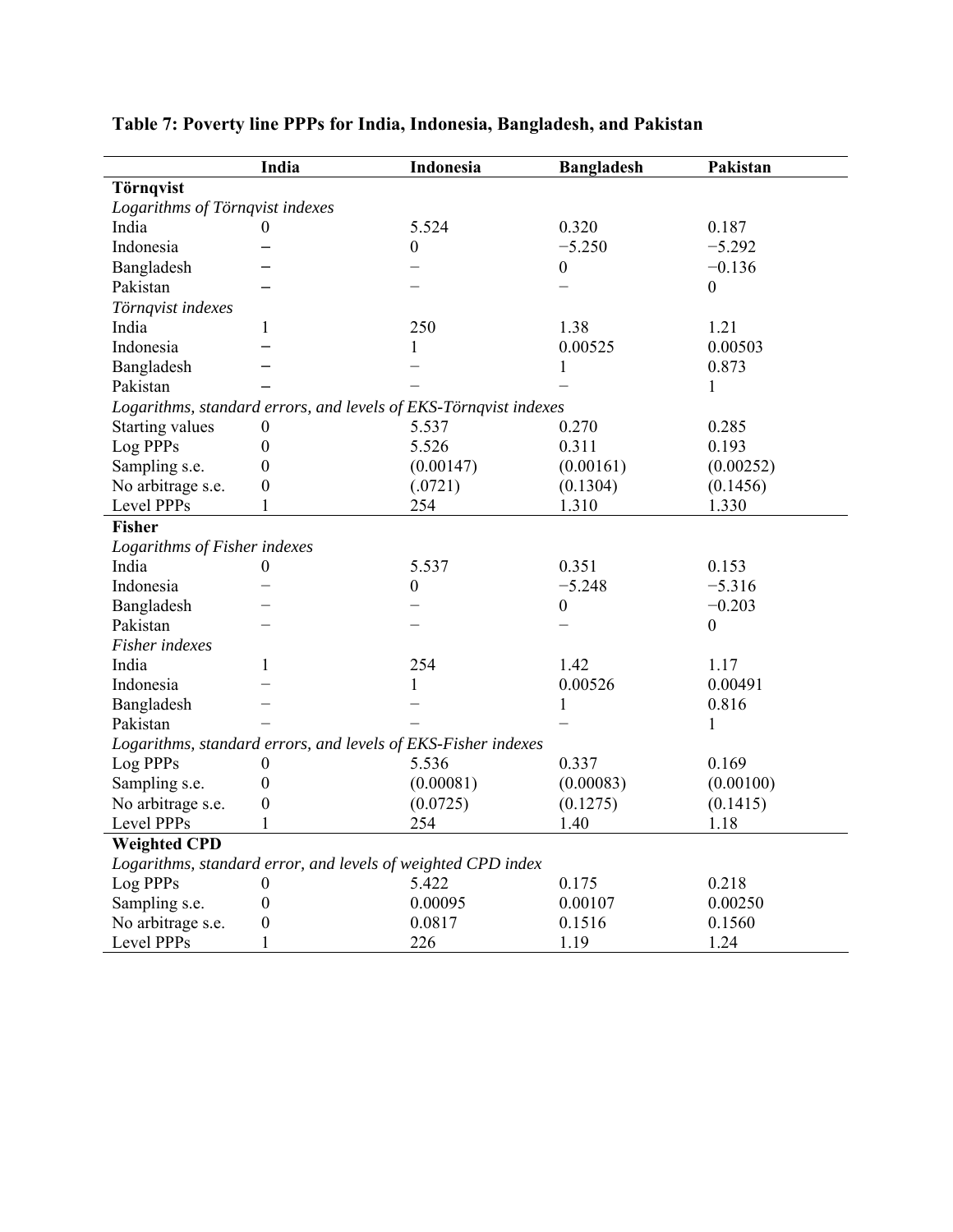## **STATA code for multilateral plutocratic and poverty-line PPPs**

## **1. Introduction and layout**

The code provided here required data sets that are defined as follows. For each country, the household expenditures are stored in a data set name expsurv\_*iso*.dta, where *iso* is the three letter isocode for the country. This is a household level data set, with one record per household, and which contains the following variables:

| hhid             | the household i.d.                                   |
|------------------|------------------------------------------------------|
| $x1, x2, x3$ etc | expenditure by household on goods 1, 2, 3, up to $N$ |
| hhs              | household size                                       |
| hh_totx          | household total expenditure on <i>all</i> goods      |
| SX               | the sum of expenditures on the $N$ goods             |
| psu              | identifier for the primary sampling unit             |
| mult             | a household level multiplier or inflation factor     |
| stratum          | the sampling stratum to which the household belongs  |

The second data set contains the price information. In the calculations here, I use unit values for prices, so that this data set is called uvs\_match.dta It contains

| kgp           | the number of the good or group of goods             |
|---------------|------------------------------------------------------|
| $uv_1, uv_2,$ | unit values for country $\_1$ , $\_2$ , etc up to M. |

expsurv\_iso.dta has as many records as there are households in each survey, and there are *M* such datasets. There is only one dataset uvs\_match.dta, which has *N* elements.

Finally, there is a data set vcv\_w\_*iso*.dta for each country, labeled by *iso*, which contains the plutocratic budget shares of the *N* goods and their sampling variance variance covariance matrix (*N* x *N*). For the present, these were derived separately, though they could easily have been calculated from expsurv\_*iso*.dta.

The programs (do files) are as follows, in the order in which they need to be run. I have tried as much as possible to write the code where the number of countries and number of goods is specified at the beginning, but there are a few places, which are marked, where this was not possible, and where the code will have to be adapted (always in an obvious way) to change the number of goods or number of countries.

**cpd\_index** calculates the plutocratic weighted CPD index and its standard errors

**super\_index** calculates the plutocratic EKS-Fisher, EKS-Törnqvist, and standard errors

**torn\_approx\_all** estimates Engel curves for each country, and calculates the poverty-line EKS-Törnqvist index for this case.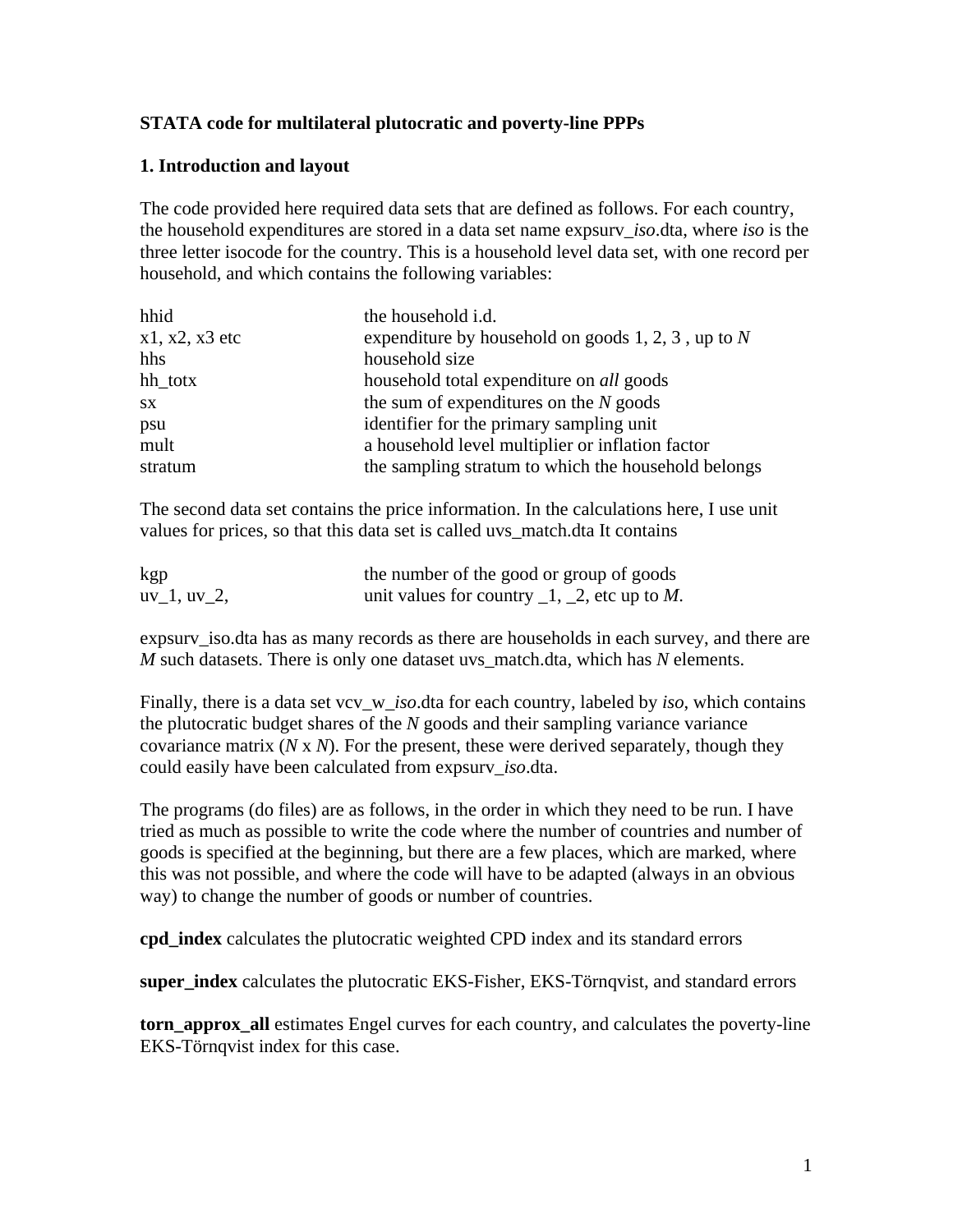**poverty\_indexes\_cpd** calculates the weighted CPD indexes at the poverty line, starting from the Törnqvists calculated above (entered by hand here). It does so iteratively, but for a range of bandwidths expressed as fractions of the standard deviation of the logarithm of per capita expenditure. The converged estimates, together with the bandwidths, are saved in a data set pppp\_cpd.dta

**poverty\_indexes\_fish** and **poverty\_indexes\_torn** do the same as **poverty\_indexes\_cpd**, but for the EKS-Fisher and EKS-Törnqvist indexes respectively. The results, and bandwidths, are saved in pppp\_fish.dta and pppp\_torn.dta

### **poverty\_indexes\_cpd\_sterrs**, **poverty\_indexes\_fish\_sterrs**, and

**poverty\_indexes\_torn\_sterrs** pick up the saved data from the iterations and calculate the various standard errors for each of the indexes.

### 1. **cpd\_index.do**

```
version 9.2 
#delimit ; 
clear; 
set logtype text; 
cap log close; 
log using cpd_index, replace; 
set more off; 
set matsize 5000; 
use vcv w ind;
rename w est w ind;
mkmat vcv w*, mat(vcv1);
gen kgp=_n; 
sort kgp; 
save temp, replace; 
use vcv w idn;
rename w est w idn;
mkmat vcv w*, mat(vcv2);
gen kgp=_n; 
sort kgp; 
merge kgp using temp, unique; 
tab _m; drop _m; 
sort kgp; 
save temp, replace; 
use vcv w bgd;
rename w est w bgd;
mkmat vcv_w*, mat(vcv3); 
gen kgp=_n; 
sort kgp; 
merge kgp using temp, unique; 
tab _m; drop _m; 
sort kgp; 
save temp, replace;
```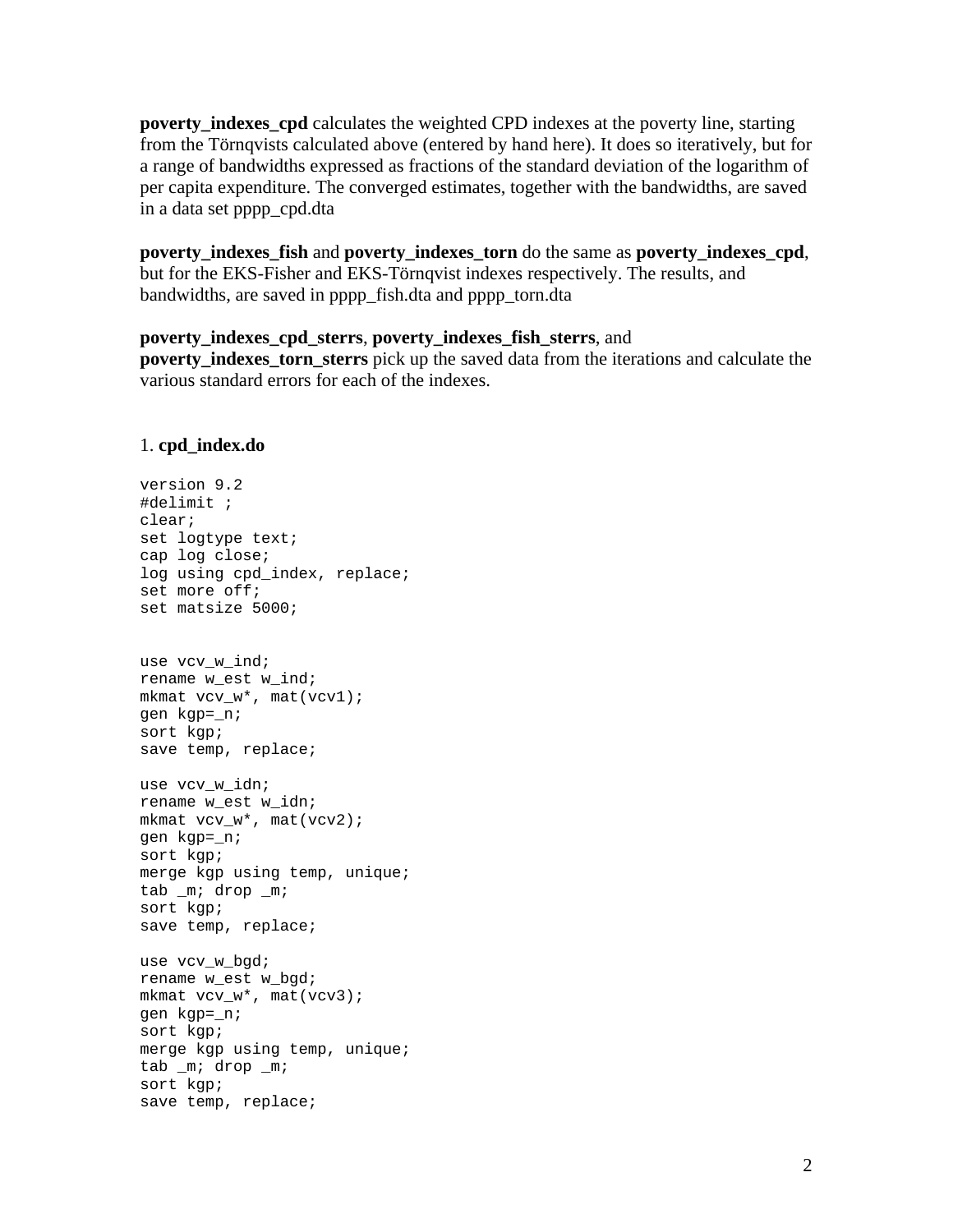```
use vcv_w_pak; 
rename w_est w_pak; 
mkmat vcv_w*, mat(vcv4);
gen kgp=_n; 
sort kgp; 
merge kgp using temp, unique; 
tab _m; drop _m; 
sort kgp; 
save temp, replace; 
merge kgp using uvs_match, unique; 
tab _m; drop _m; 
sort kgp; 
label data "uvs and pluto shares";
save uvs_w_match, replace;
ren uv_ind uv1; 
ren uv_idn uv2; 
ren uv_bgd uv3; 
ren uv_pak uv4; 
ren w_ind w1; 
ren w_idn w2; 
ren w_bgd w3; 
ren w_pak w4; 
reshape long uv w, i(kgp) j(cno); 
des; 
gen lnp=log(uv); 
xi: regress lnp i.cno i.kgp; 
xi: regress lnp i.cno i.kgp [aweight=w]; 
**now doing the standard errors etc; 
scalar ng=34; 
scalar nc=4; 
scalar nt=nc*ng; 
mkmat lnp; 
mkmat w; 
matrix w=diag(w);
matrix x=J(nt,1,1);forvalues i=2(1)4 {;
         mkmat _Icno_`i'; 
         matrix x=x,_Icno_`i'; 
         matrix drop _Icno_`i'; 
}; 
forvalues i=2(1)34 {;
         mkmat _Ikgp_`i'; 
         matrix x=x,_Ikgp_`i';
```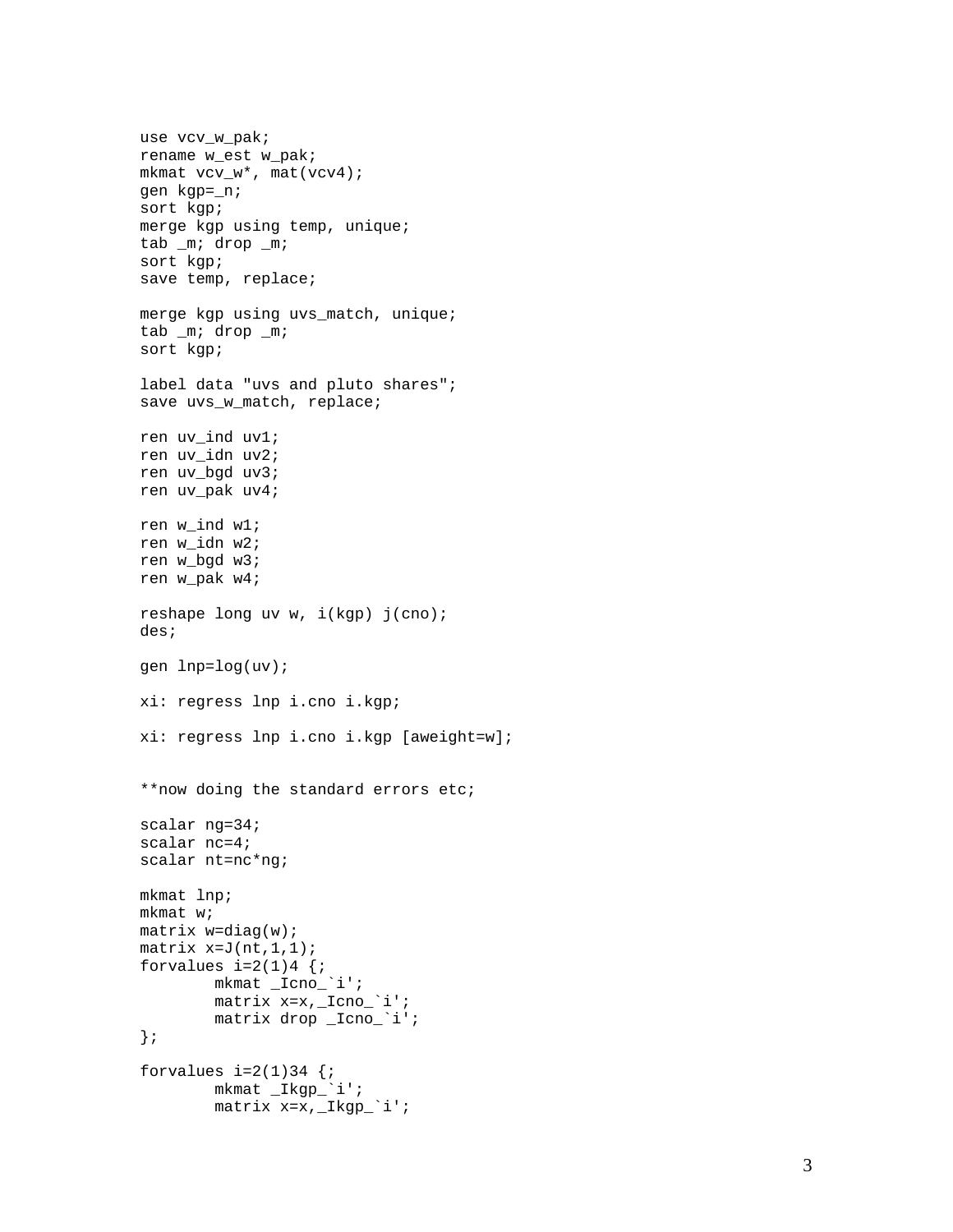```
 matrix drop _Ikgp_`i'; 
}; 
matrix aa=syminv(x'*w*x); 
matrix b=aa*x'*w*lnp; 
matrix list b; 
**sampling standard errors; 
matrix bu=syminv(x'*x)*x'*lnp; 
matrix g=lnp-x*bu; 
matrix g=diag(g);
matrix zz=J(ng,ng,0); 
matrix 
vv=(vcv1,zz,zz,zz)\ (zz,vcv2,zz,zz)\ (zz,zz,vcv3,zz)\ (zz,zz,zz,vcv4);matrix vs=aa*x'*g*vv*g*x*aa; 
display("Sampling standard errors");
forvalues i=1(1)4 {;
display sqrt(vs[`i',`i']);
}; 
**failure of arbitrage standard errors; 
matrix gg=g*g; 
matrix vf=aa*x'*w*gg*w*x*aa; 
display("Failure of arbitrage standard errors");
forvalues i=1(1)4 {;
display sqrt(vf[`i',`i']);
}; 
matrix va=vf+vs; 
display("Total standard errors"); 
forvalues i=1(1)4 {;
```

```
log close;
```
};

## **2. super\_index.do**

display sqrt(va[`i',`i']);

\*\*this does the eks indexes: tornqvist and fisher version 9.2 #delimit ; clear; set logtype text; cap log close; log using super\_index, replace; set more off;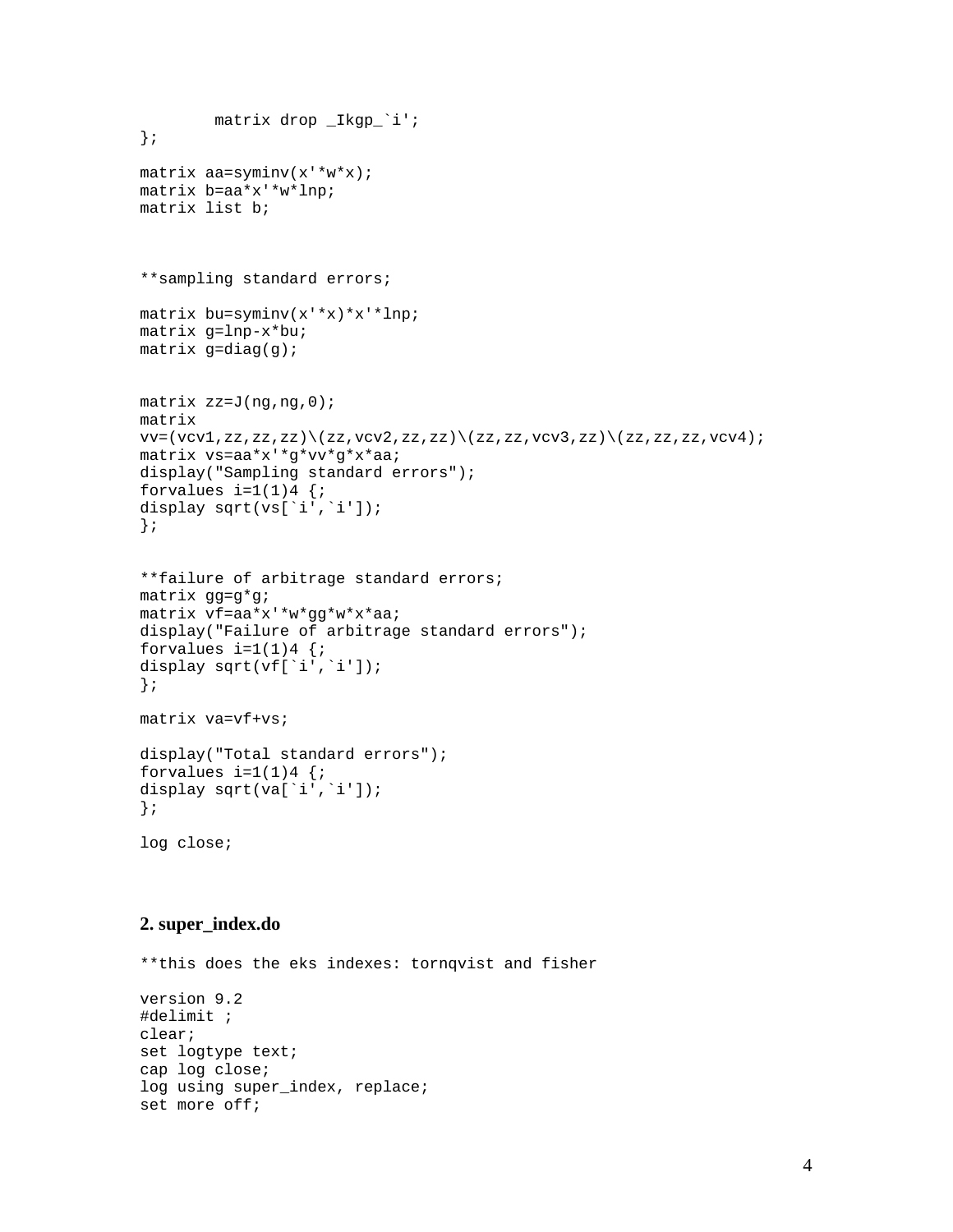```
set matsize 5000; 
global cn=4; 
**number of countries; 
global gn=34; 
**number of goods; 
global iso="ind idn bgd pak"; 
global i=1; 
foreach cn of global iso {; 
         drop _all; 
         use vcv_w_`cn'; 
        mkmat vcv_w*, mat(vcv$i);
         drop _all; 
         use uvs_w_match; 
ren uv_`cn' p$i;
ren w_`cn' w$i;
         gen lnp$i=log(p$i); 
         mkmat lnp$i; 
         mkmat p$i; 
         mkmat p$i; 
         mkmat w$i; 
         global i=$i+1; 
}; 
drop all;
matrix fish=J($cn,$cn,0); 
matrix torn=J($cn,$cn,0); 
forvalues i=1(1)\$cn \{i\}forvalues j=1(1)\$cn \{i\}matrix fish[`i',`j']=((w`i')'*syminv(diag(p`i'))*p`j');
 matrix fish[`i',`j']=log(fish[`i',`j']); 
matrix torn[\iota', \jota'] = 0.5*(w\iota' + w\jota')' * (1np\jota' - 1np\jota');
         }; 
}; 
matrix fish=0.5*(fish-fish'); 
display("Log of Tornqvist indexes");
matrix list torn; 
display("Log of Fisher indexes"); 
matrix list fish; 
display("Now making India the base and averaging"); 
matrix eks_fish=J($cn,1,0); 
matrix eks_torn=J($cn,1,0); 
forvalues i=1(1)\$cn \{i\} matrix eks_fish[`i',1]=0; 
         matrix eks_torn[`i',1]=0;
```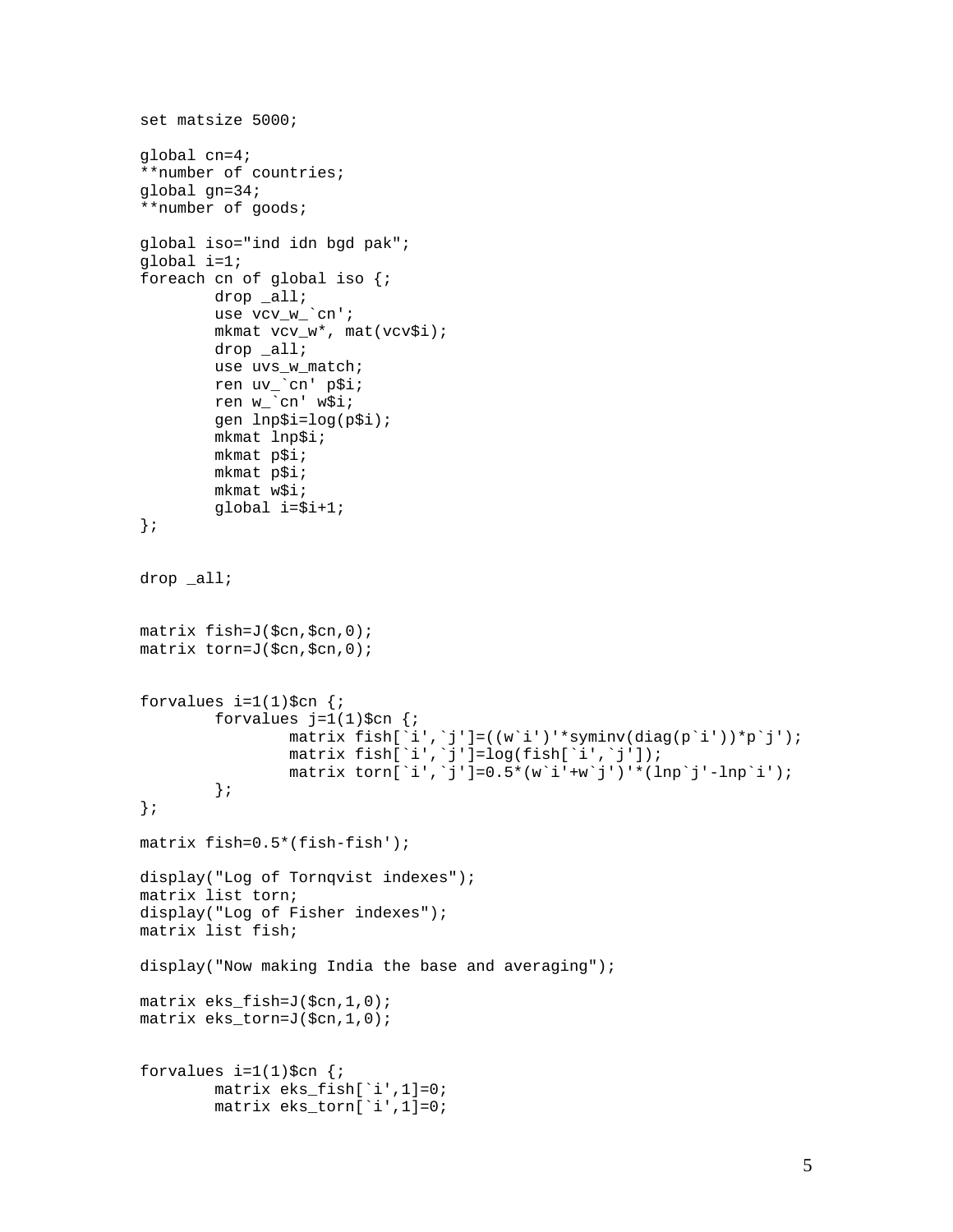```
forvalues j=1(1)\cn {;
                  matrix 
eks_torn[`i',1]=eks_torn[`i',1]+torn[1,`j']+torn[`j',`i']; 
                  matrix 
eks_fish[`i',1]=eks_fish[`i',1]+fish[1,`j']+fish[`j',`i']; 
          }; 
}; 
matrix eks_fish=eks_fish/$cn; 
matrix eks_torn=eks_torn/$cn; 
display("Fisher EKS indexes"); 
matrix list eks_fish; 
display("Tornqvist EKS indexes");
matrix list eks_torn; 
**sampling variance of the Tornqvist EKS 
matrix vs t=J(\text{Sen},1,0);**first term; 
scalar a1=0; 
forvalues j=1(1)\$cn \{i\} matrix t1j=lnp`j'-lnp1; 
        forvalues k=1(1)\$cn \{i\} matrix t1k=lnp`k'-lnp1; 
                  matrix aa=t1j'*vcv1*t1k; 
                 scalar al=a1+aa[1,1];
          }; 
}; 
**second and subsequent terms; 
matrix a2=J(\xi cn, 1, 0);
matrix a3=J(\xi cn, 1, 0);
matrix a4=J(\xi cn, 1, 0);
matrix a5=J(5cn,1,0);forvalues i=1(1)\$cn {;
         local a2=0; 
         local a3=0; 
         local a4=0; 
         local a5=0; 
         matrix t1i=lnp`i'-lnp1; 
         matrix vit1i=vcv`i'*t1i; 
        forvalues j=1(1)\$cn {;
                  matrix aa=t1i'*vcv1*(lnp`j'-lnp1); 
                 local a2='a2'+aa[1,1]; matrix aa=(lnp`i'-lnp`j')'*vit1i; 
                  local a3=`a3'+aa[1,1]; 
                  matrix tjivi=(lnp`i'-lnp`j')'*vcv`i'; 
                  matrix aa=t1i'*vcv`j'*t1i; 
                 local a5='a5'+aa[1,1];
                 forvalues k=1(1)\$cn \{i\} matrix aa=tjivi*(lnp`i'-lnp`k');
```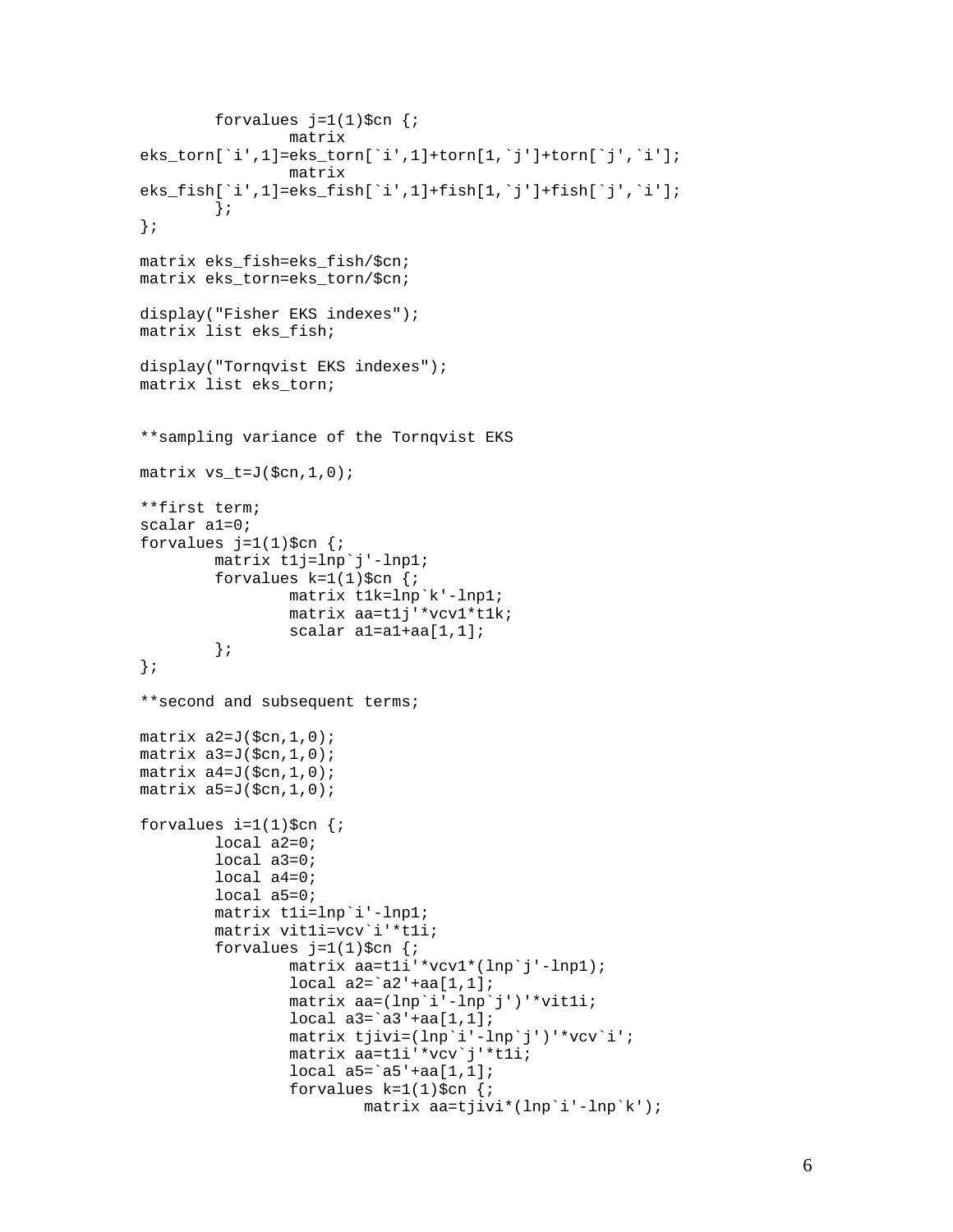```
local a4='a4'+aa[1,1]; }; 
          }; 
         matrix a2[`i',1]=2*`a2'; 
         matrix a3[`i',1]=2*`a3'; 
        matrix a4['i',1]=`a4';
        matrix a5['i',1]=`a5';
}; 
matrix fd=-1\J(\n$cn-1,1,1);matrix vs_t=(a1*fd+a2+a3+a4+a5)/(4*fcn*fcn);matrix list vs_t; 
**abritrage failure variance of the tornqvist; 
*first running the unweighted cpd regressions in order to get the 
variance matrices; 
**note that the lines below will have to be modified depending on the 
number of countries; 
matrix lnp=lnp1\lnp2\lnp3\lnp4; 
matrix il=J(\ngn,1,1);
matrix i0=J($gn,1,0); 
matrix x=(i1\i0\i0\i0),(i0\i1\i0\i0),(i0\i0\i1\i0),(i0\i0\i0\i1); 
matrix aa=J(1,\frac{2}{9}n-1,0)\I(\frac{2}{9}n-1);matrix x=x,(aa\aa\aa\aa); 
matrix eu=lnp-x*syminv(x'*x)*x'*lnp; 
matrix e2=diag(eu)*eu; 
**these are the diagomal matrix of squared residuals for each country; 
matrix om1=diag(e2[1..$gn,1]); 
matrix om2=diag(e2[$gn+1..2*$gn,1]); 
matrix om3=diag(e2[2*$gn+1..3*$gn,1]); 
matrix om4 = diag(e2[3 * \xi qn+1..4 * \xi qn,1]);matrix al=J(\text{Scn},1,0);matrix a2=J(\xi cn, 1, 0);
matrix a3=J($cn,1,0); 
matrix a4=J(\xi cn, 1, 0);matrix a5=J(\xi cn, 1, 0);
forvalues i=1(1)\‡cn \{i\} local a1=0; 
         local a2=0; 
         local a3=0; 
         local a4=0; 
         local a5=0; 
        forvalues j=1(1)\$cn \{i\}matrix aa=(w^i+w^j)'*om'i'*(w1-w'i');
        local a2 = a2' + 2*aa[1,1]; matrix aa=(w1-w`i')'*om1*(w1+w`j'); 
        local a3 = a3' - 2*aa[1,1]; matrix aa=(w1-w`i')'*om`j'*(w1-w`i');
```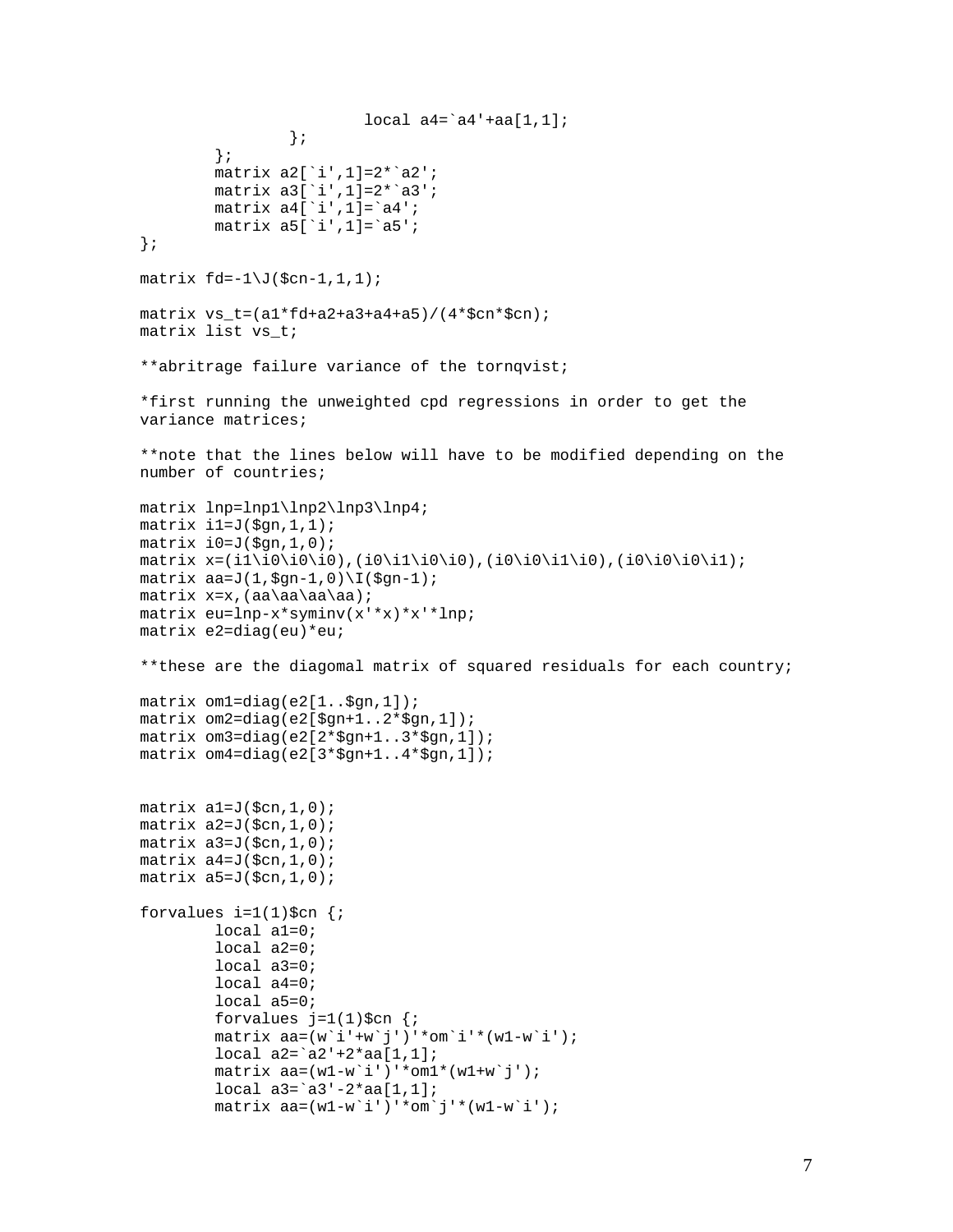```
local a4='a4'+aa[1,1];
                 forvalues k=1(1)\$cn {;
                 matrix aa=(w^i+w^j)''*omi'+(w^i+w^k);
                 local al='al'+aa[1,1];
                 matrix aa=(w1+w^j')''*om1*(w1+w^k');
                 local a5='a5'+aa[1,1]; };}; 
        matrix a1['i',1]=`a1';
        matrix a2['i',1]=`a2';
        matrix a3['i',1]=`a3';
         matrix a4[`i',1]=`a4'; 
        matrix a5['i',1]=`a5';
        if `i'==1 \{;
                 matrix a1[`i',1]=-`a1'; 
         }; 
}; 
matrix va_t=(a1+a2+a3+a4+a5)/(4*$cn^2); 
matrix list va_t; 
forvalues i=2(1)4 {;
        display("sampling s.e. country `i'");
        display sqrt(vs_t[`i',1]);
        display("arbitrage s.e. country `i'");
         display sqrt(va_t[`i',1]); 
         display("total s.e. country `i'"); 
         display sqrt(vs_t[`i',1]+va_t[`i',1]); 
}; 
**sampling variance for the Fisher EKS; 
**making the betaij's; 
forvalues i=1(1)\$cn {;
        forvalues j=1(1)\$cn \{i\}matrix r'i''j'=J(\text{\$gn,1,0)};
                 forvalues n=1(1)\$gn\{i matrix r`i'`j'[`n',1]=p`j'[`n',1]/p`i'[`n',1]; 
                  }; 
         matrix aa=w`i''*r`i'`j'; 
         matrix beta`i'`j'=r`i'`j'/aa[1,1]; 
         matrix drop r`i'`j'; 
         }; 
}; 
matrix vs_f=J($cn,1,0); 
**first term; 
scalar a1=0; 
forvalues j=1(1)\$cn \{i\}forvalues k=1(1)\$cn \{i\} matrix aa=beta1`j''*vcv1*beta1`k';
```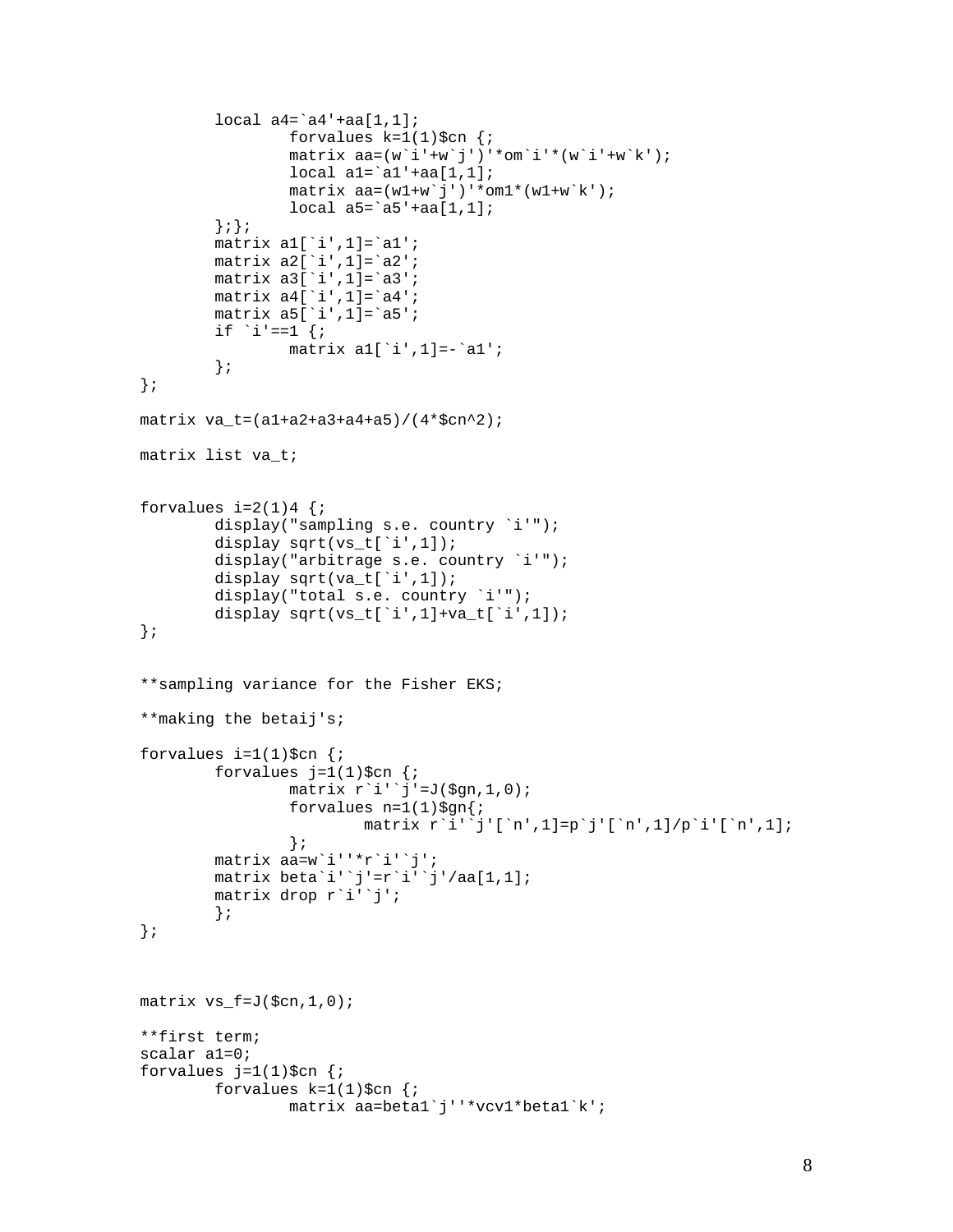```
 scalar a1=a1+aa[1,1]; 
         }; 
}; 
**second and subsequent terms; 
matrix a2=J(\xi cn, 1, 0);
matrix a3=J(\xi cn, 1, 0);
matrix a4=J(\xi cn, 1, 0);
matrix a5=J(\text{Scn},1,0);forvalues i=1(1)\$cn \{i\} local a2=0; 
         local a3=0; 
         local a4=0; 
         local a5=0; 
        forvalues j=1(1)\$cn \{i\} matrix aa=beta`i'`j''*vcv`i'*(beta`i'`i'-beta`i'1); 
                  local a2=`a2'-2*aa[1,1]; 
                  matrix aa=beta1`j''*vcv1*(beta1`i'-beta11); 
                 local a3='a3'+2*aa[1,1]; matrix aa=(beta`j'`i'-beta`j'1)'*vcv`j'*(beta`j'`i'-
beta\hat{j}''1);
                 local a4='a4'+aa[1,1];
                 forvalues k=1(1)\$cn \{i\} matrix aa=beta`i'`j''*vcv`i'*beta`i'`k'; 
                          local a5='a5'+aa[1,1]; }; 
         }; 
        matrix a2['i',1]=`a2';
         matrix a3[`i',1]=`a3'; 
         matrix a4[`i',1]=`a4'; 
        matrix a5['i',1]=`a5';
}; 
matrix\ fd=-1\J(\xi cn-1,1,1);matrix vs f=(a1*fd+a2+a3+a4+a5)/(4*§cn*§cn);matrix list vs_f; 
**note that arbitrage variance for Fisher is same as for Tornqvist; 
matrix va_f=va_t; 
display ("Standard errors for EKS-Fisher index"); 
forvalues i=2(1)4 {;
        display("sampling s.e. country `i'");
        display sqrt(vs_f[`i',1]);
        display("arbitrage s.e. country `i'");
        display sqrt(va_f[`i',1]);
        display("total s.e. country `i'");
        display sqrt(vs f['i',1]+va f['i',1]);
};
```

```
log close;
```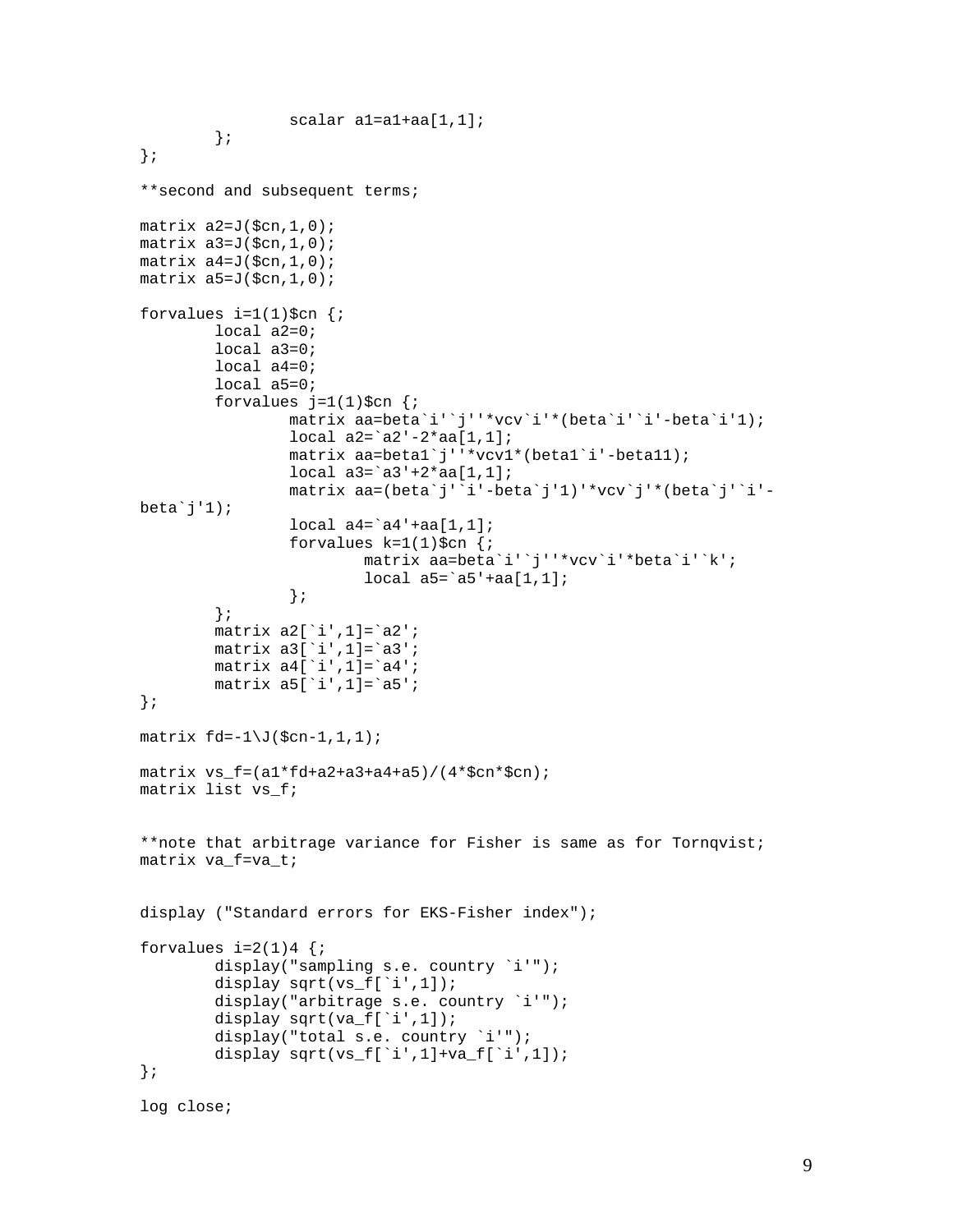### **3. torn\_approx\_all.do**

```
**makes the tornvist approximation to the PPPP 
** written for the m-country case 
version 9.2 
#delimit ; 
clear; 
set logtype text; 
cap log close; 
log using torn_approx, replace;
set more off; 
global cns="ind idn bgd pak"; 
global gn=34; 
scalar pl0=345.08; 
global cn=4; 
scalar lnz=log(pl0); 
forvalues i=1(1)\$cn {;
         matrix xei`i'=J($gn,2,0); 
}; 
global cno=1; 
foreach iso of global cns {; 
        forvalues i=1(1)\$gn {;
                  drop _all; 
                  use x`i' sx mult hhs hh_totx using expsurv_`iso'; 
                  gen lnpce=log(hh_totx/hhs); 
                  gen w=x`i'/sx; 
                  qui regress w lnpce [aweight=mult]; 
                  matrix xei$cno[`i',1]=_b[_cons]; 
                  matrix xei$cno[`i',2]=_b[lnpce]; 
          }; 
global cno=$cno+1; 
}; 
drop all;
use uvs w match;
global cno=1; 
foreach iso of global cns {; 
         ren uv_`iso' p$cno; 
         gen lnp$cno=log(p$cno); 
         mkmat lnp$cno; 
         global cno=$cno+1; 
}; 
drop _all; 
matrix zeta=J($cn,$cn,0); 
matrix phi=J($cn,$cn,0);
```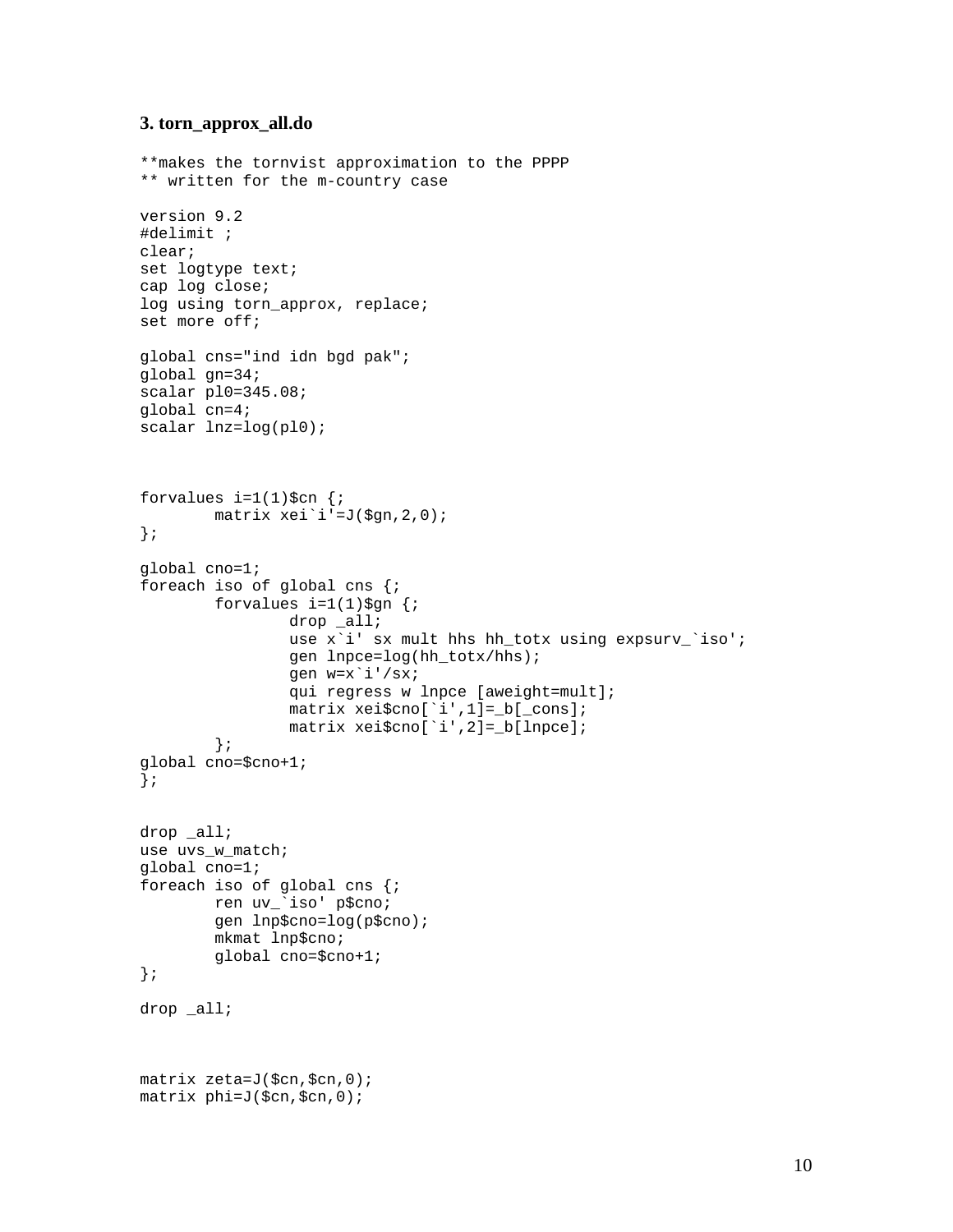```
matrix psi=J($cn,$cn,0); 
forvalues i=1(1)\$cn {;
        forvalues j=1(1)\$cn {;
                  matrix 
zeta[`i',`j']=0.5*(xei`i'[1..$gn,1]+xei`j'[1..$gn,1]+xei`i'[1..$gn,2]*l
nz+xei`j'[1..$gn,2]*lnz)'*(lnp`j'-lnp`i'); 
                  matrix phi[`i',`j']=0.5*xei`i'[1..$gn,2]'*(lnp`j'-
lnp<sup>\iota</sup>);
                  matrix psi[`i',`j']=0.5*xei`j'[1..$gn,2]'*(lnp`j'-
lnp<sup>\iota</sup>);
         }; 
}; 
matrix uns=J($cn,1,1); 
matrix a=(phi' + uns *psi[1,1..,5cn])/5cn+(I(5cn)-(1/5cn)*diag(psi' * uns));matrix ax=J($cn,$cn,0); 
matrix ax[1,1]=(phi[1,1..$cn]*uns)/$cn; 
matrix a=a+ax; 
matrix b=((zeta[1,1..$cn]*uns)*uns+zeta'*uns)/$cn; 
matrix ans=inv(a)*b;
display("PPPP Tornqvist approximations");
matrix list ans; 
log close; 
4. poverty_indexes_cpd.do
**this makes cpd poverty weighted indexes for a range of bandwidths 1 
s.d. 0.5 s.d. 0.1 s.d 
version 9.2 
#delimit ; 
set logtype text; 
cap log close; 
log using poverty_indexes_cpd, replace; 
clear; 
set more off; 
global cns="ind idn bgd pak"; 
global cn=4; 
global gn=34; 
global nits=10; 
**bandwidth for both kernels, in units of sd of logs of pce; 
scalar h=1; 
**Indian poverty line, more generally, base country PL; 
scalar pl0=345.08; 
**starting value for Tornqvist PPPP; 
matrix torns=0\5.5365\0.2704\0.2854; 
scalar lnz=log(pl0);
```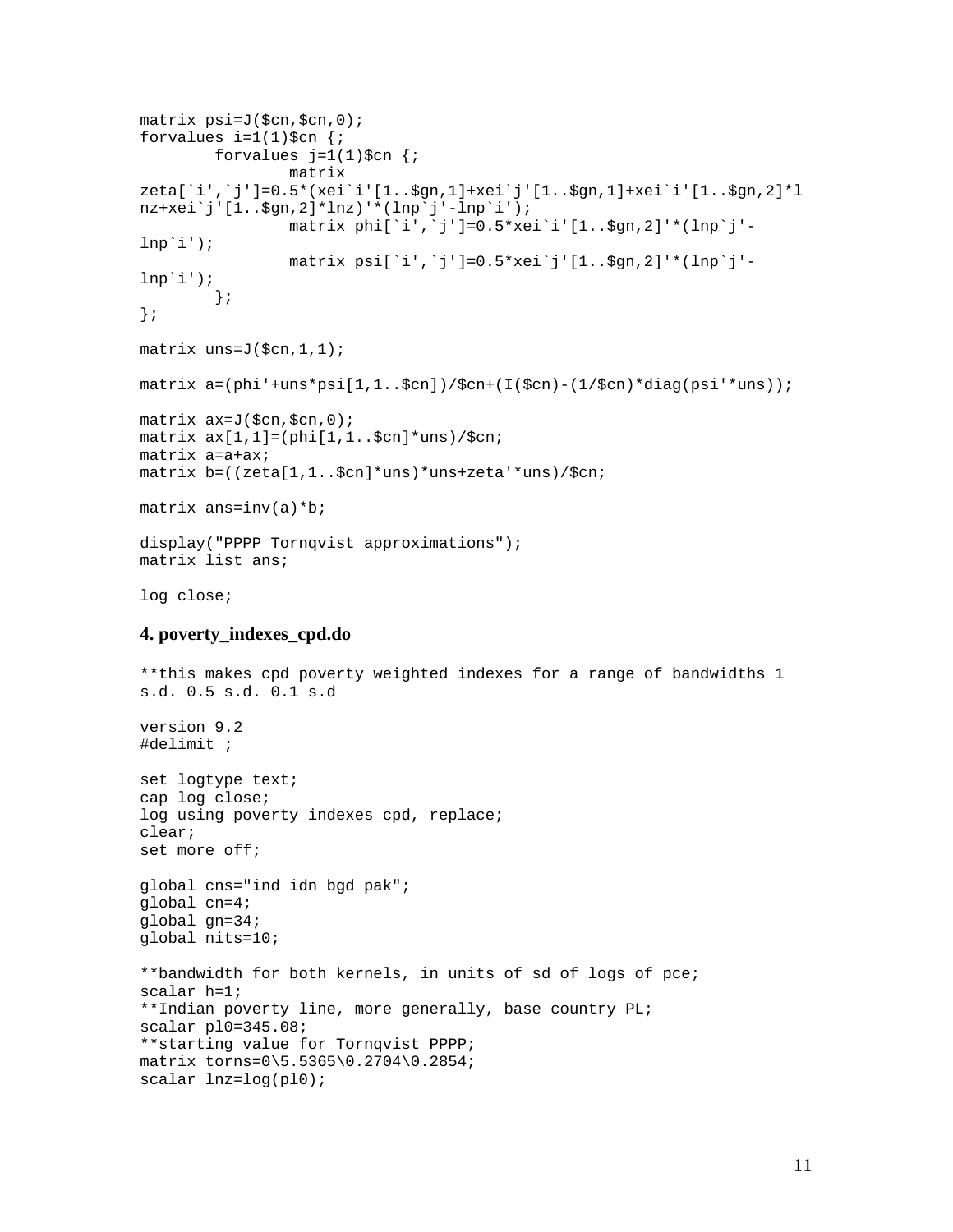```
matrix bws = (1 \ 0.5 \ 0.1 \ 0.05);
**making the logarithm of price vectors; 
use uvs_w_match; 
global cno=1; 
foreach iso of global cns {; 
         ren uv_`iso' p$cno; 
          gen lnp$cno=log(p$cno); 
          mkmat lnp$cno; 
          global cno=$cno+1; 
}; 
drop _all; 
**constructing the X matrix for the CPD regressions; 
**NB this would have to be modified depending on the number of 
countries; 
matrix lnp=lnp1\lnp2\lnp3\lnp4; 
matrix il=J(\xiqn,1, 1);
matrix i0=J(\xi gn,1,0);matrix x=(i1\i0\ii0\ii0\ii0\ii0\ii0\ii0\ii0\ii1\ii0),(i0\i0\i1\i0),(i0\i0\i1);
matrix aa=J(1,\frac{2}{9}n-1,0)\I(\frac{2}{9}n-1);matrix x=x,(aa\aa\aa\aa); 
global cno=1; 
foreach iso of global cns {; 
         use expsurv_`iso'; 
          drop if hh_totx==.; 
          gen pce=hh_totx/hhs; 
          keep x* mult pce sx; 
         forvalues i=1(1)\$gn \{i\} gen w`i'=x`i'/sx; 
                  drop x`i'; 
          }; 
          keep w* pce mult; 
          save temp$cno, replace; 
          global cno=$cno+1; 
}; 
cap program drop mk_wpov; 
program define mk_wpov; 
         use temp`1'; 
          gen lnx=log(pce); 
          qui summ lnx [aw=mult]; 
         scalar hbw=`2'*r(sd);
          gen tau=abs(lnx-`3')/hbw; 
         gen kwt=(15/(16*hbw))*(1-tau^2)^2;
          replace kwt=0 if tau >= 1; 
          qui count if tau < 1; 
         display "No of observations in band is "r(N);
         display "Fraction of sample in band is "r(N)/N;
         scalar nin_s=r(N);
```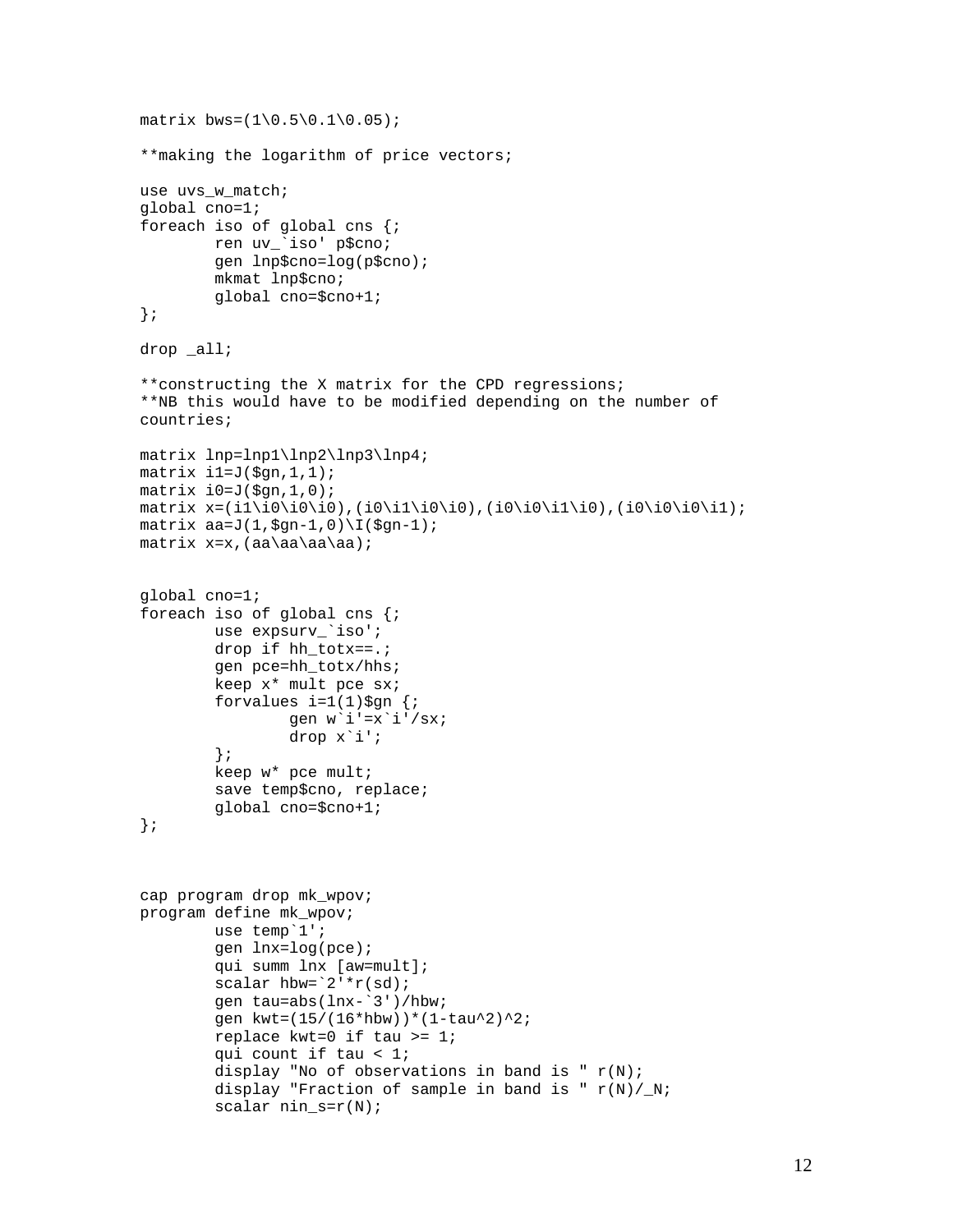```
 gen pwt=mult*kwt; 
         drop mult; 
         collapse w* [aweight=pwt]; 
         gen ct=1; 
         reshape long w, i(ct) j(kgp); 
         drop ct; 
         sort kgp; 
         mkmat w, matrix(`4'); 
         drop _all; 
end; 
matrix ans=J(4,1,0);matrix nin=J($cn,5,0); 
global cns_1="idn bgd pak"; 
forvalues ibw=1(1)4 {;
scalar hhh=bws[`ibw',1];
display "Bandwith is " hhh " standard deviations of log pce"; 
mk_wpov 1 hhh lnz "wpov1"; 
matrix nin[1,`ibw']=nin_s; 
matrix torn ans=torns;
**starting from the trial tornqvist number for the pppp; 
matrix torns_1=torns; 
forvalues it=1(1)\$nits \{i\} global cno=2; 
         foreach iso of global cns_1 {; 
                  scalar ptorn=torns_1[$cno,1]; 
                  scalar lnpl$cno=lnz+ptorn; 
                  mk_wpov "$cno" hhh lnpl$cno "wpov$cno"; 
                  matrix nin[$cno,`ibw']=nin_s; 
                  global cno=$cno+1; 
         }; 
         matrix w=wpov1; 
        forvalues i=2(1)\$cn \{i\}matrix w=w\wpov`i';
         }; 
        matrix w=diag(w);
         matrix aa=syminv(x'*w*x); 
         matrix b=aa*x'*w*lnp; 
         matrix tt=b[2..$cn,1]-J($cn-1,1,1)*b[1,1]; 
         matrix torns_1=0\tt; 
        display "New CPD indexes";
         matrix list torns_1; 
         matrix torn_ans=torn_ans,torns_1; 
}; 
display"Bandwidth is " hhh; 
display ("Log indexes at each iteration"); 
matrix list torn_ans;
```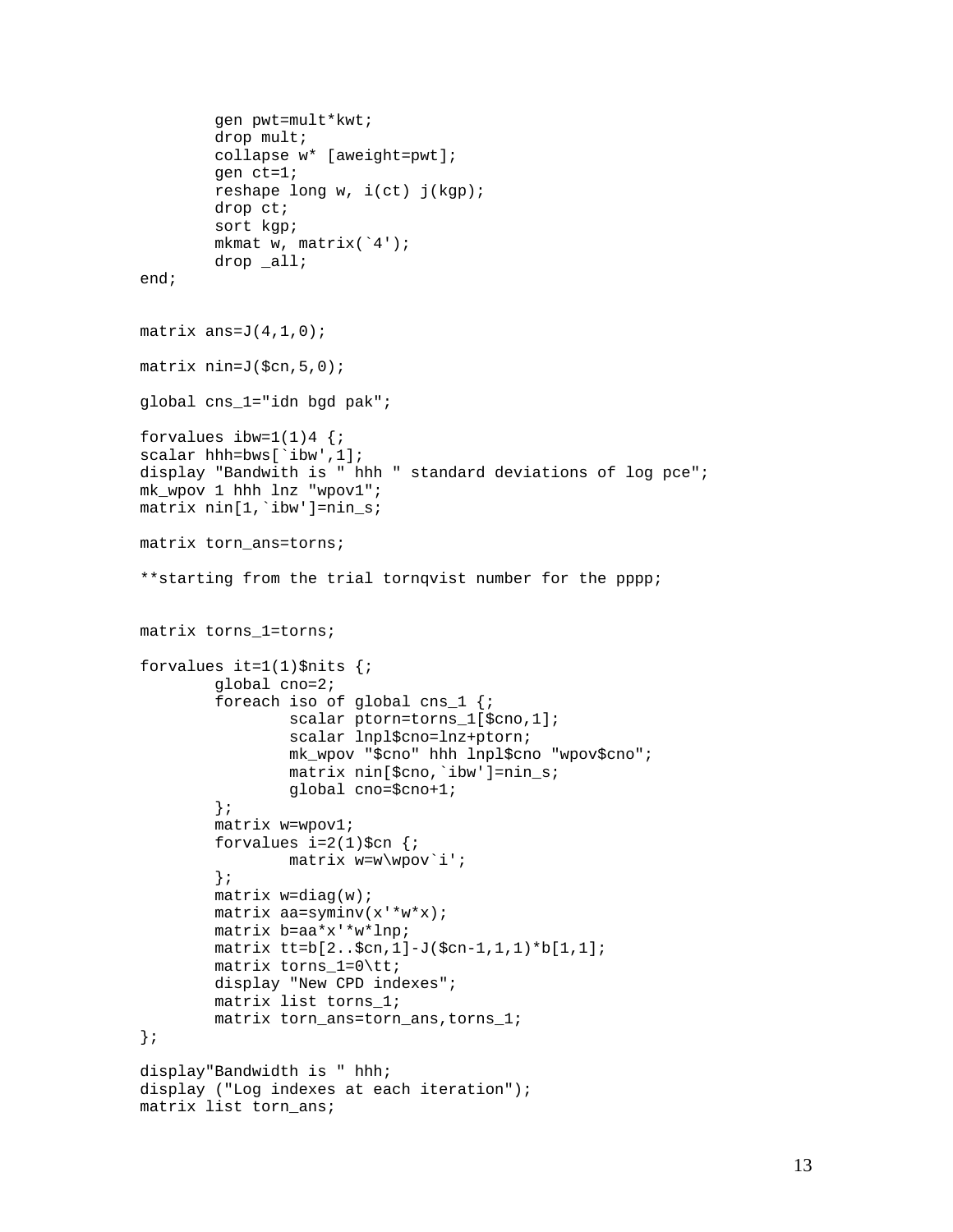```
if \iota ibw'==1 {;
         matrix ans=torns_1; 
}; 
if `ibw' > 1 {;
        matrix ans=ans, torns 1;
}; 
}; 
display("Numbers in the bands in final iteration"); 
matrix list nin; 
display("Final estimates of CPD insexes at each bandwidth"); 
matrix list ans; 
svmat ans; 
gen cno=_n; 
reshape long ans,i(cno) j(bwn); 
gen bw=1; 
replace bw=0.5 if bwn==2; 
replace bw=0.1 if bwn==3; 
replace bw=0.05 if bwn==4; 
label data "CPD PPPPs";
save pppp_cpd, replace;
log close; 
5. poverty_indexes_fish.do 
**this makes fisher poverty weighted indexes for a range of bandwidths 
1 s.d. 0.5 0.1 0.05 s.d. 
**I have dropped the smallest bandwidth, which is too small for BGD and 
PAK 
version 9.2 
#delimit ; 
set logtype text; 
cap log close; 
log using poverty_indexes_fish, replace; 
clear; 
set more off; 
global cns="ind idn bgd pak"; 
global cn=4; 
global gn=34; 
global nits=10; 
**bandwidth for both kernels, in units of sd of logs of pce; 
scalar h=1; 
**Indian poverty line, more generally, base country PL; 
scalar pl0=345.08; 
**starting value for Tornqvist PPPP; 
matrix torns=0\5.5365\0.2704\0.2854;
```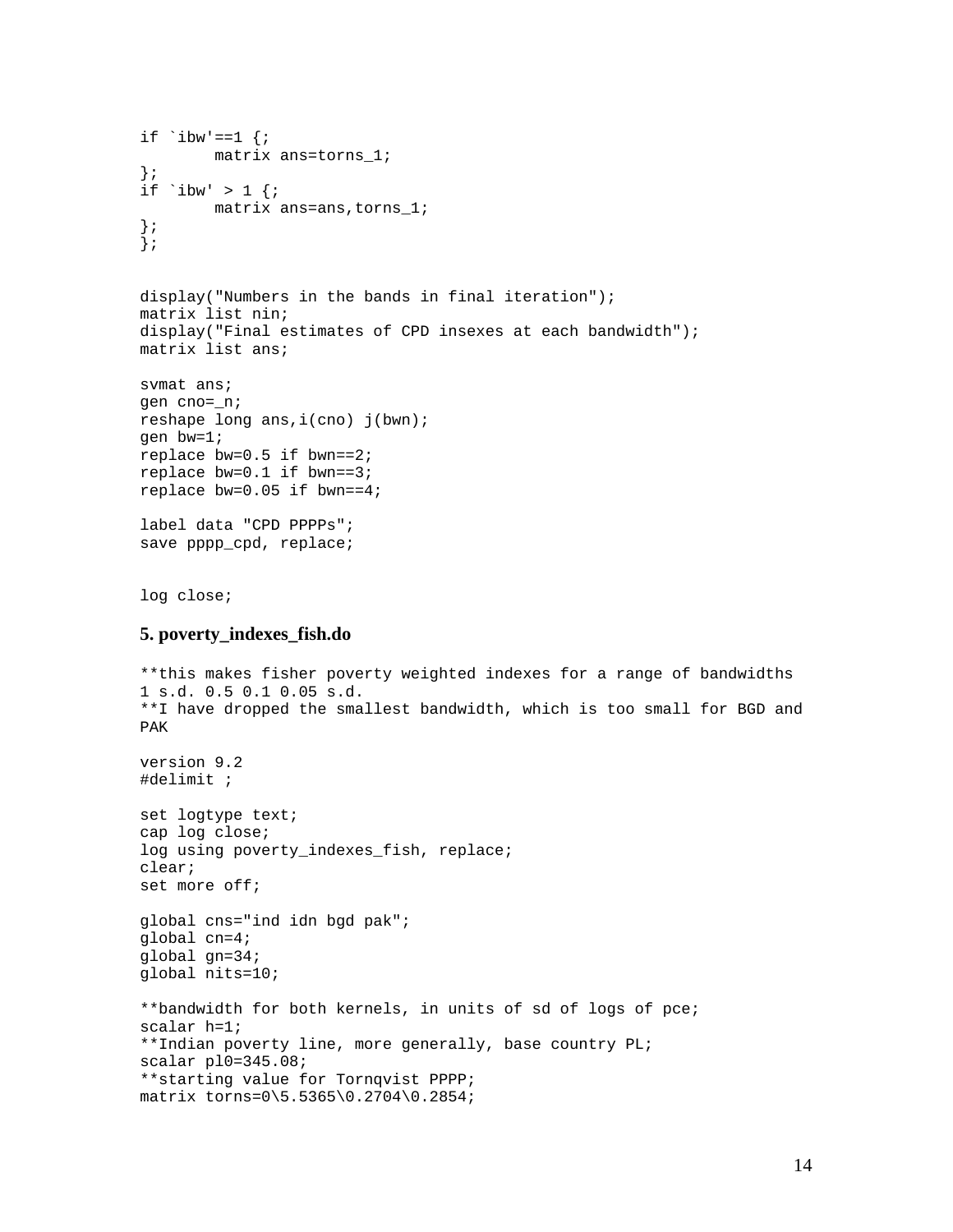```
scalar lnz=log(pl0); 
matrix bws = (1 \ 0.5 \ 0.1 \ 0.05);
**making the logarithm of price vectors; 
use uvs w match;
global cno=1; 
foreach iso of global cns {; 
         ren uv_`iso' p$cno; 
         gen lnp$cno=log(p$cno); 
         mkmat lnp$cno; 
         mkmat p$cno; 
         global cno=$cno+1; 
}; 
drop _all; 
global cno=1; 
foreach iso of global cns {; 
         use expsurv_`iso'; 
         drop if hh_totx==.; 
         gen pce=hh_totx/hhs; 
         keep x* mult pce sx; 
        forvalues i=1(1)\$gn {;
                 gen w'i'=x'i'/sx;
                  drop x`i'; 
         }; 
         keep w* pce mult; 
         save temp$cno, replace; 
         global cno=$cno+1; 
}; 
cap program drop mk_wpov; 
program define mk_wpov; 
         use temp`1'; 
         gen lnx=log(pce); 
         qui summ lnx [aw=mult]; 
        scalar hbw=`2'*r(sd);
         gen tau=abs(lnx-`3')/hbw; 
        gen kwt=(15/(16*hbw))*(1-tau^2)^2;
         replace kwt=0 if tau >= 1; 
         qui count if tau < 1; 
        display "No of observations in band is "r(N);
        display "Fraction of sample in band is "r(N)/N;
        scalar nin_s=r(N); gen pwt=mult*kwt; 
         drop mult; 
         collapse w* [aweight=pwt]; 
         gen ct=1; 
         reshape long w, i(ct) j(kgp); 
         drop ct;
```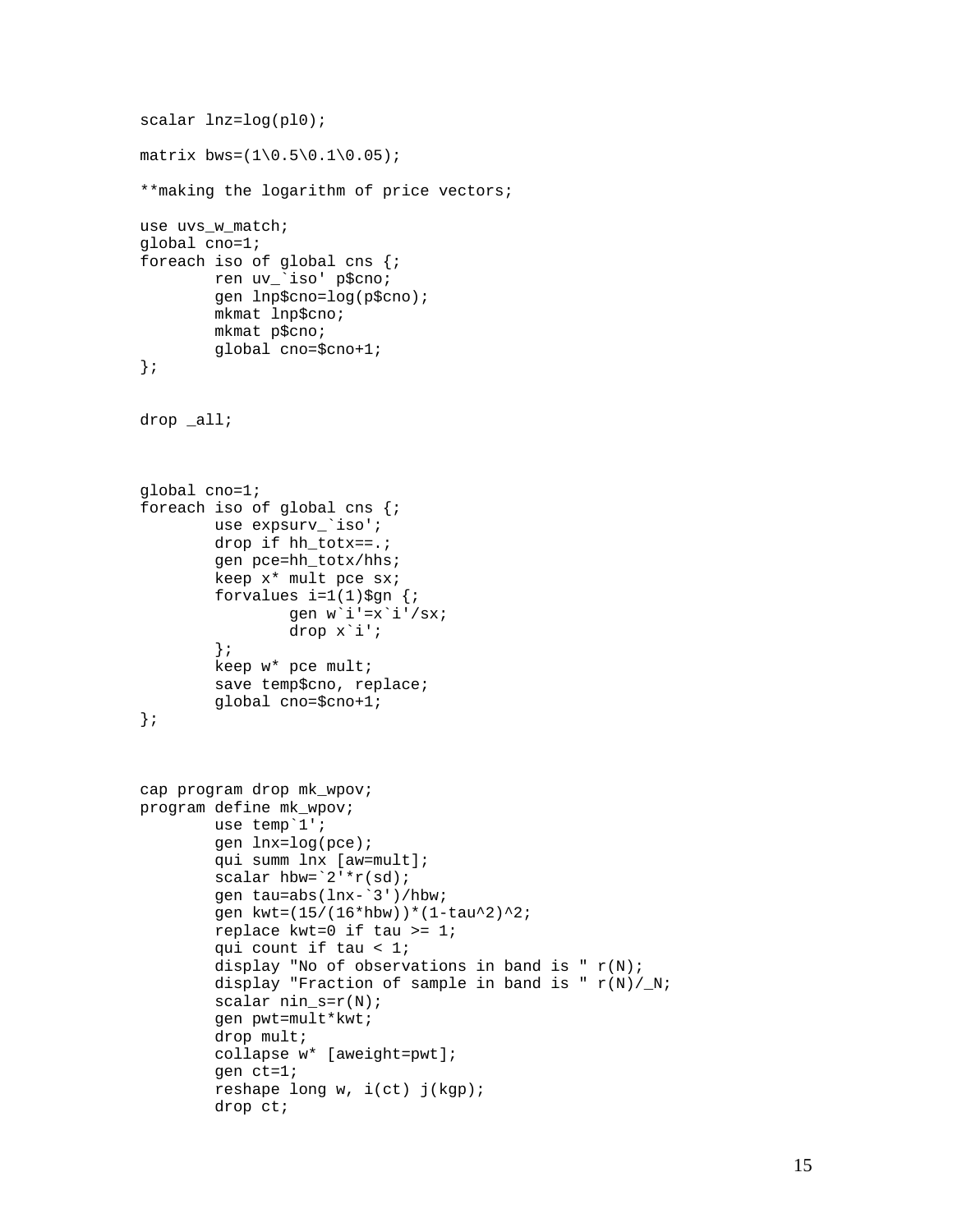```
 sort kgp; 
         mkmat w, matrix(`4'); 
         drop _all; 
end; 
matrix ans=J(5,3,0);matrix nin=J(5cn, 5, 0);global cns_1="idn bgd pak"; 
forvalues ibw=1(1)4 {;
scalar hhh=bws[`ibw',1]; 
display "Bandwith is " hhh " standard deviations of log pce"; 
mk_wpov 1 hhh lnz "wpov1"; 
matrix nin[1,`ibw']=nin_s; 
matrix torn_ans=torns; 
**starting from the trial tornqvist number for the pppp; 
matrix torns_1=torns; 
matrix b=J($cn,$cn,0); 
matrix uns=J($cn,1,1); 
forvalues it=1(1)$nits \{i\} global cno=2; 
         foreach iso of global cns_1 {; 
                  scalar ptorn=torns_1[$cno,1]; 
                  scalar lnpl$cno=lnz+ptorn; 
                  mk_wpov "$cno" hhh lnpl$cno "wpov$cno"; 
                  matrix nin[$cno,`ibw']=nin_s; 
                  global cno=$cno+1; 
         }; 
        forvalues i=1(1)\$cn {;
                 forvalues j=1(1)\$cn {;
                           matrix aa=(wpov`i''*invsym(diag(p`i'))*p`j'); 
                          matrix b['i', 'j'] = log(aa[1,1]); }; 
         }; 
        matrix b=0.5*(b-b');
         matrix cc=b'*uns/$cn; 
         matrix aa=b[1,1..$cn]*uns/$cn; 
         matrix torns_1=cc+aa[1,1]*uns; 
         display "New Fisher indexes"; 
         matrix list torns_1; 
         matrix torn_ans=torn_ans,torns_1; 
}; 
display"Bandwidth is " hhh; 
display ("Log indexes at each iteration"); 
matrix list torn_ans; 
if `ibw'==1 \{;
```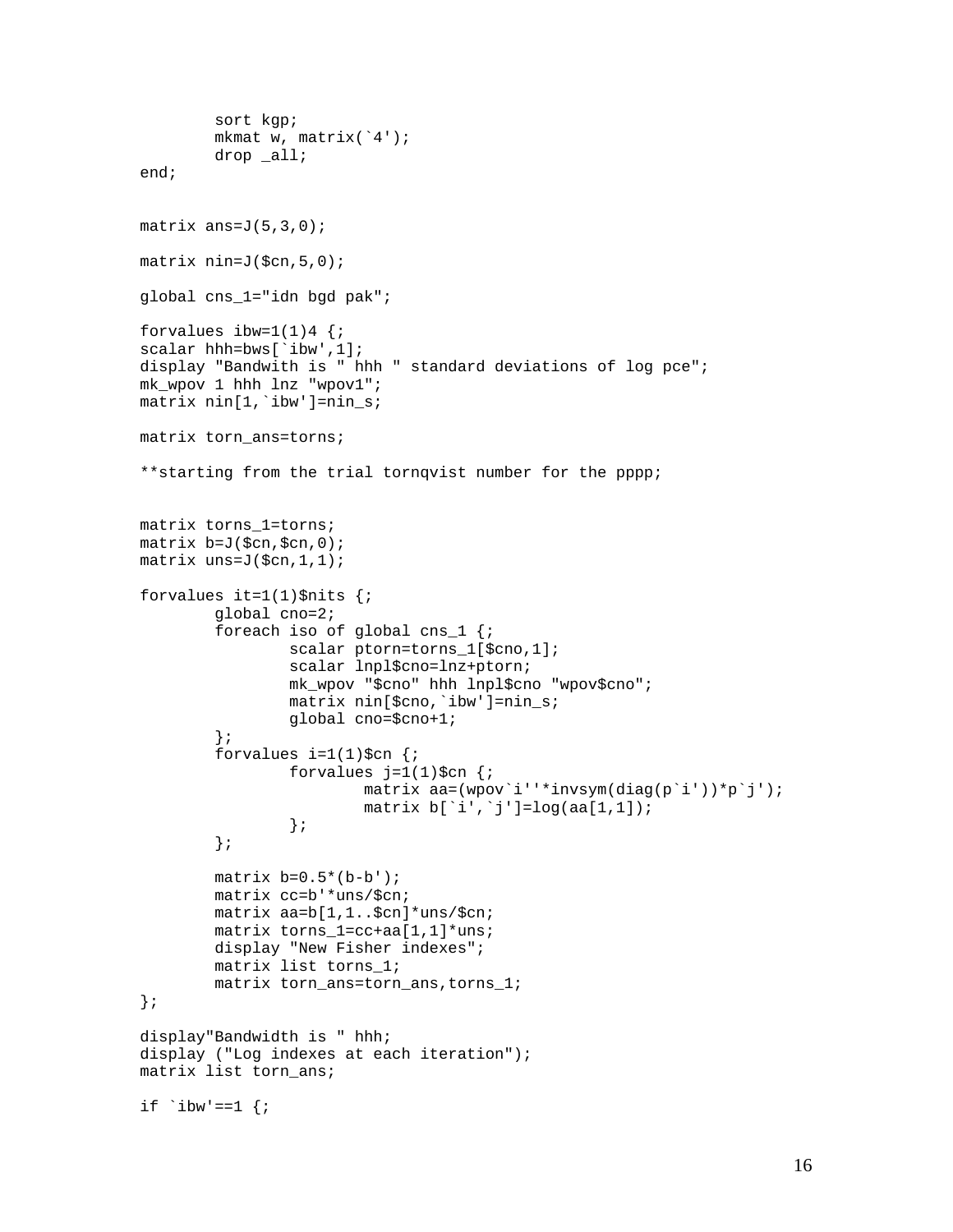```
 matrix ans=torns_1; 
}; 
if \iota ibw' > 1 {;
         matrix ans=ans,torns_1; 
}; 
}; 
display("Numbers in the bands in final iteration"); 
matrix list nin; 
display("Final estimates of Fisher indexes at each bandwidth"); 
matrix list ans; 
svmat ans; 
gen cno=_n; 
reshape long ans,i(cno) j(bwn); 
gen bw=1; 
replace bw=0.5 if bwn==2; 
replace bw=0.1 if bwn==3; 
replace bw=0.05 if bwn==4; 
label data "Fisher EKS PPPPs"; 
save pppp_fish, replace;
log close; 
6. poverty_indexes_torn.do 
**this makes tornqvist poverty weighted indexes for a range of 
bandwidths 1 s.d. 0.5 0.1 0.05 s.d. 
**I have dropped the smallest bandwidth, which is too small for BGD and 
PAK 
version 9.2 
#delimit ; 
set logtype text; 
cap log close; 
log using poverty_indexes_torn, replace;
clear; 
set more off; 
global cns="ind idn bgd pak"; 
global cn=4; 
global gn=34; 
global nits=10; 
**bandwidth for both kernels, in units of sd of logs of pce; 
scalar h=1; 
**Indian poverty line, more generally, base country PL; 
scalar pl0=345.08; 
**starting value for Tornqvist PPPP; 
matrix torns=0\5.5365\0.2704\0.2854; 
scalar lnz=log(pl0);
```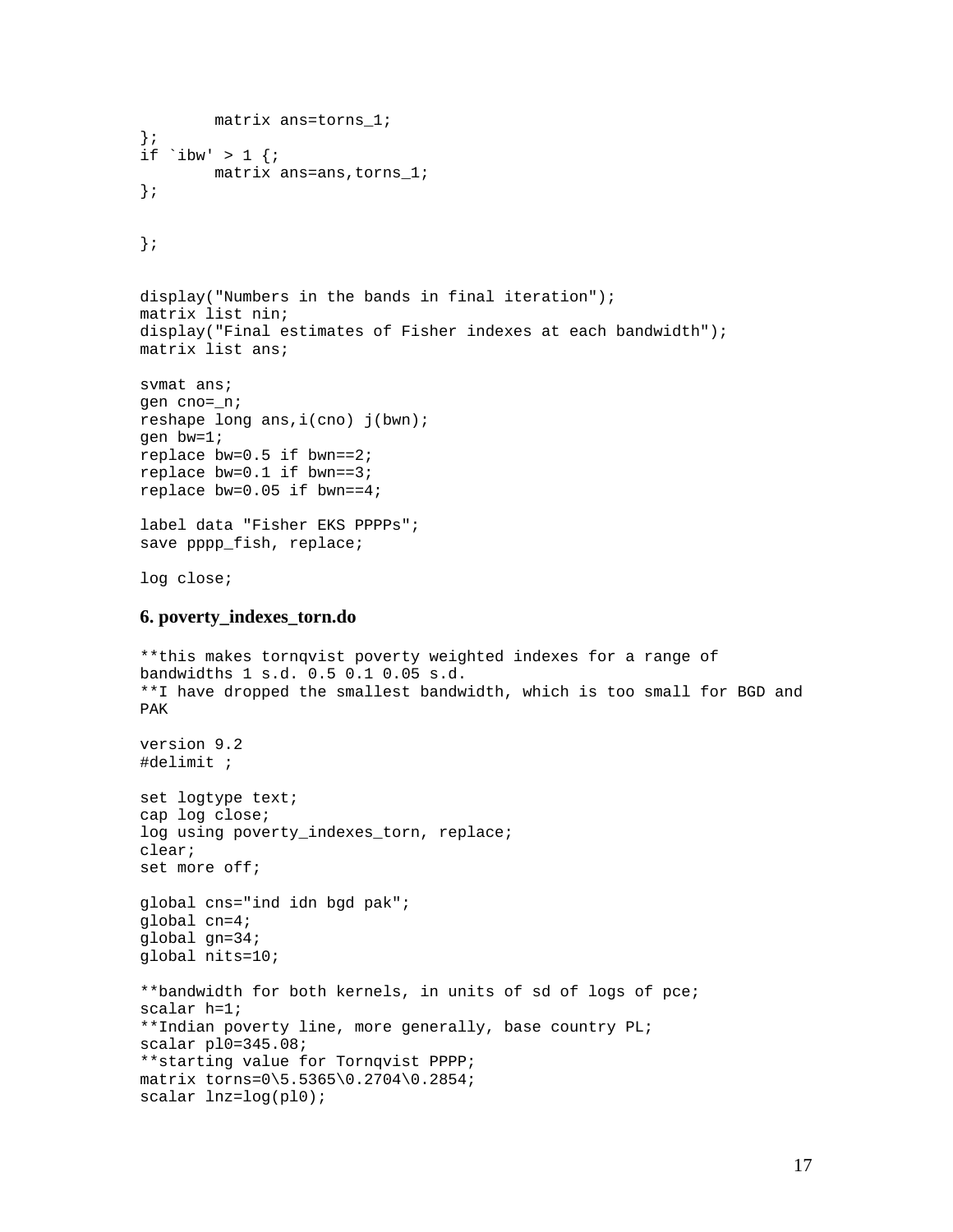```
matrix bws = (1 \ 0.5 \ 0.1 \ 0.05);
**making the logarithm of price vectors; 
use uvs w match;
global cno=1; 
foreach iso of global cns {; 
         ren uv_`iso' p$cno; 
         gen lnp$cno=log(p$cno); 
         mkmat lnp$cno; 
         global cno=$cno+1; 
}; 
drop _all; 
global cno=1; 
foreach iso of global cns {; 
        use expsurv `iso';
         drop if hh_totx==.; 
         gen pce=hh_totx/hhs; 
         keep x* mult pce sx; 
        forvalues i=1(1)\§gn {;
                 gen w'i'=x'i'/sx;
                  drop x`i'; 
         }; 
         keep w* pce mult; 
         save temp$cno, replace; 
         global cno=$cno+1; 
}; 
cap program drop mk_wpov; 
program define mk_wpov; 
         use temp`1'; 
         gen lnx=log(pce); 
         qui summ lnx [aw=mult]; 
        scalar hbw='2'*r(sd); gen tau=abs(lnx-`3')/hbw; 
        gen kwt=(15/(16*hbw))*(1-tau^2)^2;
         replace kwt=0 if tau >= 1; 
         qui count if tau < 1; 
        display "No of observations in band is "r(N);
        display "Fraction of sample in band is "r(N)/N;
        scalar nin s=r(N); gen pwt=mult*kwt; 
         drop mult; 
         collapse w* [aweight=pwt]; 
         gen ct=1; 
         reshape long w, i(ct) j(kgp); 
         drop ct; 
         sort kgp; 
         mkmat w, matrix(`4'); 
         drop _all;
```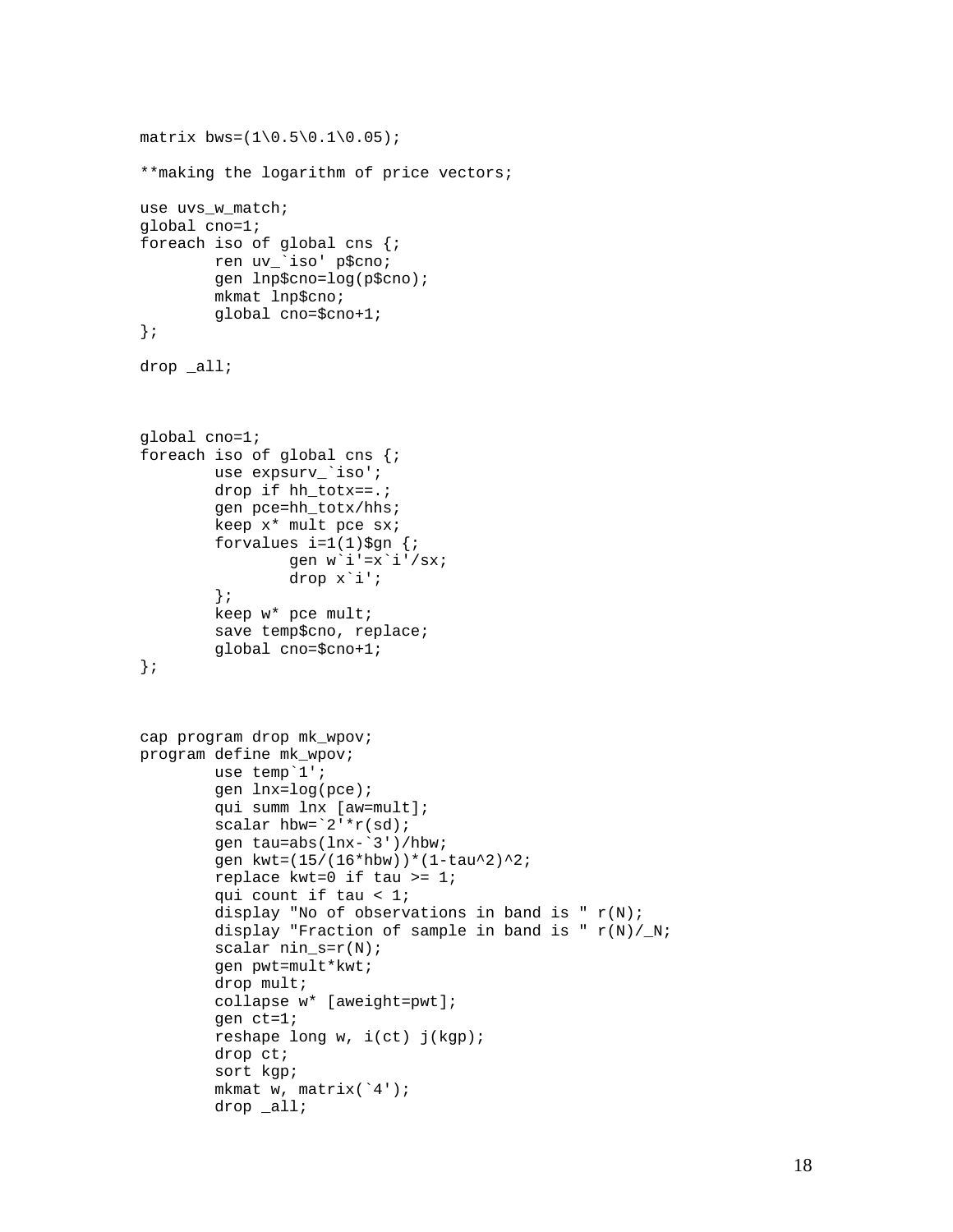```
end;
```

```
matrix ans=J(5,3,0);matrix nin=J($cn, 5, 0);
global cns_1="idn bgd pak"; 
forvalues ibw=1(1)4 {;
scalar hhh=bws[`ibw',1];
display "Bandwith is " hhh " standard deviations of log pce"; 
mk_wpov 1 hhh lnz "wpov1"; 
matrix nin[1,`ibw']=nin_s; 
matrix torn_ans=torns; 
**starting from the trial tornqvist number for the pppp; 
matrix torns_1=torns; 
matrix b=J($cn,$cn,0); 
matrix uns=J($cn,1, 1);
forvalues it=1(1)$nits \{i\} global cno=2; 
         foreach iso of global cns_1 {; 
                  scalar ptorn=torns_1[$cno,1]; 
                  scalar lnpl$cno=lnz+ptorn; 
                  mk_wpov "$cno" hhh lnpl$cno "wpov$cno"; 
                  matrix nin[$cno,`ibw']=nin_s; 
                  global cno=$cno+1; 
          }; 
        forvalues i=1(1)\$cn \{i\}forvalues j=1(1)\$cn \{i\} matrix aa=0.5*(wpov`i'+wpov`j')'*(lnp`j'-
lnp<sup>\iota</sup>);
                          matrix b['i', 'j'] = aa[1,1]; }; 
          }; 
         matrix cc=b'*uns/$cn; 
         matrix aa=b[1,1..$cn]*uns/$cn; 
         matrix torns_1=cc+aa[1,1]*uns; 
        display "New Tornqvist indexes";
         matrix list torns_1; 
         matrix torn_ans=torn_ans,torns_1; 
}; 
display"Bandwidth is " hhh; 
display ("Log indexes at each iteration"); 
matrix list torn_ans; 
if \iota ibw'==1 {;
         matrix ans=torns_1; 
}; 
if `ibw' > 1 {;
```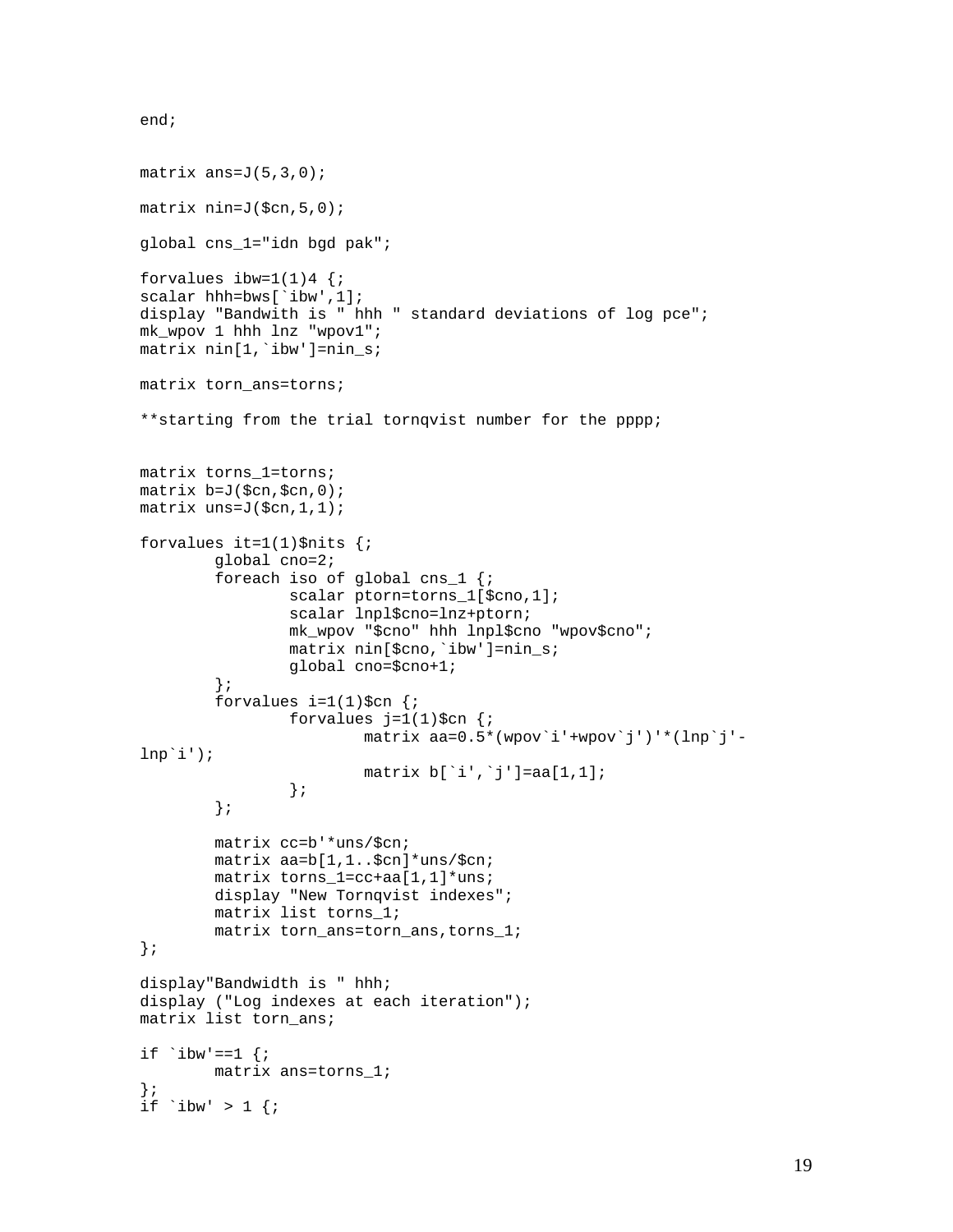```
 matrix ans=ans,torns_1; 
}; 
}; 
display("Numbers in the bands in final iteration"); 
matrix list nin; 
display("Final estimates of Tornqvist indexes at each bandwidth"); 
matrix list ans; 
svmat ans; 
gen cno=_n; 
reshape long ans,i(cno) j(bwn); 
gen bw=1; 
replace bw=0.5 if bwn==2; 
replace bw=0.1 if bwn==3; 
replace bw=0.05 if bwn==4; 
label data "Tornqvist PPPPs"; 
save pppp_torn, replace; 
log close;
```
## **7. poverty\_indexes\_cpd\_sterrs.do**

```
**this makes the poverty weighted cpd index with standard errors: uses 
last iteration from poverty indexes cpd
**plus code from pppp_sterrs to incorporate standard errors, together 
with appropriate bits from cpd_index 
version 8.2 
#delimit ; 
set logtype text; 
cap log close; 
log using poverty_indexes_cpd_sterrs, replace; 
clear; 
set more off; 
global cns="ind idn bgd pak"; 
global cn=4; 
global gn=34; 
**Indian poverty line, more generally, base country PL; 
scalar pl0=345.08; 
scalar lnz=log(pl0); 
**Retrieving the calculated estimates of the indexes at each bandwidth; 
use pppp_cpd; 
reshape wide ans, i(bwn) j(cno); 
mkmat ans*, mat(torn); 
matrix torn=torn';
```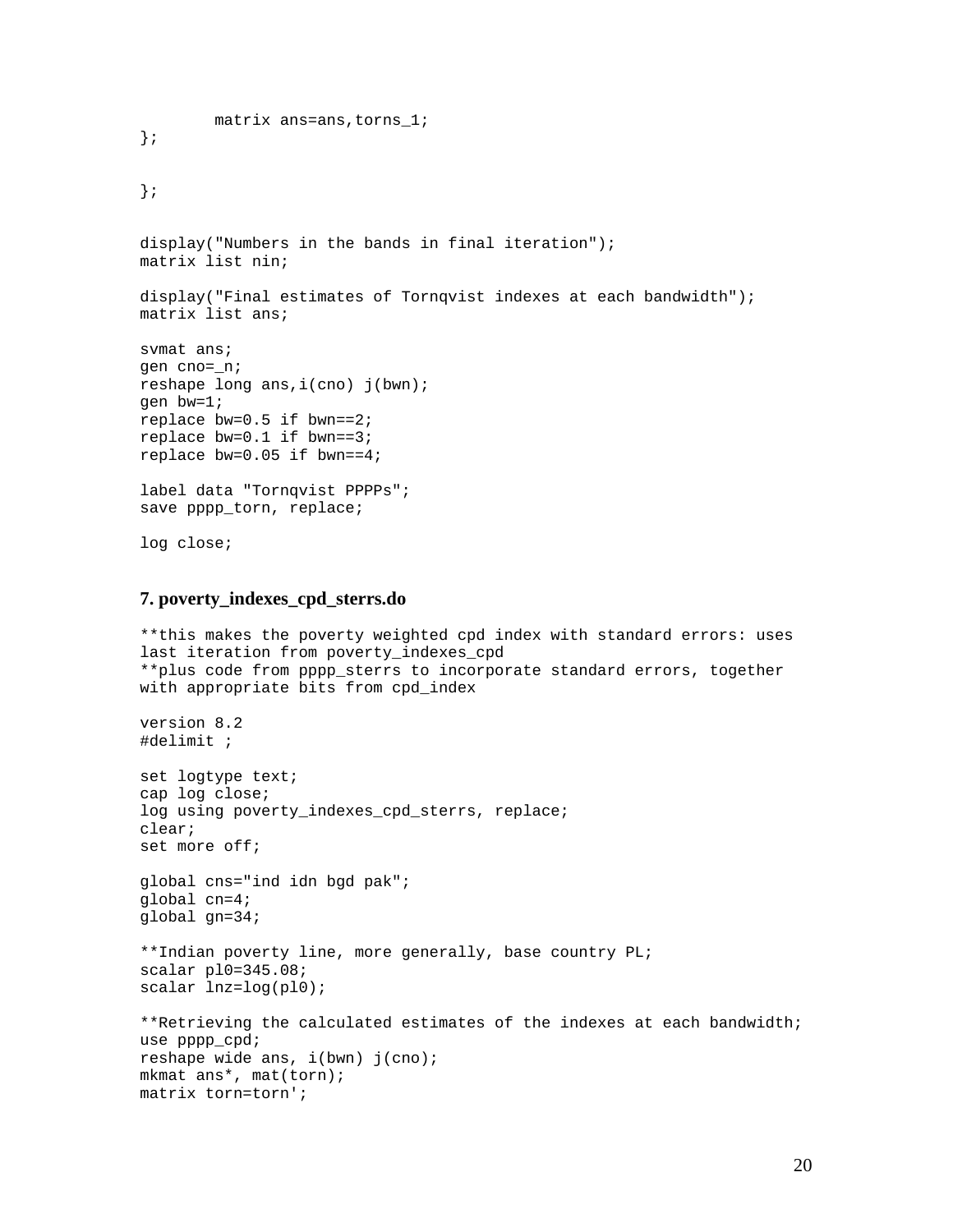```
mkmat bw, mat(bws);
drop _all; 
scalar lnz=log(pl0); 
**making the logarithm of price vectors; 
use uvs_w_match; 
global cno=1; 
foreach iso of global cns {; 
         ren uv_`iso' p$cno; 
         gen lnp$cno=log(p$cno); 
         mkmat lnp$cno; 
         global cno=$cno+1; 
}; 
drop _all; 
**constructing the X matrix for the CPD regressions; 
**NB this would have to be modified depending on the number of 
countries; 
matrix lnp=lnp1\lnp2\lnp3\lnp4; 
matrix il=J($gn, 1, 1);
matrix i0=J(\xi gn,1,0);**this is with the constant term; 
matrix x=(i1\i1\i1\i1),(i0\i1\i0\i0),(i0\i0\i1\i0),(i0\i0\i0\i1);
matrix aa=J(1,\frac{2}{9}n-1,0)\I(\frac{2}{9}n-1);matrix x=x,(aa\aa\aa\aa); 
**making the data sets that are used to calculate the poverty weighted 
budget shares; 
global cno=1; 
foreach iso of global cns {; 
         use expsurv_`iso'; 
         drop if hh_totx==.; 
         gen pce=hh_totx/hhs; 
         keep x* mult pce sx stratum psu; 
        forvalues i=1(1)\§gn {;
                 gen w'i'=x'i'/sx;
                  drop x`i'; 
         }; 
         keep w* pce mult stratum psu; 
         svyset [pweight=mult], strata(stratum) psu(psu); 
         save temp$cno, replace; 
         global cno=$cno+1; 
}; 
**this program makes the variance covariance matrix of the sampling 
estimates; 
**NB it will need to be altered to suit the number of goods; 
cap program drop mkw_vcv; 
program define mkw_vcv;
```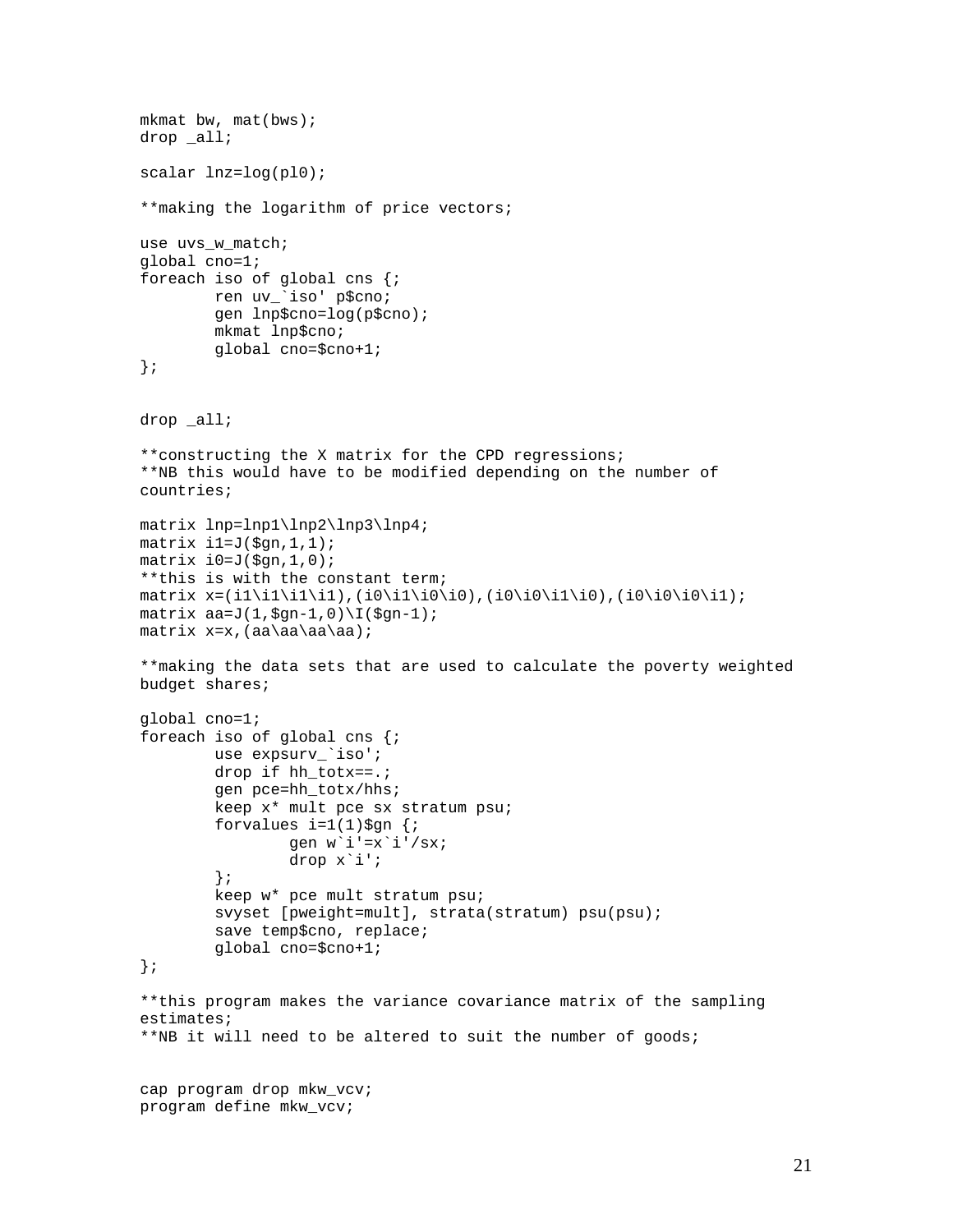```
 use temp`1'; 
         gen lnx=log(pce); 
         qui summ lnx [aw=mult]; 
        scalar hbw=`2'*r(sd);
         gen tau=abs(lnx-`3')/hbw; 
         gen kwt=(15/(16*hbw))*(1-tau^2)^2; 
         replace kwt=0 if tau >= 1; 
         qui summ kwt; 
        forvalues i=1(1)\ replace w`i'=w`i'*kwt; 
          }; 
         svyratio w1/kwt w2/kwt w3/kwt w4/kwt w5/kwt w6/kwt w7/kwt 
w8/kwt w9/kwt w10/kwt w11/kwt w12/kwt w13/kwt w14/kwt w15/kwt w16/kwt 
          w17/kwt w18/kwt w19/kwt w20/kwt w21/kwt w22/kwt w23/kwt 
w24/kwt w25/kwt w26/kwt w27/kwt w28/kwt w29/kwt w30/kwt w31/kwt w32/kwt 
          w33/kwt w34/kwt; 
        matrix w est=e(est);
         matrix w_est=w_est'; 
         matrix vcv_w=e(V_db); 
         drop _all; 
end; 
matrix zz=J($gn,$gn,0); 
matrix ses_s=J(4,4,0);matrix ses_f=J(4,4,0);matrix ses a=J(4,4,0);forvalues ibw=1(1)4 {;
        scalar bw=bws[`ibw',1];
         display "Bandwidth is " bw; 
         forvalues cno=1(1)\$cn {;
                 local lnpppp=torn['cno', 'ibw'];
                  local lnpl=lnz+`lnpppp'; 
                  mkw_vcv `cno' bw `lnpl'; 
                  matrix w`cno'=w_est; 
                  matrix vcv`cno'=vcv_w; 
          }; 
         matrix w=w1; 
         forvalues i=2(1)\$cn \{i\}matrix w=w\wedge w^j;
          }; 
        matrix w=diag(w);
         matrix aa=syminv(x'*w*x); 
         matrix b=aa*x'*w*lnp; 
         display("Original indexes"); 
         matrix tt=torn[1..$cn,`ibw']; 
         matrix list tt; 
        display("Confirming the PPPP indexes");
        matrix bb=b[2..4,1];
         matrix list bb; 
          **sampling standard errors; 
         matrix bu=syminv(x'*x)*x'*lnp; 
         matrix g=lnp-x*bu; 
        matrix g=diag(g);
         matrix 
v = (vcv1, zz, zz, zz)\ (zz,vcv2,zz,zz)\ (zz,zz,zz) (zz,zz,vcv3,zz)\ (zz,zz,zz,vcv4);
```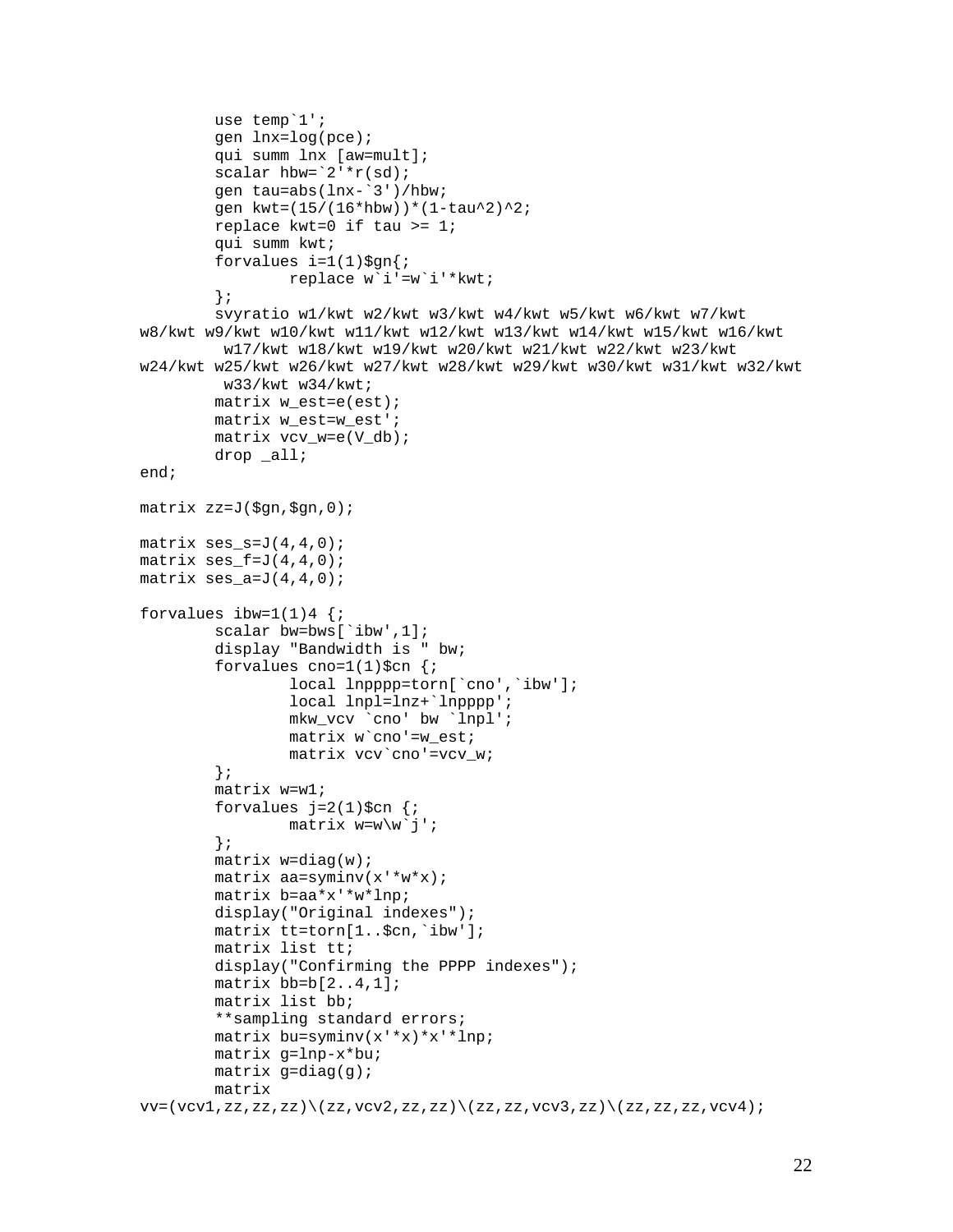```
 matrix vs=aa*x'*g*vv*g*x*aa; 
        display("Sampling standard errors");
        forvalues i=1(1)4 {;
                 display sqrt(vs[`i',`i']);
                 matrix ses_s[`i',`ibw']=sqrt(vs[`i',`i']); 
         }; 
         **failure of arbitrage standard errors; 
         matrix gg=g*g; 
         matrix vf=aa*x'*w*gg*w*x*aa; 
        display("Failure of arbitrage standard errors");
        forvalues i=1(1)4 {;
                display sqrt(vf[`i',`i']);
                 matrix ses_f[`i',`ibw']=sqrt(vf[`i',`i']); 
         }; 
         matrix va=vf+vs; 
         display("Total standard errors"); 
        forvalues i=1(1)4 {;
                display sqrt(va[`i',`i']);
                  matrix ses_a[`i',`ibw']=sqrt(va[`i',`i']); 
         }; 
}; 
matrix ses_s=ses_s[2..$cn,1..4]; 
matrix ses_f=ses_f[2..$cn,1..4]; 
matrix ses_a=ses_a[2..$cn,1..4]; 
display "Standard errors by country and bandwidth: sampling"; 
matrix list ses_s; 
display "Standard errors by country and bandwidth: failure of 
arbitrage"; 
matrix list ses_f; 
display "Standard errors by country and bandwidth: total"; 
matrix list ses_a;
```
log close;

## **8. poverty\_indexes\_fish\_sterrs.do**

```
**this makes fisher poverty weighted indexes for a range of bandwidths 
1 s.d. 0.5 0.1 0.05 s.d. 
**I have dropped the smallest bandwidth, which is too small for BGD and 
PAK 
version 8.2 
#delimit ; 
set logtype text; 
cap log close; 
log using poverty_indexes_fish_sterrs, replace; 
clear; 
set more off; 
global cns="ind idn bgd pak"; 
global cn=4;
```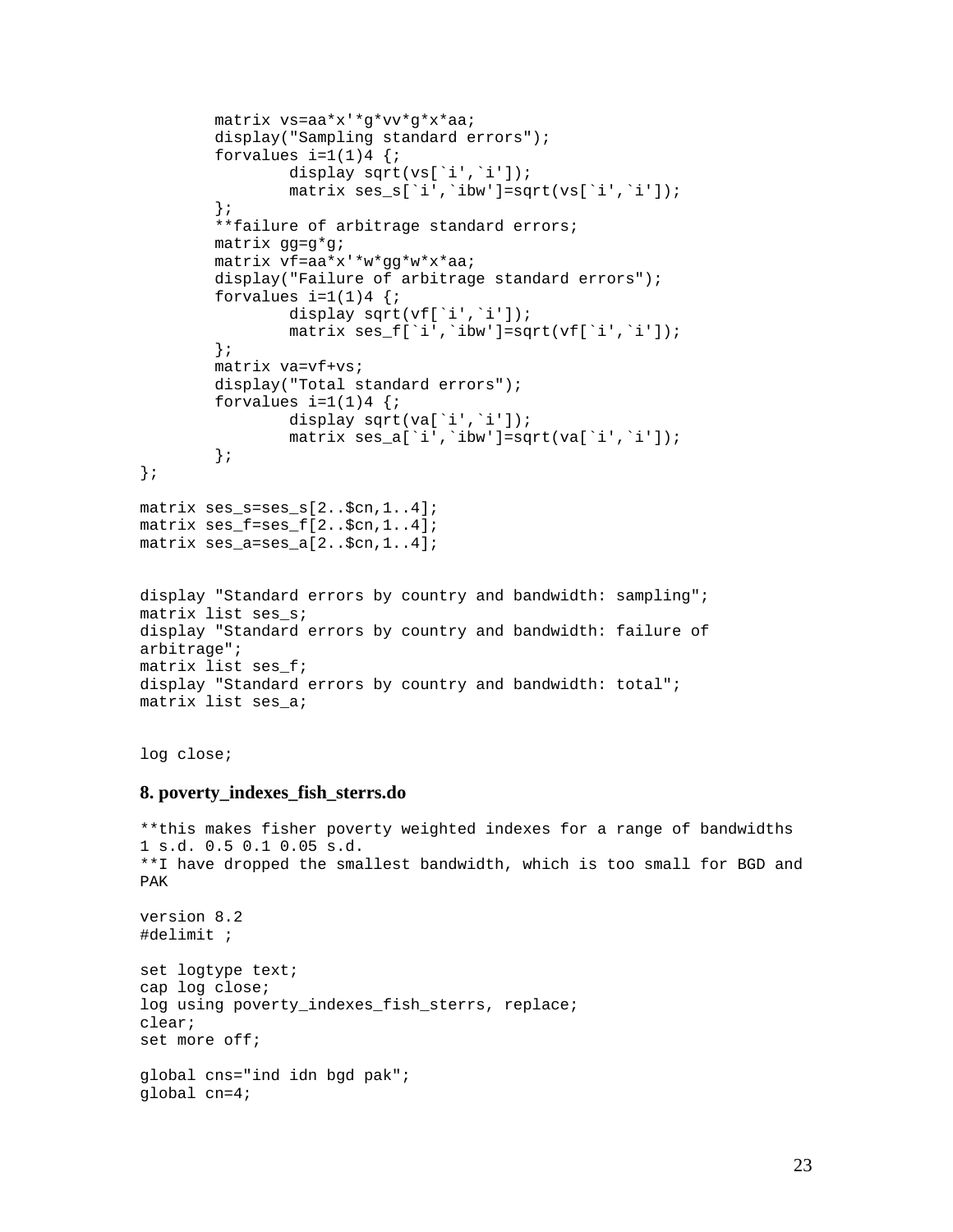```
global gn=34; 
**Indian poverty line, more generally, base country PL; 
scalar pl0=345.08; 
scalar lnz=log(pl0); 
**Retrieving the calculated estimates of the indexes at each bandwidth; 
use pppp_fish; 
reshape wide ans, i(bwn) j(cno); 
mkmat ans*, mat(torn); 
matrix torn=torn'; 
mkmat bw, mat(bws);
drop _all; 
**making the logarithm of price vectors; 
use uvs_w_match; 
global cno=1; 
foreach iso of global cns {; 
         ren uv_`iso' p$cno; 
         gen lnp$cno=log(p$cno); 
         mkmat lnp$cno; 
         mkmat p$cno; 
         global cno=$cno+1; 
}; 
drop _all; 
**constructing the X matrix for the CPD regressions; 
**NB this would have to be modified depending on the number of 
countries; 
matrix lnp=lnp1\lnp2\lnp3\lnp4; 
matrix il=J(\ngn,1,1);
matrix i0=J(\xi qn,1,0);**this is with the constant term; 
matrix x=(i1\i1\ii1\ii),(i0\ii0\ii0\ii0\ii1\ii0),(i0\ii0\ii0\ii0\ii0\ii1;
matrix aa=J(1,\frac{9}{9}n-1,0)\I(\frac{9}{9}n-1);matrix x=x, (aa\aa\aa\aa);
**making the data sets that are used to calculate the poverty weighted 
budget shares; 
global cno=1; 
foreach iso of global cns {; 
         use expsurv_`iso'; 
        drop if hh totx==.;
         gen pce=hh_totx/hhs; 
         keep x* mult pce sx stratum psu; 
        forvalues i=1(1)\$gn \{i\}gen w'i'=x`i'/sx;
                  drop x`i'; 
          }; 
         keep w* pce mult stratum psu; 
         svyset [pweight=mult], strata(stratum) psu(psu); 
         save temp$cno, replace;
```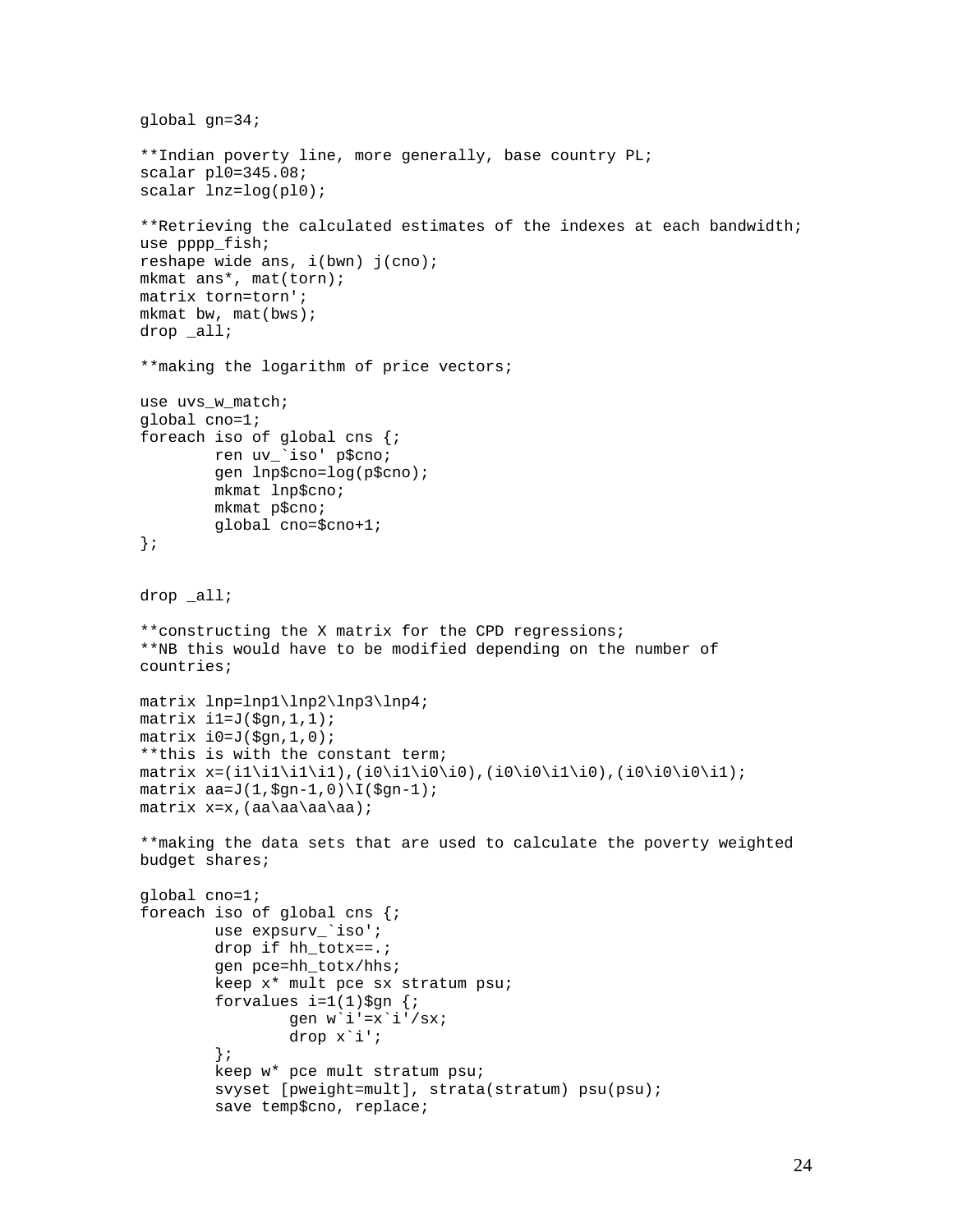```
 global cno=$cno+1; 
}; 
**this program makes the variance covariance matrix of the sampling 
estimates; 
**NB it will need to be altered to suit the number of goods; 
cap program drop mkw_vcv; 
program define mkw_vcv; 
         use temp`1'; 
         gen lnx=log(pce); 
         qui summ lnx [aw=mult]; 
        scalar hbw=`2'*r(sd);
         gen tau=abs(lnx-`3')/hbw; 
         gen kwt=(15/(16*hbw))*(1-tau^2)^2; 
         replace kwt=0 if tau >= 1; 
         qui summ kwt; 
        forvalues i=1(1)\ replace w`i'=w`i'*kwt; 
         }; 
         svyratio w1/kwt w2/kwt w3/kwt w4/kwt w5/kwt w6/kwt w7/kwt 
w8/kwt w9/kwt w10/kwt w11/kwt w12/kwt w13/kwt w14/kwt w15/kwt w16/kwt 
          w17/kwt w18/kwt w19/kwt w20/kwt w21/kwt w22/kwt w23/kwt 
w24/kwt w25/kwt w26/kwt w27/kwt w28/kwt w29/kwt w30/kwt w31/kwt w32/kwt 
          w33/kwt w34/kwt; 
        matrix w est=e(est);
         matrix w_est=w_est'; 
         matrix vcv_w=e(V_db); 
         drop _all; 
end; 
matrix ses_s = J(4,4,0);matrix ses_f=J(4,4,0);matrix ses a=J(4,4,0);matrix eks_fish=J($cn,1,0); 
matrix fish=J($cn,$cn,0); 
forvalues ibw=1(1)4 {;
        scalar bw=bws[`ibw',1];
         display "Bandwidth is " bw; 
        forvalues cno=1(1)\$cn \{i\}local lnpppp=torn[`cno',`ibw'];
                  local lnpl=lnz+`lnpppp'; 
                 mkw_vcv `cno' bw `lnpl'; 
                matrix w cno'=w est;
                 matrix vcv`cno'=vcv_w; 
         }; 
        forvalues i=1(1)\$cn \{i\}forvalues j=1(1)\‡cn \{i\} matrix 
fish[`i',`j']=((w`i')'*syminv(diag(p`i'))*p`j');
                 matrix fish['i', 'j'] = log(fish['i', 'j']);
 };
```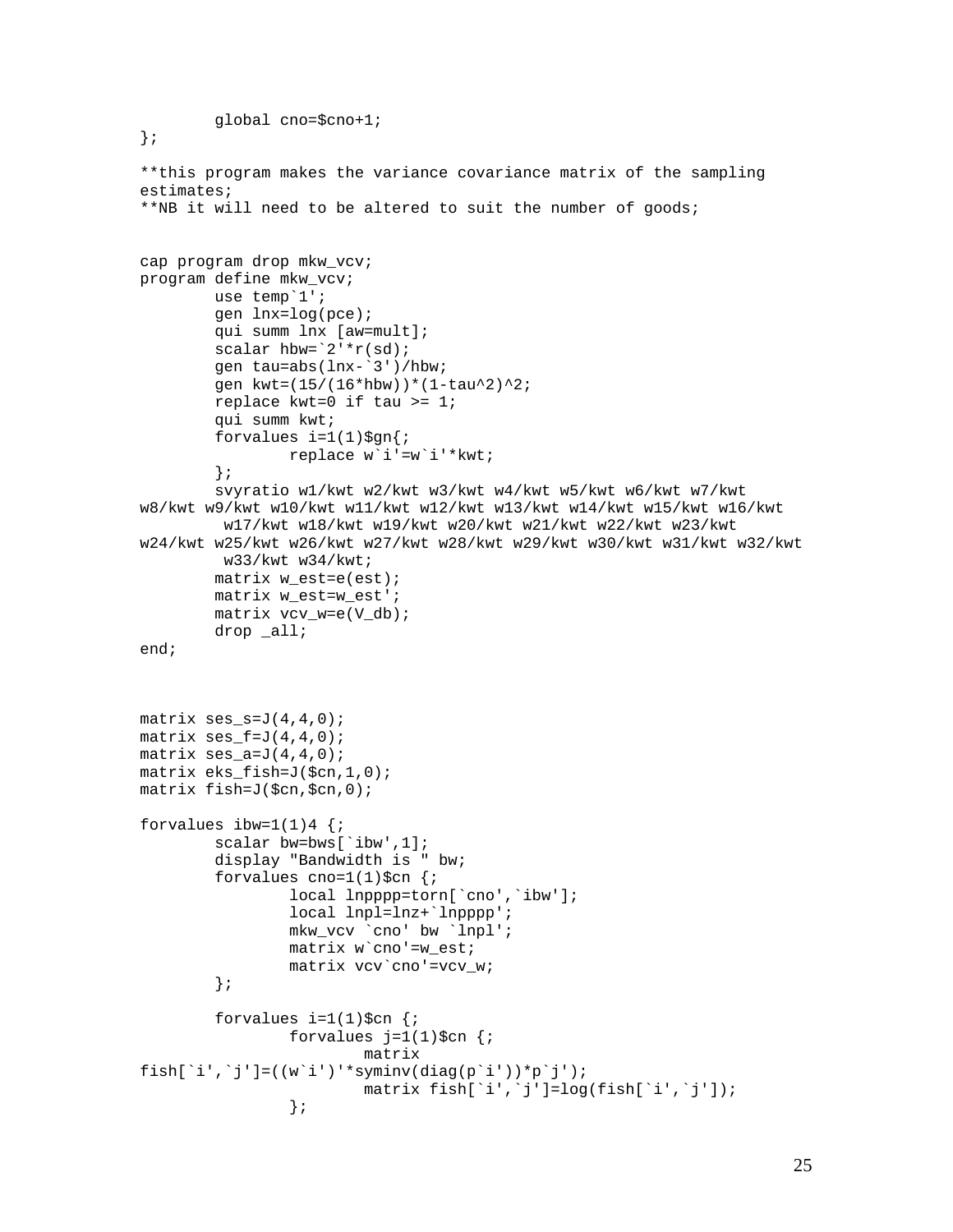```
 }; 
         matrix fish=0.5*(fish-fish'); 
        forvalues i=1(1)\$cn \{i\}matrix eks fish[`i',1]=0;
                 forvalues j=1(1)\$cn {;
                           matrix 
eks_fish[`i',1]=eks_fish[`i',1]+fish[1,`j']+fish[`j',`i']; 
 }; 
          }; 
         matrix eks_fish=eks_fish/$cn; 
         display ("Poverty line Fisher matrix"); 
         matrix list fish; 
         display("Original EKS Fisher indexes"); 
         matrix tt=torn[1..$cn,`ibw']; 
         matrix list tt; 
        display("Fisher EKS indexes");
         matrix list eks_fish; 
          **sampling variance for the Fisher EKS; 
          **making the betaij's; 
        forvalues i=1(1)\$cn \{i\}forvalues j=1(1)\$cn \{i\}matrix r'i''j'=J(\text{\$gn,1,0)};
                          forvalues n=1(1)\§gn\{i\} matrix 
r`i'`j'[`n',1]=p`j'[`n',1]/p`i'[`n',1]; 
\} ;
                  matrix aa=w`i''*r`i'`j'; 
                  matrix beta`i'`j'=r`i'`j'/aa[1,1]; 
                  matrix drop r`i'`j'; 
                  }; 
          }; 
        matrix vs_f = J(\xi cn, 1, 0);
          **first term; 
         scalar a1=0; 
        forvalues j=1(1)\$cn \{i\}forvalues k=1(1)\$cn {;
                           matrix aa=beta1`j''*vcv1*beta1`k'; 
                          scalar al=a1+aa[1,1];
                  }; 
         }; 
          **second and subsequent terms; 
        matrix a2=J(\xi cn, 1, 0);
        matrix a3=J(\xi cn, 1, 0);
        matrix a4=J(\text{Scn},1,0); matrix a5=J($cn,1,0); 
        forvalues i=1(1)\$cn \{i\} local a2=0; 
                  local a3=0; 
                  local a4=0; 
                  local a5=0; 
                 forvalues j=1(1)\‡cn \{i\}
```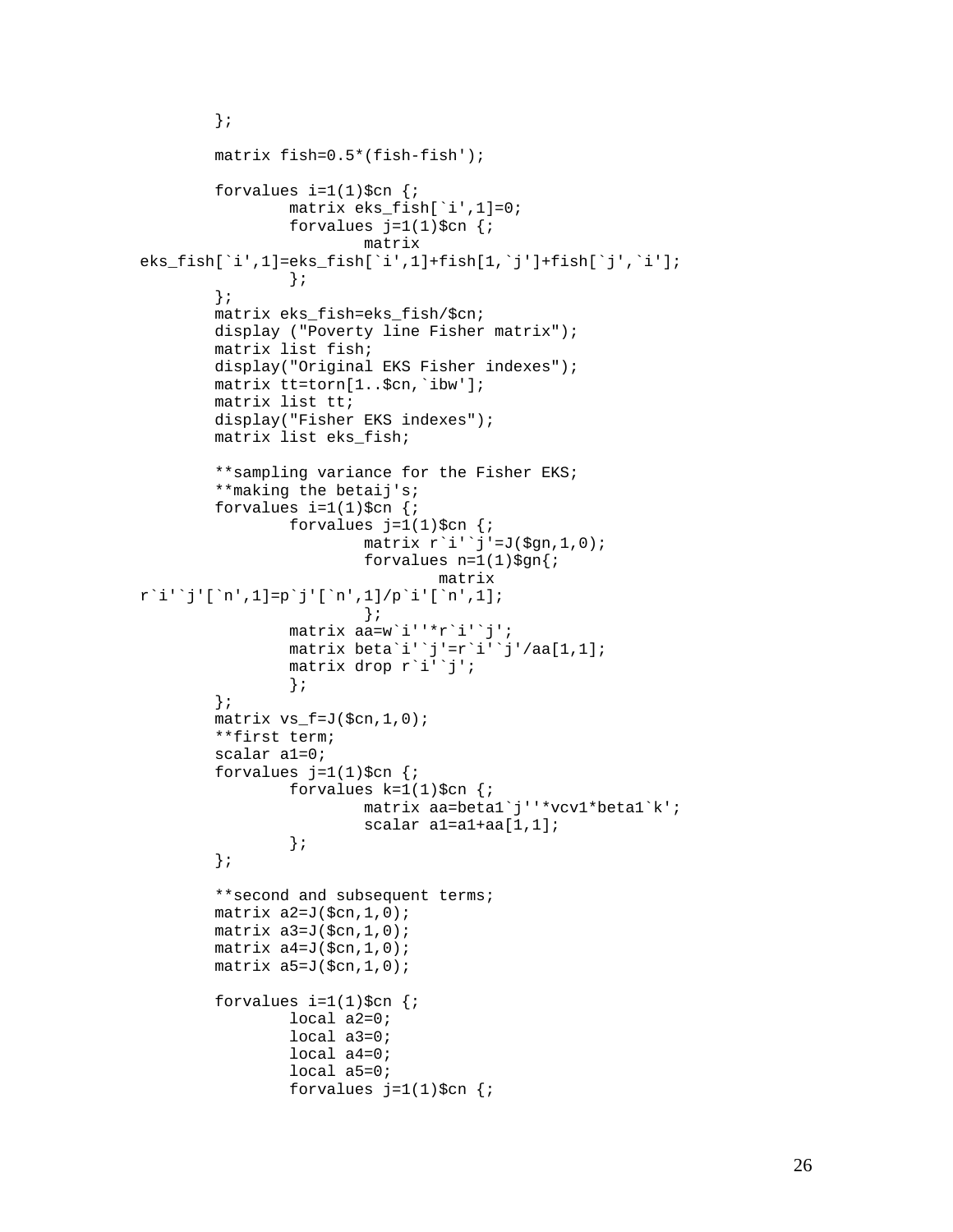```
 matrix aa=beta`i'`j''*vcv`i'*(beta`i'`i'-
beta'i'1);
                           local a2=`a2'-2*aa[1,1]; 
                           matrix aa=beta1`j''*vcv1*(beta1`i'-beta11); 
                          local a3='a3'+2*aa[1,1]; matrix aa=(beta`j'`i'-
beta`j'1)'*vcv`j'*(beta`j'`i'-beta`j'1);
                           local a4=`a4'+aa[1,1]; 
                          forvalues k=1(1)\$cn {;
                                   matrix 
aa=beta`i'`j''*vcv`i'*beta`i'`k'; 
                                   local a5=`a5'+aa[1,1]; 
\} ;
                  }; 
                  matrix a2[`i',1]=`a2'; 
                  matrix a3[`i',1]=`a3'; 
                  matrix a4[`i',1]=`a4'; 
                 matrix a5['i',1]=`a5';
         }; 
        matrix fd=-1\J(\xi cn-1,1,1);matrix \ vs_f=(a1*fd+a2+a3+a4+a5)/(4*fcn*§cn); matrix list vs_f; 
         **abritrage failure variance of the tornqvist which is same as 
Fisher; 
         *first running the unweighted cpd regressions in order to get 
the variance matrices; 
        matrix aa=J(1,\frac{2}{9}n-1,0)\I(\frac{2}{9}n-1);matrix x=x, (aa\aa\aa\aa);
         matrix eu=lnp-x*syminv(x'*x)*x'*lnp; 
         matrix e2=diag(eu)*eu; 
         **these are the diagomal matrix of squared residuals for each 
country; 
         matrix om1=diag(e2[1..$gn,1]); 
         matrix om2=diag(e2[$gn+1..2*$gn,1]); 
         matrix om3=diag(e2[2*$gn+1..3*$gn,1]); 
         matrix om4=diag(e2[3*$gn+1..4*$gn,1]); 
        matrix al=J(\xi cn, 1, 0);
        matrix a2=J(\xi cn, 1, 0);
        matrix a3=J(\xi cn, 1, 0);
        matrix a4=J(\text{Scn},1,0); matrix a5=J($cn,1,0); 
        forvalues i=1(1)\$cn {;
                  local a1=0; 
                  local a2=0; 
                  local a3=0; 
                  local a4=0; 
                  local a5=0; 
                 forvalues j=1(1)\$cn \{i\}
```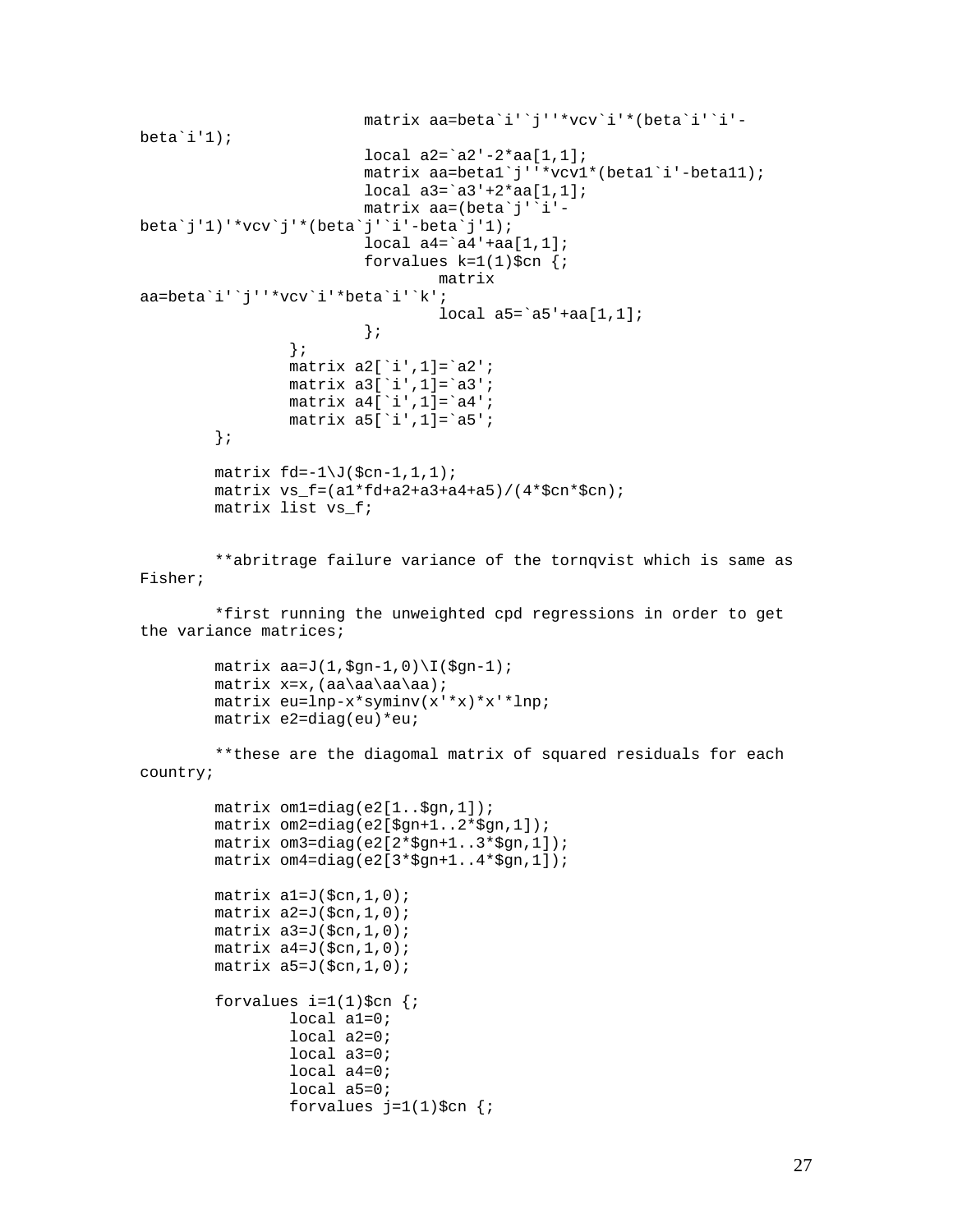```
matrix aa=(w^i+v^j)'*om'i'*(w1-w'i');
                         local a2=`a2'+2*aa[1,1]; 
                        matrix aa=(w1-w^i'')'*om1*(w1+w^j');
                        local a3='a3'-2*aa[1,1];matrix aa=(w1-w^i'')'*om'j'*(w1-w'i');
                        local a4='a4'+aa[1,1];
                        forvalues k=1(1)\$cn {;
                                 matrix 
aa=(w'1'+w'j')'*om`i'*(w`i'+w`k');
                                 local al='al'+aa[1,1];
                                matrix aa=(w1+w^j')''*om1*(w1+w^k);
                                local a5='a5'+aa[1,1];\} ;
                 }; 
                 matrix a1[`i',1]=`a1'; 
                matrix a2['i',1]=`a2';
                 matrix a3[`i',1]=`a3'; 
                 matrix a4[`i',1]=`a4'; 
                matrix a5['i',1]=`a5';
                if `i'==1 \{;
                          matrix a1['i',1]=-'a1';
 }; 
         }; 
         matrix va_t=(a1+a2+a3+a4+a5)/(4*$cn^2); 
         matrix list va_t; 
         matrix va_f=va_t; 
        forvalues i=2(1)4 {;
                display("sampling s.e. country `i'");
                display sqrt(vs_f[`i',1]);
                 matrix ses_s[`i',`ibw']=sqrt(vs_f[`i',1]); 
                 display("arbitrage s.e. country `i'"); 
                display sqrt(va_f[`i',1]);
                 matrix ses_f[`i',`ibw']=sqrt(va_f[`i',1]); 
                 display("total s.e. country `i'"); 
                display sqrt(vs_f[`i',1]+va_f[`i',1]);
                matrix ses_a['i', 'ibw'] = sqrt(vs_f['i', 1] + va_f['i', 1]);
         }; 
         **note that arbitrage variance for Fisher is same as for 
Tornqvist; 
         matrix va_f=va_t; 
         display ("Standard errors for EKS-Fisher index"); 
        forvalues i=2(1)4 {;
                display("sampling s.e. country `i'");
                display sqrt(vs_f[`i',1]);
                 matrix ses_s[`i',`ibw']=sqrt(vs_f[`i',1]); 
                display("arbitrage s.e. country `i'");
                display sqrt(va f[`i',1]);
                matrix ses f['i', 'ibw'] = sqrt(va f['i', 1]); display("total s.e. country `i'"); 
                display sqrt(vs_f[`i',1]+va_f[`i',1]);
```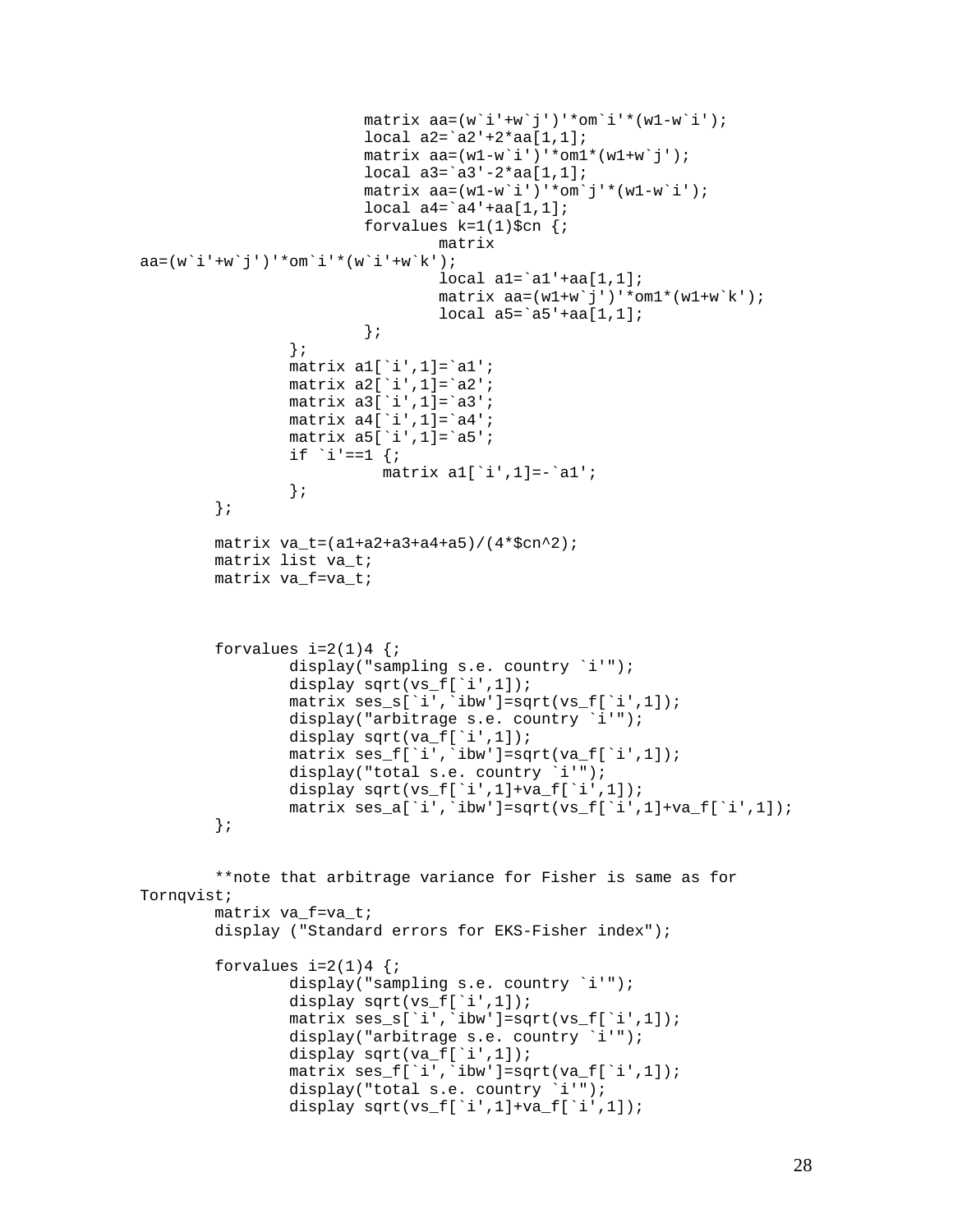```
 matrix ses_a[`i',`ibw']=sqrt(va_f[`i',1]+vs_f[`i',1]); 
          }; 
};
```
display "Standard errors by country and bandwidth: sampling"; matrix list ses\_s; display "Standard errors by country and bandwidth: failure of arbitrage"; matrix list ses\_f; display "Standard errors by country and bandwidth: total"; matrix list ses\_a;

log close;

## **9. poverty\_indexes\_torn\_sterrs.do**

```
**this makes the poverty weighted tornqvist index with standard errors: 
uses last iteration from poverty_indexes_cpd 
**plus code from pppp_sterrs to incorporate standard errors, together 
with appropriate bits from cpd_index 
version 8.2 
#delimit ; 
set logtype text; 
cap log close; 
log using poverty_indexes_torn_sterrs, replace; 
clear; 
set more off; 
global cns="ind idn bgd pak"; 
global cn=4; 
global gn=34; 
**Indian poverty line, more generally, base country PL; 
scalar pl0=345.08; 
scalar lnz=log(pl0); 
**Retrieving the calculated estimates of the indexes at each bandwidth; 
use pppp torn;
reshape wide ans, i(bwn) j(cno); 
mkmat ans*, mat(torn); 
matrix torn=torn'; 
mkmat bw, mat(bws);
drop _all; 
**making the logarithm of price vectors; 
use uvs_w_match; 
global cno=1;
```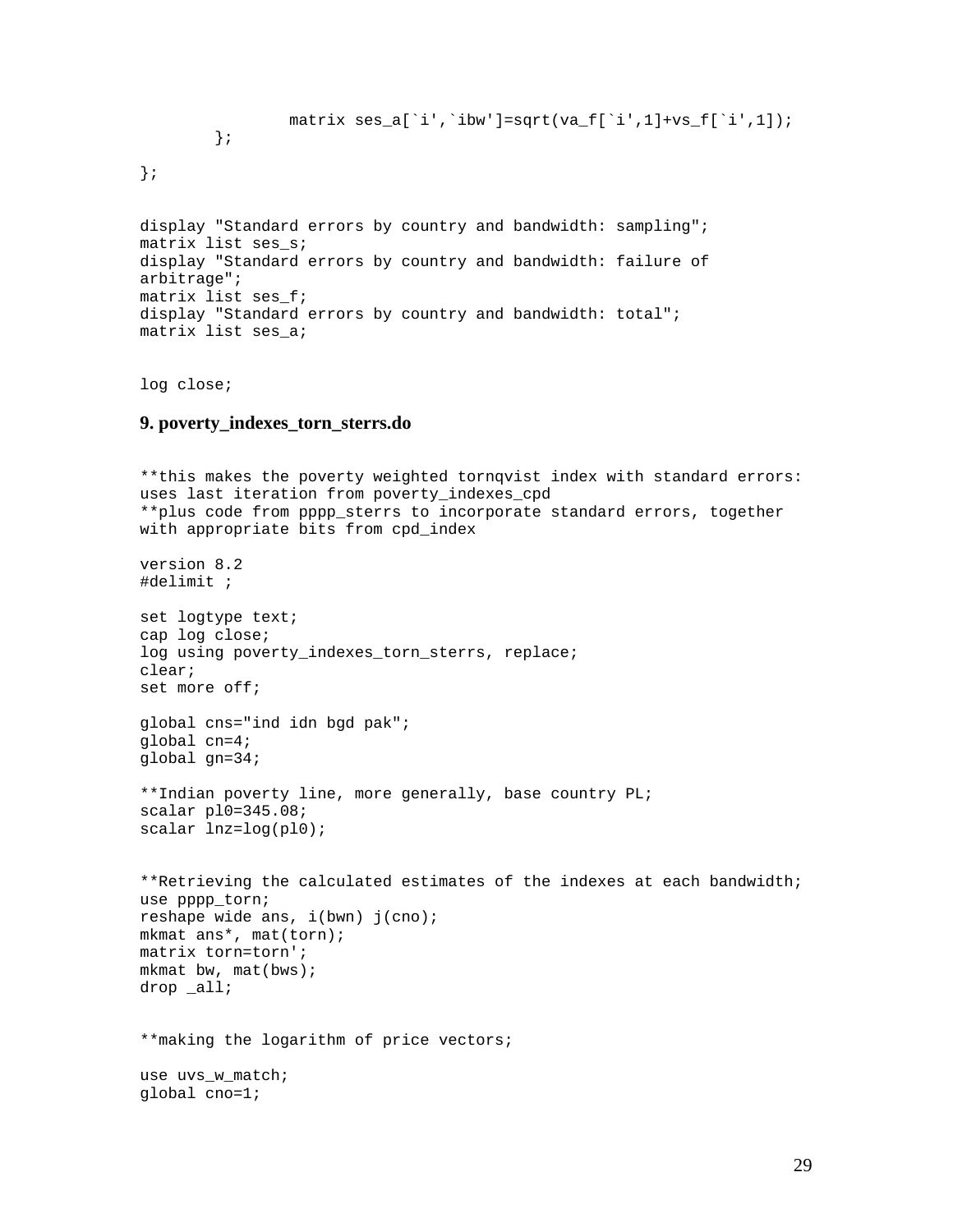```
foreach iso of global cns {; 
         ren uv_`iso' p$cno; 
         gen lnp$cno=log(p$cno); 
         mkmat lnp$cno; 
         global cno=$cno+1; 
}; 
drop _all; 
**constructing the X matrix for the CPD regressions; 
**NB this would have to be modified depending on the number of 
countries; 
matrix lnp=lnp1\lnp2\lnp3\lnp4; 
matrix il=J($gn, 1, 1);
matrix i0=J(\xi qn,1,0);**this is with the constant term; 
matrix x=(i1\i1\i1\i1),(i0\i1\i0\i0),(i0\i0\i1\i0),(i0\i0\i0\i1);
matrix aa=J(1,\frac{2}{9}n-1,0)\I(\frac{2}{9}n-1);matrix x=x,(aa\aa\aa\aa); 
**making the data sets that are used to calculate the poverty weighted 
budget shares; 
global cno=1; 
foreach iso of global cns {; 
        use expsurv `iso';
         drop if hh_totx==.; 
         gen pce=hh_totx/hhs; 
         keep x* mult pce sx stratum psu; 
        forvalues i=1(1)\$gn {;
                 gen w'i'=x`i'/sx;
                  drop x`i'; 
         }; 
         keep w* pce mult stratum psu; 
         svyset [pweight=mult], strata(stratum) psu(psu); 
         save temp$cno, replace; 
         global cno=$cno+1; 
}; 
**this program makes the variance covariance matrix of the sampling 
estimates; 
**NB it will need to be altered to suit the number of goods; 
cap program drop mkw_vcv; 
program define mkw_vcv; 
         use temp`1'; 
         gen lnx=log(pce); 
         qui summ lnx [aw=mult]; 
        scalar hbw=`2'*r(sd);
         gen tau=abs(lnx-`3')/hbw; 
         gen kwt=(15/(16*hbw))*(1-tau^2)^2; 
         replace kwt=0 if tau >= 1; 
         qui summ kwt; 
        forvalues i=1(1)\
```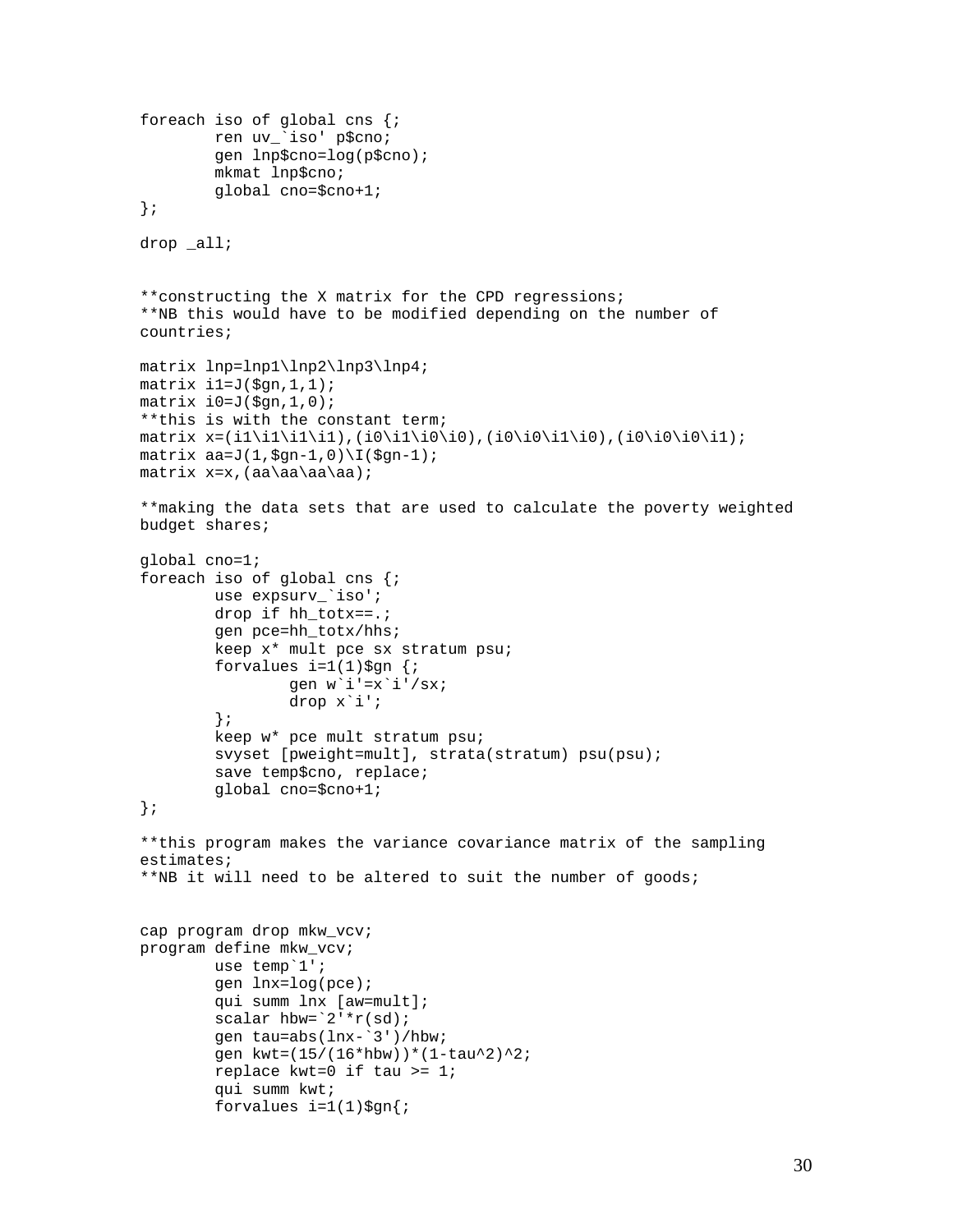```
 replace w`i'=w`i'*kwt; 
         }; 
         svyratio w1/kwt w2/kwt w3/kwt w4/kwt w5/kwt w6/kwt w7/kwt 
w8/kwt w9/kwt w10/kwt w11/kwt w12/kwt w13/kwt w14/kwt w15/kwt w16/kwt 
          w17/kwt w18/kwt w19/kwt w20/kwt w21/kwt w22/kwt w23/kwt 
w24/kwt w25/kwt w26/kwt w27/kwt w28/kwt w29/kwt w30/kwt w31/kwt w32/kwt 
          w33/kwt w34/kwt; 
         matrix w_est=e(est); 
         matrix w_est=w_est'; 
         matrix vcv_w=e(V_db); 
        drop all;
end; 
matrix ses_s = J(4, 4, 0);
matrix ses f = J(4,4,0);matrix ses_a=J(4,4,0);forvalues ibw=1(1)4 {;
         scalar bw=bws[`ibw',1]; 
         display "Bandwidth is " bw; 
        forvalues cno=1(1)\$cn \{i\} local lnpppp=torn[`cno',`ibw']; 
                  local lnpl=lnz+`lnpppp'; 
                  mkw_vcv `cno' bw `lnpl'; 
                 matrix w cno'=w est;
                  matrix vcv`cno'=vcv_w; 
         }; 
         matrix b_torn=J($cn,$cn,0); 
        forvalues i=1(1)\$cn {;
                 forvalues j=1(1)\$cn {;
                           matrix 
b_torn[`i',`j']=0.5*(w`i'+w`j')'*(lnp`j'-lnp`i'); 
                  }; 
         }; 
         matrix eks_torn=J($cn,1,0); 
        forvalues i=1(1)\$cn {;
                  matrix eks_torn[`i',1]=0; 
                 forvalues j=1(1)\$cn {;
                           matrix 
eks_torn[`i',1]=eks_torn[`i',1]+b_torn[1,`j']+b_torn[`j',`i']; 
                  }; 
         }; 
        matrix eks_torn=eks_torn/$cn; 
        display("Matrix of pairwise Torwnvist indexes"); 
       matrix list b torn;
       display "Original Tornqvist EKS indexes";
        matrix tt=torn[1..$cn,`ibw']; 
        matrix list tt; 
        display("Tornqvist EKS indexes"); 
        matrix list eks_torn; 
        **sampling variance of the Tornqvist EKS 
       matrix vs t=J(\xi cn,1,0); **first term; 
        scalar a1=0;
```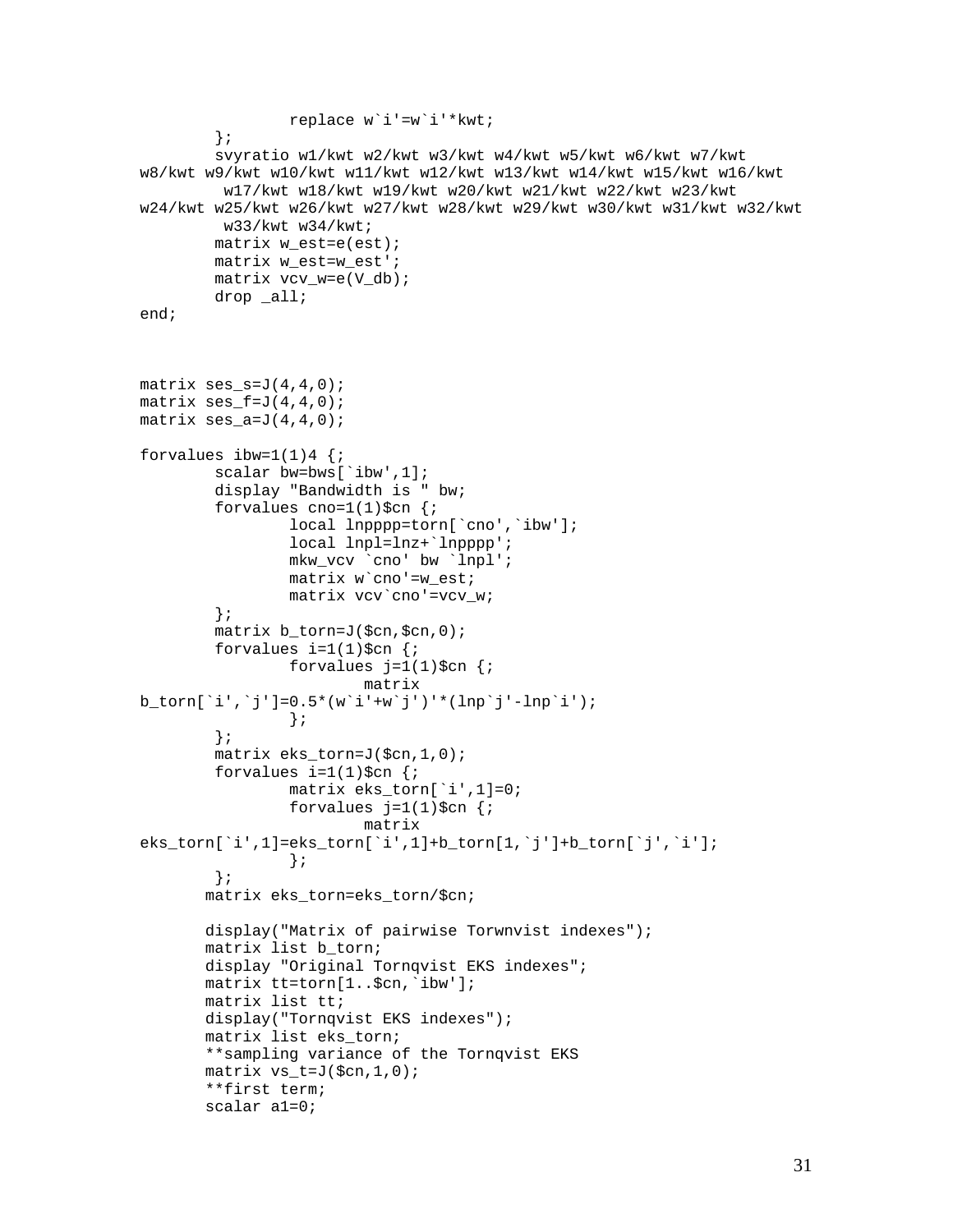```
forvalues j=1(1)\$cn {;
                 matrix t1j=lnp`j'-lnp1; 
                forvalues k=1(1)\$cn \{i\} matrix t1k=lnp`k'-lnp1; 
                         matrix aa=t1j'*vcv1*t1k; 
                         scalar a1=a1+aa[1,1]; 
 }; 
        }; 
       **second and subsequent terms; 
      matrix a2=J(\text{Scn},1,0);matrix a3=J(\xi cn, 1, 0);
      matrix a4=J(\xi cn, 1, 0);
      matrix a5=J(\xi cn, 1, 0);
      forvalues i=1(1)\$cn {;
               local a2=0; 
               local a3=0; 
               local a4=0; 
               local a5=0; 
               matrix t1i=lnp`i'-lnp1; 
               matrix vit1i=vcv`i'*t1i; 
              forvalues i=1(1)\$cn \{i\} matrix aa=t1i'*vcv1*(lnp`j'-lnp1); 
                       local a2='a2'+aa[1,1]; matrix aa=(lnp`i'-lnp`j')'*vit1i; 
                        local a3=`a3'+aa[1,1]; 
                        matrix tjivi=(lnp`i'-lnp`j')'*vcv`i'; 
                        matrix aa=t1i'*vcv`j'*t1i; 
                       local a5='a5'+aa[1,1];forvalues k=1(1)\$cn \{i\} matrix aa=tjivi*(lnp`i'-lnp`k'); 
                       local \ a4='a4'+aa[1,1]; }; 
               }; 
               matrix a2[`i',1]=2*`a2'; 
               matrix a3[`i',1]=2*`a3'; 
              matrix a4['i',1]=`a4';
              matrix a5['i',1]=`a5';
       }; 
      matrix fd=-1\J(\xi cn-1,1,1);matrix vs t=(a1*fd+a2+a3+a4+a5)/(4*§cn*§cn); matrix list vs_t; 
       **abritrage failure variance of the tornqvist; 
       *first running the unweighted cpd regressions in order to get the 
variance matrices; 
      matrix aa=J(1,\frac{9}{9}n-1,0)\I(\frac{9}{9}n-1); matrix x=x,(aa\aa\aa\aa); 
       matrix eu=lnp-x*syminv(x'*x)*x'*lnp; 
       matrix e2=diag(eu)*eu; 
       **these are the diagomal matrix of squared residuals for each 
country; 
       matrix om1=diag(e2[1..$gn,1]);
```

```
 matrix om2=diag(e2[$gn+1..2*$gn,1]);
```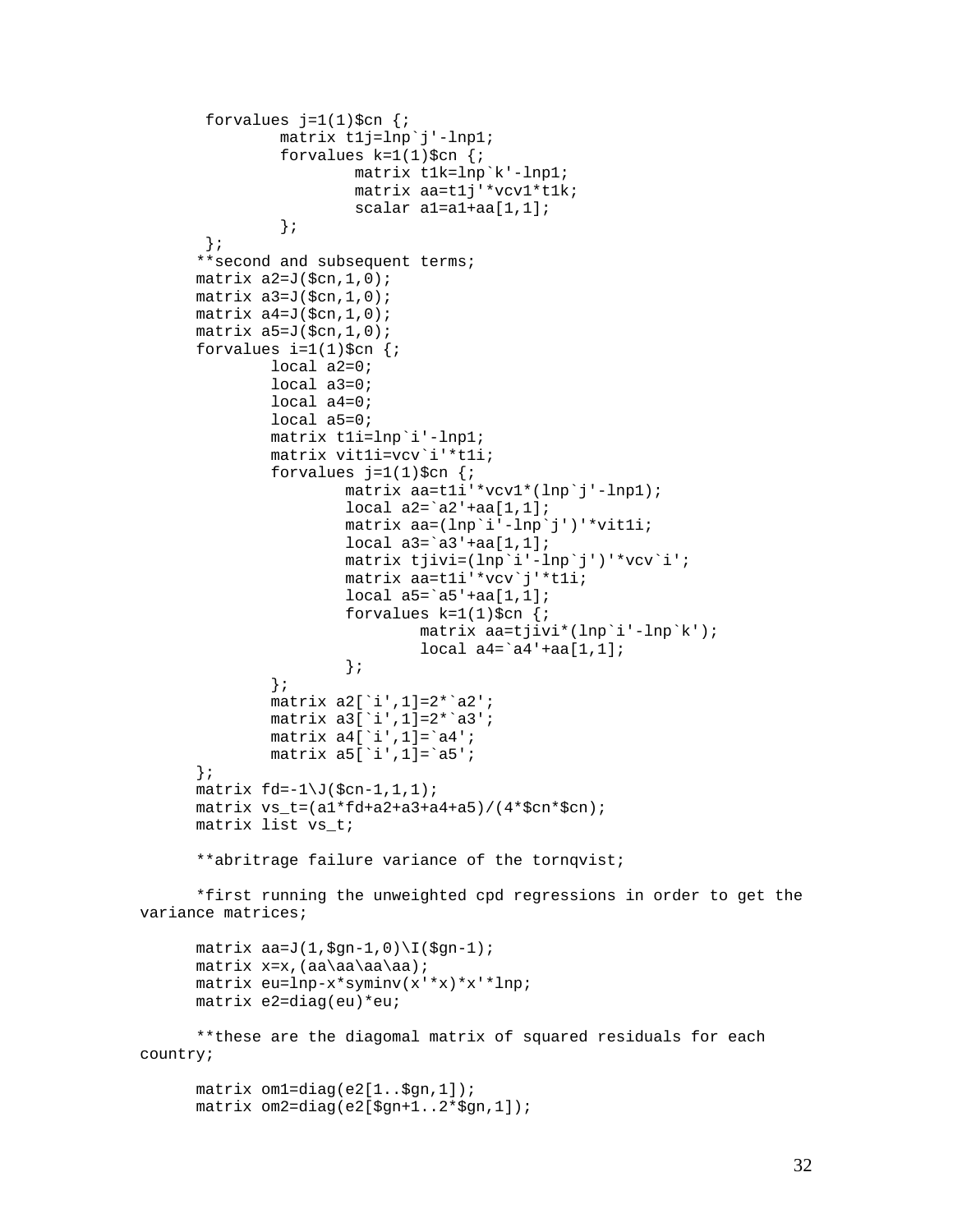```
 matrix om3=diag(e2[2*$gn+1..3*$gn,1]); 
 matrix om4=diag(e2[3*$gn+1..4*$gn,1]); 
matrix a1=J(\frac{5}{3}cn, 1, 0);
matrix a2=J(\xi cn, 1, 0);
matrix a3=J(\xi cn, 1, 0);
matrix a4=J(\xi cn, 1, 0);
matrix a5=J(\xi cn, 1, 0);
forvalues i=1(1)\$cn \{i\}local a1=0; local a2=0; 
         local a3=0; 
         local a4=0; 
         local a5=0; 
        forvalues j=1(1)\$cn \{i\}matrix aa=(w' i'+w'j')'*om'i'*(w1-w'i');
                  local a2=`a2'+2*aa[1,1]; 
                 matrix aa=(w1-w^i'')'*om1*(w1+w^j');
                 local a3='a3'-2*aa[1,1];matrix aa=(w1-w^i)'*om'j'*(w1-w'i');
                 local a4='a4'+aa[1,1];forvalues k=1(1)\$cn \{i\}matrix aa=(w^i+w^j)')'*omi'*(w^i+w^k);
                          local al='al'+aa[1,1];matrix aa=(w1+w^j')''*om1*(w1+w^k);
                          local a5='a5'+aa[1,1];
         };}; 
        matrix a1['i',1]=`a1';
         matrix a2[`i',1]=`a2'; 
         matrix a3[`i',1]=`a3'; 
         matrix a4[`i',1]=`a4'; 
         matrix a5[`i',1]=`a5'; 
        if i' = -1 {;
                    matrix a1[`i',1]=-`a1'; 
         }; 
 }; 
matrix va t=(a1+a2+a3+a4+a5)/(4*5cn^2); matrix list va_t; 
forvalues i=2(1)4 {;
         display("sampling s.e. country `i'"); 
        display sqrt(vs_t[`i',1]);
         matrix ses_s[`i',`ibw']=sqrt(vs_t[`i',1]); 
         display("arbitrage s.e. country `i'"); 
         display sqrt(va_t[`i',1]); 
         matrix ses_f[`i',`ibw']=sqrt(va_t[`i',1]); 
        display("total s.e. country `i'");
        display sqrt(vs_t[`i',1]+va_t[`i',1]);
         matrix ses_a[`i',`ibw']=sqrt(vs_t[`i',1]+va_t[`i',1]); 
 };
```
display "Standard errors by country and bandwidth: sampling"; matrix list ses\_s;

};